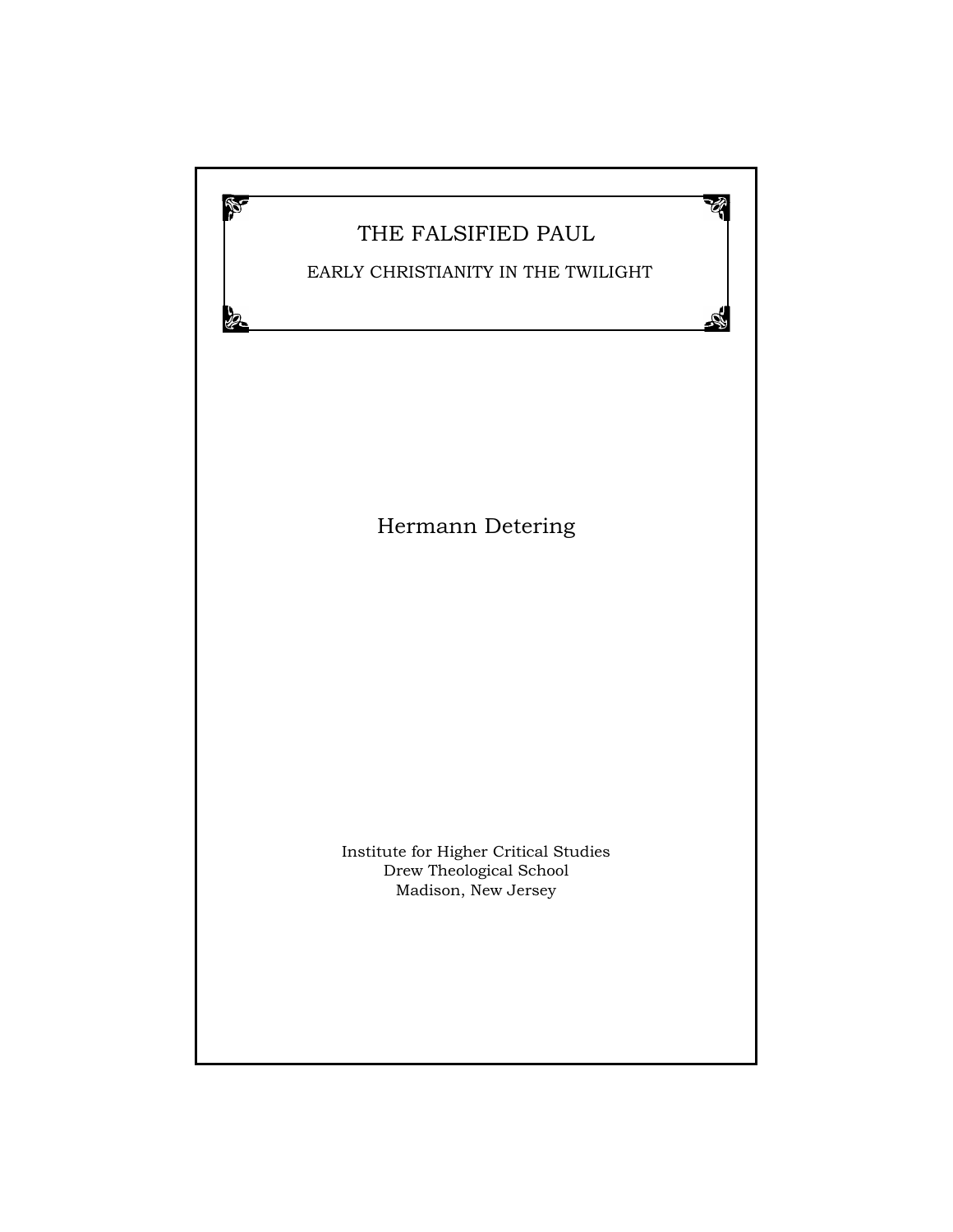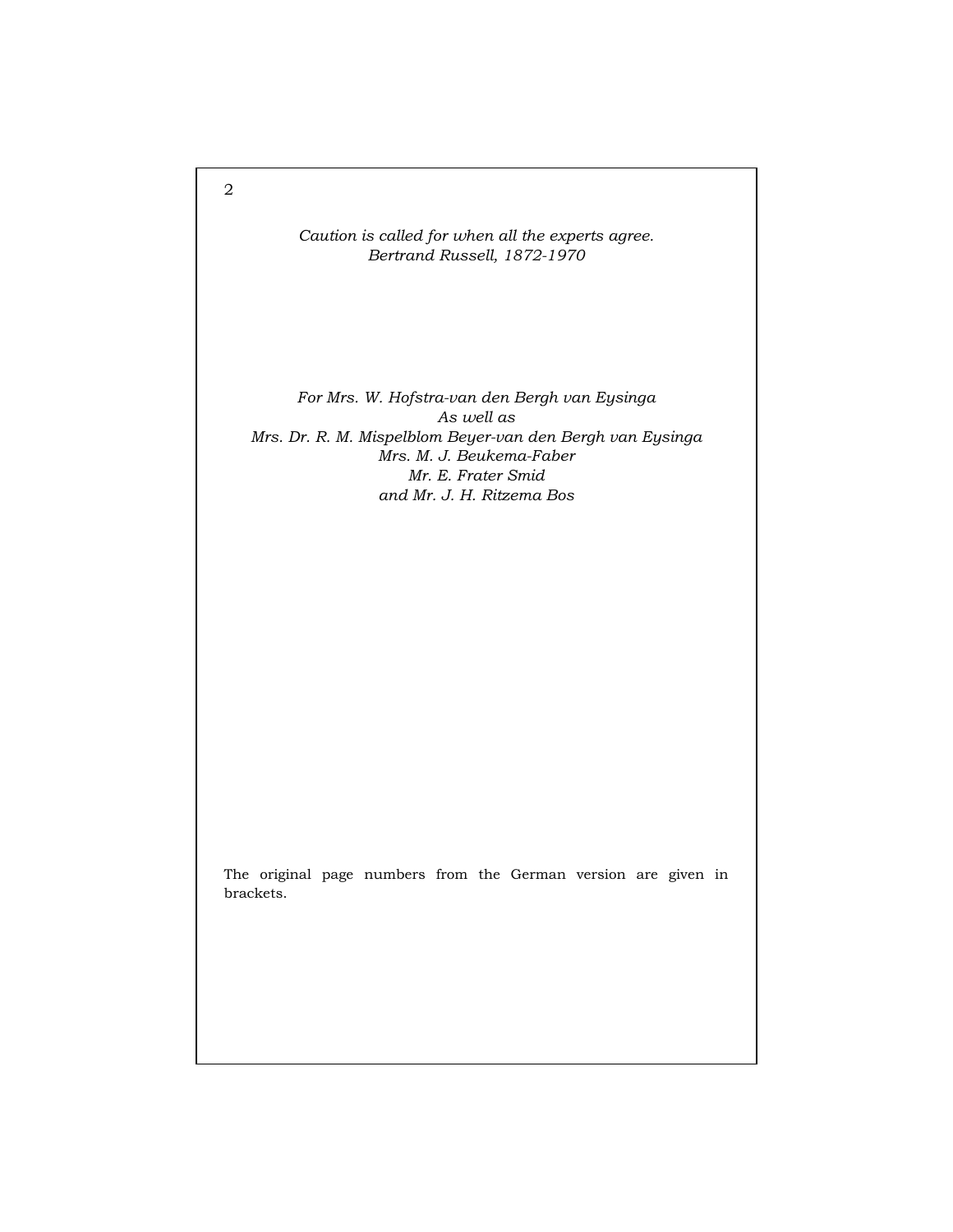#### Toward Understanding

n the following pages I would like to take the reader once more over the stretch of road that I myself traveled in my engagement with Paul and early Christianity and that finally led me to the conviction that the Pauline letters in their entirety are inauthentic. Perhaps at the end of this stretch of road we have traveled together readers will be surprised at themselves with regard to how effortlessly and easily they have followed a road at whose end stands the total destruction of their own familiar and beloved conceptions. Perhaps at the end of this road they will even come to realize how little they have really lost and how much they have gained.

It is possible, however, that the case will be entirely different. For the sake of better understanding, therefore, for all those persons who for various reasons are unable to either acknowledge or agree with my constructions, I would like to offer the following for consideration: I am fully aware that in many respects the ideas developed on the following pages are very sketchy. What is presented is not an historical theory set forth and unfolded in every detail, but rather a sketch, or "rough draft."

There are two reasons why I must accept the risk of presenting certain pieces in a somewhat abbreviated way and totally ignoring others, for which reason I might be misunderstood or accused of lacking historical knowledge of certain circumstances (which I didn't want to present at all): first of all, because I want to address not only the experts but also a wider reading public, and secondly, because it seemed very important to me to present a complete theory of inauthenticity in its inner coherence.

All previous challenges to the authenticity of the Pauline letters, even those of the Dutch radical critics, suffered from the fact that they were unable to provide *a satisfactory overall conception*. In my opinion, the radical theory gains plausibility not on the [10] basis of a host of arguments against the authenticity of the Pauline letters (As I showed in my dissertation on Dutch radical criticism, sufficient arguments of this kind have been advanced in the past without scholars finding it necessary to alter their position), but above all by answering the question that now arises concerning what "really" took place. If Paul was not the writer of the letters, then who was Paul, i.e., who was the person in whose name the letters were written? Was he a legend, a historical figure, or merely a phantom?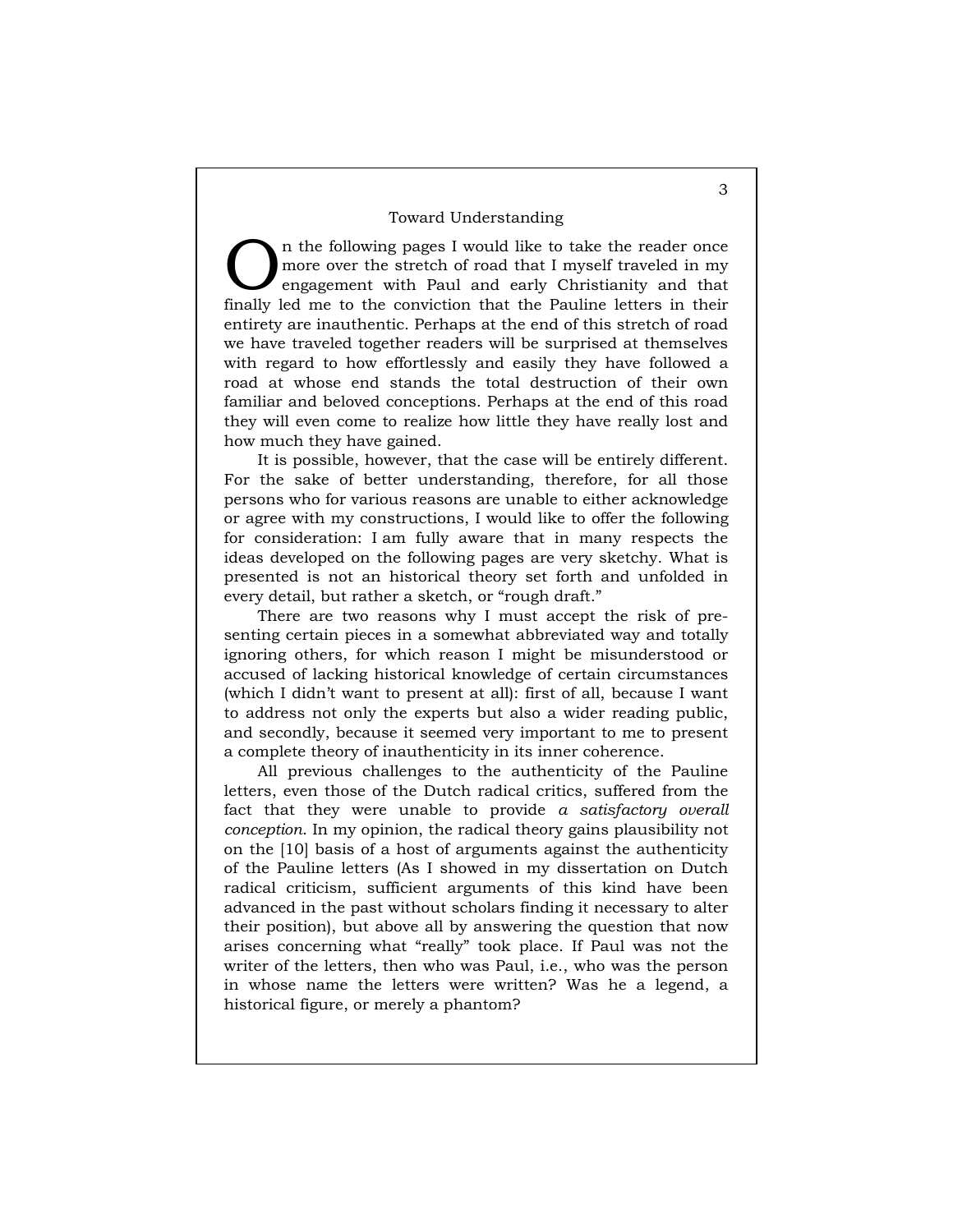This question, which has as its goal not only criticism and analysis, but also synthesis, can only be answered if an internally coherent, plausible overall conception can be presented. In order to bring the entirety into view, however, I naturally could not and may not immerse myself too deeply in questions of historical detail (to which I will gladly return in another place), but must limit myself to presenting more essential points of reference. I would strongly emphasize, however, that to my knowledge the book contains no tenet for which I failed to provide (historical) grounds.

In scholarship, the person who proposes alternative conceptual possibilities is more vulnerable than one who simply criticizes. In that I attempt to set forth an alternative theory for the origin of the Pauline epistles, many parts of the book possibly offer the critic a welcome place to attack. Maybe it would have been better to have dispensed with some theses which might seem all too provoking or audacious. That would have certainly spared me much criticism and much vexation that I must now deal with. I suspect, for example, that among the theses propounded in this book those with which I attempt to resolve the problem of the historical Paul (= *Paulus historicus*) will encounter the greatest consternation. I would certainly recommend to future critics that in evaluating this theory they do not let themselves be guided only by the historical-theological knowledge they learned in school. From the perspective of the inauthenticity of the Pauline letters and on the basis of tradition-historical considerations, the entire theory seems to be completely [11] consistent and illuminating. In any case, this hypothesis, while explaining one of the most difficult problems of a branch of early Christian literature, is like a boomerang for me: the more forcefully I cast it away, the more vehemently it comes back at me.

In order to prevent misunderstanding, I would like to point out that with the theses of this book, which, after all, deals with only one piece of early Christian history, no claim at all is made to have discovered the complete historical "truth" concerning early Christianity. It is not at all my view that the results I arrive at in this book place in question or render null and void everything that the representatives of the authenticity hypothesis have said and written until now. I myself have learned from most of them and have always felt the greatest admiration for the analytical acumen of New Testament exegetes (above all in the last century) and for their skill in sniffing out the problems of the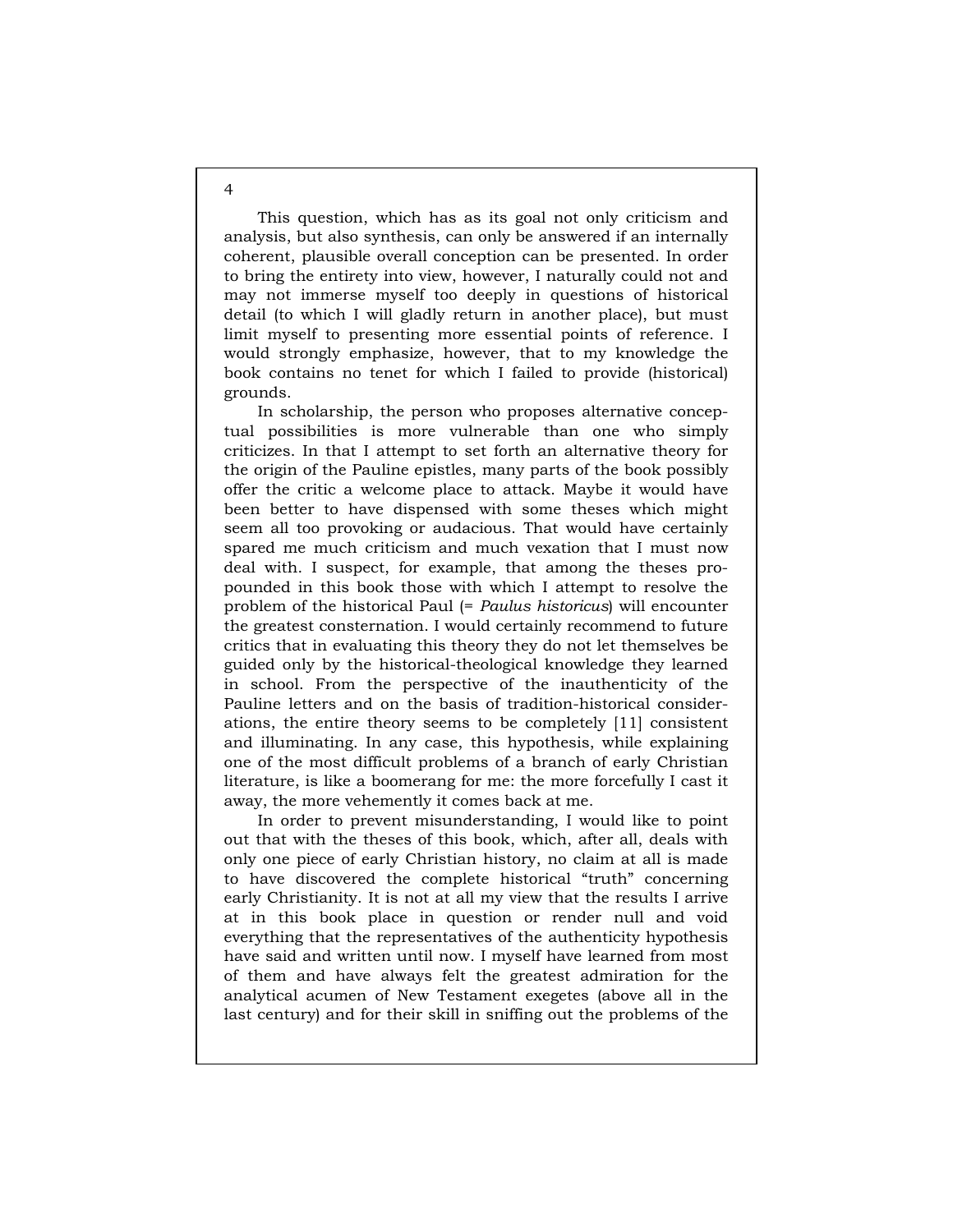text and solving them (in an entirely different way, to be sure, than takes place here).

 I would regret it very much, therefore, if the present book were regarded by biblical scholars only as a provocation. I myself understand this book rather as an invitation, as an offer of conversation to experts as well as interested laity. Perhaps I will be able to call forth from one or the other a new consideration of the authenticity question. But maybe the opposite will be the case, and the representatives of the authenticity hypothesis will be able to convince me with sound arguments of the correctness of their position and thus, in a good Christian way, call back their errant brother to the ground of clear, sound teaching.

All in all, I hope that this book will not only have an exciting and stimulating effect, but will also be a contribution to greater freedom in the theological discussion. Perhaps in the future it will be possible to discuss more openly and more candidly problems which for various reasons—not only for pure scholarly reasons, I believe—have been rendered taboo by theologians and whose consideration was reserved only for non-theologians. In this regard, [12] precisely the decisive, fundamental questions in New Testament scholarship are much too important to be relinquished to dilettantes or visionaries. Professional theologians as well, and especially they, cannot allow the freedom to be able to think in new ways to be taken away. If the present book can make a small contribution to this, its purpose would be entirely fulfilled.

I certainly do not expect that this book will produce a "revaluation of all values." Assuming that one day the inauthenticity hypothesis becomes accepted by the majority of scholars, a great deal of water must still flow down from under the scholarly mills; a great number of scholarly works must be written that, in more tenacious and more patient scholarly work, further develop and substantiate what is suggested here in only a rough outline, or perhaps show this to be an erroneous path.

Even after reading this book, for most readers the Christian world will remain as it was until now. In the pulpits, in Bible classes, or in religious instruction, people will continue to speak of the apostle Paul and his letters. His adventures on missionary journeys, his letters to Christian churches will continue to provide material for edifying preaching, fanciful romances, and boring hours of instruction.

There is nothing at all to object to here. For me it would be sufficient if those persons who continue to speak of "Paul" were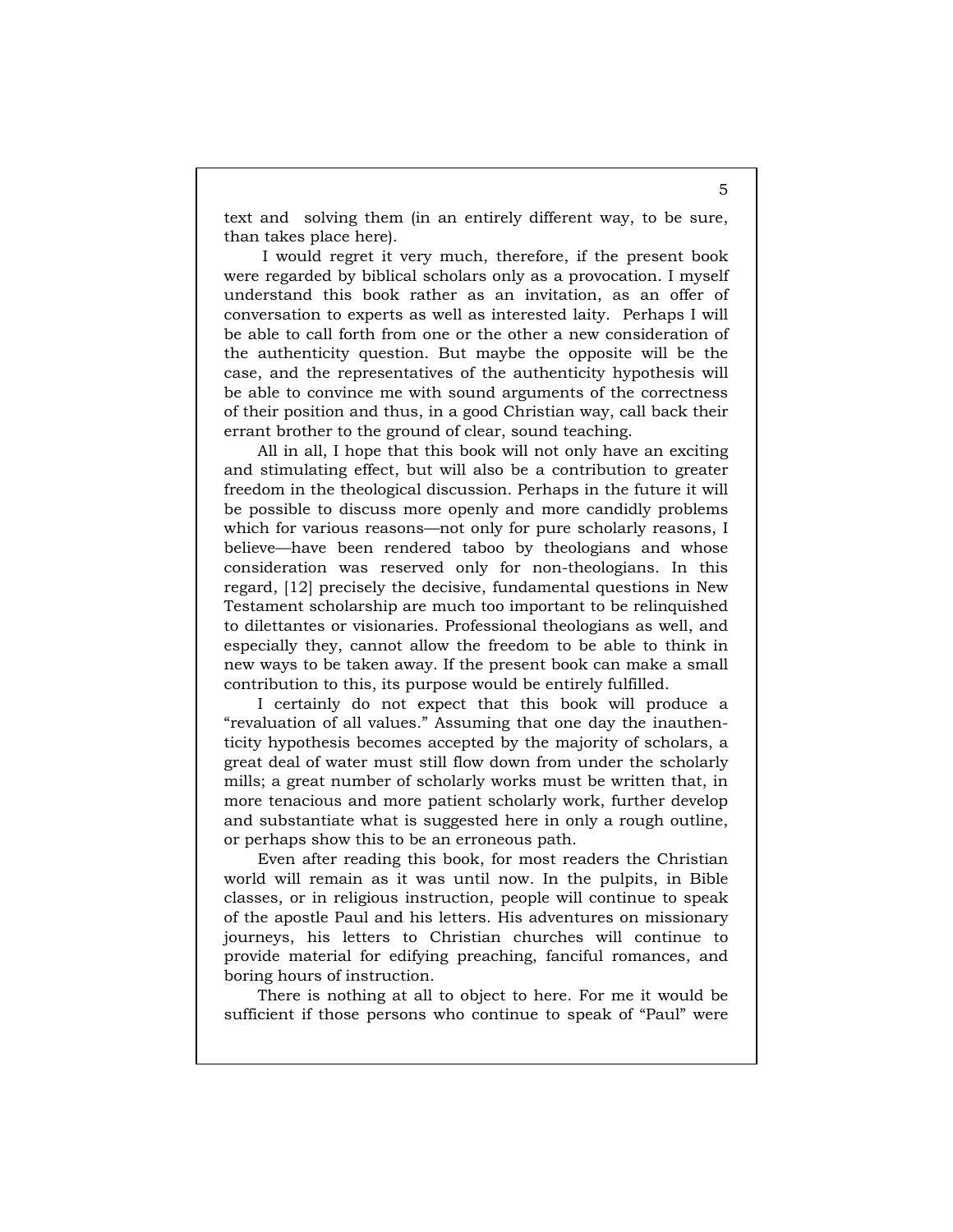more aware than before that we have to do here also with only a working hypothesis. I would be happy if from now on everyone who appeals to the letters of Paul would at the same time bear in mind that the authenticity of seven Pauline letters in no sense represents an absolutely established historical fact, but—just as the hypothesis of inauthenticity—is only a hypothesis, and indeed, as every scholar who has struggled with the unending difficulties and problems of Pauline studies will confirm, a very complicated hypothesis.

In the future, the value of both hypotheses, the authenticity hypothesis as well as that of inauthenticity, will have to be accessed in terms of which of the two is best able to resolve the manifold problems [13] of the Pauline letters in the most illuminating and simple way. Such a competitive battle between entirely different orientations would nevertheless then be something new in the history of New Testament scholarship, in which until the present time the hypothesis of authenticity has occupied an absolute and unquestioned monopoly.

Basically, I can wish nothing more and nothing else than that in a hopefully not too distant future the recognition of the authenticity of seven Pauline letters will no longer represent—as until today—the unexamined presupposition for New Testament research, but rather the result of thorough reflection. That I personally entertain great doubt about this and in my opinion the future will belong to the simpler, clearer, and historically more probable hypothesis of inauthenticity is a quite different matter. [14]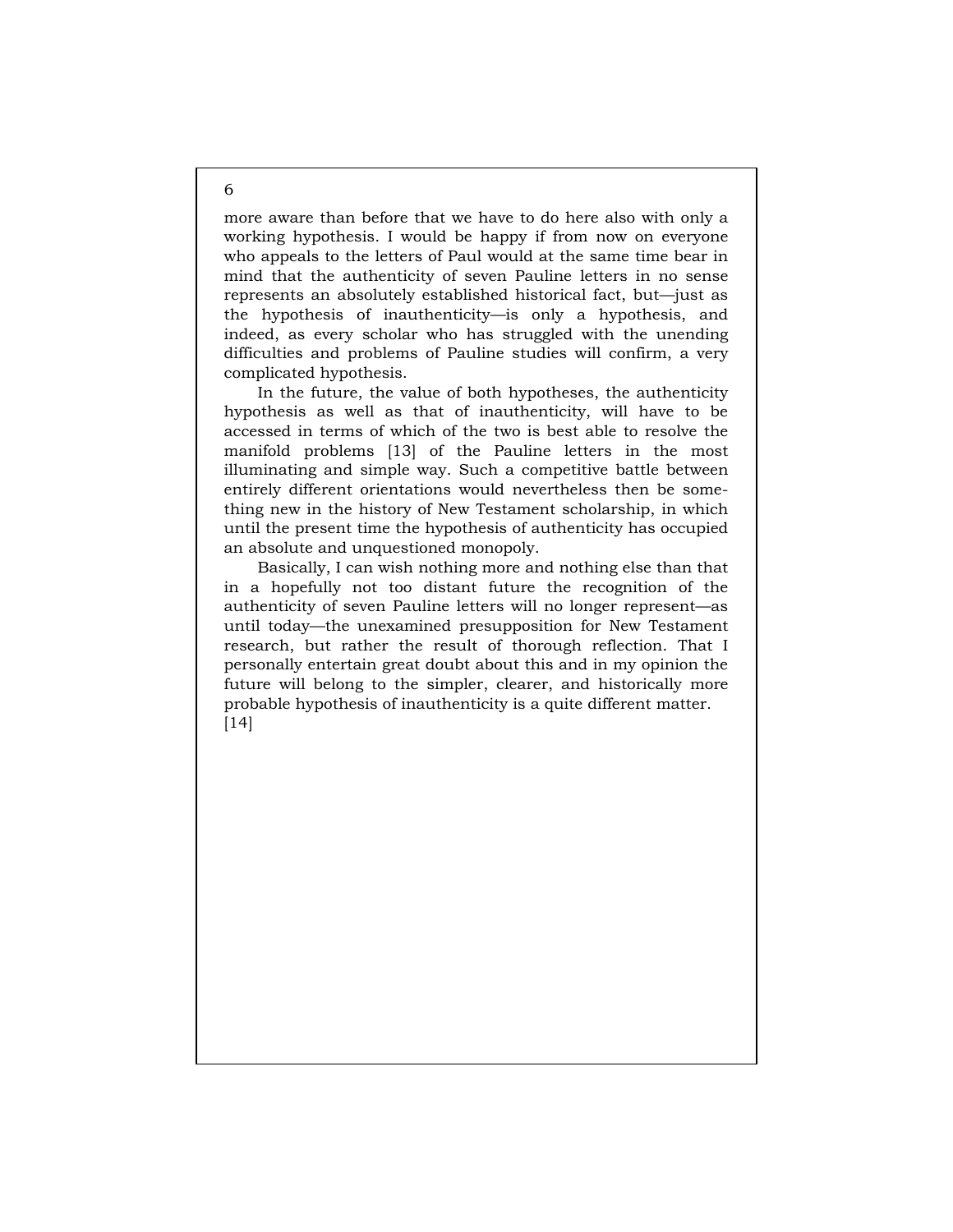# Chapter 1:

## The Investigation of the Pauline Letters

## as a History of the Discovery of their Inauthenticity

## *The Interest Awakes*

For a long time, my interest in the person and work of the<br>man to whom the following pages are dedicated was not<br>particularly great. Even during my theological studies it<br>west difficult for ma to fool comfortable with the man to whom the following pages are dedicated was not particularly great. Even during my theological studies it was difficult for me to feel comfortable with the man from Tarsus. For me, as for so many other theological students, he still stood entirely in the shadow of that other man from Galilee. My interest in him resembled one's interest in the friend of a good friend. Although one is not sure how to deal with him, as a matter of simple courtesy one can also not entirely ignore him.

That my interest in the apostle nevertheless awoke one day had less to do with the man himself than that even while I was still a student the luster that surrounded the radiant figure of Jesus began to diminish. It wasn't that the person of Jesus had lost its fascination and mystery. But it could not be denied that as my struggle with the historical sources increased, the picture of the man from Nazareth, that at the beginning of my theological studies had stood so graphically before my eyes, became increasingly pallid and unclear. Even in introductory seminars we learned that only very little of what was transmitted to us as relating to Jesus really reached back to the historical Jesus. We heard that the teachings and pronouncements of Jesus as well as some of the narrative material represented later church constructions. The Gospels as a whole, therefore, were not reliable eyewitness accounts, but kerygma, i.e., proclamation, affirmations of faith. Instead of this, one could also have said "pious fantasy." But no one dared to make such a statement. [15] And it would surely not really have done justice to the matter. Be as it may, however, the picture of the real—historical—Jesus remained scarcely recognizable behind the later "church constructions."

What our theological teachers taught us about the impossibility of knowing the historical Jesus (concerning whom we know nothing more than the fact that there had been such a person) as well as about the creative imagination of the Christian communities after Jesus was shocking for many students. Although my own personal relationship with the "Lord Jesus" had always been characterized by friendly reservation and rather a bit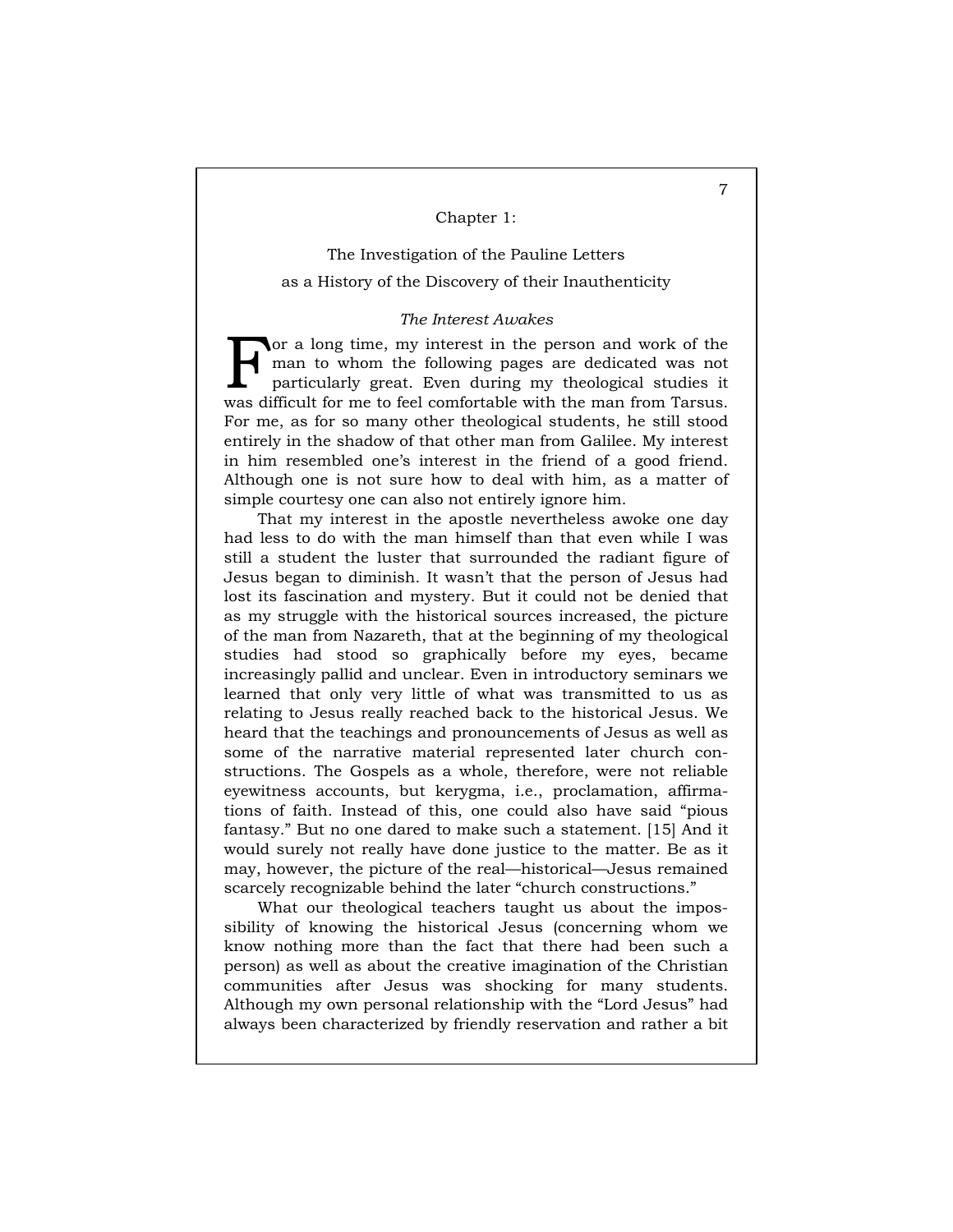of north-German coolness, I could also not deny being somewhat disconcerted. What was critical about the whole affair was that the historical arguments that our teachers brought forth against the authenticity of certain teachings and stories of Jesus were immediately illuminating for me and that, in contrast to other students, after a few days I was already overcome. There could be no doubt that the historical contours of the man from Nazareth had been wiped out by later tradition so as to be unknowable. Thus, anyone who expected from the historical man Jesus some kind of guidelines or directions for the here and now must always be resigned to the fact that what seems to be an authentic pronouncement of Jesus in truth does not derive from him at all.

At that time, in connection with this, I encountered for the first time a problem that even later would engage me again and again, namely, the relationship between history and faith. I had always held the view that my personal faith must be independent from what took place (or did not take place) 2000 years earlier in Palestine. A faith that is based on particular historical findings, which from one day to the other can be depicted in an entirely different way by historians, seemed to me to be a highly questionable affair and incompatible with the nature of faith, which had to be a deep certainty of existential (not historical) fundamental truths. At the university, however, I now became aware that at least the Christian faith possessed a pronounced historical inclination. That is already made clear in the apostles' creed, [16] which in its so-called second article recites pure historical facts (or at least facts which are perceived by the church as historical): "I believe in Jesus Christ... born of the virgin Mary, suffered under Pontius Pilate, crucified, dead and buried..."

The adherence of the Christian church to particular historical facts, so-called facts of salvation, seems to me, until today, to be intellectual and human impudence, since, on the one hand, no person is really in a situation to totally investigate the historical truth-content in these statements and since, on the other hand, the nature of faith becomes completely falsified if it is degraded to maintaining the likelihood of historical data.

In any case, the loss of historical certainty with regard to the person of Jesus of Nazareth had as its consequence that I gradually turned away from Jesus and to the historical Paul. That reflected the need for a stronger historical confirmation for faith. I wanted to know what the beginnings of the Christian faith were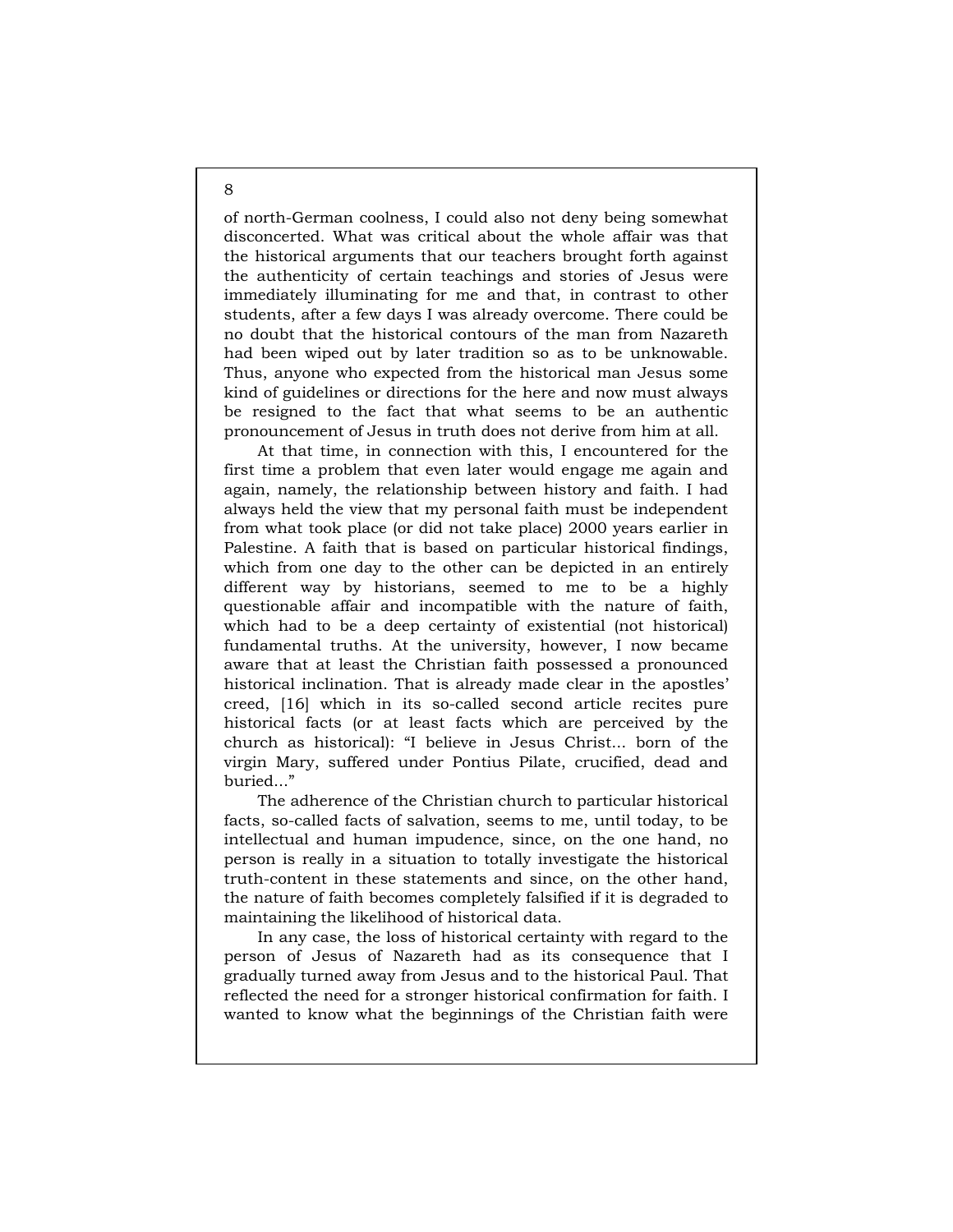like. In addition, I hoped that from the figure of Paul, whom I assumed stood in the full light of history, an illuminating beam of light would also fall on the person of the Nazarene, swinging to and fro between kerygmatic appearance and historical existence.

Unfortunately, I would realize very quickly that this hope would be difficult to fulfill. Strange to say, it soon became evident that, although Paul had been a contemporary of the historical Jesus, he had nothing at all to say about him. On closer examination, his letters contain practically no statements about the historical figure Jesus. In his well-known book on Paul, the theologian G. Bornkamm speaks of the "amazing state of affairs" that Paul nowhere speaks "of the Rabbi from Nazareth, the prophet and miracle-worker who ate with tax-collectors and sinners, or of his Sermon on the Mount, his parables of the kingdom of God, and his encounters with Pharisees and Scribes."<sup>1</sup> Everything that we learn from Paul about Jesus remains peculiarly pallid and unsubstantial: Jesus is "born of a woman, born under the law" (Gal 4:4); as the seed of Abraham (Gal 3:16) and a descendent of David (Rom 1:4; cf. 2 Tim 2:8), [16] he belongs to the people of Israel (Rom 9:3f.; 2 Cor 11:22; Phil 3:5; cf. Acts 22:3); [17] he suffered (Rom 8:17; cf. 2 Tim 2:11), he died on the cross (Rom 6:6; Gal 5:24; 6:14; Col 2:12), he was buried (Rom 6:4) and resurrected (Rom 4:24f.; 6:4, 9; 7:4; 8:11; 10:9; 1 Cor 6:14; 15:4ff.; etc.). When and where all this took place, we do not learn. As in the apostles' creed, there is a yawning gap between the birth and death of Jesus. In contrast to the creed, in which at least Mary and Pontius Pilate are mentioned, in the Pauline letters not only is the name of Jesus' mother missing, as well as that of the Roman governor, but also other names and concepts imparted to us by the Gospels (e.g., John the Baptizer, Joseph, Galilee, Gethsemane and Golgotha). Only the leaders of the earliest community — Cephas (or Peter), James, and John — are mentioned (Gal 1:19; 2:9, 12; 1 Cor 15:17).

On the whole, therefore, one can say, if we were dependent on Paul alone for knowledge of Jesus of Nazareth, we would know nothing at all about him — little more than that there was a man named Jesus, that he died and, according to the belief of the writer of these letters, rose from the dead. We would not know when and where he lived.

<span id="page-8-0"></span> <sup>1</sup> G. Bornkamm, *Paul* (New York: Harper & Row, 1971), 110.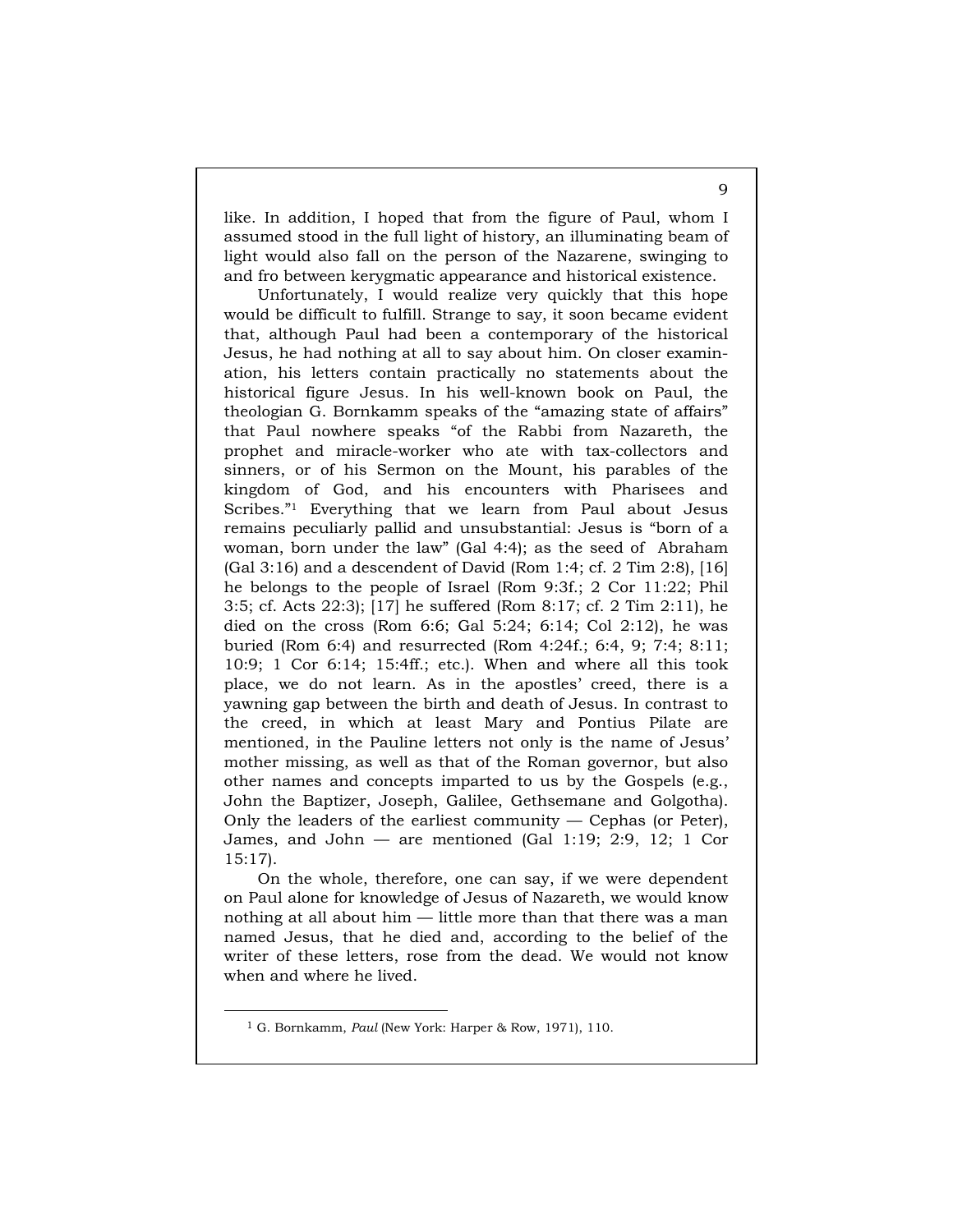Basically, the fact that Paul says nothing at all about the historical Jesus was very curious — just as strange as the related fact that immediately after receiving the revelation calling him to be an apostle he went to Arabia for three years (Gal 1:17f.) instead of visiting the Jerusalem community, as one might expect, whether to make contact with its leaders or to acquire more information about the life of the person who had appeared to him at Damascus (Acts 9:3f.). Can one imagine that someone who had just experienced the decisive turning-point of his life through a revelation took no notice and had no interest in the earthly past of the one who stood in the center of this revelation? In any case, I myself was not able to replicate the tenacious ignorance with which Paul dealt with the history of Jesus. The main theological arguments set forth at this point by most  $s$ cholars  $-$  e.g., Paul was exclusively interested in the exalted Christ, or perhaps more radical, Paul employed Jesus only as a pattern for his own theological conceptions—were rationally illuminating, [18] but too theoretical. They may have been satisfactory for an academic theologian who perceived the apostle primarily as the bearer of an idea (often only his own idea). But this would not suffice for someone who perceived Paul as a man of flesh and blood, whose conduct must be humanly and psychologically replicable. — Or was the Paul of Galatians finally not a flesh and blood being, but only the product of an academic theologian? — To be sure, at that time I had not yet asked myself this question. But I was surprised at how easy it was for most theologians to pass over this peculiar state of affairs  $-$  i.e., the puzzling silence of Paul with regard to Jesus — and return again to the day's agenda. I didn't want that to be the case for me.

Although I still had no explanation for this peculiar behavior of Paul, my historical (or should I rather say criminal?) curiosity about the apostle Paul was awakened for the first time. From the beginning, my interest in him had less to do with his theology, which seemed to me in part very cloudy and inconsistent, but with the puzzle and inconsistency of his biography. Only later did I realize that there was a direct connection between the biographical and theological inconsistencies and that the theology of the writer of the letters is much easier to understand if the historical problems associated with the person of Paul are first resolved.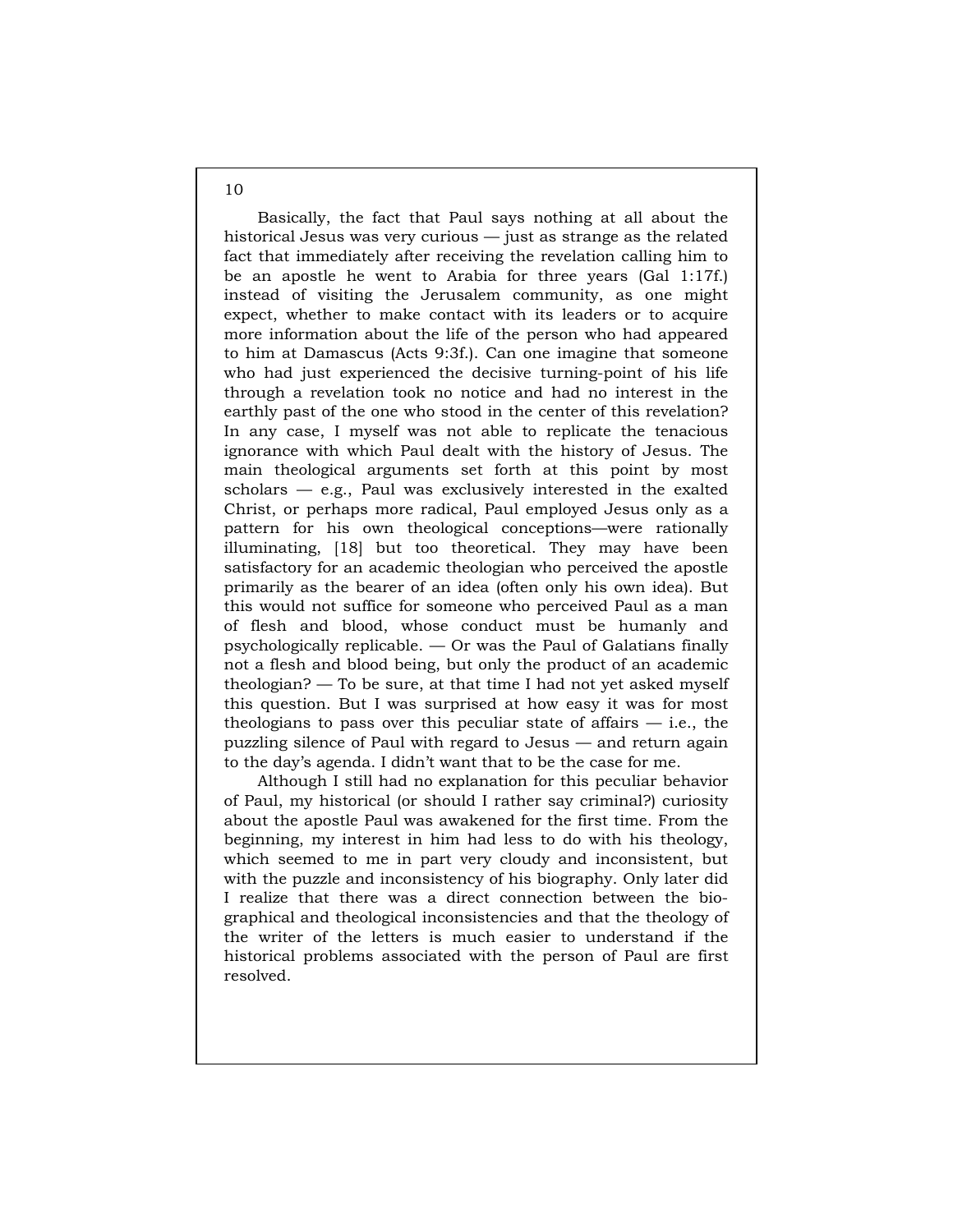*The Sources*

 $\mathbf{W}^\text{hoever}$  wants to be informed about a particular person from the past or present, and not to be dependent only on reports, conjectures or opinions of others, needs reliable sources. For many people, the study of sources, which, at least for early Christian sources also presupposes knowledge of foreign languages (old Greek, Latin, and Hebrew), seems to be a laborious, boring and dry affair. They immediately reach rather for secondary literature [19] in order to be informed secondhand about the person they are interested in. I have never felt that way. For me, reading sources always presents an absorbing, indeed, downright exciting affair. It is well known that every biography, every study of a particular historical person, is always colored by the view of the one who writes. Such presentations might suffice for a first orientation; over time, however, it could become somewhat boring. The source material is already ordered in a particular way; everything is dovetailed into an overall concept, and there is nothing further to discover. Secondary literature reminds me of a park that is certainly beautiful to look at and in which everything is well ordered and arranged, but which for this very reason nevertheless produces sterility and boredom. Reading sources, on the contrary, seems to me like a path through a wild, desolate countryside. It is dangerous and full of adventure. A discovery could be waiting behind every tree or bush; with every line, every subordinate clause, every word, a door could be opened to another world, hidden until now; the writer could give up his secret and divulge that he is really someone entirely different than the researcher assumed until now. The "danger" of one's own reading of sources should not be underestimated. It consists in the possibility that in the end the reader will arrive at a conception of things all his own that brings him into sharp conflict with conventional views and conceptions.

With regard to the apostle Paul, the matter of sources is rather simple. In general, it can be said that our historical knowledge of the apostle rests primarily on two "pillars."

a) Even today, the best known and most popular source of information is still the book of Acts; although Acts has a decided drawback in that its historical value is questioned today by an increasing number of scholars.

b) Although more prosaic, the letters transmitted in the New Testament under the name of Paul are more solid with regard to their historical value. We have to do here with thirteen letters, or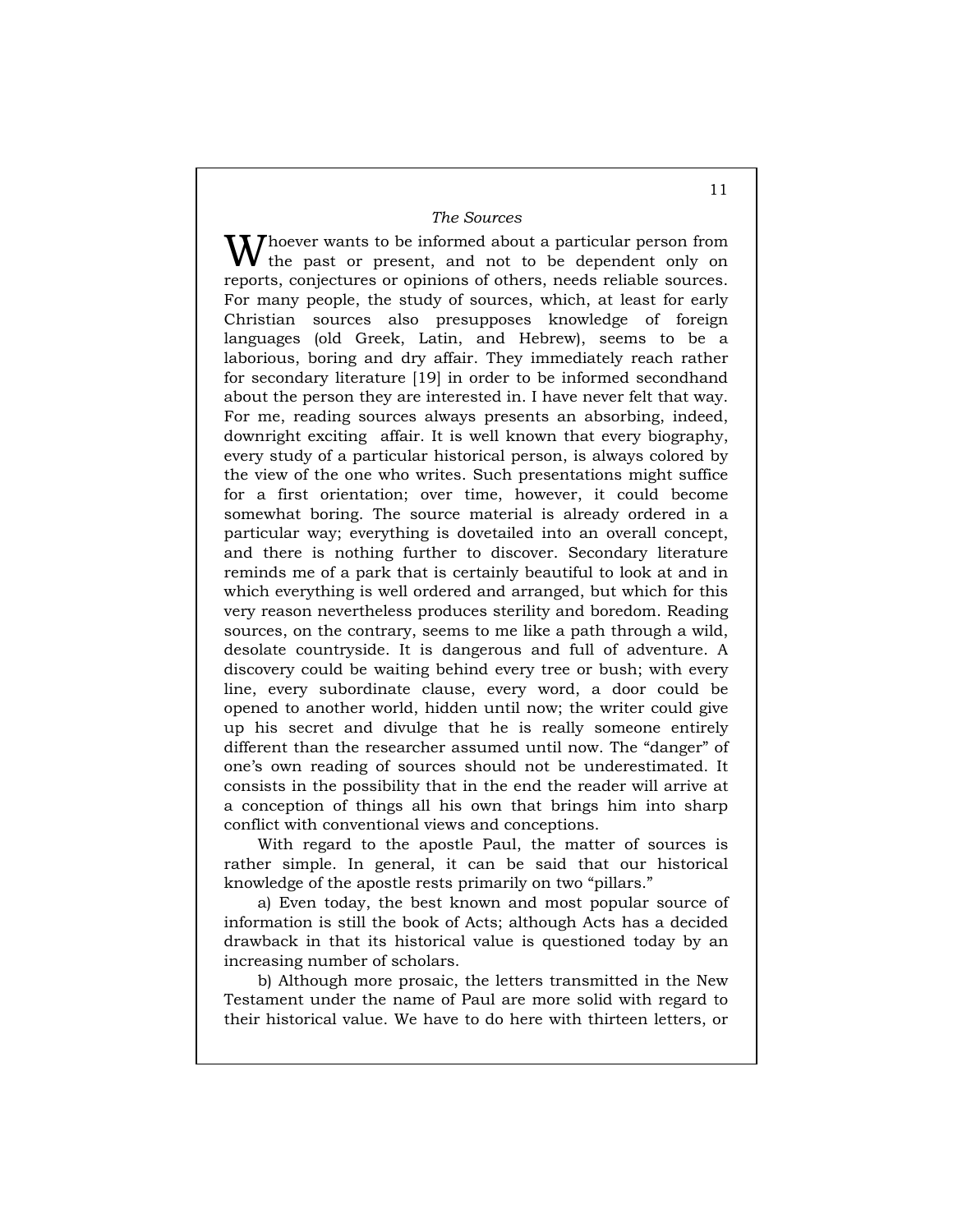fourteen if the letter to the Hebrews is included, although it makes no explicit claim of Pauline authorship. [20]

- the letter to the Romans (Rom)
- the first letter to the Corinthians (1 Cor)
- the second letter to the Corinthians (2 Cor)
- the letter to the Galatians (Gal)
- the letter to the Ephesians (Eph)
- the letter to the Philippians (Phil)
- the letter to the Colossians (Col)
- the first letter to the Thessalonians (1 Thess)
- the second letter to the Thessalonians (2 Thess)
- the first letter to Timothy (1 Tim)
- the second letter to Timothy (2 Tim)
- the letter to Titus (Tit)
- The letter to Philemon (Phlm)
- [The letter to the Hebrews]
- According to the generally held view today, only seven of these definitely derive from Paul:
- the letter to the Romans
- the first letter to the Corinthians
- the second letter to the Corinthians
- the letter to the Galatians
- the letter to the Philippians
- the first letter to the Thessalonians
- the letter to Philemon

In the view of most scholars, these letters represent the earliest literary testimonies of early Christianity, which are supposed to have been written in the time between 50 and 60 CE, prior to the Gospels (written after 70 CE).

Before we turn to the letters of Paul and the numerous problems connected with them, however, we will deal with that source which for most Christians even today represents the crucial basis for their picture of Paul. [21]

# *The Basic Elements of Our Picture of Paul*

 $\mathbf{W}$  hat do we know about Paul, or what do we think we know about him? Perhaps in religious instruction or somewhere else we once heard,

1. that we have to do here with a Jew named Saul,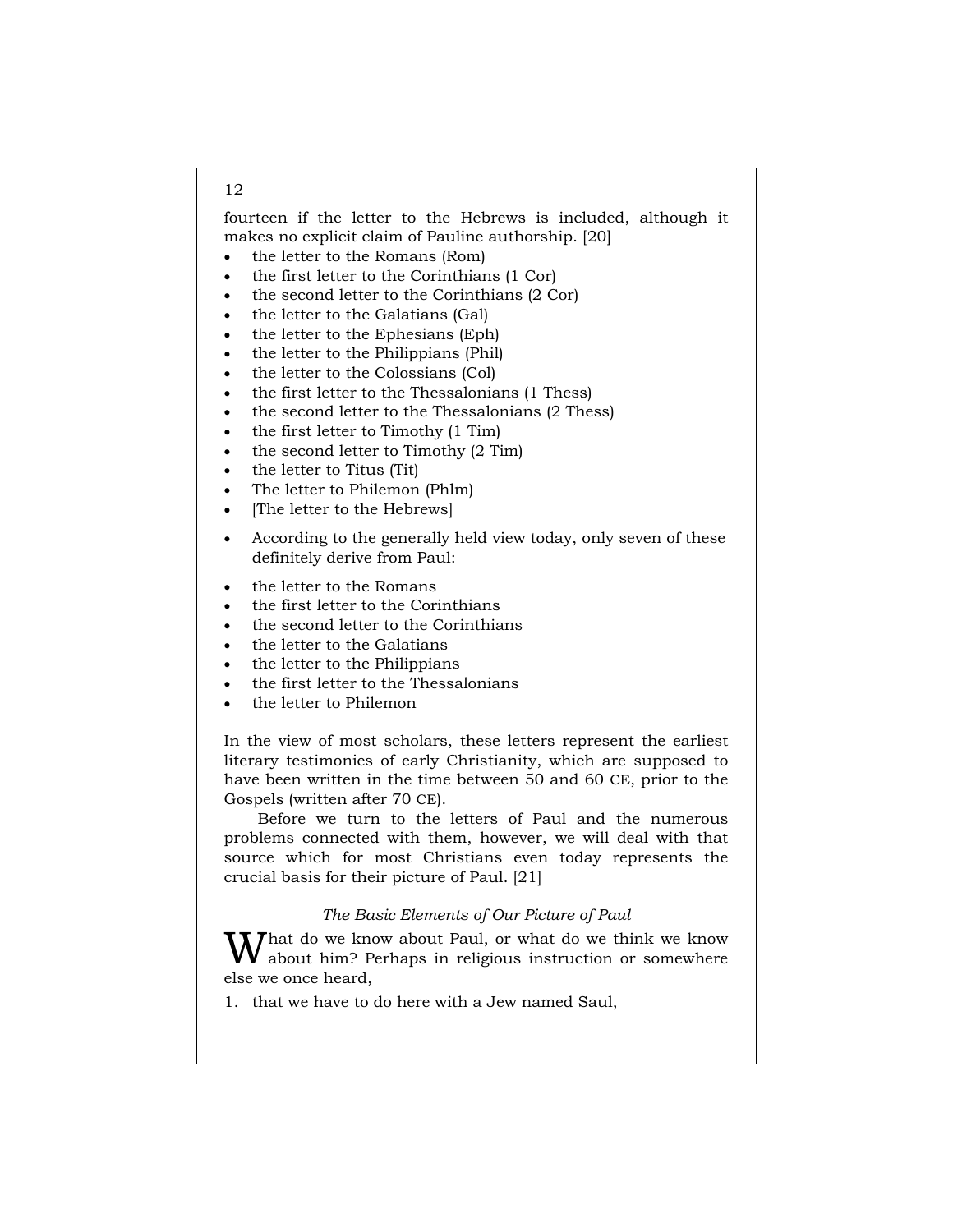- 2. that to begin with this person was a persecutor of the early Christian community,
- 3. that outside Damascus he was then suddenly converted ("Saul, Saul, why do you persecute me?") to Christianity
- 4. and then became the most important Christian missionary and undertook several missionary journeys through the Mediterranean region
- 5. so that finally, after being take prisoner in Jerusalem, he was brought to Rome.

If we ask where this historical data derives from, which we regard as absolutely certain and which determines our picture of Paul, we have to admit that it is not from contemporary testimonies regarding the apostle and also not from his letters (from which some things can be derived only indirectly), but from Luke's Acts (9:4ff.; 13:2ff.; 21:27ff.). This must be a severe disappointment for someone who is highly interested in established historical facts. He will anxiously ask himself, can a work that begins with an extensive description of the ascension of Jesus that in no way sounds particularly symbolic be regarded as a reliable historical source? As has long been known in theological circles, in many ways Acts is more like an imaginary, marvelous romance than an historical portrayal, even if in the preface the writer takes on the appearance of an historian and follows the customs of an ancient historian in his presentation. As we will see in more detail, in its portrayal of the person and work of the apostle, Acts interweaves the earthly and the heavenly, the historical and the legendary, in a wondrous and indistinguishable way. [22]

## *Acts — An Eyewitness Report?*

For evaluating the historical value of Acts it is also important to observe with regard to the author of the work (= "Luke") that we do not have to do here with an eyewitness, as was earlier often assumed. Basically, this is self-evident from what has just been said. One should reckon that an eyewitness would hardly find it necessary to relate legends for the reader instead of historical events. In any case, it is recognized in present day New Testament research, even by conservative scholars, that, contrary to what was earlier often assumed, the author was not a traveling companion of Paul.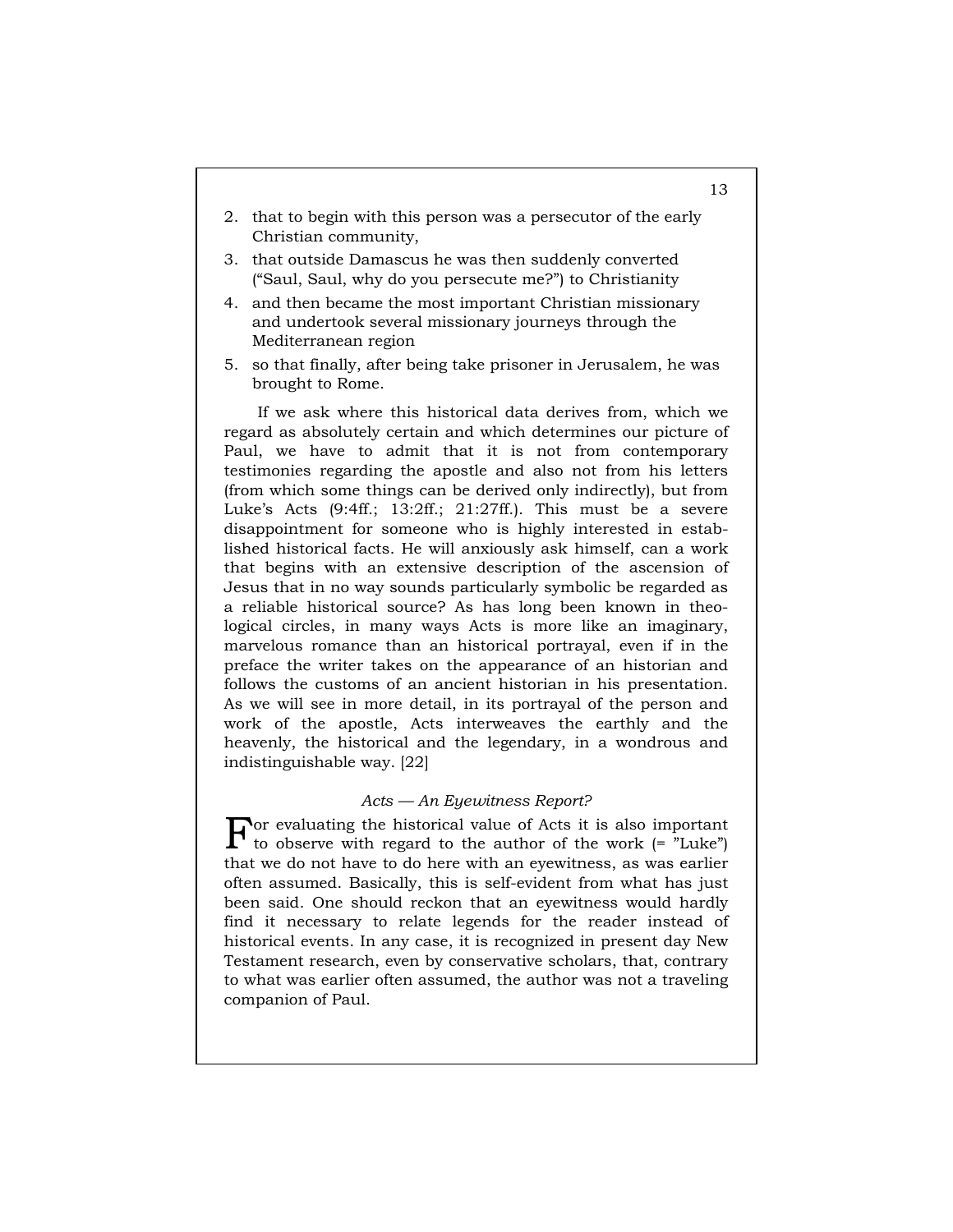If that were the case, one must ask why Luke presents a picture of Paul that is entirely different from the picture of the apostle in the letters. Philipp Vielhauer observes, "The writer makes historical mistakes regarding the life of Paul that no companion would make," and offers as evidence for this, "apart from all the rest," the following peculiar circumstance: "A man who reserves the title and honor of an apostle exclusively for the twelve and consistently denies this for Paul, even though Paul claimed the apostolate for himself and defended it, cannot be a companion of Paul."[2](#page-13-0)

For the assumption that the author of Acts was an eyewitness, appeal is often made to the so-called "we-accounts." In these passages the writer suddenly continues his account in we-form, which gives the impression to the reader either that the writer himself was present at the reported events as an eyewitness or that he at least made use of a source written by an eyewitness. For example, Acts 16:9-13 reads:

- 16:9 And a vision appeared to Paul in the night: a man of Macedonia was standing beseeching him and saying, "Come over to Macedonia and help us."
- 16:10 And when he had seen the vision, immediately we sought to go into Macedonia, concluding that God had called us to preach the gospel to them. [23]
- 16:11 Setting sail therefore from Troas, we made a direct voyage to Samothrace, and the following day to Neapolis,
- 16:12 and from there to Philippi, which is the leading city of the district of Macedonia, and a Roman colony. We remained in this city some days;
- 16:13 and on the Sabbath we went outside the gate to the riverside, where we supposed there was a place of prayer; and we sat down and spoke to the women who had come together.

It is clearly recognized today, however, that the "we-accounts" are a skilful literary fiction. According to Vielhauer, who can be cited here as representing the opinion of many other scholars, the author of these passages "employed the literary means of the personal report in order to feign eyewitness character for some passages concerning Paul."

With rejection of eyewitness character for the writer of Acts, also disposed of is the view deriving from early church tradition,

<span id="page-13-0"></span> <sup>2</sup> *Geschichte der urchristlichen Literatur* (Berlin: Walter de Gruyter, 1975), 391.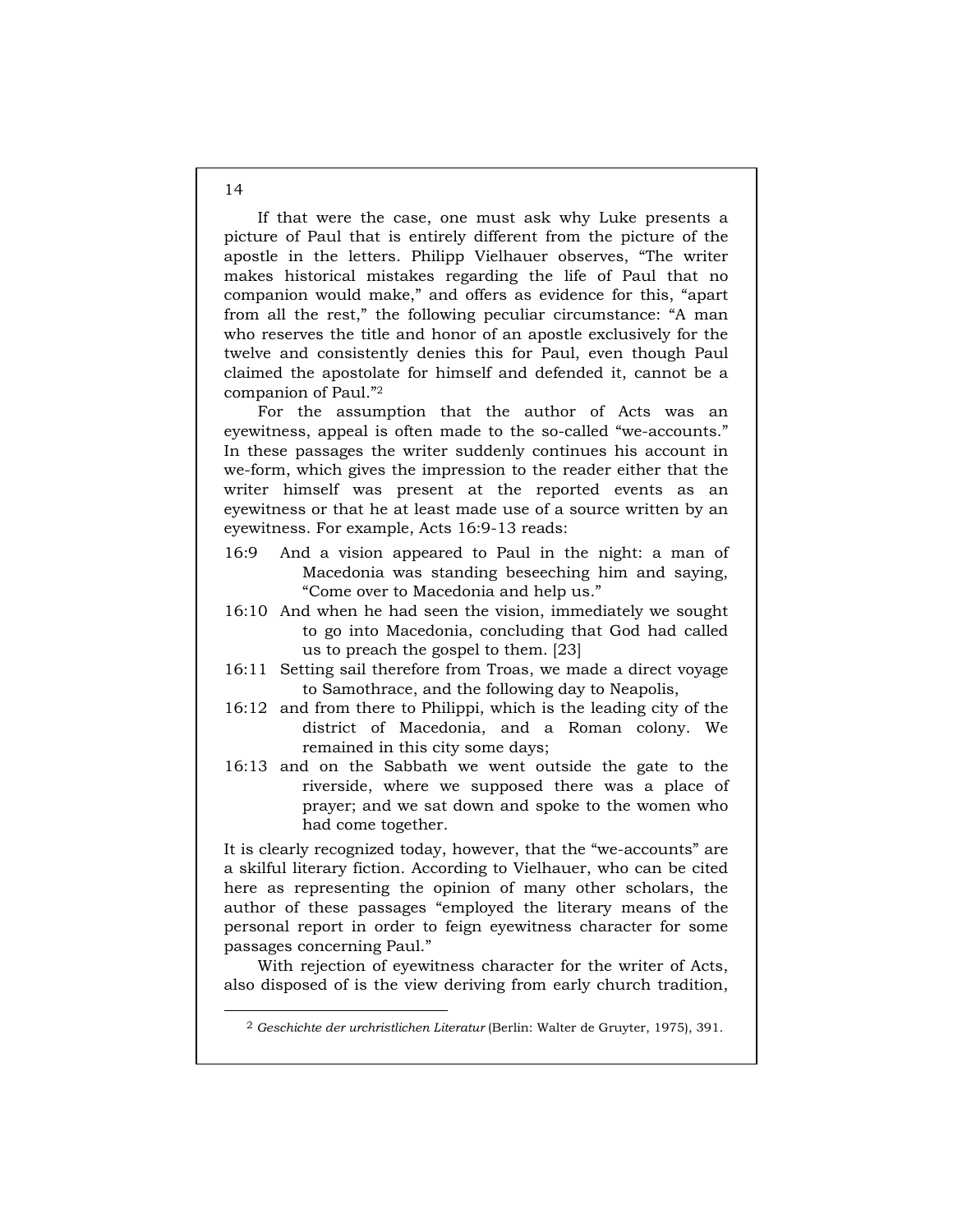according to which we have to do here with the doctor and fellow worker of Paul named Luke who is mentioned in Colossians 4:14 and Philemon 24 (cf. 2 Tim 4:11).

Summary: The author of Acts is an otherwise unknown to us, Christian writer (from the second century), who himself did not know Paul personally. What he tells us about Paul and his activities are not first-hand reports. The heightened interest of the author in miraculous, wondrous stories, healing-, escape-, and punishment-miracles, and the "predominance of personal legends"[3](#page-14-0) gives the impression rather that we have to do here not with a presentation of history, but with the transmission of legendary tradition. [24]

# *Paul in Wonderland*

The reader will perhaps take exception at the curious heading<br>with which I now make a transition to a discussion of Paul in Acts. But at this point I could not forgo the allusion to the wellknown children's book by the Englishman Lewis Carrol (*Alice's Adventures in Wonderland*). I certainly do not want to claim thereby that the literary value of Acts resembles that of a children's book—whereby I also don't want to say anything against children's books. In this somewhat provocative way, however, I would like to call attention to a situation that is important to consider again and again, namely, that the great majority of historical statements made in Acts about the life and person of the apostle Paul are legendary in character[4](#page-14-1) and thus are to be enjoyed only with great caution.

Although all this is known to most theologians and recognized by them, it must nevertheless be strongly emphasized again and again because the consequences that result from this are still too little considered. One may as well admit that in Acts we in no way have an historical work in our present-day sense. But then, out of an understandable dilemma — apart from the letters, from where else should we get our information about the apostle Paul and early Christianity? — again and again, all the misgivings not withstanding, one still turns back to Acts to cannibalize it for early Christian history.

<span id="page-14-1"></span><span id="page-14-0"></span> <sup>3</sup> Vielhauer, *Geschichte*, 393.

<sup>4</sup> Uta Ranke-Heinemann even speaks of the fairy-tales of Acts (*Nein und Amen*, p. 197).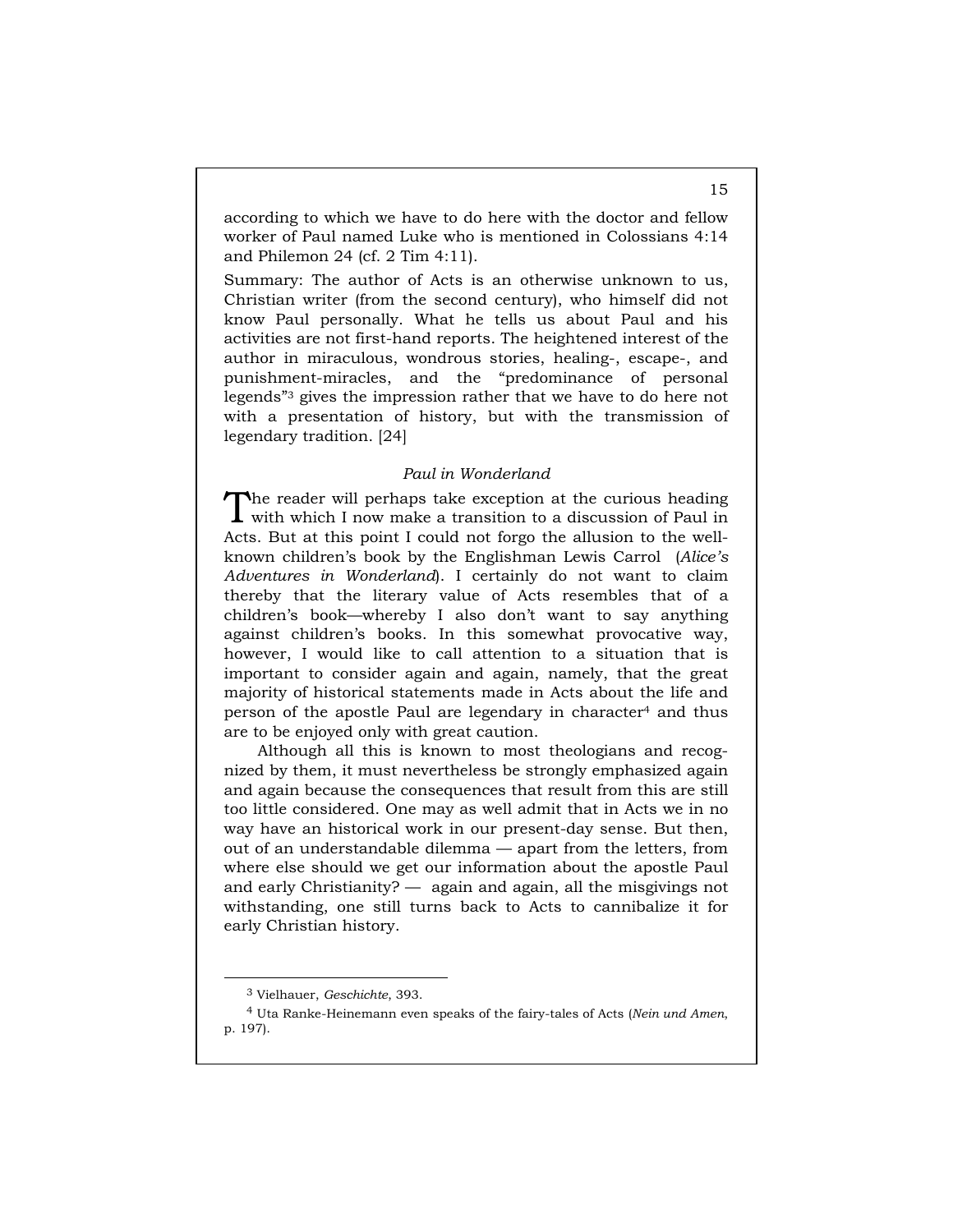The basic methodological principle that one follows in doing this is sincerely simple: everything that somehow seems miraculous or imaginary is unhistorical; and everything, on the contrary, that proceeds in a rational and natural way and also agrees somehow with the letters is historical. This method, however, which in its most cultivated form is even employed by the critical New Testament scholar G. Bornkamm in his prudent and well-considered book on Paul, has fatal similarity with that of a man who, [25] at any cost, wanted to hold on to a historical kernel in the story about Little Red Riding Hood and, to this end, removed all the mythic components (the wolf who speaks, red riding hood and grandmother in the stomach of the wolf) in order to hold fast to the historical existence of a little girl named Red Ridinghood who visited her grandmother in the forest sometime long ago and met a wolf on her way.

Now—in spite of U. Ranke-Heinemann—Acts is not a fairy tale of the brothers Grimm. But the example should nevertheless remind us to exercise caution in determining the historical kernel for many of its stories. We must obviously reckon with the possibility that our attempt to determine the kernel will be like peeling an onion: we think we have reached the kernel but always hit only another peel. — With regard to the entire subject, already at the beginning of the century, the Jewish writer Samuel Lublinsky correctly remarked in his book *Das werdende Dogma*:

Exactly like the Gospels, Acts, from which alone we know something about the life of Paul, is constructed from mythological and rational components. It is not sufficient here to characterize what are obviously legends as apocryphal without at the same time having a sense of mistrust about the apparently genuine components, which also could be fabricated for tendentious reasons[.5](#page-15-0) 

## *With Rabbi Gamaliel*

 $\Gamma_{\text{was not in Polarical}}$  For the author of Acts, although Paul is a Jew, his family home was not in Palestine, but in the Jewish diaspora; he is said to have been born in Tarsus (Acts 9:11; 21:39; 22:3), in those days a Hellenistic city (today in Turkey) with a mixed, Greek and oriental population. Paul is supposed to have received his religious training from Rabbi Gamaliel (Acts 22:3). The Jewish-rabbinic

<span id="page-15-0"></span> <sup>5</sup> S. Lublinski, *Der urchristliche Erdkreis und sein Mythos, Vol. 2: Das werdende Dogma vom Leben Jesu* (1910), 66.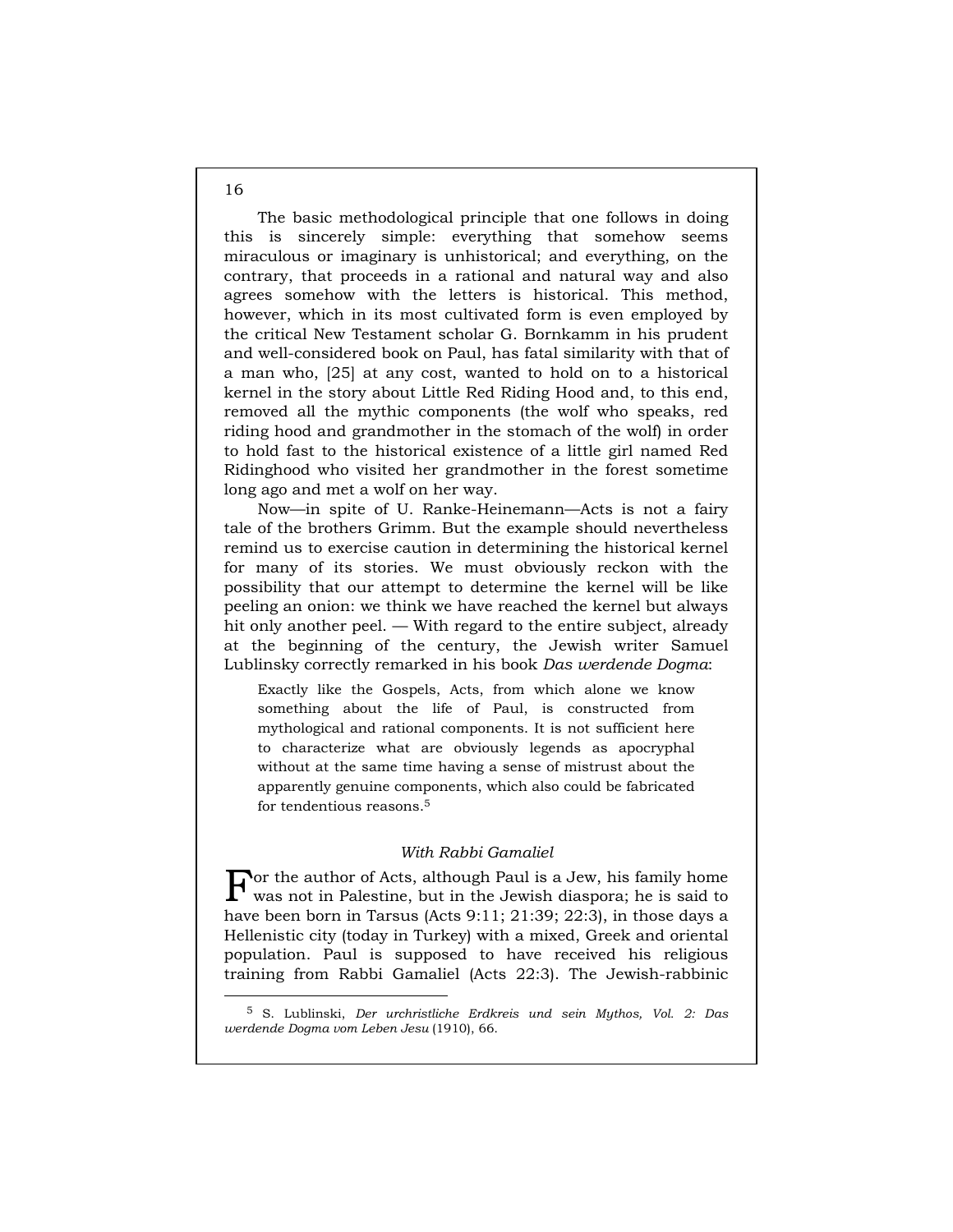tinge that one notices in many passages in the Pauline letters is usually explained from this background. The name of Rabbi Gamaliel is also well-known in Jewish tradition[.6](#page-16-0) [26] This certainly does not prove, however, that the information in Acts is also historical. In any case, in Jewish writings of the first two centuries CE there is no mention of a rebellious student of Gamaliel named Paul or Saul. It is also very remarkable that the supposed student of Gamaliel, who certainly would have received instruction from him in the original Hebrew text of the Old Testament, cites passages from the Old Testament exclusively from the Greek version—as if in his life he had never learned Hebrew! (see below: *Paul—the Non-Jew*).

## *Paul the Persecutor*

Paul first appears on the scene in Acts as a persecutor of Christians. He is present when Stephen, the archetypal Christian martyr, is stoned, and as we are told at the very end of the story, he "took pleasure in his death" (Acts 8:1). The story of the death of Stephen the martyr is portrayed by Luke in very dramatic colors. The theatrical and histrionic character of the presentation is only exceeded by modern biographers of Paul, for whom the stoning scene offers a welcome opportunity to teach the reader (who is presumably comfortably stretched out on his couch at home) the meaning of fear, through a very thorough and detailed portrayal of the strange and archaic death penalty with which those of the Jewish religion punished the blasphemer. The German author Dieter Hildebrandt speaks of the "critical choreography of the concentric stoning:

One is surrounded on every side. The faster ones have caught up with the sacrifice. A very loose corral is built, just narrow enough to prevent an escape but still at a favorable distance from the throwing and thrashing of the others; for after the first stoning of the witness, dozens of arms are raised all at once, a whole whirl of projectiles is released, flying rubble, a chaotic bombardment. Even the torturers do not go entirely without bruises, or a minor injury, or a bloody nose.["7](#page-16-1) [27]

In Hildebrandt's literary fantasy Paul is "only a sneering observer of the gruesome scene. But that allows him to appear all the more loathsome. The others at least have fury in their stomachs, the

<span id="page-16-1"></span>7 D. Hildebrandt, *Saulus – Paulus. Ein Doppelleben* (1989), 39.

<span id="page-16-0"></span> <sup>6</sup> Regarding Rabbi Gamaliel I see *Strack-Billerbeck*, vol. 2, 527, 636ff.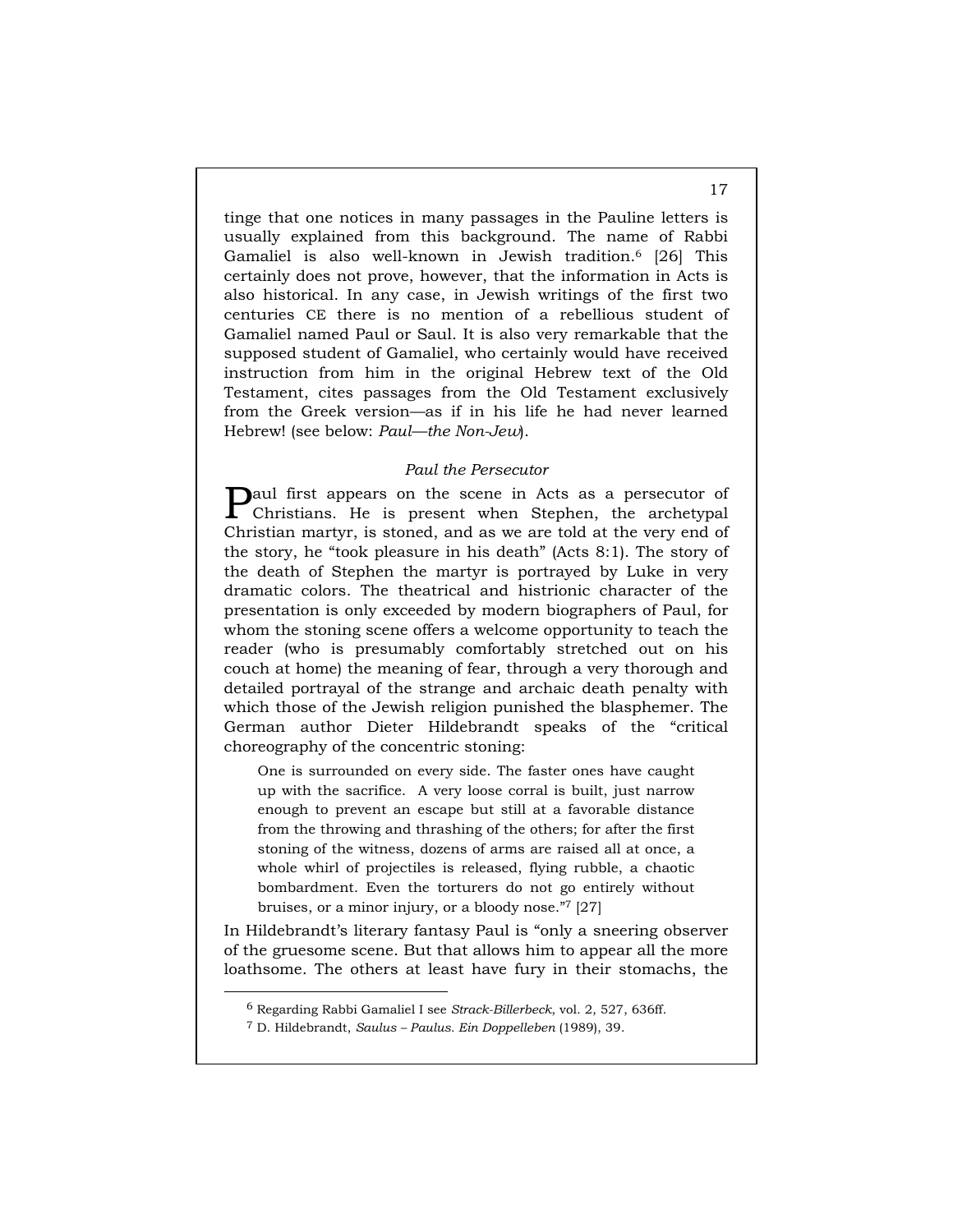scalp is deluged by an orgasm of rage, they are beside themselves over Stephen the blasphemer. But Saul knows how to control himself and does not dirty his hands. He simply watches with satisfaction."

If unlike Hildebrandt one does not read fantastic things into the text which are not there (Paul as a "sneering" observer), one will perhaps come to the conclusion (if one sets aside the literary effect it makes) that the entire stoning scene produces very little for a biography of Paul. As Hildebrandt, indeed, rightly observes, Paul is mentioned only on the margin, as though it were a footnote and as evidence for which side the pre-Christian Saul-Paul was on, namely, on the side of fanatical, anti-Christian Pharisaism.

One could certainly still go a step further. According to the Jewish historian of religion H.J. Schoeps, it is a fully open question whether the entire stoning story relates an historical event. Schoeps points out the remarkable circumstance that, in spite of great significance as an archetypal martyr, Stephen plays no great role in early Christian literature and that his martyrdom falls entirely into the background next to that of James the brother of the Lord in 66 CE. For these reasons and others, Schoeps can doubt "the historicity of the supposed Hellenistic Deacon Stephen.["8](#page-17-0) He observes that we very probably do not have to do here with a "historical figure, but with a substitute figure introduced by Luke for tendentious reasons, on whom teachings troublesome to the author are unloaded."[9](#page-17-1) For the most part, the material Luke uses for developing his destined death—Stephen is stoned after his speech against the Temple—contains the same motifs as the account of the stoning of *James* the brother of the Lord. In Schoeps's opinion, the same destiny is imposed on the "substitute man" Stephen as on James the brother of the Lord. "The retouching of the facts allowed Luke... [28] to unload the anti-cultic disposition, which was entirely foreign to him," and which finds expression in the speech of Stephen, the enemy of the Temple, "on the spokesperson for the Greek contingent within the early community and to place this in the mouth of a peripheral figure in the events."

<span id="page-17-1"></span><span id="page-17-0"></span> <sup>8</sup> H.J. Schoeps, *Das Judenchristentum*, 40.

<sup>9</sup> H.J. Schoeps, *Urgemeinde*, 13; idem, *Theologie und Geschichte des Judenchristentums*, 441ff.; cf. R. Eisenman, *Maccabees, Zadokites, Christians and Qumran* (1983), 76, n. 144.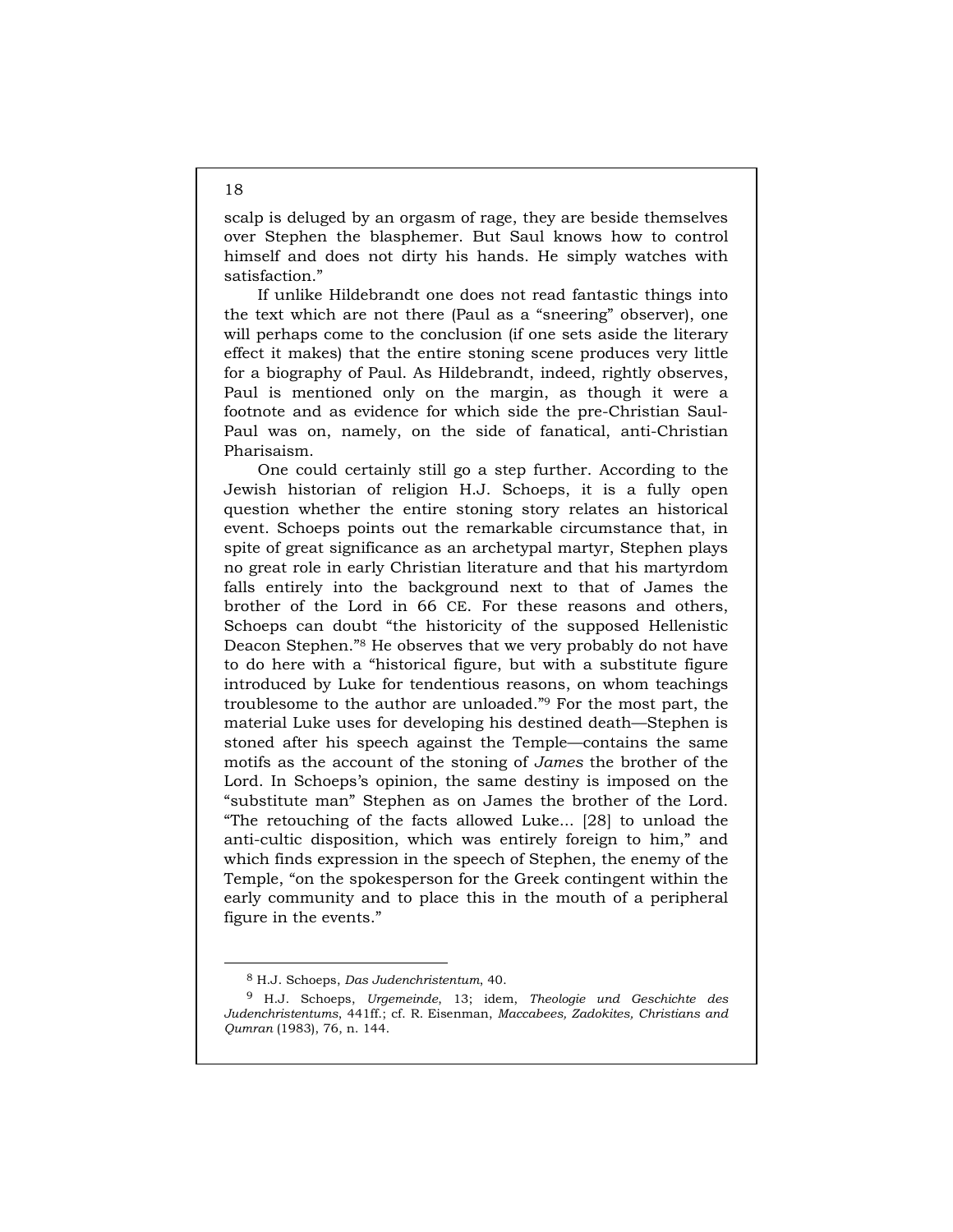#### *Paul on the Way to Damascus*

 $A$ s a zealot for the law, Paul supposedly also distinguished himself later in the persecution of Christians. He obtained "letters" from the Sanhedrin in Jerusalem that legitimated even his persecution of Christian communities in distant Damascus.

- 9:1 But Saul, still breathing threats and murder against the disciples of the Lord, went to the high priest
- 9:2 and asked him for letters to the synagogues at Damascus, so that if he found any belonging to the Way, men or women, he might bring them bound to Jerusalem.

It has been noted again that Paul did not have the slightest authority to undertake a persecution of Christians in Damascus, which was an independent city and not subject to the jurisdiction of the Jewish central authority (Sanhedrin)[.10](#page-18-0) An interesting explanation of this historical riddle, which was discussed at the very beginning of the discovery of the Qumran scrolls, but then dropped and forgotten, has recently been tossed into the discussion again by the American, R. Eisenman. Eisenman presumes that the term "Damascus" is a code name for the group of Jewish sectarians who had gathered together in the Qumran settlement (One thinks of the "Damascus Document"). Accordingly, Paul's expedition supposedly led him not to the Damascus in Syria, but to that Damascus which is spoken of in the so-called Damascus Document.<sup>11</sup> This explanation would naturally only be plausible under the given presumption and would make sense only if Christians dwelled in Damascus (= Qumran) at the time of Paul, [29] which for Eisenman, who identifies the residents of the Qumran settlement with the early Christians, was in fact the case. To be sure, until today this thesis has been energetically disputed by the majority of scholars—without being in a position, however, to offer a different, better explanation.

<span id="page-18-0"></span> <sup>10</sup> Lublinski, *Das werdende Dogma*, 67: "... He [Paul] had not the slightest authority for this and also not the slightest power, since Damascus is a fully independent city and in no way subject to the jurisdiction of the Sanhedrin of Jerusalem. The people of Damascus and the Romans would certainly have quickly and decisively put a stop to the activities of such a naïve usurper." For Lublinski, it is this impossibility, among others, that "throws the entire story overboard."

<span id="page-18-1"></span><sup>11</sup> R. Eisenman, *Maccabees, Zadokites, Christians and Qumran* (1983), 68-69; *James the Brother of Jesus*, 247f.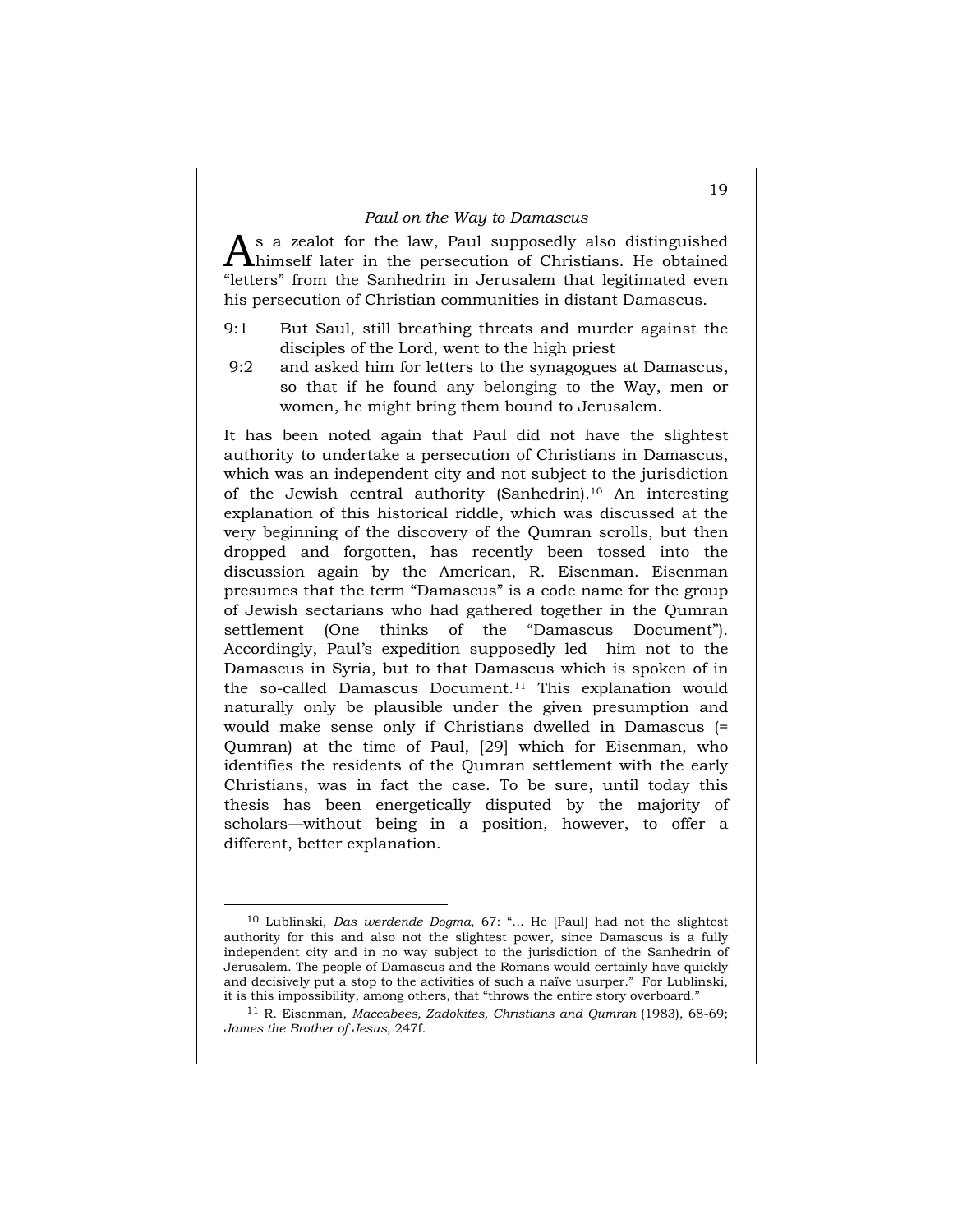# *The Conversion*

Just outside Damascus a sudden reversal then took place through the best known episode from the life of Paul: *his conversion*. It is often said that the conversion made a Paul out of the earlier Saul. But this now proverbial turn of speech does not fully correspond with the circumstances reported by Luke. For Luke, the Jew Saul who was converted to Christianity continues to be called Saul for quite a long time. The reader first learns that Saul also had a second name (namely, the Roman name Paul) very incidentally in Acts 13:9, when Saul-Paul has succeeded in converting Sergius Paulus, the Roman proconsul in Cyprus, to Christianity.

Paul's sudden conversion experience outside Damascus, from which authors and artists in every age have found inspiration again and again—one thinks, for example, of the well-known picture *The Conversion of Paul* (1600) by M. da Caravaggio—is described three times by Luke.

- 9:3 Now as he journeyed he approached Damascus, and suddenly a light from heaven flashed about him.
- 9:4 And he fell to the ground and heard a voice saying to him, "Saul, Saul, why do you persecute me?"
- 9:5 And he said, "Who are you, Lord?" And he said, "I am Jesus, whom you are persecuting;
- 9:6 but rise and enter the city, and you will be told what you are to do." [30]
- 9:7 The men who were traveling with him stood speechless, hearing the voice but seeing no one.
- 9:8 Saul arose from the ground; and when his eyes were opened, he could see nothing; so they led him by the hand and brought him into Damascus.
- 9:9 And for three days he was without sight, and neither ate nor drank.

In spite of the fact that the account of Paul's conversion is repeated three times, which emphasizes the significance Luke obviously attributes to this event, the individual items reported therein are not very productive for the biography of the apostle. We will see below in more detail that Luke's presentation is clearly not to be understood as a rendering of historical events, but as a tendentious rejection of the claim put forward by the writer of the letters to be an *eyewitness* and thereby a legitimate apostle of Jesus Christ. In addition, some of the material from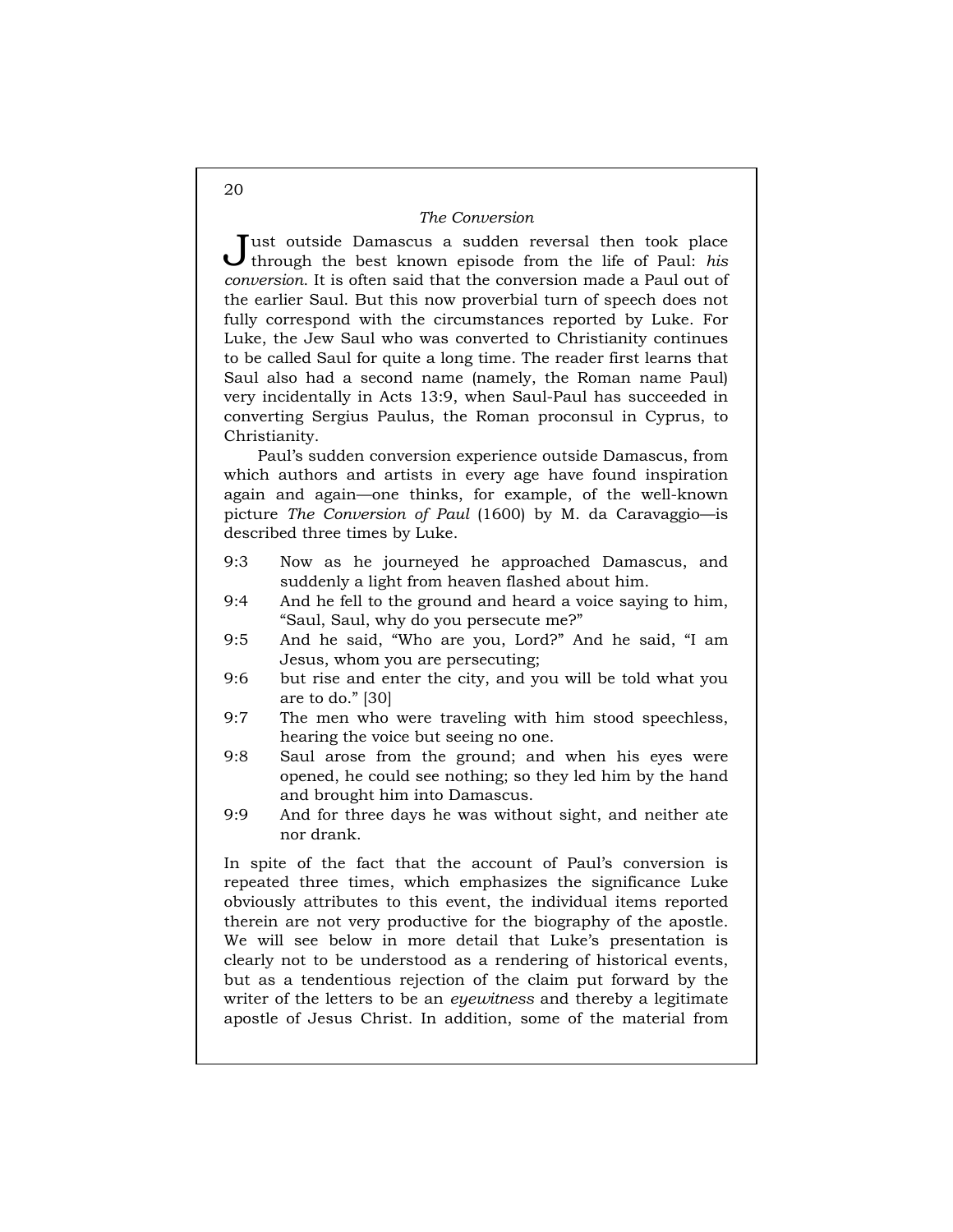which the author constructed his conversion story shows remarkable similarity with other well-known conversion stories from ancient literature. This too does not exactly speak for the historicity of the Lukan presentation.

Following other scholars, U. Ranke-Heinemann calls attention to a parallel between Acts 26:14 and a segment from a drama by the Greek poet Euripides. In Acts the voice speaks to Paul-Saul:

Saul, Saul, why do you persecute me? It hurts you to kick against the goads.

What we have in this saying is a citation from the *Bacchae* of Euripides, in which the persecuted God (In this case, Dionysus) speaks to his persecutor (In this case Pentheus, the king of Thebes) as in Acts: "You turn a deaf ear to my words... Instead of kicking against God's goads as a mortal, you should rather offer sacrifices."

U. Ranke-Heinemann concludes: "This Dionysius episode has obviously been taken over into the Damascus scenery. An ancient persecution-saying is taken up in a Christian persecution-saying. Even the detail that because of his meter Euripides uses not the singular, but the plural 'goads' is taken over by Luke." Of course, U. Ranke-Heinemann characterizes the "fairy story about the process of Paul's conversion" as a "harmless fairy story.["12](#page-20-0)

#### *Missionary Journeys*

In contrast to the presentation of Galatians, where the writer explicitly says that he did not immediately confer with "flesh n contrast to the presentation of Galatians, where the writer and blood," but first went to Arabia (Gal 1:17), in Acts we are told that following his conversion Paul gord to the Christian church in Damascus, where he is healed of his blindness by Ananias (Acts 9:10ff.). After an unsuccessful attack on the life of the new convert to Christianity, Paul goes to Jerusalem to the apostles there (Acts 9:24-25; cf. 2 Cor 11:32)[.13](#page-20-1)

Soon afterward comes the first missionary journey (Acts 13:2ff.), which Paul undertakes along with his companion Barnabas, and which leads the two missionaries to the island of

<span id="page-20-1"></span><span id="page-20-0"></span> <sup>12</sup> Ranke-Heinemann, *Nein und Amen*, 200.

<sup>13 &</sup>quot;In Damascus, the ethnarch of King Aretas guarded the city of the Damascenes in order to seize me; but I was lowered in a basket through a window in the wall, and escaped his hands."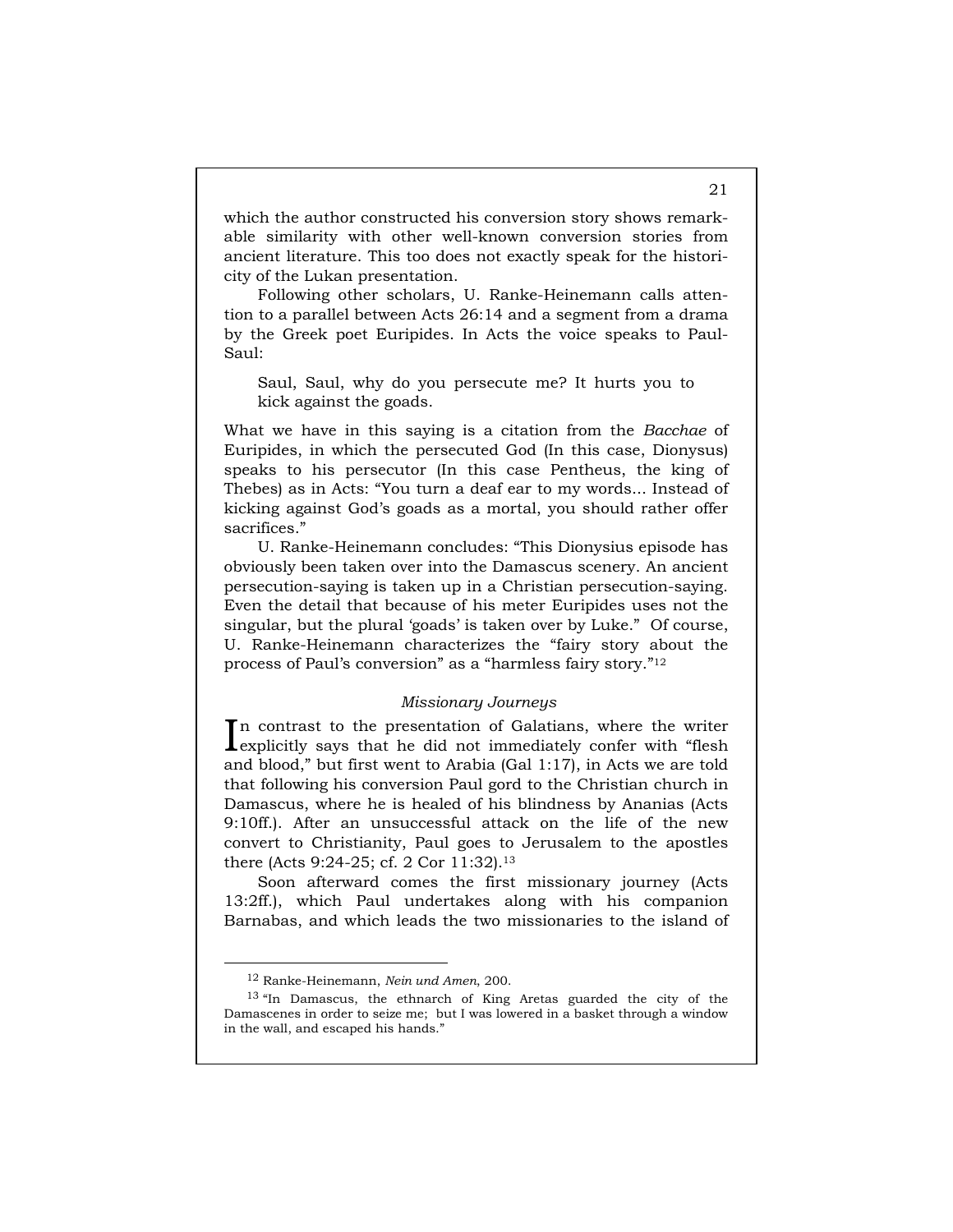Cyprus, where Paul is even able to convert the Roman proconsul there, named Sergius Paulus, to Christianity (Acts 13:12).

After the apostolic council in Jerusalem Paul, to whose work all the rest of Acts is dedicated (Acts 15:36ff.), travels over almost the entire Mediterranean region. The apostle is portrayed by the writer of Acts primarily as a miracle worker and missionary (not as an independent theological thinker), who successfully continues further on the way that—according to Acts—Peter first trod. [32]

On his second missionary journey, which takes the apostle to Macedonia and Achaia, Paul travels for the first time on European soil (Acts 16:9ff.). Paul is imprisoned, but set free again through miraculous circumstances (an earthquake!) and through God's ever-present assistance (Acts 16:26ff.). At the Areopagus in Athens the apostle preaches the message of the resurrection (Acts 17:16-34), which stands at the center of his preaching (The Paul of Acts has never heard anything about justification by faith alone).

#### *Imprisonment*

 $A$ fter the return to Antioch by way of Ephesus and Caesarea (Acts 18:18-22), an additional missionary journey is attached, which, after a long stay in Ephesus, where he becomes involved in the rebellion of the silversmiths (Acts 19:24-40), takes the apostle again to Macedonia and Greece. This is followed by the last trip to Jerusalem. Evil premonitions torment the apostle (Acts 20:22-23), who soon after his arrival in Jerusalem is arrested, at the instigation of fanatical Jews from the diaspora (Acts 21:27ff), who hinder his work here as they do everywhere else.

After the proceedings before the governor's council in Caesarea and the hearing before the Roman governor, Felix, and his follower, Festus (Acts 23:23-25:12), Paul appeals as a Roman citizen to Caesar, and after a speech before king Agrippa (Acts 25:13-26:32), is brought to Rome. In connection with this journey to Rome, the writer of Acts also tells us many more wonderful things about a shipwreck and escape (Acts 27:14-28:1), poison snake bites that have no effect (Acts 28:3-6), sick people being healed (Acts 28:8-10), etc.

Luke leaves us in the dark only about the end of Paul's life, although there would certainly have been many wonderful stories to tell here. We do learn, however, that immediately after his arrival in Rome, in spite of his chains, Paul has the opportunity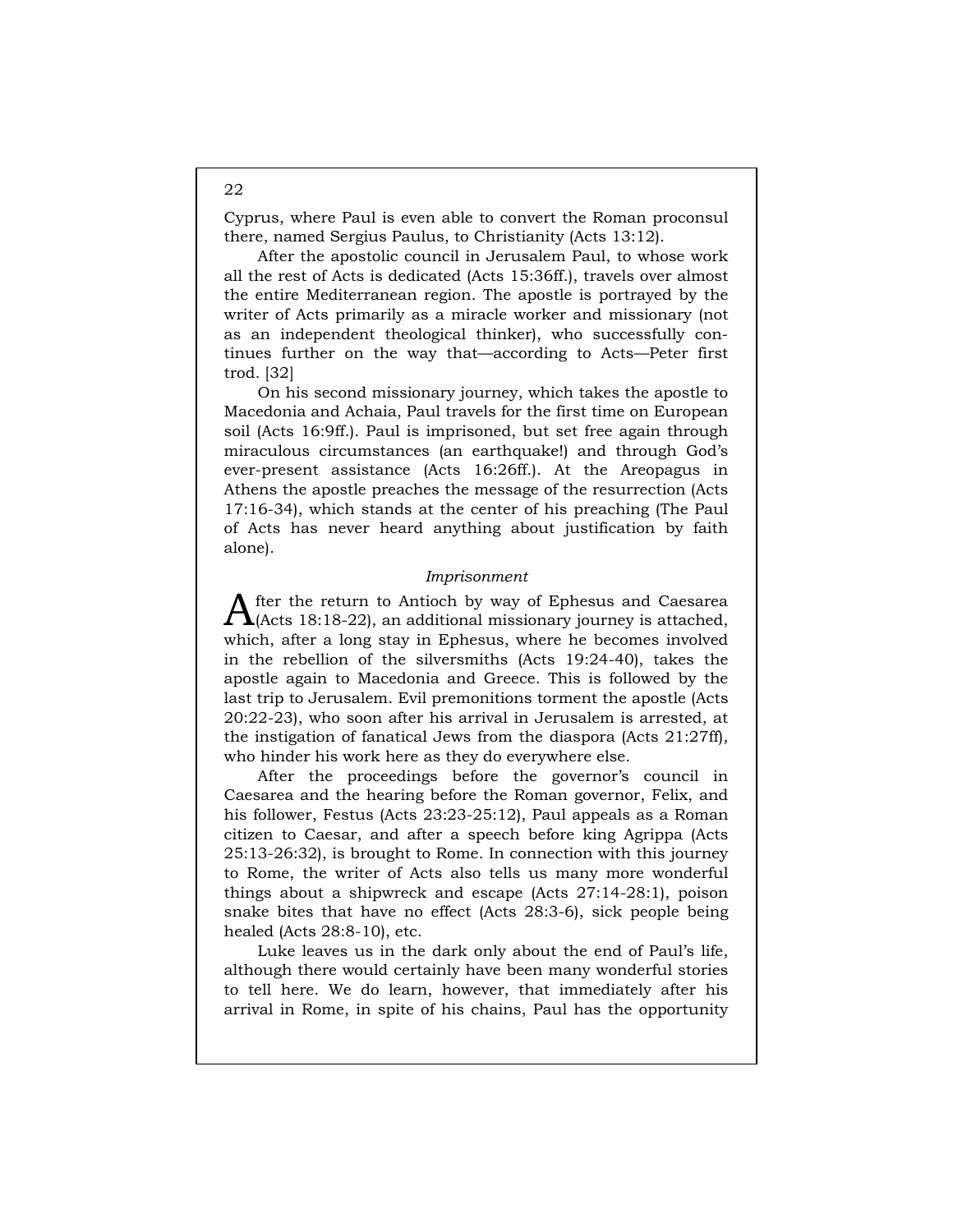to converse with Jews who were there and to testify "from morning to evening... [33] about Jesus from the law of Moses and the prophets" (Acts 28:23).

Uncertainty exists, however, regarding the further fate of Paul. Was he condemned to martyrdom, as reported in the apocryphal Acts of Paul? Or did the apostle travel from Rome even further to the West, to evangelize there also? The account in Acts breaks off abruptly.

- 28:30 And he lived there two whole years at his own expense, and welcomed all who came to him.
- 28:31 preaching the kingdom of God and teaching them about the Lord Jesus Christ quite openly and unhindered.

The peculiar end of Acts has given rise to many questions for exegetes (similar to the equally peculiar ending of Mark). It is often assumed that the writer of Acts had an apologetic reason for concluding his work in this way. News of the martyrdom of Paul would eventually have exposed the apostle to suspicion of scheming against Rome. Since this could not be Luke's view, for whom it was most important to demonstrate for his contemporaries how loyal and absolutely harmless Christianity was from a political perspective, he concluded his presentation of the apostle's activity in the way he did.

# *From Acts to the Pauline Writings*

After working intensively on Acts, I realized that the attempt with its help to get closer to the person of Paul had failed miserably. The biographical information it contained about the apostle seemed to be mostly legendary in character. That was true not only for the activity of Paul as a miracle worker or, for example, his marvelous escape from prison in Philippi (Acts 16:26ff.), but also for information that at first sight appeared to be reliable and [34] which in fact is perceived as historical by many biographies of Paul, e.g., the apostle's instruction by Rabbi Gamaliel (Acts 22:3), his activity as a persecutor of Christians (Acts 8:1ff.), and his conversion (Acts 9:4; 22:3-21; 26:9-20).

Against this background, the closer I came, the contours of the figure of the apostle, which to begin with (like the well-known picture of the four apostles by Dürer) had been sharply profiled and stood before my eyes almost as if they were carved in stone, began to drift apart like a smoke-screen. Whoever immersed himseld in the world of Acts and took pleasure in its wonderful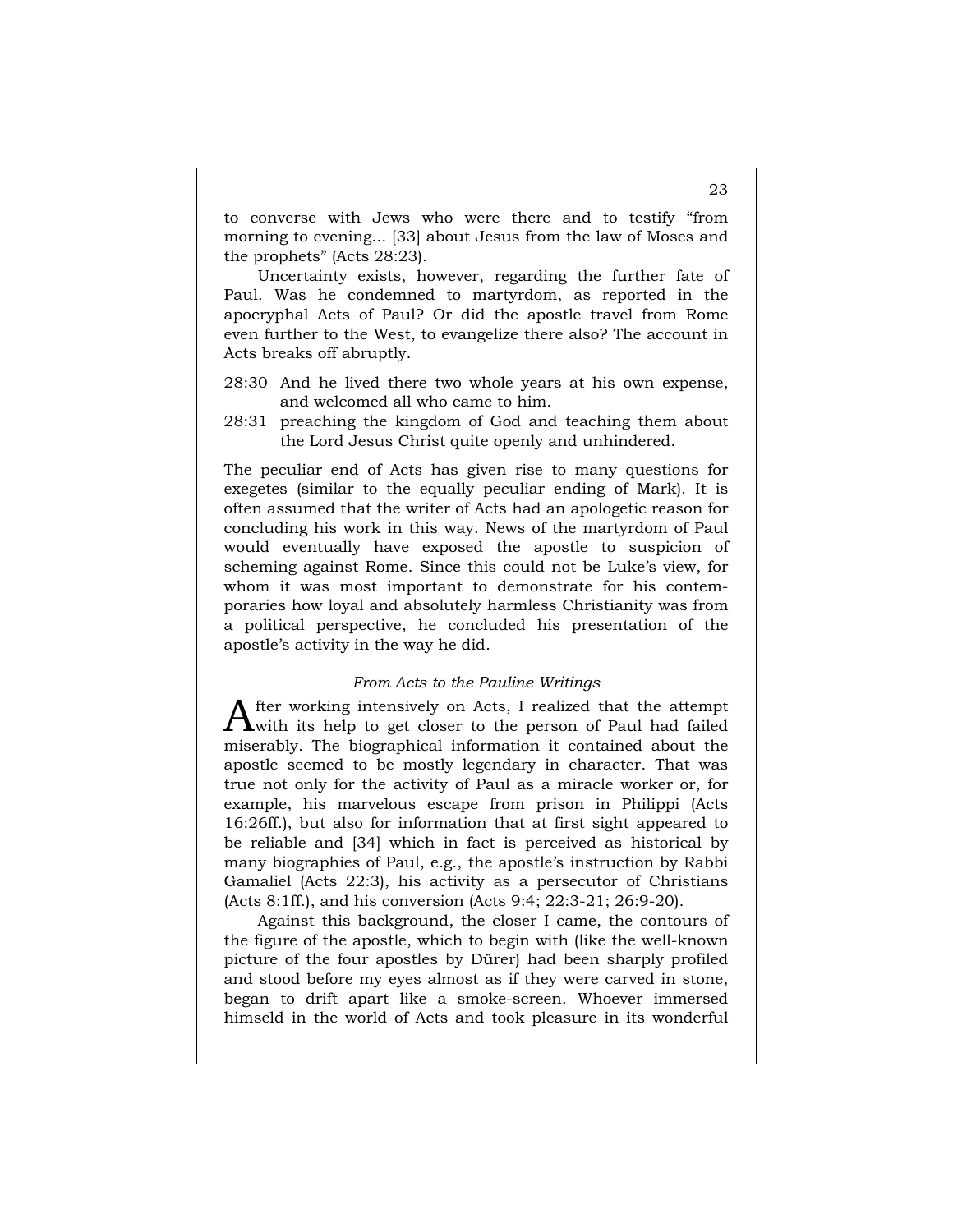stories, the great deeds and adventures of the apostle, his heroism and courage in the face of martyrdom, in order to directly pose the question regarding the historical value of all this—for such a person it would be like someone who received a gift of gold in a beautiful dream and now upon awakening had nothing. It became more and more clear to me that anyone who would base his historical knowledge of the apostle on Acts must tumble into the deep, golden abyss of fairy tales and legends. Historical certainty could never be found here. The question whether anything at all in the presentation of Acts could have historical value could basically not be answered by a historian who was aware of his responsibility. If one did not want to simply dismiss everything as unhistorical (one really could not blame someone who reached such a radical conclusion), all that remains is the simple statement that we have to do here with an apostle, who presumably worked around the middle of the first century, who was an important missionary, and who may have died in Rome.

Besides Acts, of course, there are still more literary witnesses to Paul in the New Testament, which have remained out of view until now: the letters. Since, in contrast to Acts, we have to do here not with testimonies about the apostle, but with testimonies of his own, the situation would seem to be entirely different. The figure of the apostle as well as the history of the early Christian community, that had just dissolved before my eyes into a fog of fanciful and phantom-like figures, must necessarily take on clearer, firmer contours. For the first time in the literature of the New Testament, we had writings which seemed to be a true [35] historical foundation stone and whose historicity and authenticity could not be doubted. For the first time, we had here written documents which reflected the life of the early Christian church first hand, so to speak, not in legendary, transfigured retrospect, and in which one could sense the living breath of a real personality in every line.

It became clear to me what enormous significance the Pauline letters had for the historian of early Christianity. If we had to do here (at least in some cases) with the earliest Christian documents and with authentic letters from the hand of the apostle Paul—and at that time, like other theologians, I took this for granted —

Then they obviously must reflect the situation in which they were written, which would mean that, from a historical perspective, we find ourselves in the middle of the first century CE, i.e., in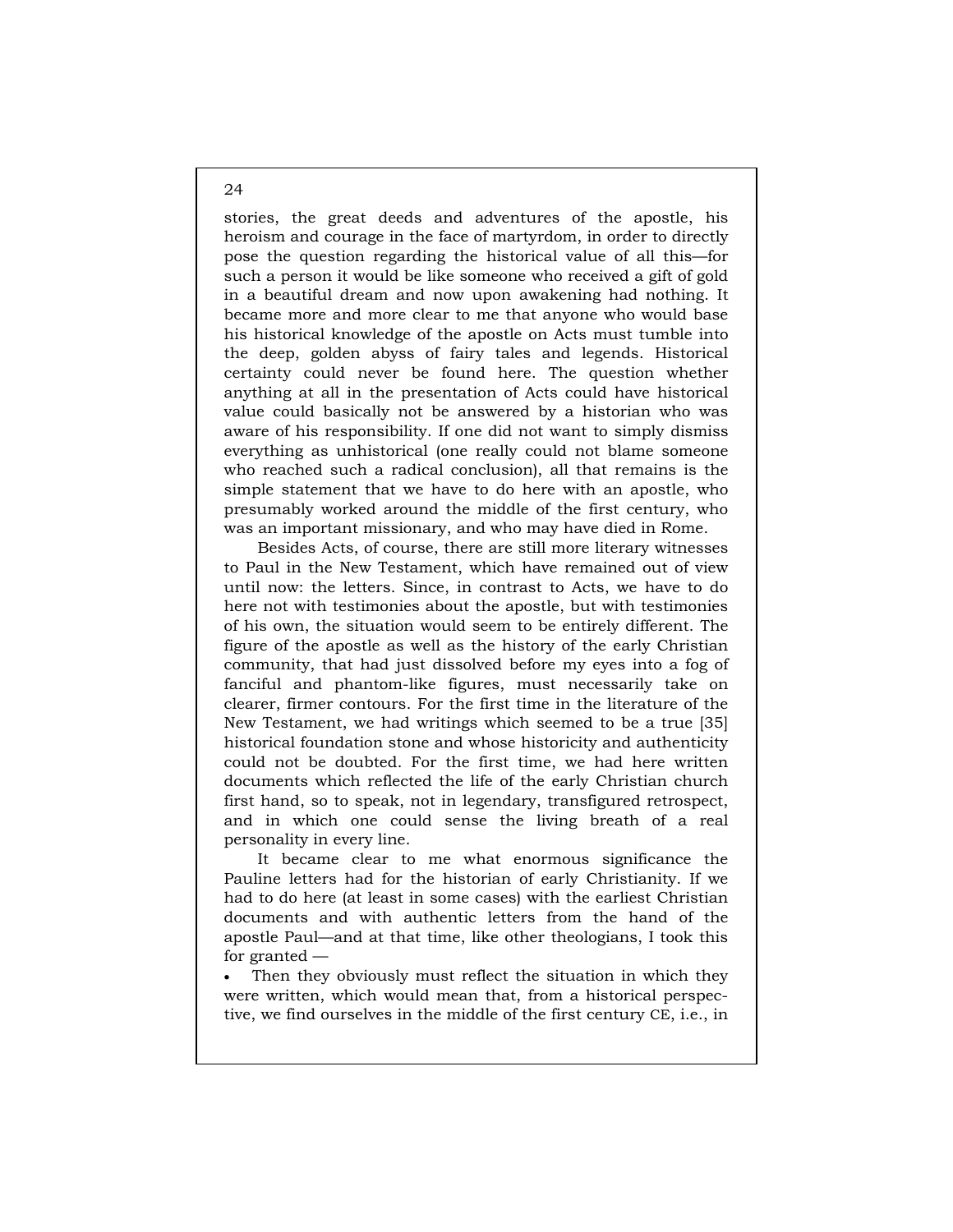that very time that one later characterized as "earliest Christianity."

• Then what the letters impart concerning the earliest community in the first half of the second century must also be more or less valid, and Acts, which contains many points of contact with the letters, could also be drawn upon as an additional historical source.

Then (a decisive point!) what Paul says about Jesus must have been said around the middle of the first century, so that one can with certainty begin with the historical existence of the man from Nazareth before the conversion of Paul. What the apostle communicated about him, to be sure, was little enough, but even here, once one had obtained the necessary certainty, one could fill out Paul's somewhat pallid picture of Jesus with additional interesting details from the Gospels.

In these ways the rest of the New Testament writings could be more and more firmly connected with the letters. And finally one could arrive at the comforting result that the entire ship of the early Christian church with all its known apostolic crew lay at anchor in the safe harbor of the first century. [36]

I understood not only what it means for theologians to possess the Pauline letters, I also understood what it would mean if—for one reason or another—they were lost, or if their authenticity were called into question, like the rest of the New Testament writings—an idea, to be sure, which still seemed completely impossible to me. Since New Testament scholarship has obviously fastened the entire weight and load of their theories to this single hook, namely, the Pauline writings regarded by them as authentic, all those things whose fate, just a moment ago, they still believed could be connected with the authenticity of the letters would also be dragged into the abyss. The figure of the apostle Paul and our knowledge about him would become questionable. The historical value of the four Gospels and Acts, which derives from one of the Gospel writers, would again become questionable. The history of the man from Nazareth would also become questionable. In short, all our trusted and beloved conceptions of early Christianity would become dubious.

Such a prospect, however, seemed purely hypothetical for me, since I regarded the authenticity of the Pauline letters, or at least a core of these letters, as having been demonstrated. The thought that even with the testimony of the Pauline letters we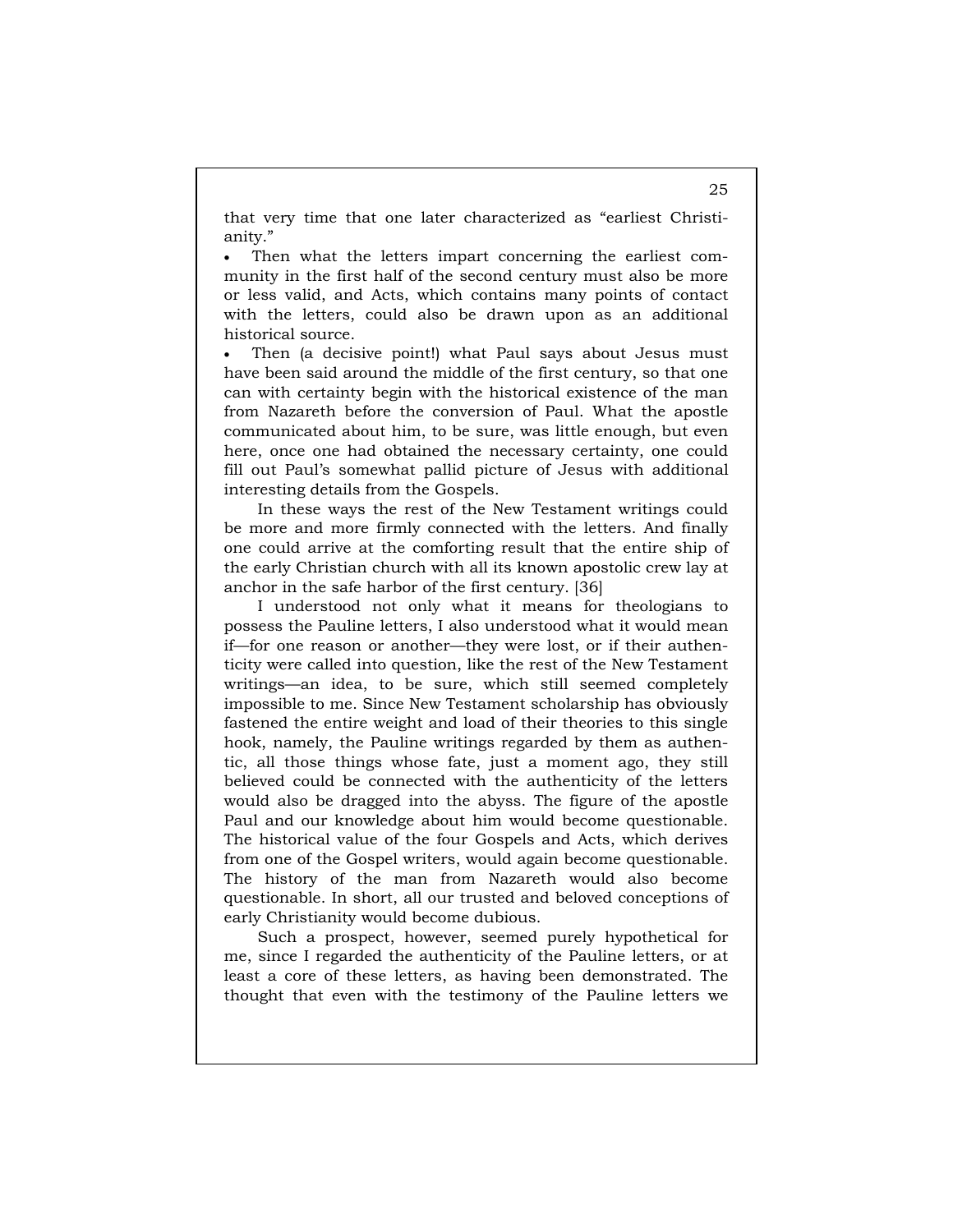have to do not with a direct reflection of events around 50 CE, but with much later documents was an impossible possibility.

Nevertheless, in the course of time this impossible possibility would gradually become a certainty for me. With closer examination, one after the other of the thirteen letters in the New Testament canon under the name of Paul turned out to be "inauthentic," i.e., not proceeding from the pen of the apostle who lived in the first century. At the end, the number of those letters from the Pauline corpus which withstood critical examination shrunk to a small, hard core, with Galatians and the Corinthian letters at the center — until these also finally had to be given up.

Before I come to the Pastoral Epistles, as well as Colossians, Ephesians, and 2 Thessalonians, with which criticism of the Pauline writings begins, a few general comments regarding literary forgery in early Christianity are necessary.

## *Original and Forgery in Early Christianity*

 $\bf \Omega \bf \Sigma$  hoever deals with the writings of New Testament very soon encounters—also and especially outside the Pauline epistolary literature—the phenomenon of forgery, or as one says in a somewhat more refined way, pseudepigraphy.

The history of investigation of the New Testament has led to the conclusion, generally accepted today, that of the twenty-seven writings of the New Testament—apart from those that supposedly derive from Paul—not a single one can be traced back to an apostle or a student of an apostle. Although the titles of the four Gospels— *The Gospel According to Matthew; The Gospel According to Mark;*  etc.—seem to indicate with regard to the four authors that we have to do with apostles, or students of apostles, and are thus direct or indirect reports by eye witnesses, the majority of exegetes today would reject the possibility, for example, that Matthew the taxcollector wrote the Gospel of Matthew or that the interpreter of Peter named Mark wrote the Gospel named after him.

The view has generally prevailed that the Gospels were first transmitted anonymously until they were attributed to Matthew, Mark, Luke, and John (presumably shortly before the formation of a "canon" of the New Testament around the end of the second century)[.14](#page-25-0) The fact that the Gospels all have false attributions is related to the fact that the decisive condition for including a

<span id="page-25-0"></span> $14$  The final canonization first took place a century later; see the 39. Easter letter of Athanasius from 367 CE.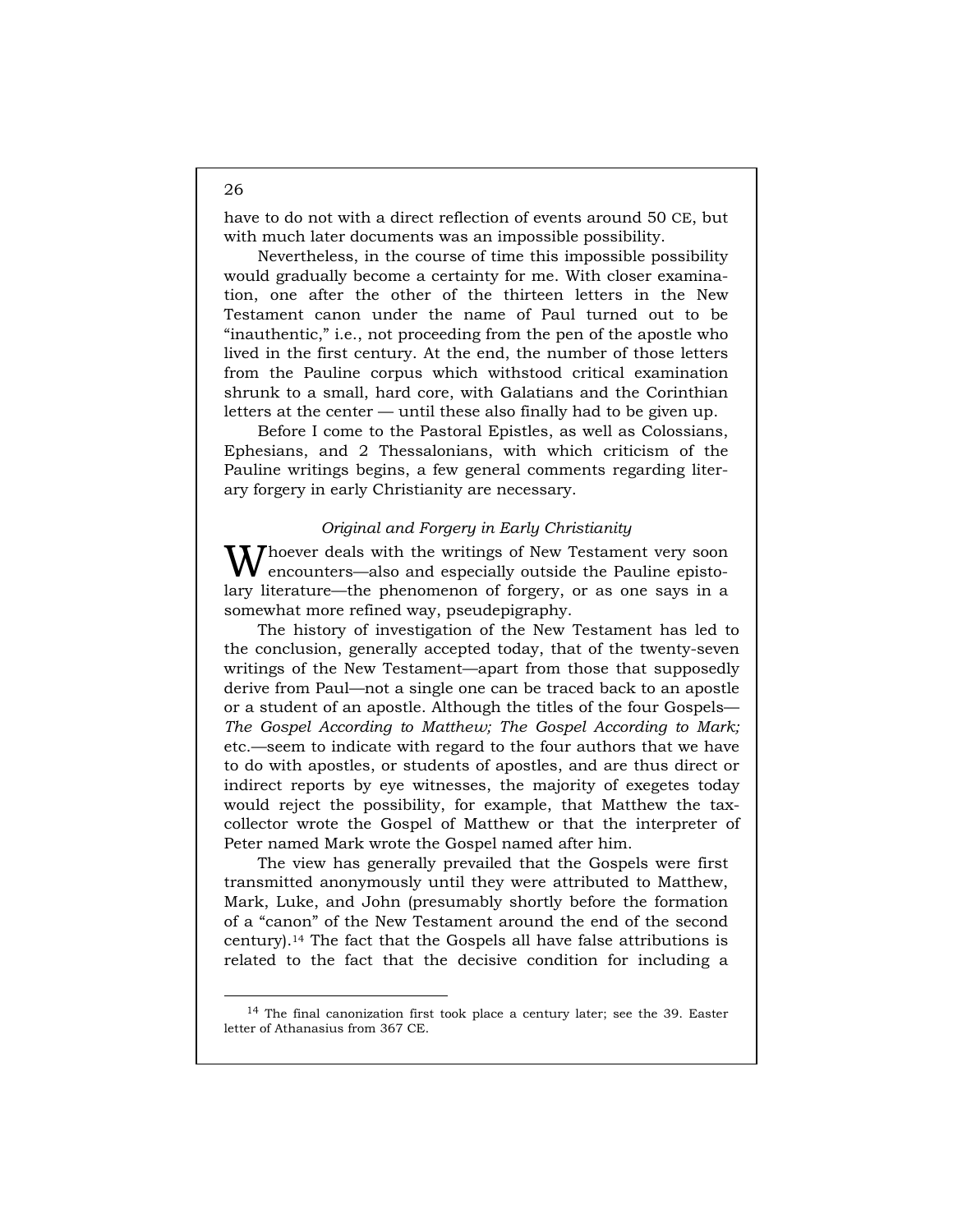Christian writing in the New Testament canon, which henceforth would serve the church as a plumb-line (= canon) for her preaching, was the principle of apostolicity. To be recognized by the Church, a writing must be of apostolic origin, i.e., traceable back to an apostle or to a student of an apostle.

Today hardly any scholar would think of identifying the author of the Gospel of Matthew with Matthew the apostle, [38] who appears in all four apostolic lists in the New Testament and according to early church tradition was regarded as its author. The same is true for Mark and Luke. The Gospel of John as well would not be regarded today by hardly any scholar as the work of John the apostle, although even in the past century "on every page" one heard "the heart beat of the disciple whom Jesus loved."[15](#page-26-0) 

The situation is not much different for the other writings of the New Testament, i.e., above all, the letters. Even Catholic theologians do not regard the epistle of James as the work of "James the brother of the Lord" (Gal 1:19), as the letter's introduction obviously suggests when the author refers to himself as "James, a servant of God and Lord Jesus Christ," but, as is nicely said in the Catholic *Einleitung* to the New Testament by Wikenhauser-Schmidt,<sup>16</sup> is regarded rather as a "pseudonymous writing," whereby "the author... [has] made the most sparing use... of the principle of pseudonymity, in that he only [!] claims for himself the name of James the brother of the Lord." For a long time the epistle of Jude has been seen not as the work of "Judas the brother of the Lord," but as the work of an "author from the post-apostolic time.["17](#page-26-2) According to today's view, the first epistle of Peter can in no way derive from the apostle Peter, nor can the second... and so one could continue.

The production of pseudepigraphic writings is in no way met with only in early Christian literature; it was also common elsewhere in antiquity. It was especially common in Jewish apocalyptic literature to disclose revelations and visions under the name of a patriarch or some other authority from the ancient past. Also popular was literature that placed "final words" in the mouth of a famous person, whereby it took on for the reader the status and dignity of a last testament. In Jewish literature, for

<span id="page-26-0"></span> <sup>15</sup> Cf. Van Manen, *Romeinen*, 204 (= *Brief an die Römer*, 189f.)

<span id="page-26-1"></span><sup>16</sup> Wikenhauser-Schmid, *Einleitung*, 376.

<span id="page-26-2"></span><sup>17</sup> Wikenhauser-Schmid, 583.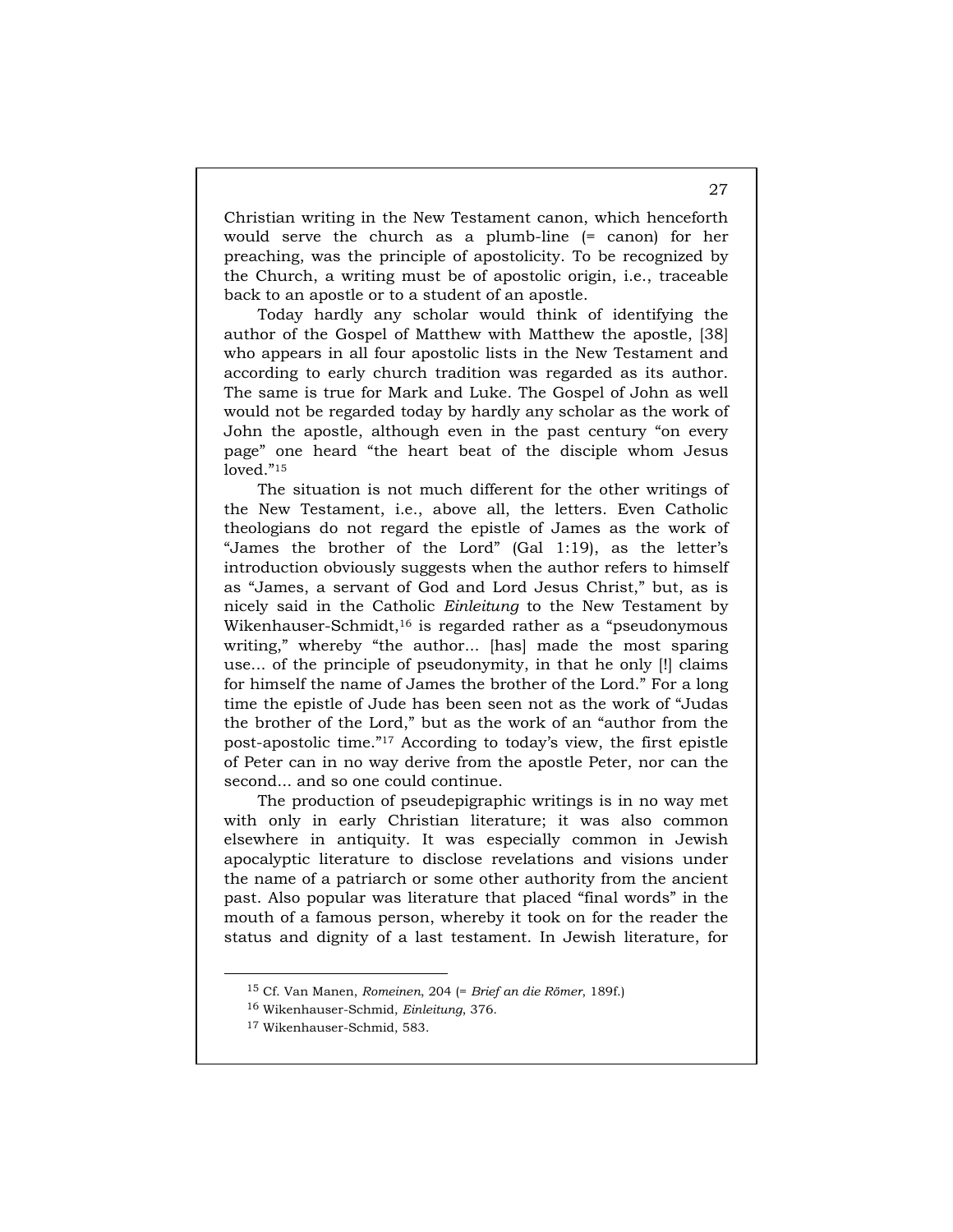example, there is a writing named *Testaments of the Twelve Patriarchs*. As the fore-father Jacob addressed his twelve sons shortly before his death (Gen 49:1-33), so also here, before their own death, Jacob's twelve sons address their descendents, to communicate to them their final wishes and to illuminate them concerning future events that they have already foreseen. [39] Even in the Greek-Hellenistic world, however, pseudepigraphy was certainly an everyday practice. Among others, for example, letters are known to have been forged in the name of Plato.

The most important reason ancient writers provided their productions with false authorial attributions was probably that in this way they could invest them with greater authority. In a very conservative society, like that in antiquity, which had especially high esteem for traditions and values from ancient times, a writing stemming from ancient times and moreover one that had been written by a legendary, mythically-elevated figure, would naturally have great importance.

With regard to Christian literature, the previously mentioned perspective of apostolicity played a great role. It was, above all, the Catholic church that quickly recognized that it was important to possess a solid and reliable foundation in its struggle against other churches (e.g., the Gnostics, Marcionites, and Ebionites). To justify themselves and in order to controvert the legitimacy of the other churches, they developed not only the principle of right belief (confession) and the apostolic succession of bishops, but for this purpose also created their canon of writings, in which only writings that were apostolic (or at least made this claim) found entry. Because the Catholic church could now claim to be the rightful heir of Jesus and the apostles, it was able to drive its opponents from the field, who, even though they made the same claim, were less successful. These then became "heretics." The Catholic church, on the other hand, being the most powerful "sect," held the upper hand and henceforth defined what Christian "orthodoxy" had to mean for all the faithful.

If one recognizes that the idea that something must be truly apostolic in order to be divinely inspired and canonically legitimate is historically conditioned and arose from a struggle for power in the church, it is much easier to comprehend the concept and [40] phenomenon of literary forgery in early Christianity. Historical understanding makes it possible for us to evaluate a writing independent of its apostolicity or non-apostolicity. We recognize that the value of a New Testament writing's contents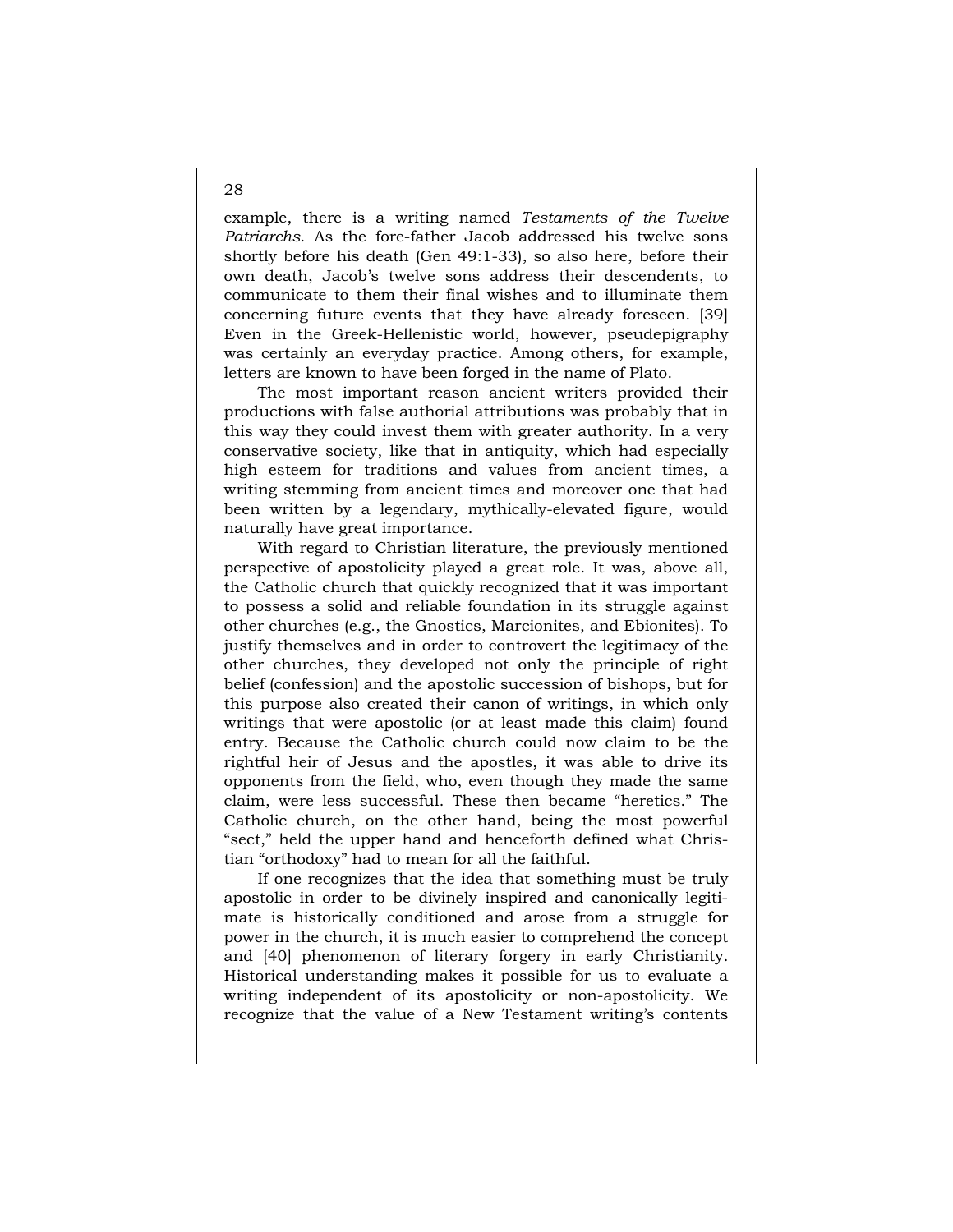does not depend on whether it is authentic or not. A forgery could contain more "original" ideas that a supposed original. The person who has learned to pay attention to content and who regards content, not authorship, as the final and decisive authority to which one feels obligated will be less disturbed by the problem of forgery.

Nevertheless, I am naturally aware that it is not easy for many Christians to live with the fact that we find "forged" writings in the New Testament canon. One is taken aback and asks, How is it possible that a religion with a high moral claim like Christianity can be based on writings that do not derive from those persons in whose name they were written?

According to their individual temperament, origin, and religious background, each person/Christian reacts very differently to the knowledge that most writings in the New Testament are falsifications. Basically, two different reactions are possible. The first could be called churchly-apologetic. Its representatives are all too inclined to play down or make light of the matter of forgery. One should "not really" speak of forgery, since the intention of the pseudepigraphical author (e.g., in the case of the Pastoral Epistles) was "to allow the voice of the apostle be heard even after his death, to insure his continuing 'presence' (cf. Col 2:5 with 1 Cor 5:3)["18](#page-28-0) —so the theologian A. Lindemann of Bethel, with regard to the author of the so-called deutero-Pauline writings. Moreover, the concept of "authenticity" is said to be vague. Since for the Catholic New Testament scholar N. Brox "the 'authenticity' of a writing is shown by its Christian content, not by historical traces of the actual author,"<sup>19</sup> even an "inauthentic" writing—depending on the amount of Christian content—can prove to be authentic. [41] Against such attempts to soften or obscure the fact of literary forgery, it continues to be important to always call things by their right names. Thus, U. Ranke-Heinemann states: "It should not be denied that... forgeries were a wide-spread practice in the early church. This does not make them legitimate. It is and remains religious counterfeiting."[20](#page-28-2)

Nevertheless, one does not need to go as far as that furious critic (K. Deschner) who would like to deal with the entire history of literary falsification in early Christianity under the theme *Criminal* 

<span id="page-28-0"></span><sup>&</sup>lt;sup>18</sup> *TRT* 1, "Briefe und Briefliteratur," 195.

<span id="page-28-1"></span><sup>19</sup> Wikenhauser-Schmid, *Einleitung*, 576.

<span id="page-28-2"></span><sup>20</sup> Ranke-Heinemann, *Nein und Amen*, 274.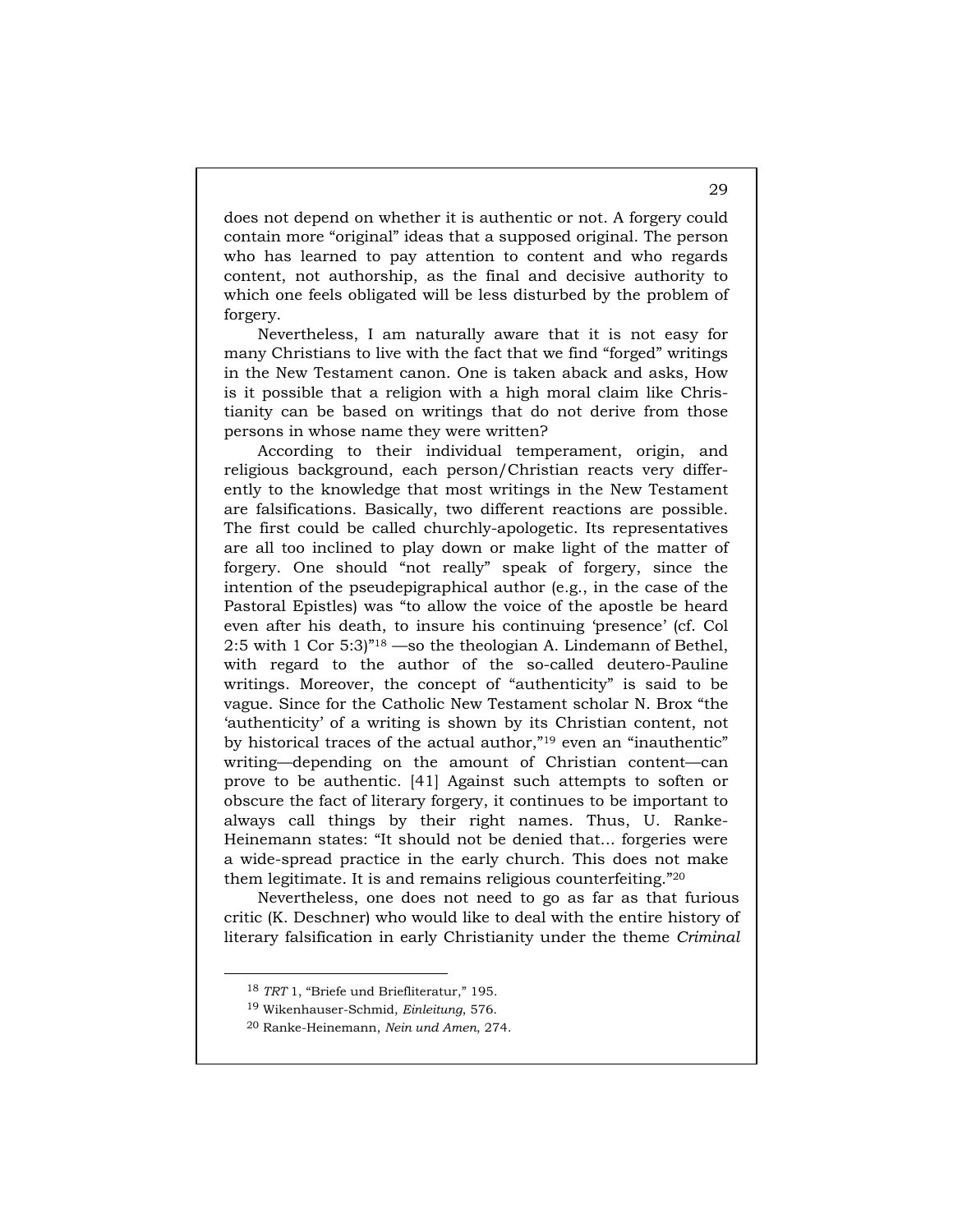*History of Christianity*. This throws out the baby with the bath water. Criminalization of early Christian pseudepigraphy is misguided and inappropriate for the actual circumstances, which have nothing to do with the circulation of counterfeit coins or bills. We observed above that the origin of forgeries must be looked at from the historical circumstances of its own time. They were supposed to satisfy the need of many Christians who require binding rules and the authority of an apostolic age. One should also not find objectionable the fact that in addition the attempt was made to pursue church politics in this way, since extensive use was made of these instruments in all Christian camps. Finally, one will have to say that most of the writings included in the New Testament under false names are of such high theological and literary quality that the world of religious literature would be far poorer if the authors of the pseudepigraphic works had abided by our modern rules of play and produced the writings under their own names. For then, we have to fear, if they had not been linked with the lustrous name of an apostle, they would not have been regarded as worth transmitting; they would have remained literary ephemera and would not have survived over the centuries.

From what we have said here about the problem of literary forgery with reference to the Christian faith, one could (correctly) conclude that the question is often given far too much importance. In fact, in general, it is [42] less the simple, faithful Christians, who quickly recognize that the Pauline letters in no way become less valuable by the discovery of their inauthenticity, than the representatives of the church and scholarship, who have a difficult struggle with this problem.

For many scholars it is a question of their own reputation. One can understand that a biblical researcher who throughout his life-long, scholarly occupation with the Pauline letters has proceeded as a matter of course from the integrity of letters generally recognized today as authentic (Rom, Gal, 1 and 2 Cor, 1 Thess, Phil, Phlm), and on this basis has written many brilliant books, would find it difficult to bear if someone could prove to him that all his work until now rested on a fiction. For him what may not be, cannot be.

For the church there is also very much at stake—at least according to its own self-understanding. Because it regards itself, now as before (the reference here is primarily to the Roman Catholic church), as the legitimate heir of Christ and his apostles and until today bases its authority on this claim, the discovery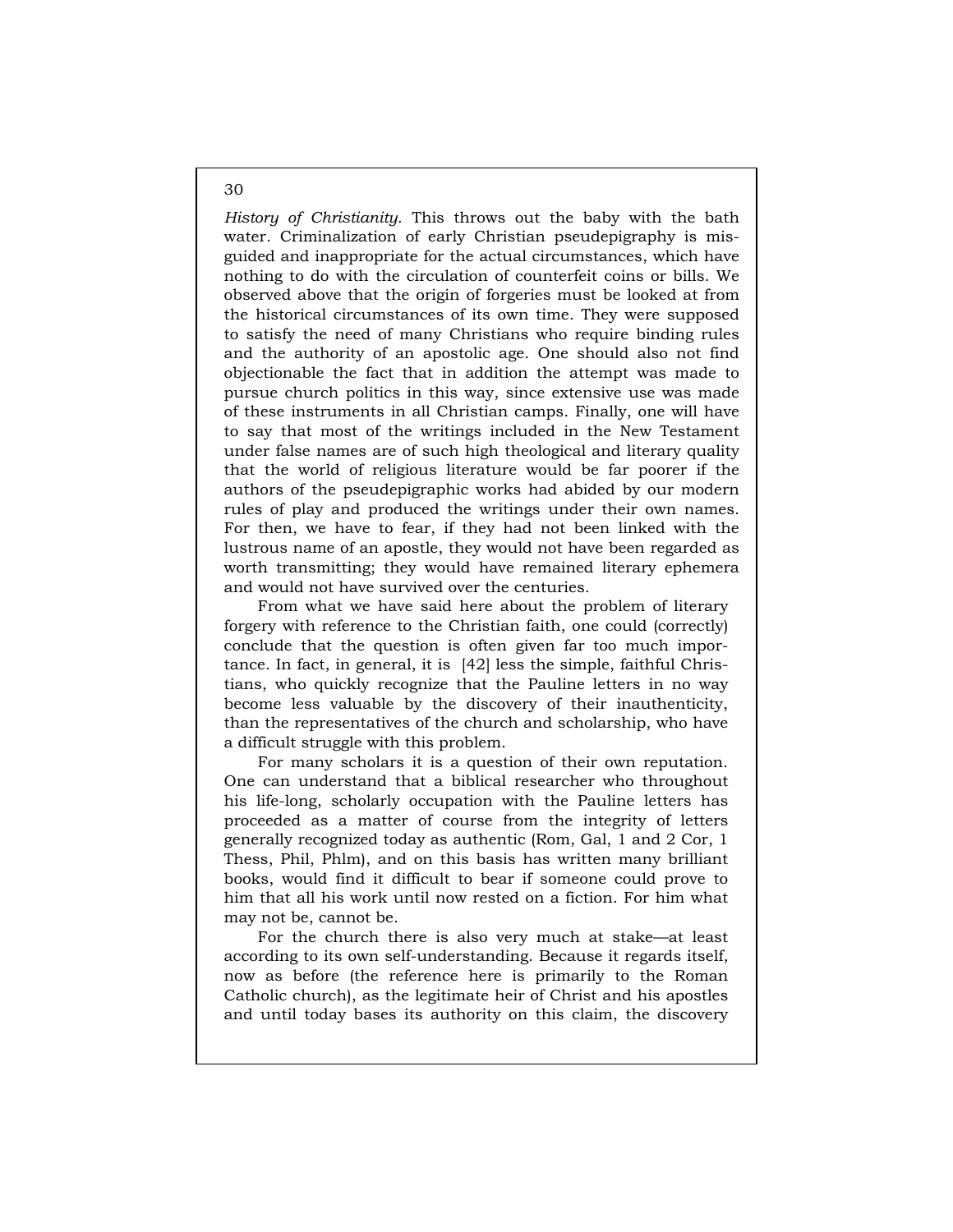that all the New Testament writings are forgeries and in no way stem from the time of the apostles makes many things uncertain. If the Church acknowledges that the historian who advocates this view is correct, it must give up its own claim of authority—or (which would certainly be more beneficial) perceive this as a questioning of its own self-understanding and base its authority in the future on spiritual empowerment, not historical.

# *The Inauthenticity of the Pastoral Epistles (1, 2 Timothy, Titus)*

By and large, in Protestant as well as Catholic circles today, there is agreement that the so-called Pastoral epistles—i.e., the two letters to Timothy as well as the letter to Titus, called Pastoral epistles because they are directed to the shepherds (pastors) of communities, not the communities themselves cannot stem from the writer of the other letters, or, as the case may be, from Paul. [43] H. v. Campenhausen, the Protestant theologian, speaks in this regard of "a typical forgery, although of unusual spiritual distinction."[21](#page-30-0) The authenticity of 1 Timothy was doubted already in the nineteenth century. It was first contested by the German theologian, Friedrich Schleiermacher (1807); and his judgment was then taken over by J. G. Eichhorn (1812) and extended to the other Pastoral Epistles.

# *Differences in Language and Theology*

In general, in evaluating the Pastoral Epistles, one employed and still employs criteria relating to language and style as well as criteria relating to content. The results of word statistics already show that there are great differences between the Pastoral epistles and the other Pauline letters regarded as authentic. The number of words which appear neither in other Pauline writings nor anywhere else in the writings of the New Testament (so-called hepaxlegomena) is very high (26% = 175 words), while, on the contrary, of the 884 words in the Pastoral letters (personal names not included) 306 (36%) are not found in the other Pauline letters.[22](#page-30-1)

The appearance of a number of concepts that derive in part from the vocabulary of the Hellenistic world... ("piety," "prudence"/"discretion," "good conscience," "epiphany" (instead of "parousia" for Paul), *despótes* = "ruler"... "Saviour," "trustworthy

<span id="page-30-0"></span> <sup>21</sup> Campenhausen, "Polycarp of Smyrna," 183.

<span id="page-30-1"></span><sup>22</sup> See Wikenhauser-Schmid, *Einleitung*, 523.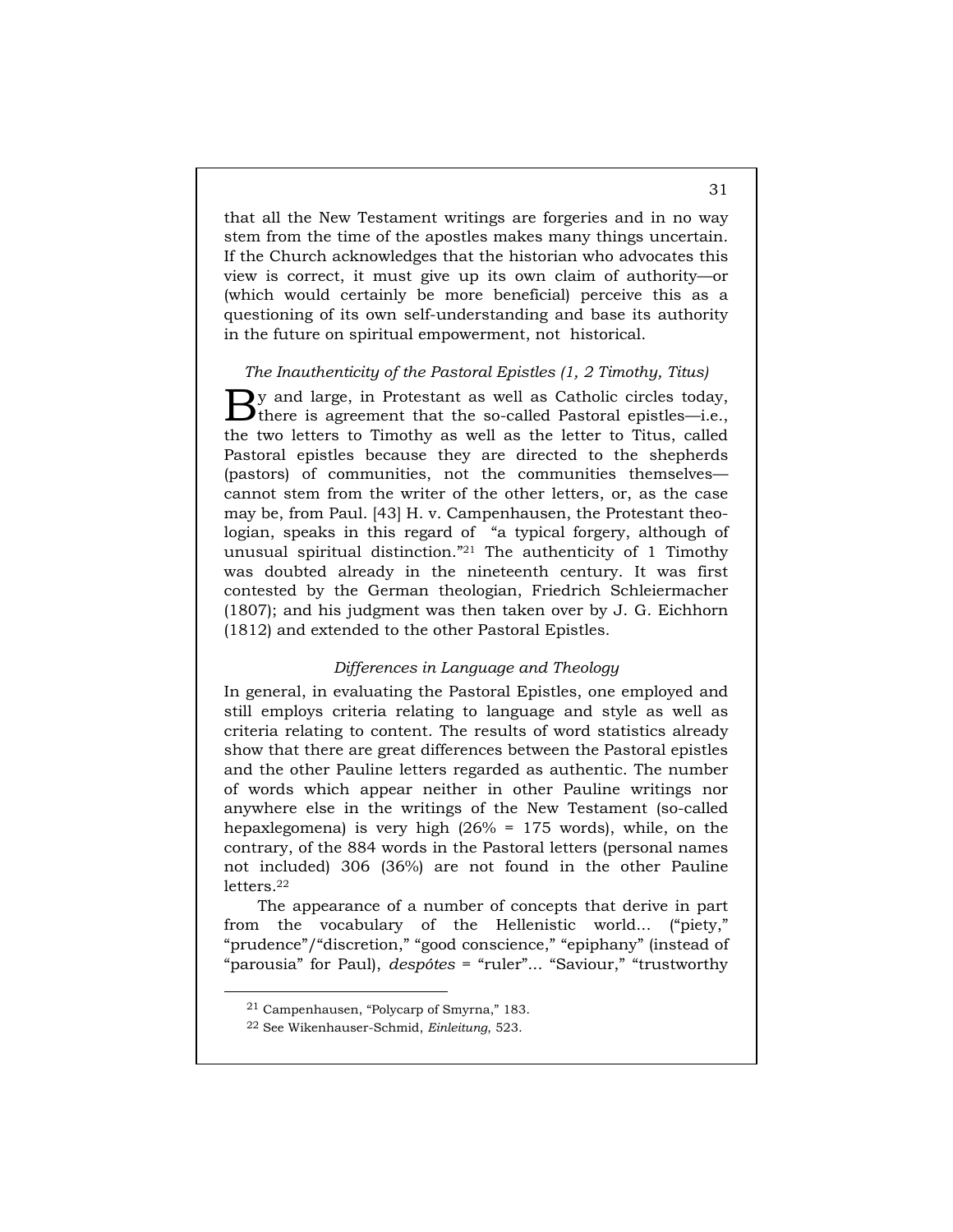word," "sound teaching" [words], among others), stands in contrast to the absence of a number of central Pauline concepts ("covenant," "body of Christ," "righteousness of God," "revelation," "freedom," "cross," among others), all of which one should not expect in every letter, but whose total absence is remarkable... This language reflects a different kind of theological thinking and a different church situation."[23](#page-31-0) But the stylistic differences are also striking and can be noticed even through the English translation of the Greek original. N. Brox observes: "In contrast to the passionate, sometimes explosive style of Paul, we find no trace of similar energy in the Pastorals. In contrast to the apostle's numerous insertions, [44] incomplete sentences, and hardly understandable phrases, stands the calm flow of speech in the Pastoral Epistles."

# *Did Paul Have a Secretary?*

The attempt has been made to explain the linguistic-stylistic differences by the hypothesis of a secretary. It is said that Paul did not write the letters himself, but only sketched out a rough draft and gave this to a secretary, who then filled in the details and formulated the wording. For various reasons, this hypothesis is very improbable. Among others, it collapses because of the many differences in theology and content that distinguish the Pastoral Epistles from the presumably authentic Pauline letters, and which Paul would hardly have allowed his secretary to get away with. I give only three examples. While for the writer of the presumably authentic letters faith is understood primarily as an act, in the Pastoral epistles the focus is primarily on content (1 Tim 3:9; 6:10; 2 Tim 4:7), i.e., "orthodoxy with regard to fundamental, uncompromising apostolic teaching that must be accepted and held fast."[24](#page-31-1) While the opposition between *sarx* and *pneuma* (flesh and spirit) is fundamental for the "authentic" Paul, these are nowhere referred to in the Pastoral epistles. Finally, the theology of the law and works occupies a far more important place in the Pastoral Epistles  $(1 \text{ Tim } 2:10; 5:10; 5:25; \text{Tit } 2:7;$ 3:8, 14; cf., of course, 2 Tim 1:9; 6:10; 2 Tim 4:7) than in other Pauline letters which (in their original stratum) are clearly antinomian and in which all legalistic elements were introduced later.

<span id="page-31-0"></span> <sup>23</sup> Brox, *Pastoralbriefe*, 47.

<span id="page-31-1"></span><sup>24</sup> Ibid., 50.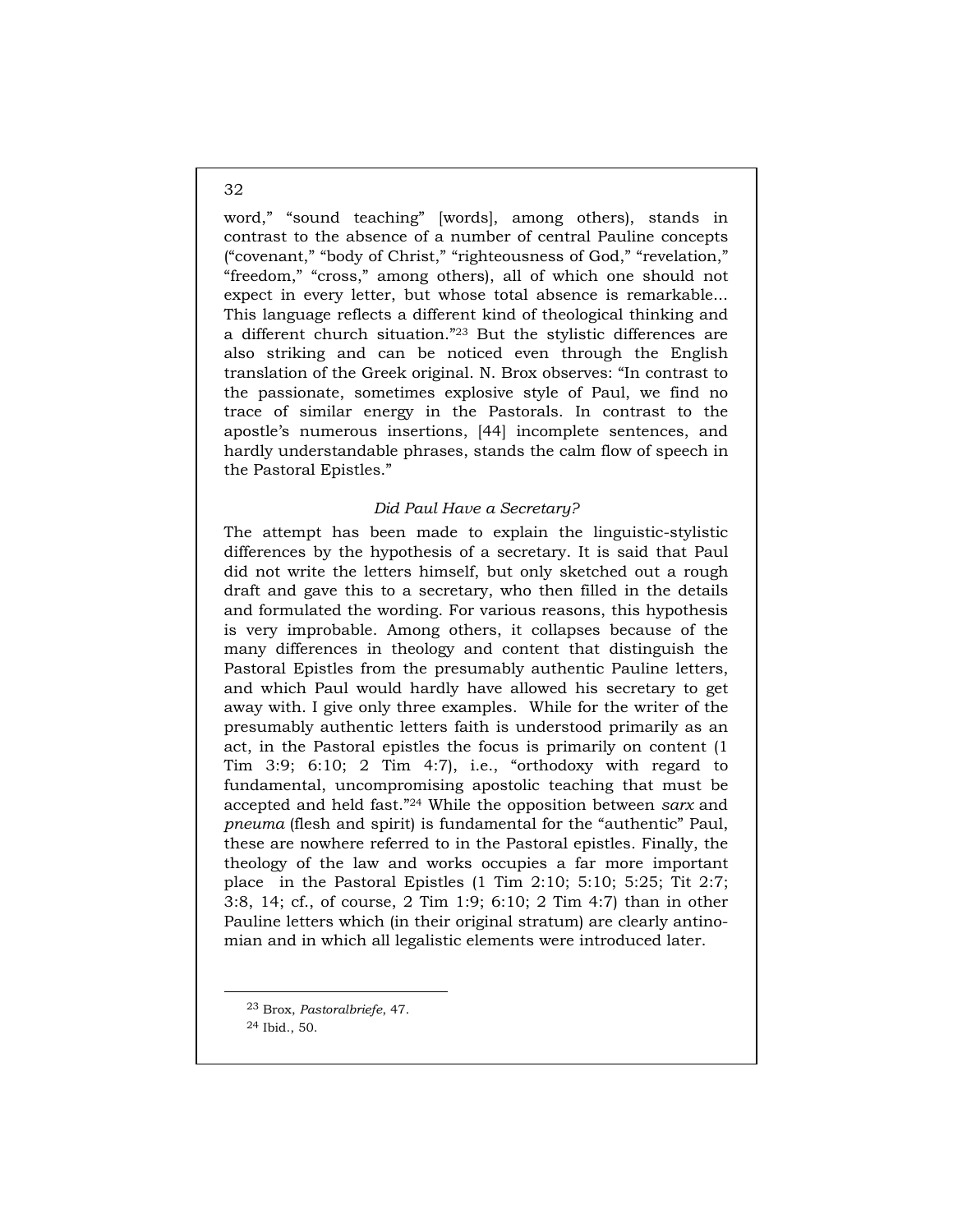### *Paul's Mantel*

Finally, another important argument against the Pauline authorship of the Pastoral Epistles is the impossibility of accommodating them in the framework of Paul's biography. In Wikenhauser-Schmidt's *Einleitung*, the investigation of [45] the "presumed historical situation of the Pastoral Epistles" reaches the conclusion:

All three Past(oral Epistles) thus presuppose that at the end Paul was resident in Asia, or perhaps in the East (so Titus). Of all the situations referred to in the three letters. however, none fits in the life of Paul up to his conveyance to Rome as a prisoner in the fall of 60... If the three letters really derive from Paul, therefore, they must have been written in the time after his two-year imprisonment in Rome (61-63), and it must thereby be presupposed... that he had then been exonerated and set free[.25](#page-32-0)

Precisely this assumption, however, is highly improbable and is rightly rejected today by almost all exegetes. The situation of the Pastoral Epistles is thus shown to be an "ostensibly historical" fiction by an author writing in the name of Paul.

In investigating the situation of 2 Timothy, a small detail often plays a very large role, namely, the mantel of Paul, which he supposedly left behind when he departed from Troas. Writing in the name of Paul, the author of 2 Timothy asks his protégé Timothy:

> 4:13 When you come, bring the mantel that I left with Carpus at Troas, also the books, and above all the parchments.

In view of the supposed "obscurity" of these details, many exegetes have spoken of the "simple realism," the "uniqueness of the situation and of the relationship between writer and recipient." J. Jeremias, the great New Testament scholar, even saw this as the "main argument for the authenticity of the Pastoral Epistles."[26](#page-32-1) However, one can certainly only speak in such a way if one thinks very little about the writer's pseudepigraphic inventiveness and imagination—which many scholars are certainly inclined to do. [46]

<span id="page-32-0"></span> <sup>25</sup> Wikenhauser-Schmid, *Einleitung*, 470.

<span id="page-32-1"></span><sup>26</sup> Cited by Brox, *Pastoralbriefe*, 271.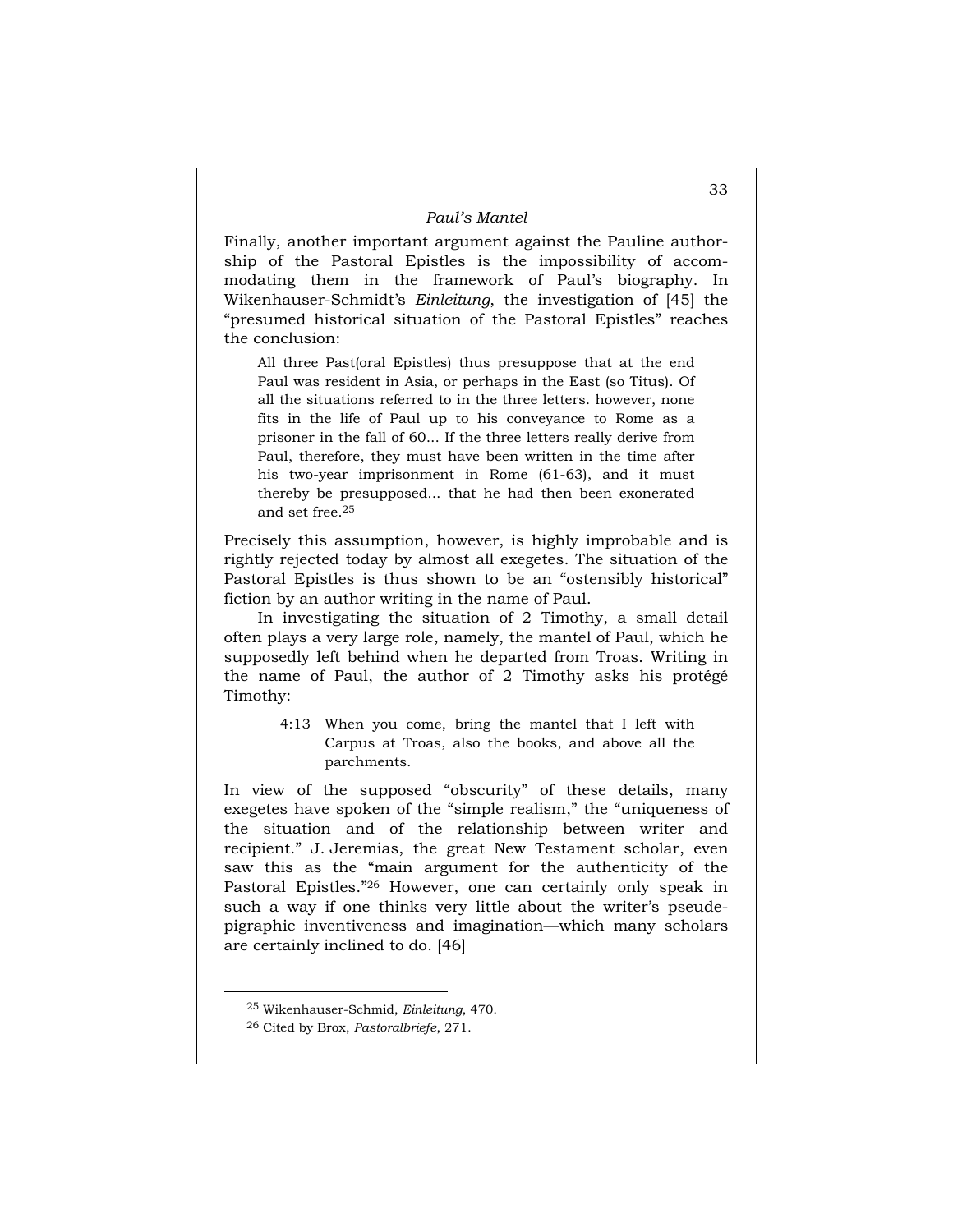# *A Double Standard*

 $\prod$ t is now certainly interesting that many indications that in the opinion of New Testament scholars speak for the inauthenticity opinion of New Testament scholars speak for the inauthenticity of the Pastoral Epistles are also to be found in the presumably authentic Pauline letters—without the same consequences being drawn from this as in the case of the Pastorals! We obviously have to do here with a double standard.

Thus, Walter Schmithals, the Berlin New Testament scholar, for example, represents the view that "the setting forth of identical, enduring ordinances of a legal kind for the most diverse missionary regions" does not correspond "with the diversity of communities in the time of Paul" and thus could not be intended "for fellow workers whom Paul has just seen or will see very soon.["27](#page-33-0)

In this connection, however, it must be remembered that on this point the situation of the supposed authentic letters of Paul does not differ from that presupposed by the Pastorals: here also the apostle produces precisely his most encompassing writings, richly garnished with all kinds of exhortations and universal teachings, just on the eve of his upcoming visit in the churches. Romans is supposed to have arisen in this situation, i.e., shortly before the apostle's arrival in Rome; and 2 Corinthians likewise, shortly before the apostle's arrival in Corinth. Here also one might ask whether it would not have been better for the apostle to reserve his shrewd recommendations until he had become familiar with the problems of the community "face to face."

The expressed self-stylization of the apostle is also often used as an argument against the authenticity of the Pastoral Epistles. In 1 Tim 1:16 the writer speaks of the "mercy" that he (Paul) received, "that in me first Jesus Christ might display all patience for an example to those who were to believe in him for eternal life." About this, N. Brox writes: "Such absolutizing of one's own person...is not Pauline.... Nowhere in his authentic letters does Paul ascribe to himself such a key position in the process of salvation. We have before us not statements by the apostle, but statements about the apostle."[28](#page-33-1) —But, is such an "absolutizing of one's own person" really not Pauline? [47]

Even the Paul of the supposedly authentic letters, who was set apart while still in his mother's womb and called to his office

<span id="page-33-0"></span> <sup>27</sup> *RGG*, V, 146.

<span id="page-33-1"></span><sup>28</sup> Brox, *Pastoralbriefe*, 115.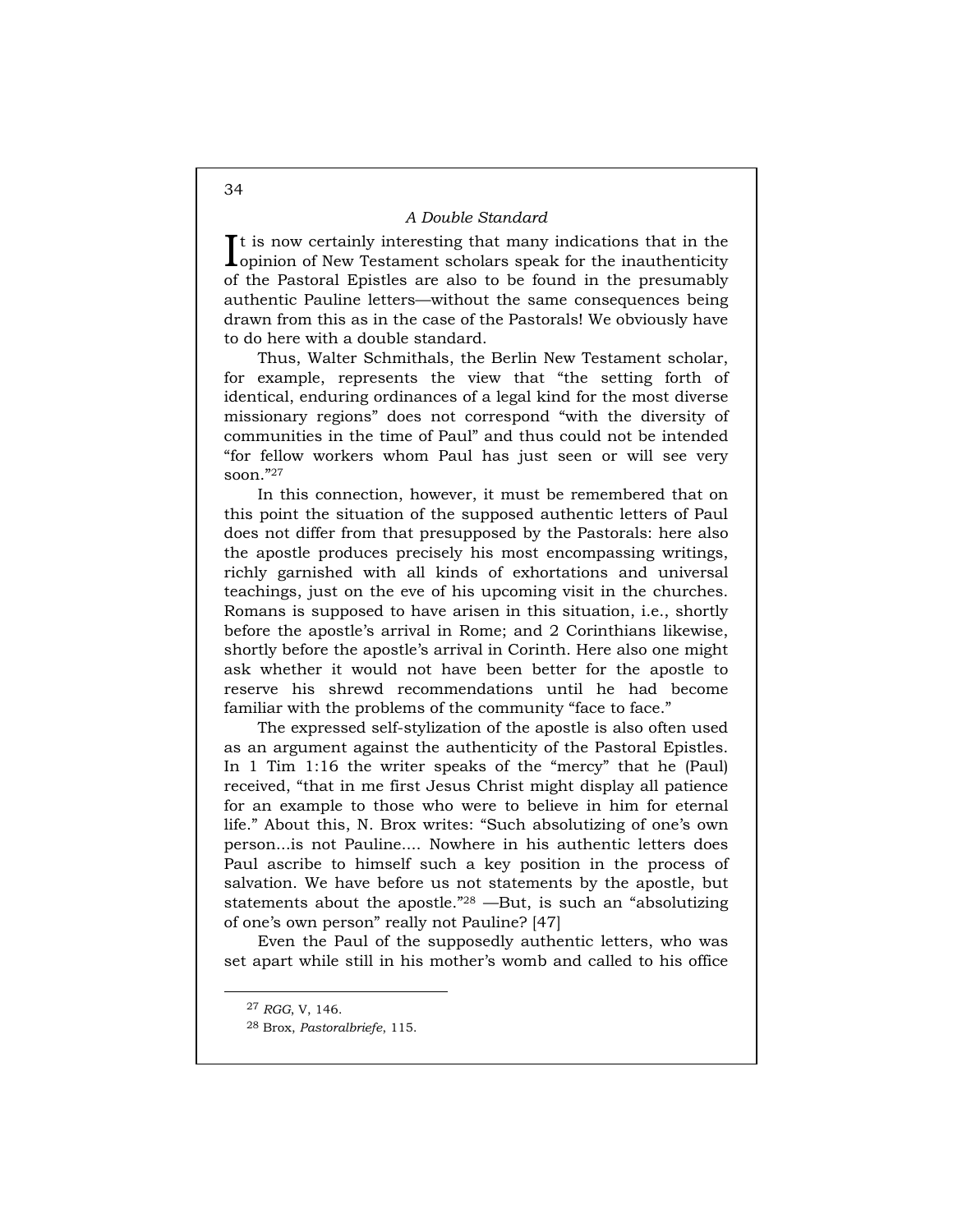by the grace of God (Gal 1:15f.), does not exactly distinguish himself by excessive humility. In 1 Cor 11:1, for example, he can present himself as an example and proudly appeal to his readers: "Be imitators of me, as I am of Christ" (cf. also 3:10; 4:11-16; 9:19-27; Phil 3:17; 4:9; 1 Thess 1:6; 2 Thess 3:7). The writer of Philippians can imagine no greater gift for his readers than to suffer what he himself has already suffered: "For it has been granted to you that for the sake of Christ you should not only believe in him but also suffer for his sake, engaged in the same conflict which you saw and now hear to be mine" (1:29-30). Indeed, in the mind of the writer of Philippians, the suffering of the apostle not only possesses normative character, but obviously already has a redemptive significance—like that of Christ: "Even if I am to be poured as a libation upon the sacrificial offering of your faith, I am glad and rejoice with you all" (2:17). It is no wonder that even the writer of Philippians can appeal to his readers: "Brethren, become fellow imitators of me, and mark those who so live as you have an example in us"  $(3:17)$ .

Here also, the self-assurance of the apostle at times reaches such a degree that one must either diagnose all the symptoms of pronounced megalomania—or in considering such statements, to be consistent, we must arrive at the same conclusion as for the Pastoral Epistles, which are generally regarded as inauthentic, namely, that we have to do here not with "statements by the apostle, but (with) statements about the apostle." The hardly tolerable self-stylization thus betrays the later, pseudepigraphic author of the letter, who, filled with admiration, looks back on the transfigured picture of the hero of faith from the past.

In addition, it should also be pointed out that the situation in the supposedly authentic Pauline letters is often just as contradictory and confusing as in the Pastoral Epistles. [48] According to W. Schmithals, "the writer of the P(astorals) is not interested in sketching an authentic historical situation for the letter, nor even in a position to do so."[29](#page-34-0) What should we say then about the writer of Philippians, who one time portrays the apostle as a prisoner (1:7, 13, 14) and then again as a free man (2:25; 4:10)? Or about the writer of 2 Corinthians, regarding whose situation exegetes can obtain any clarity at all only if they occupy themselves with complicated hypotheses of segmentation; i.e., they believe they can reduce the difficulty of conceiving a unified

<span id="page-34-0"></span>29 *RGG* 3 V, 147.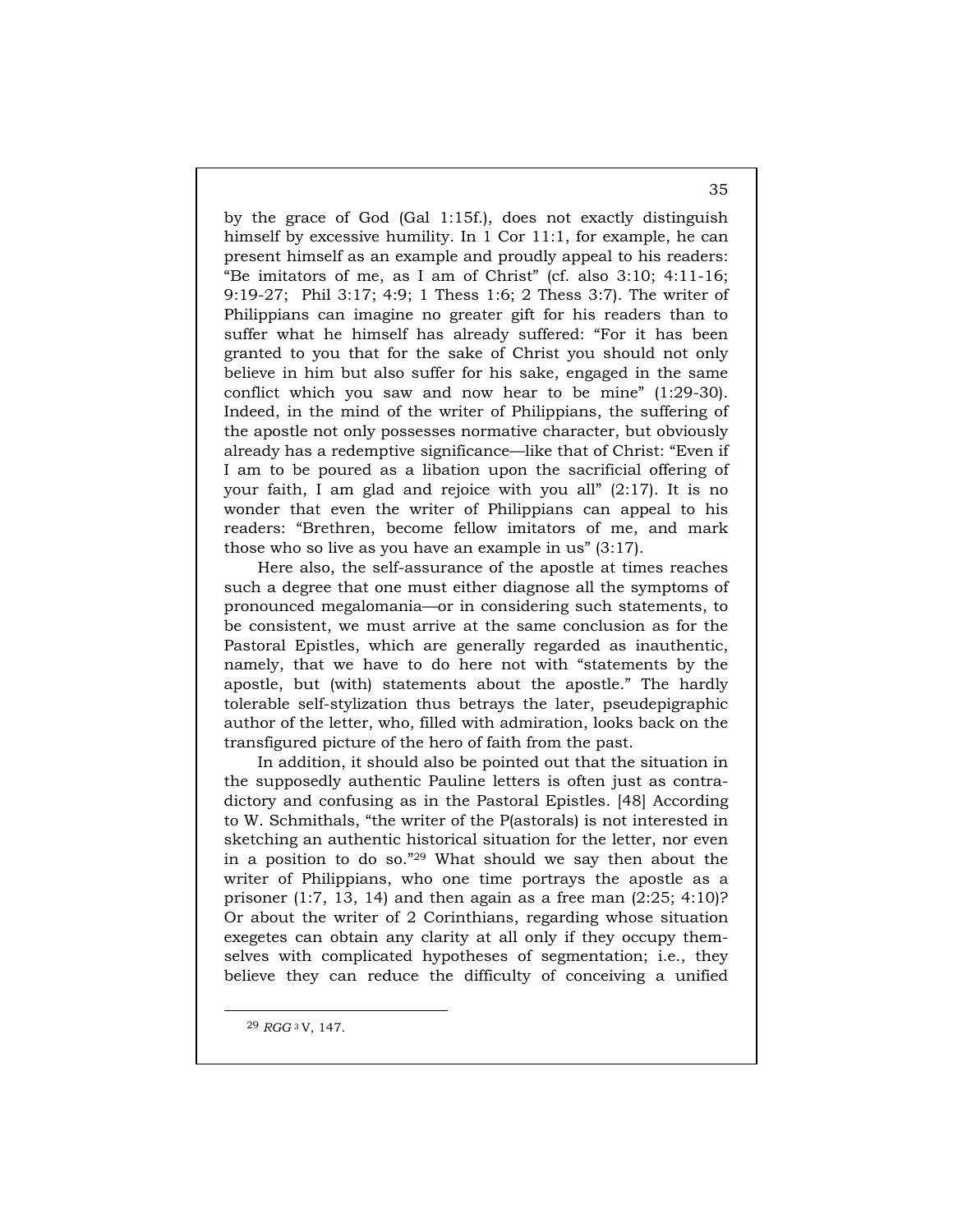situation by declaring the letter to be a composition from several small letters, or "postcards," written at entirely different times in entirely different situations, which were then supposedly joined together by a redactor? Peculiar here is only that the redactor obviously did not regard it necessary to inform the reader in a redactional note about this procedure, by which he arbitrarily atomized (why actually?) the precious memory of the apostle.

Finally, it must still be said that the reference to a later development in teaching found in the Pastoral Epistles as an argument against the authenticity of the letter is also a doubleedged sword, since one can advance this argument with equal justification against the supposedly authentic letters of Paul. Here also we encounter a series of conceptions which cannot be otherwise documented anywhere in the presupposed time of origin. The Christ-hymn in Philippians (Phil 2:6ff.), for example, contains strong echoes of the conception of the descent of the heavenly Sophia,<sup>30</sup> which is first evident only in the second century and fully developed first by the Gnostic Valentinus (for Valentinus, see below, *Marcionism and Gnosis*).

Also the other echoes of Gnostic conceptions, and indeed not only those that can be presupposed already in the first century, but those that derive from the more developed Gnosis of the second century—for example, the cursing of the earthly Jesus, 1 Cor 12:3, first documented at this time, belongs here—show that not only the Pastorals but also the other Pauline letters share the religious atmosphere of the second century, not the first. [49]

# *Ephesians, Colossians, and 2 Thessalonians: Inauthentic*

In the basis of contradictions in content and theology, the letter to the Ephesians, the letter to the Colossians, and the second letter to the Thessalonians are also regarded as inauthentic by most scholars today.

In the same way as the Pastoral Epistles, in reading Ephesians and Colossians linguistic and stylistic differences first catch the eye. While Colossians contains thirty-four words that appear nowhere else in the New Testament, and fifteen that appear elsewhere only in Ephesians, the letter to the Ephesians itself contains some thirty-nine hapaxlegomena and ninety words that do not appear in the Pauline letters designated as authentic.

<span id="page-35-0"></span> <sup>30</sup> Bauer, *Christus und die Caesaren*, 373ff.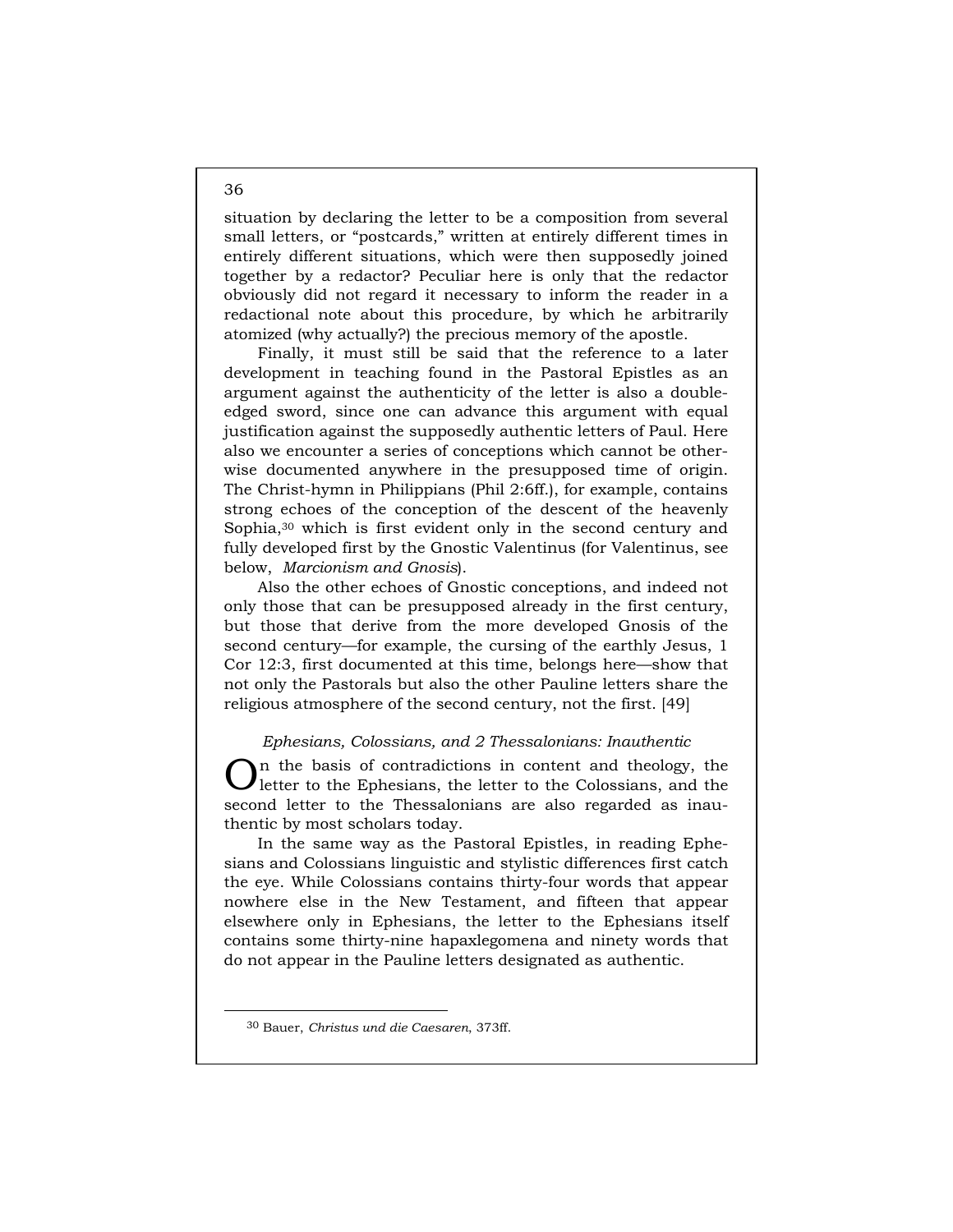Many sentences in Ephesians and Colossians strike one as excessively verbose. "One misses the liveliness characteristic of Paul.["31](#page-36-0) In its place, we encounter long complicated sentences, in which the writer prefers to connect "abstract ideas to one another with genitive constructions["32](#page-36-1) and string these together until it is entirely incomprehensible (e.g., Col 1:9-12):

- 1:9 Therefore, we too, from the day we heard of it, asking that you be filled with the knowledge of his will in all spiritual wisdom and understanding,
- 1:10 to lead a life worthy of the Lord, fully pleasing to him, bearing fruit in every good work, and increasing in the knowledge of God,
- 1:11 being empowered with all power, according to the might of his glory, for all endurance and patience with joy,
- 1:12 giving thanks to the Father, who has qualified us to share in the inheritance of the saints in light.

Although, from a literary perspective, the results of the whole stylistic process might provide little edification, for many readers it produces the impression of great theological significance: what is obscure must also be profound. Whether this is true cannot be investigated here. [50] The stylistic peculiarities of Colossians and Ephesians, which some would also explain by appeal to liturgical influences, decisively diverge from the presumably authentic letters of Paul, and indeed to such an extent that even the Catholic *Einleitung* by Wikenhauser-Schmidt calls it an "evasion" if one speaks here of Paul's "late style" or appeals once more to the secretary-hypothesis in order to save their Pauline origin.[33](#page-36-2)

# *Letters from No-man's Land*

Apart from linguistic-stylistic peculiarities, a large number of inner contradictions and factual problems can also be cited against the authenticity of the letters. Especially characteristic of Ephesians is the letter's "lack of situation.["34](#page-36-3) Its occasion is nowhere clearly visible. It seems to have been "written in a historical no-man's land." This certainly does not indicate the

<span id="page-36-0"></span> <sup>31</sup> Wikenhauser-Schmid, *Einleitung*, 470.

<span id="page-36-1"></span><sup>32</sup> Ibid., 471.

<span id="page-36-2"></span><sup>33</sup> Ibid., 471.

<span id="page-36-3"></span><sup>34</sup> See Fischer, *Tendenz und Absicht*, 14; Schmithals, *NT und Gnosis*, 81.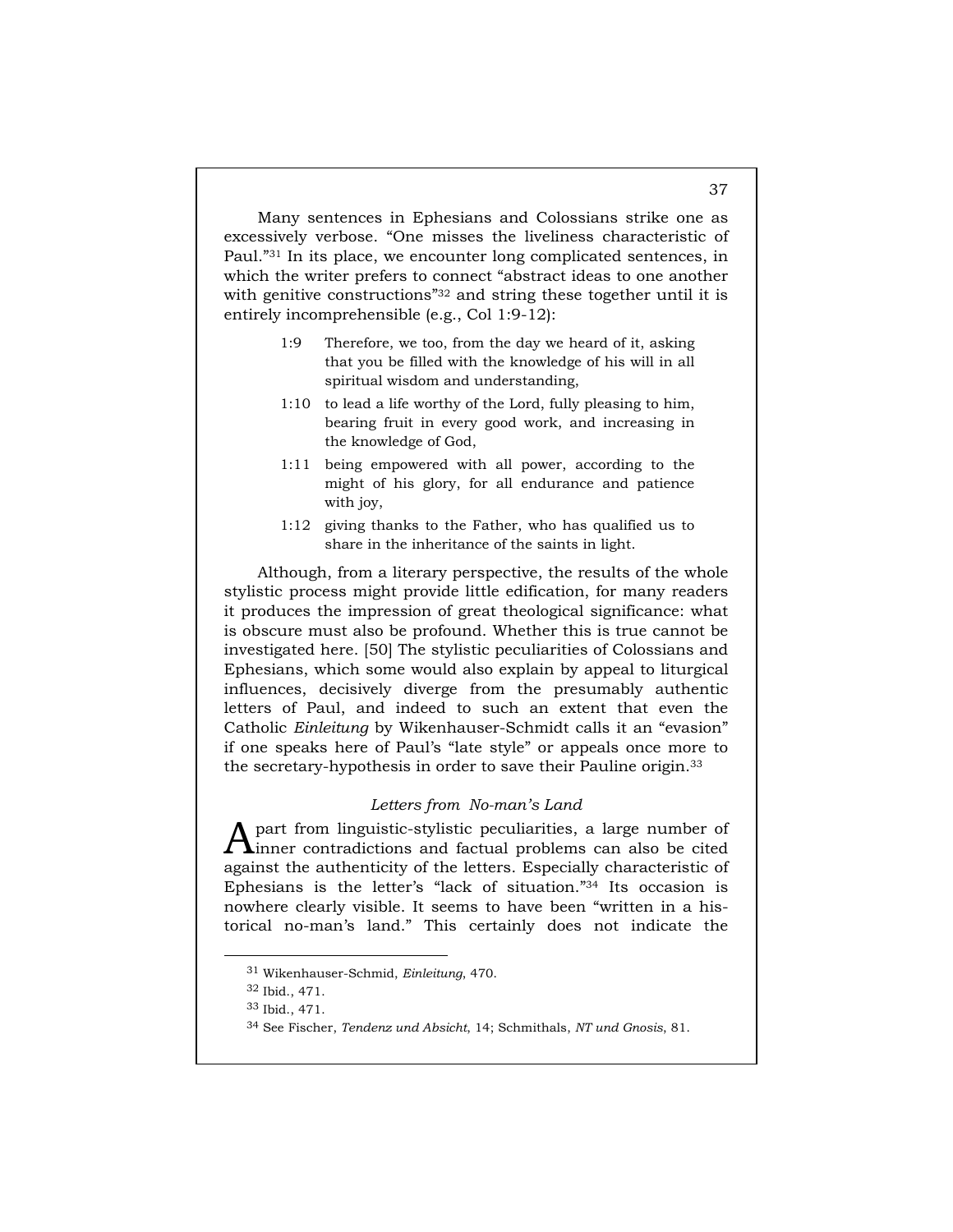presence of an actual letter, which generally is written in a definite historical situation for a definite historical reason. We have the impression here that we have to do rather with an *edifying tract* in the form of a letter,<sup>35</sup> i.e., a theological writing that only later was given a historical cloak and that only later was placed under the great name of the apostle. The "letter" may also be a reworked sermon, or baptismal liturgy; in any case, this view was held by both E. Käsemann, the Tübingen New Testament scholar, and G.A. van den Bergh van Eysinga, the Dutch representative of radical criticism[.36](#page-37-1)

In addition, the writer of the letter hardly seems to have a *personal relationship* with the Christians addressed here, which is strange, since Paul is supposed to have resided in Ephesus for a long time. According to Eph 6:21, the readers should know everything about Paul; but according to 1:15; 3:2, they know about each other only through hearsay. The readers are addressed once as Gentile Christians (1:13; 2:1d., 11f., 13, 19; 3:1), then as former Jews (1:11f.), and then again very generally as Christians (1:15-23; 3:12; 4:17). [51] Here also one wonders whether the writer had any knowledge at all of the concrete circumstances in the local community, or whether from the very beginning he did not imagine the recipients of the letter to be the *entire* church.

Ephesians contains signs of familiarity with other Pauline letters, e.g., Romans, 1 and 2 Corinthians, Galatians. Here also one can distinguish teaching material (chs. 1-3) from exhortatory material (chs. 4-6). Eph 3:3 is related to Gal 1:12-16 and is something like the earliest commentary on Galatians. The writing originally may have been intended to be attached to the earliest collection of Pauline writings. As in the other Pauline writings, the picture of Paul is *idealized*: Paul suffers and is imprisoned "on your behalf, the Gentiles" (3:1); his theological and christological concepts show that a long development has taken place. The community was not founded only a short time ago, but has obviously existed for a very long time.

# *Contradictions*

Just as in Ephesians, so also in Colossians one can observe <sup>a</sup> series of small contradictions. The author writes one time in the singular  $(1:23b-4:18)$  and then again in the plural  $(1:1-12)$ ,

<span id="page-37-0"></span> <sup>35</sup> Van Manen, *Handleiding*, 47.

<span id="page-37-1"></span><sup>36</sup> Van den Bergh van Eysinga, *Inleiding*, 101f.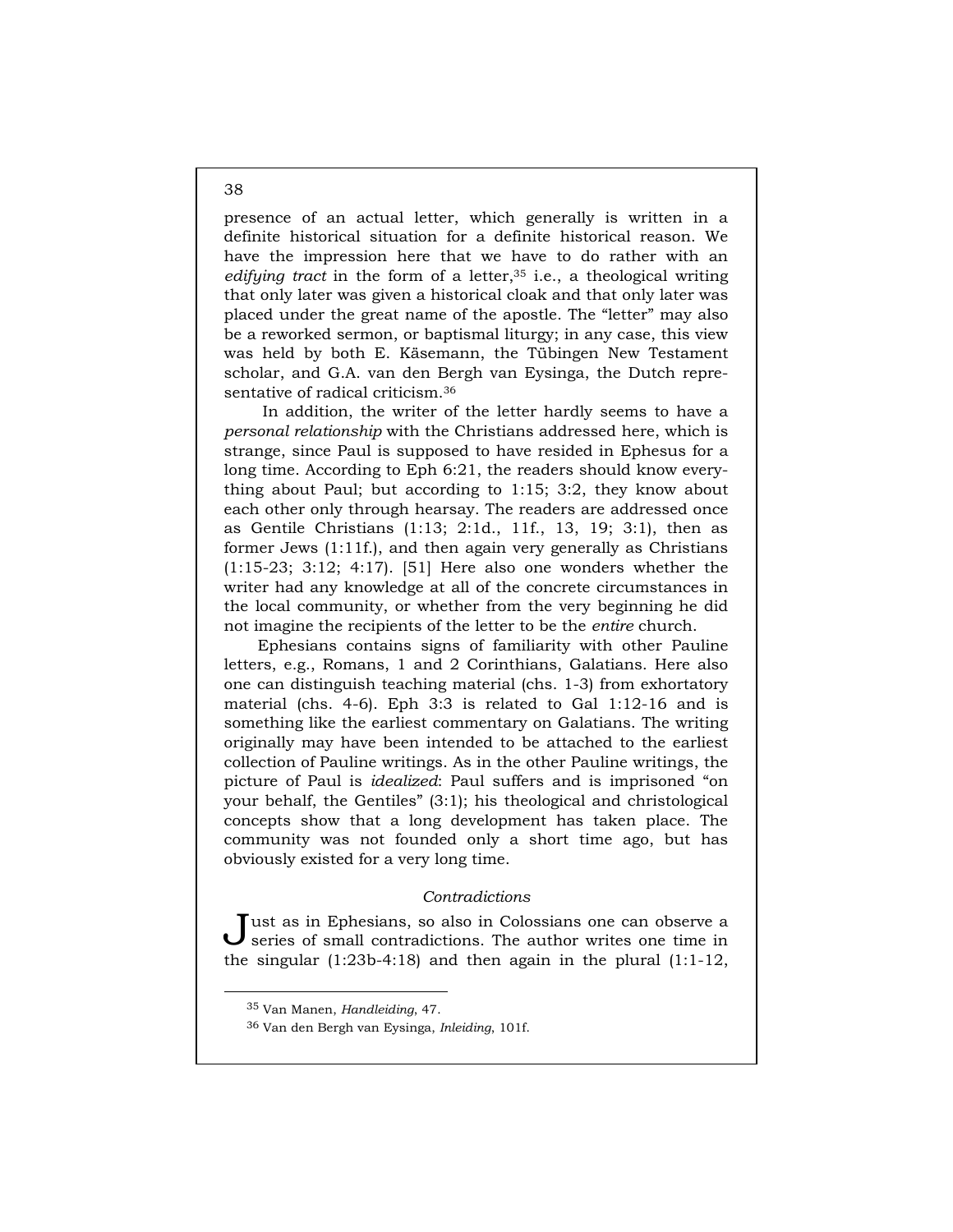23a), as if he himself were not really certain which possibility he should choose. The case is similar for the question concerning his imprisonment. One time he finds himself in prison (4:10, 18); but then it is said that he toils and strives for the community (1:29; 2:1). It is entirely unclear how both should be reconciled with one another. The writer himself probably did take the situation in which he placed his hero very seriously.

Also when reading, the writer seems one time to portray Gentile Christians  $(1:21, 27; 2:11)$ , and another time Jews  $(2:13, 2:11)$ 14). With regard to content, the writing contains allusions to the Old Testament (Ps 110:1) as do the other Pauline letters. In particular, Ephesians seems to have been known to the writer of Colossians—probably, as for Marcion, with a different name, namely, the letter to the Laodiceans (2:1; 4:13-16)—and heavily used by him.

If one adds some further observations, e.g., the fact that Paul already appears as a "dogmatic authority," who is known by all Christians, and that he has already completed what Christ suffered for the community, and if one adds as well that the Christian community seems to have already existed for some time and that the gospel has already been preached in all the world (1:6, 23), then the tradition, according to which Paul wrote this letter around the year 63 in Rome, can hardly be correct. With Colossians, we have to do rather, as with Ephesians, with an edifying-dogmatic tract in the form of a letter, intended to be read (4:16) at the gathering of the community (for worship).

#### *Did Paul Copy from Himself?*

 $J$ ust as Ephesians seems to connect with a series of passages in Colossians, so also 2 Thessalonians agrees in many places with some passages from 1 Thessalonians, partly in verbatim echoes[.37](#page-38-0) Apart from 2:2-9, 11-12, there are only nine verses in 2 Thessalonians without parallels in 1 Thessalonians[!38](#page-38-1) From the

| <sup>37</sup> See the nice overview by Schelkle, Paulus, 125. |  |  |
|---------------------------------------------------------------|--|--|

<span id="page-38-0"></span>

| $1$ Thess $1:1$  | $= 2$ Thess 1:1f |  |
|------------------|------------------|--|
| 1 Thess $1:2f$ . | $= 2$ Thess 1:3  |  |

|                  |  | - - - - - - - -       |  |
|------------------|--|-----------------------|--|
| 1 Thess $1:2f$ . |  | $= 2$ Thess 1         |  |
| 1.701 0.10       |  | $\cap$ $\mathsf{m}$ 1 |  |

| 1 Thess 2:12 |  | $= 2$ Thess 1:5 |  |
|--------------|--|-----------------|--|
|              |  |                 |  |

- 1 Thess 2:13 = 2 Thess 2:13<br>1 Thess 3:11-13 = 2 Thess 2:16f. 1 Thess 3:11-13
- 1 Thess  $5:14$  = 2 Thess  $3:6$
- 1 Thess  $5:23 = 2$  Thess  $3:16$
- <span id="page-38-1"></span>1 Thess  $5:28 = 2$  Thess  $3:18$
- 38 Van den Bergh van Eysinga, *Inleiding*, 111f.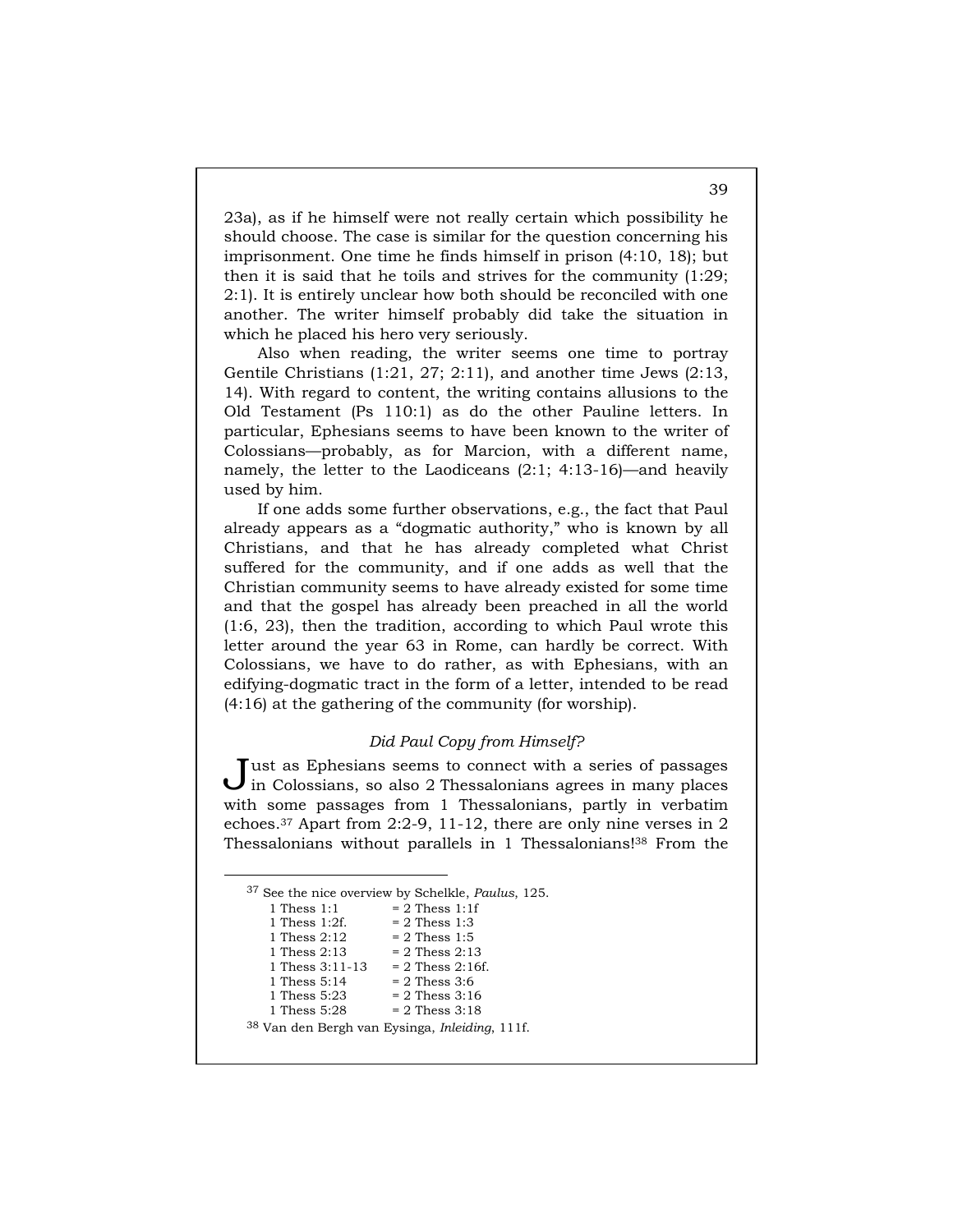indisputable existing literary dependence of the second letter on 1 Thessalonians, it has been concluded that the second letter originated with use of the first. Because one could not assume that in the writing of 2 Thessalonians Paul had copied himself, there must have been a later hand at work in the origin of the second letter. The letter is thus pseudonymous.

In view of these very reasonable considerations, all attempts to nevertheless save the authenticity of 2 Thessalonians—1 Thess is directed to the leader of the community, 2 Thess to the entire community; 2 Thess was originally addressed to the community in Phillipi; 2 Thess is a literary composite—are not very convincing. [53]

The occasion for 2 Thessalonians cannot be easily deduced from the tendency of the letter, which in terms of content clearly presents a correction of what is said in 1 Thessalonians. The writer of the letter obviously fears that the remarks in 1 Thessalonians about the immediacy of the impending parousia of the Lord could have negative consequences for the ethical conduct of the community. He attempts to prevent this, among other ways, by reference to the good old apostolic tradition (2:15) and stimulation of orderly conduct (3:6-12)—and by delaying for a while the "coming of the Lord" (which obviously made readers of the first letter very uncomfortable), and embellishing it with a rich replenishment of apocalyptic events.

# *Paul as a Schoolmaster?*

The view held by the majority of theologians today that not all of the thirteen letters ascribed to Paul in the New Testament actually derive from the apostle naturally raises the question concerning the real author, or authors, of these writings. Who in early Christian times would have had an interest in writing and distributing letters in the name of the apostle? One most often assumes here that the deutero-Pauline writings and the Pastoral Epistles were the product of a *Pauline school*. In the course of his activity as a teacher (possibly during his time in Ephesus), Paul is supposed to have gathered students and fellow workers around himself, who constituted a "school," after the model of ancient schools of philosophy. After the death of the apostle, the pseudepigraphical writings were produced in the circle of students and fellow workers, who intended to give new voice to the theological inheritance of their master in different times and different circumstances.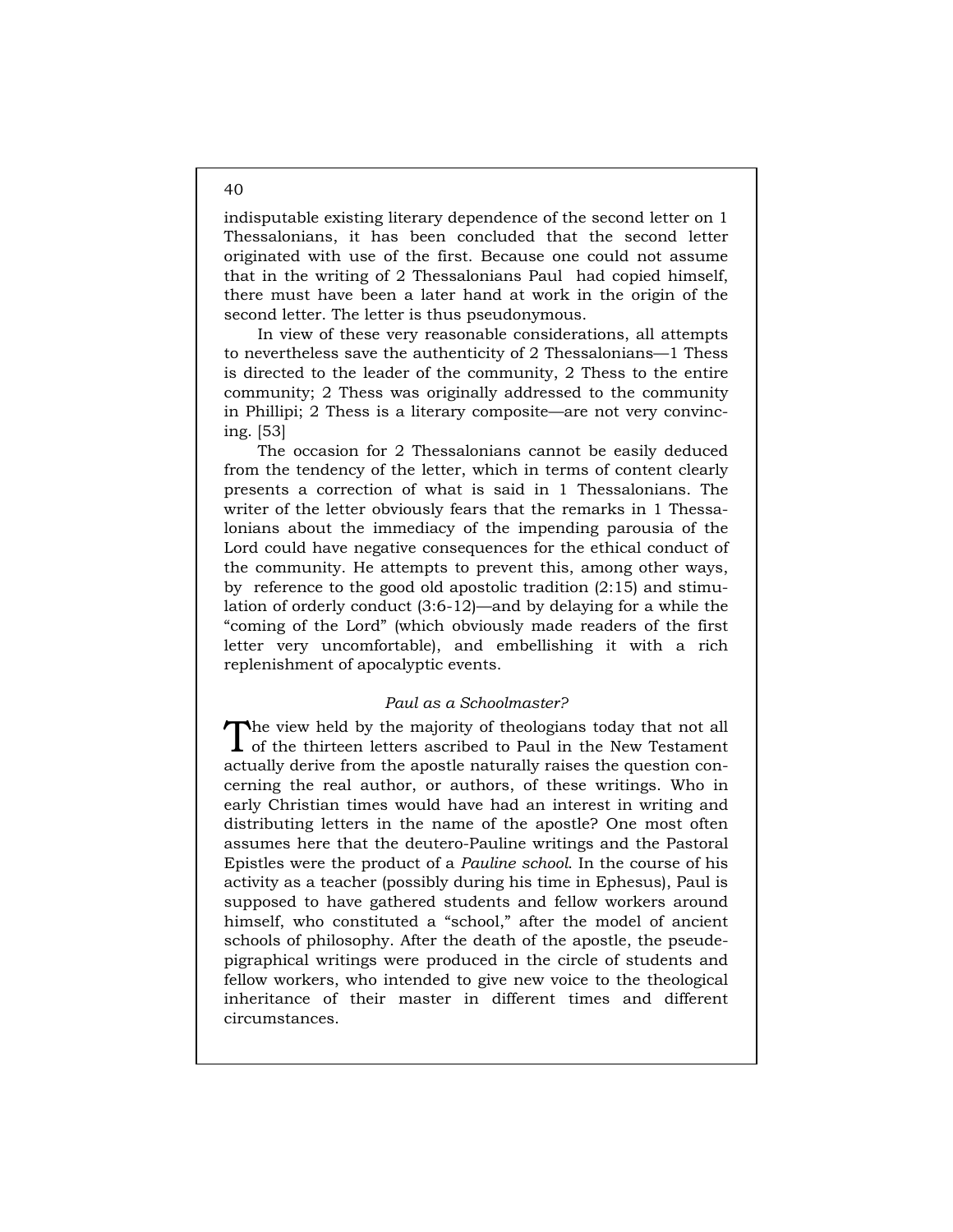Of course, in the same way as the assumption of a Johannine school, the darling, pampered child of present day theologians, the entire theory has a decisive catch to it. In the same way as the assumption of a Johannine school, it represents a *fiction*, *a pure* [54] *hypothesis*, for which not the slightest basis can be found in the New Testament.

As a rule, arguments in favor of this assumption offer only vague references to the contemporary teaching activity and schools of wandering pagan teachers, who suggest this hypothesis, as well as the fact that Paul often mentions fellow workers in his letters (Rom 16:3, 9, 21; 2 Cor 8:23; Phil 2:25; 1 Thess 3:2; Philm 1:1, 24). That is obviously too little to prove beyond all question the existence of a Pauline school, especially because, as we will see later, from the perspective of church history, the fellow workers of Paul mentioned in his letters are just as intangible as their master himself, or, as the case may be, his churches. In any case, the early church historians, Hegesippus and Eusebius, know nothing at all about a "Pauline school" or about any students of Paul who would have played a special role therein and they would have really had to have known!

If all that still remains then is only the reference to the existence of forged letters, which is employed to demonstrate what in reality must be independently demonstrated, we find ourselves in a circular argument. First, the existence of a school is hypothesized in order to explain the pseudepigraphic writings as the product of a Pauline school; then on the basis of the pseudepigraphic writings as the product of a Pauline school, one concludes, razor sharp, that a Pauline school existed. That is not very convincing! Basically, what applies to the Johannine school also applies here. Already in the last century, F. Overbeck, a critical theologian and friend of Nietzsche, remarked that we have to do here with a "scholarly invention" that is "groundless," the "splendid example of a fantasy," since one "not only knows nothing about its founding but also nothing about who belonged to it."[39](#page-40-0) 

The question about the real origin and the real writer of the Pauline pseudepigrapha is thus not satisfactorily resolved with the hypothesis of a Pauline school. We will have to return to this question later. [55]

<span id="page-40-0"></span> <sup>39</sup> Overbeck, *Das Johannes-Evangelium. Studies zur Kritik seiner Erforschung* (1911), 98, 104, 206.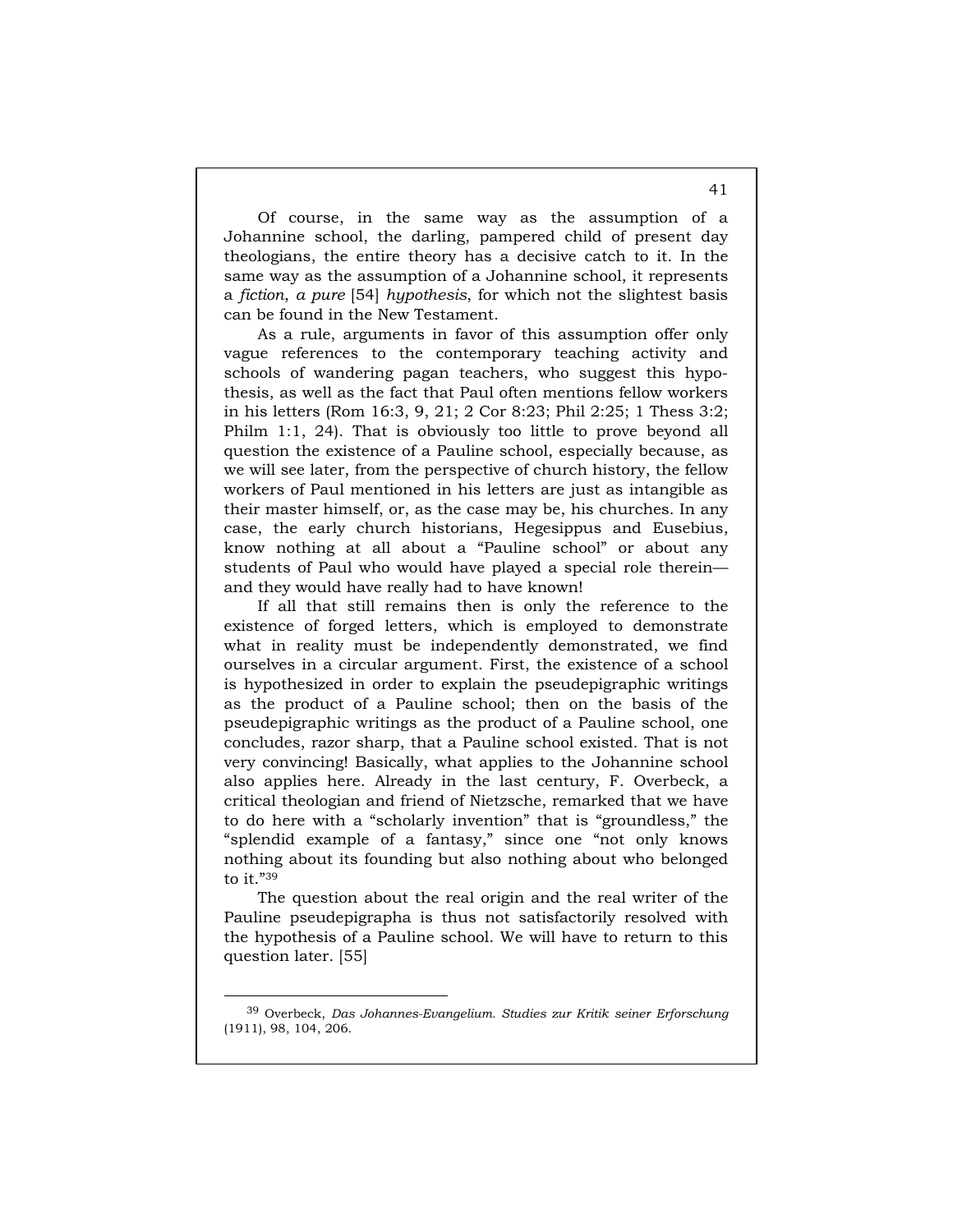#### *Whoever says A must also say B*

For every reader who has followed me thus far a question must intrude that also arose for me very early, as I occupied myself with the Pauline letters and the problem of their authenticity: How far can criticism of the Pauline writings go? Is there a definite point, a border, at which it is said, Thus far and no farther! Or on the contrary, if it has been shown that a portion of the letters are inauthentic, must not the rest be investigated, even if to begin with they inspire in us the appearance of authenticity and genuineness?

Many people perhaps believe that the existence of inauthentic letters necessarily has the simultaneous presence of authentic letters as a presupposition, that the former belongs to the latter almost like a shadow and thus necessarily presupposes it. They think that if there had not been an apostle Paul who left behind authentic letters, no later person would have come up with the idea of writing letters under the name of Paul. This assumption, however, is not persuasive. One can easily imagine that not only the writer(s) of the Pastoral Epistles, the deutero-Pauline letters, and 2 Thessalonians, but also the writer(s) of the rest of the Pauline letters, possessed from tradition only the report of the life and work of the apostle, and that the whole fiction of an apostle who wrote letters (who, as we will see, the writer of Acts knew nothing about at all, of even wanted to know about) was their own invention. To illustrate this with an example from our own time (to be sure, regarded as inappropriate by some people): even the forged diaries of Hitler "discovered" by Gert Heidemann/Konrad Kujau had no connection with a really existing, authentic diary of Hitler; rather the fiction of a Hitler who wrote diaries entered the world at the same time as the forgeries.

Against an investigation of the authenticity of all the letters, the objection could be made that there are hardly any witnesses from early Christian times that seem to exhibit such a personal, individual character as, for example, the Pauline letters to the communities in Corinth or Galatia. [56] One would have to concede that precisely these letters at least have the immediate appearance in their favor. The sharply imprinted profile of a living, historical personality seems to be disclosed in them. In view of their passionate, combative character, with their multiplicity of personal allusions, they awake in the reader, at first glance, the character of something impossible to be mistaken about, something that cannot be invented, something "authentic,"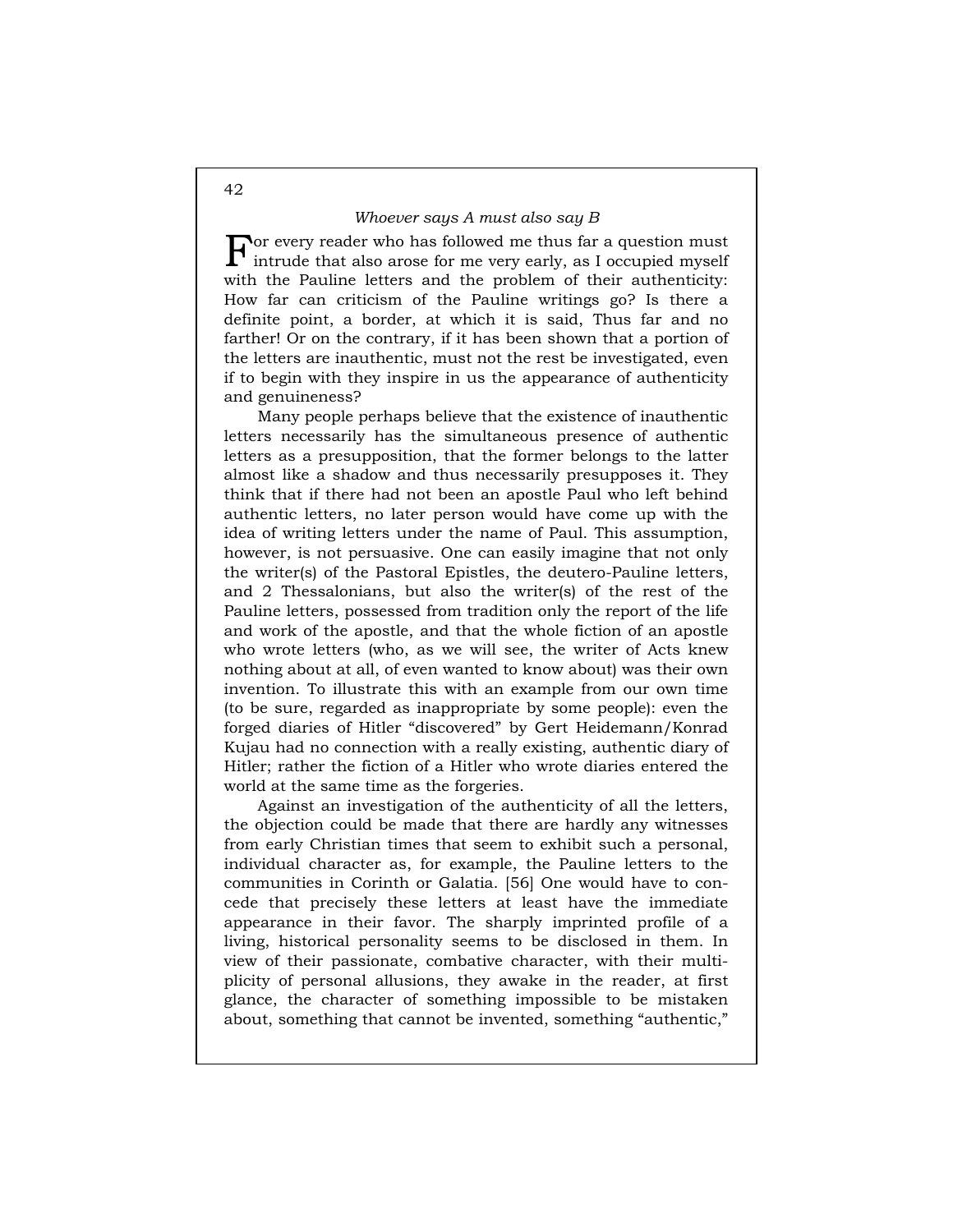which makes it seem impossible to raise at all the question of genuineness.

Nevertheless, apart from the fact that from time immemorial it has been part of the task of scholarship to place in doubt and critically interrogate even what appears to be obvious, the observation that letters transmitted in the New Testament under the name of the apostle are distinguished by the ""living stamp" of his spirit will not be really satisfactory as long one is not able to establish where and how he became acquainted with this spirit. The fact that the writer of Galatians was obviously a person with a passionate temperament and a sharply defined personality cannot be proof that we actually have to do here with Paul. Otherwise, for example, one would also have to regard the scribblings in the letters of the young Werther as authentic documents. It all comes down to the question whether the writer who transmitted letters under the name of Paul can be shown, by means of the historical circumstances in which he appeared and which are reflected in his letters, to be that person whom he claims to be. The letters transmitted under the name of Paul, therefore, can only be regarded as really authentic if it has been shown that they fit seamlessly and unbroken into the time and historical circumstances presupposed by their writer.

For other reasons as well, an examination of the question of the authenticity of the Pauline letters is certainly not superfluous. As we observed above, the history of the investigation of the New Testament writings has led to the generally recognized conclusion that of the all-together twenty-seven writings in the New Testament—apart from those that supposedly derive from Paul—not a single one can be traced back to an apostle, or a student of an apostle— [57] and this is the case even though all the writings of the New Testament claim direct or indirect apostolic authorship, which then constitutes the presupposition for their inclusion in the canon! One probably does not at all need an especially critical mind to permit the question with what grounds present day scholarship still justifies the very self-confidently expounded judgment that the Pauline letters, or at least some of them, which critics today still regard as "genuine," are authentic writings of the apostle from the middle of the first century. To put this question another way, with what justification do the modern critics decree the apostle Paul to be the exception—indeed the only exception!—to the principle they themselves established, namely, that the writings contained in our canon, without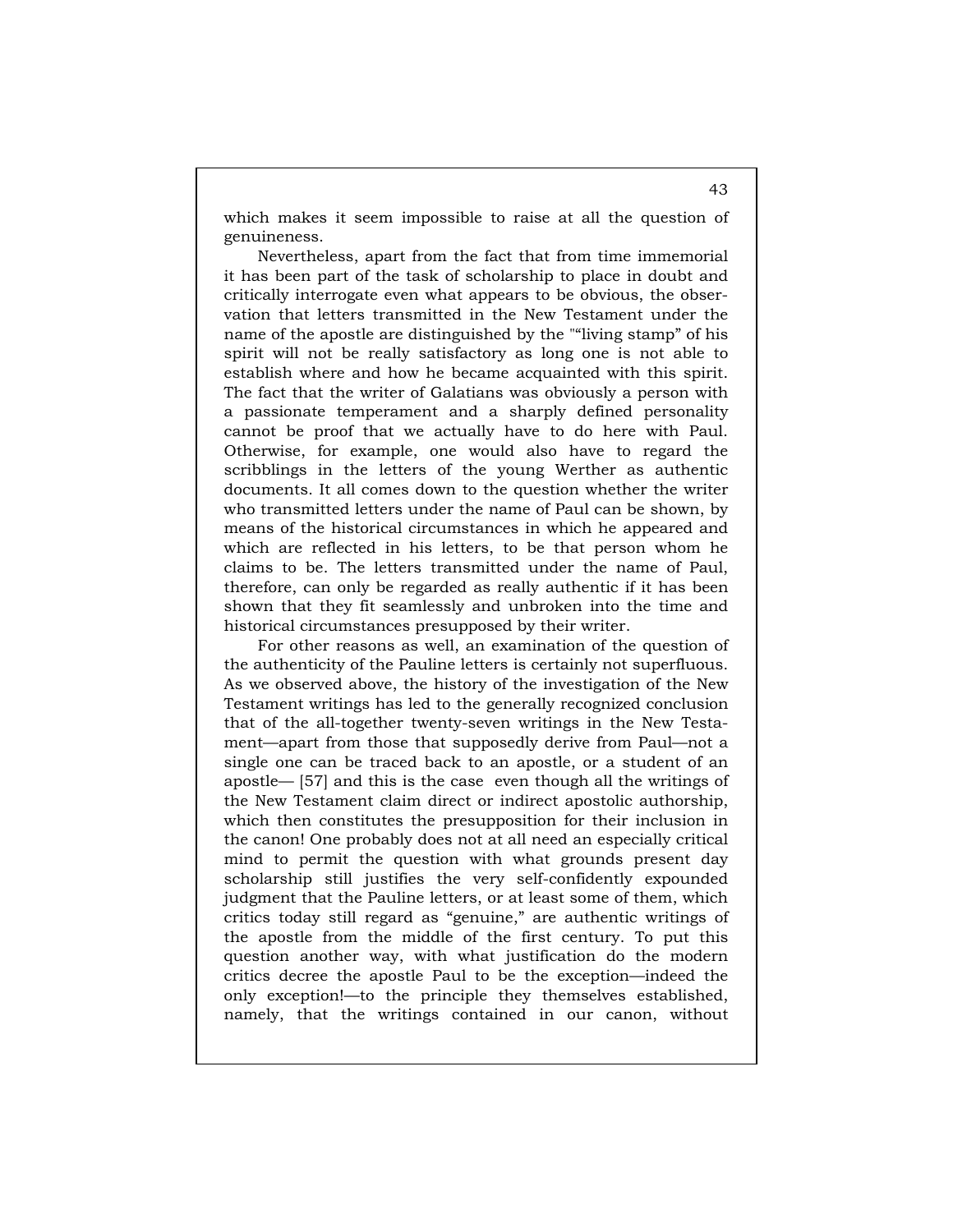exception, do not stem from the writers named in them, but rather from pseudonymous authors?

In any case, these few preliminary considerations already make clear that the question concerning the authenticity of those letters which scholars until now, for whatever reasons, have excluded from the discussion of authenticity could prove to be thoroughly rewarding. This is obvious from our previous observations. Whoever says A must also say B. If in the opinion of scholars some of the Pauline writings are clearly inauthentic, what is the situation then with the rest?

# *E. Evanson: the Uncomfortable Englishman*

**Extends who occupies himself with the history of research in**  $\mathbf{\Sigma}$ a particular area of interest soon ascertains that most of the questions which stirred him and which at first seemed new and exciting had at sometime already been asked. This is also true for the question about the authenticity of all the Pauline letters. This question was also once asked and investigated, and indeed at the very beginning of historical-critical occupation with the Pauline letters.

The first person who dared to challenge the authenticity of one of the letters held to be sacrosanct by today's research [57] was the Englishman, Edward Evanson (1731-1805). Evanson, who had served as pastor in Longdon (Gloucestershire) since 1770, was in every way an independently minded theologian. As a convinced Unitarian, he rejected the Christian doctrine of the Trinity as well as the idea of incarnation. Like all Unitarians, in the confession of a trinitarian God Evanson saw an infringement of the fundamental idea of monotheism. Because as an ordained pastor, however, he was obligated to read the Apostle's Creed every Sunday, or the (especially trinitarian oriented) Nicene Creed, he either made arbitrary modifications or read so fast that no one could understand him. This was the reason then that the congregation complained about him to his superiors and criticized, above all, the "underplaying" of the Nicene creed. Evanson replied that he read the Nicene creed, which "exceeded the limits of his conceptual power," only as an obedient servant of the law[.40](#page-43-0) At the same time, he declared himself prepared to read it more slowly in the future. With regard to his abbreviation of the liturgy, this was a serious matter of conscience. And in any case,

<span id="page-43-0"></span> <sup>40</sup> See Van den Bergh van Eysinga: "Edward Evanson," in *NTT* (1913), p. 153.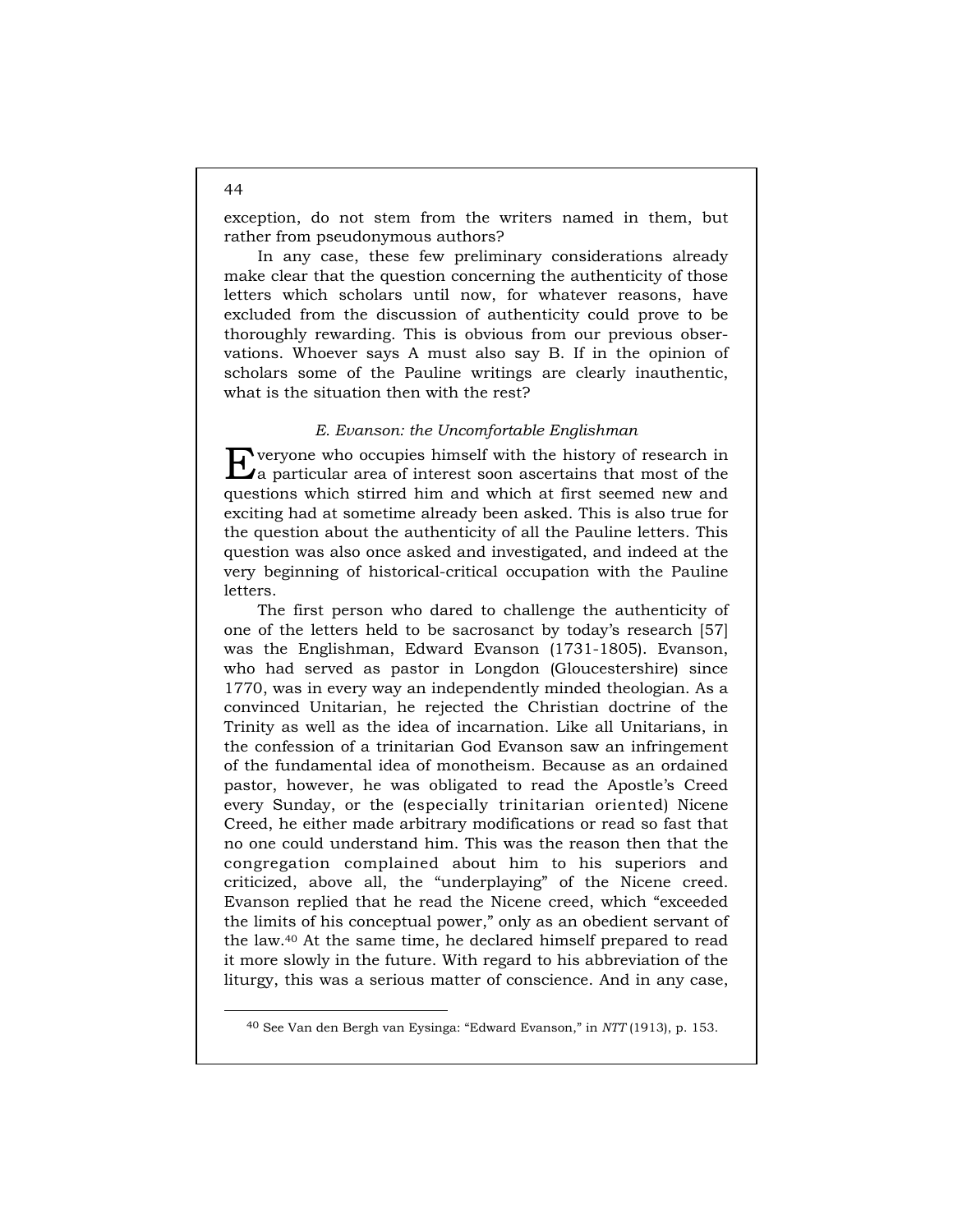within a few months Parliament would make a statement concerning reform of the liturgy. Until then, his accusers should be patient, "certainly not a long time to bear with a weaker brother's qualms of conscience for men who are so strong in their own true faith."[41](#page-44-0)

Evanson nevertheless remained stubborn and made further changes in the worship service immediately on the following Sunday, in which he left out what were for him offensive liturgical phrases ("both God and man," as well as "Father, Son and Holy Ghost"). Afterward he explained in writing that he was not appointed by the Lord-Chancellor to preach "incoherent nonsense of dumb superstition," but "the true and proper word of God."[42](#page-44-1) So on 4 November, 1773, a complaint against him was presented. On account of an error in process, however, this was rejected, and Evanson was exonerated by a higher authority. Evanson died on 25 September, 1805, in Colford, after working for still some years on reform and renewal of the worship service. [59]

Evanson contested the authenticity of Romans, above all because of contradictions with Acts, whose witness he regarded as historically correct. While Romans presupposes the existence of a Christian church whose faith is known in all the world, Acts has nothing to report about a Christian community in Rome when Paul arrived. Moreover, Evanson asked, how a congregation could already exist in Rome if at the time the vision called Paul to Macedonia the gospel had not yet been preached in Europe. While it is presupposed in Romans that the Jews in Rome are already familiar with the gospel, in Acts Paul would like to make the gospel known to Jews in Rome (Acts 28:17-29). Above all, for Evanson Romans 11 shows very clearly that the writer of the letter cannot be Paul, but someone writes *after the destruction of Jerusalem* presupposed by the parable of the olive tree.

# *From Baur to Bauer*

The Tübingen theologian F.C. Baur (1792-1860) was one of the  $\perp$  most important New Testament scholars of the past century and the first in Germany to submit the New Testament to a comprehensive historical critique.

<span id="page-44-0"></span>41 Ibid.

<span id="page-44-1"></span>42 Idem, 154.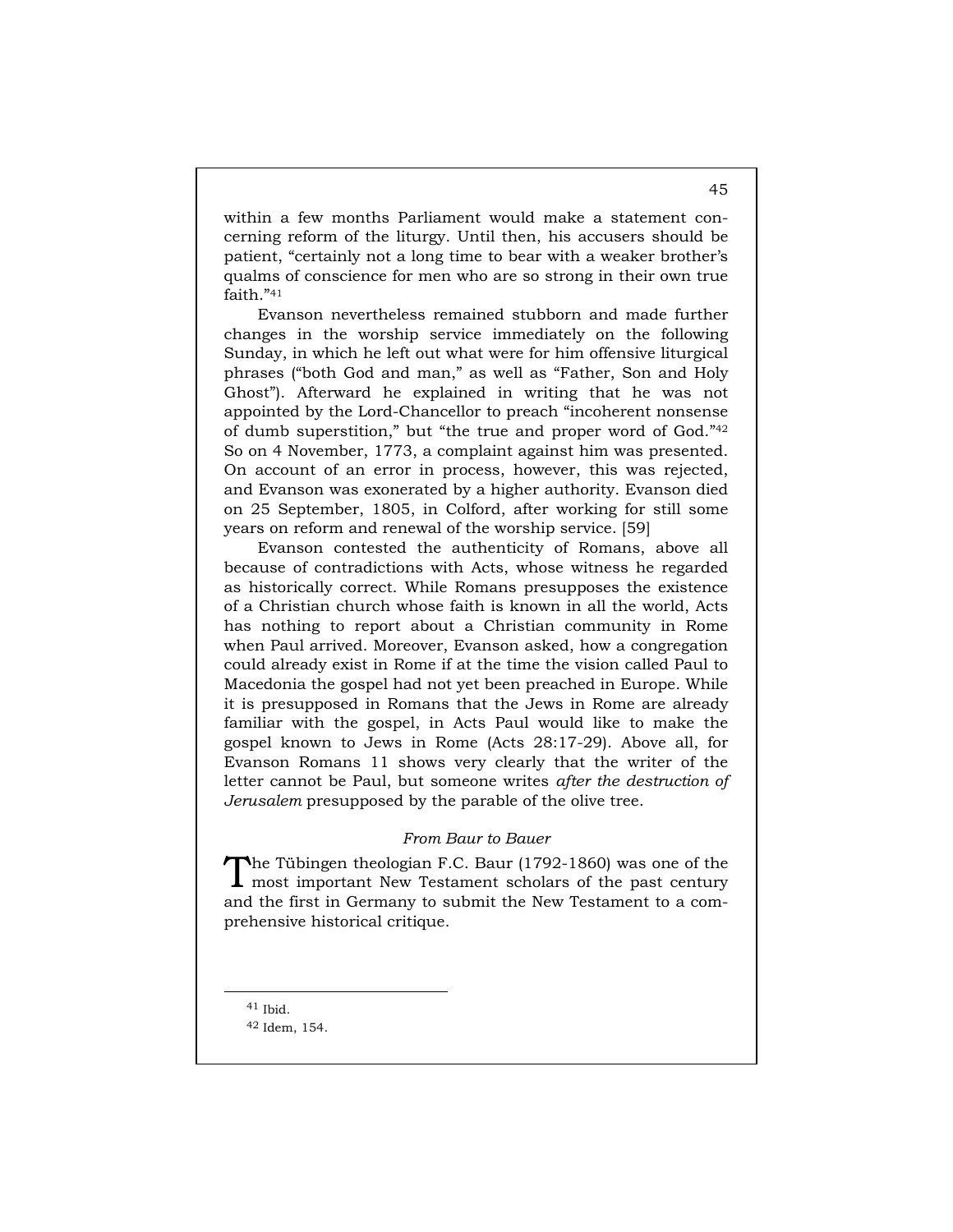Not only the Pastoral Epistles, regarding whose authenticity F. Schleiermacher had already allowed doubts to be expressed,[43](#page-45-0) but also both Thessalonian epistles, Colossians, Ephesians, Philemon, and even Philippians—i.e., letters "whose authenticity," according to an early New Testament scholar, "could have never been contested with any appearance of justification["44—](#page-45-1)fell victim to the unmerciful criticism of the man from Tübingen. Baur left only four pillars standing: Romans, the two Corinthian epistles, and Galatians. Obviously troubled by the fact that he had already stuck his neck out, [60] Baur now made every effort to insure that "not even the smallest suspicion of inauthenticity" could ever be raised against these letters, because they "bear the character of Pauline originality so indisputably that one cannot even imagine with what justification any critical doubt could ever be maintained."[45](#page-45-2)

Nevertheless, Baur's view that there was only a basic collection of four authentic "major epistles" was revised by most of his friends and critics. For them, the reduction to only four letters seemed all too arbitrary. For most German critics, Baur had gone *too far*, and they strived in the time that followed to show that, alongside the "major epistles," at least three additional epistles, which had been rejected by Baur as inauthentic, should be regarded as authentically Pauline: 1 Thessalonians, Philippians, and Philemon.[46](#page-45-3)

Of course, there was still another radical critic in Germany, for whom Baur *had not gone far enough*. Instead of stopping when he was only half-way home, Baur should have done what seemed only consistent to do, namely, recognize the inauthenticity of *all* the epistles. Such was the criticism advanced by Bruno Bauer (1808-1882). While Ferdinand Baur should be numbered among the most important New Testament critics of the nineteenth century, Bruno Bauer certainly belongs among the most original. Bauer was the *Enfant terrible* among theologians of that time. Like Baur, Bauer was a student of the philosopher G.W.F. Hegel.

<span id="page-45-0"></span> <sup>43</sup> F. Schleiermacher, *Über den sogenannten 1. Brief des Paulus an din Tom*  (1807); J.G. Eichhorn, *Einleitung,* III 1 (1812). With regard to F.C. Baur's contribution to the question of the authenticity for the Pastorals: *Die sogennanten Past. des Apostels* (1835).

<sup>44</sup> A. Hahn, *Das Evangelium Marcions* (1823), 50; cited by van Manen, *Romeinen*, 3l *Römer*, 3.

<span id="page-45-3"></span><span id="page-45-2"></span><span id="page-45-1"></span><sup>45</sup> F.C. Baur, *Paulus* (21866), vol. I, 276.

<sup>46</sup> Z. B. Holsten and A. Hilgenfeld, who regarded 1 Thess, Phil, and Phlm as authentic.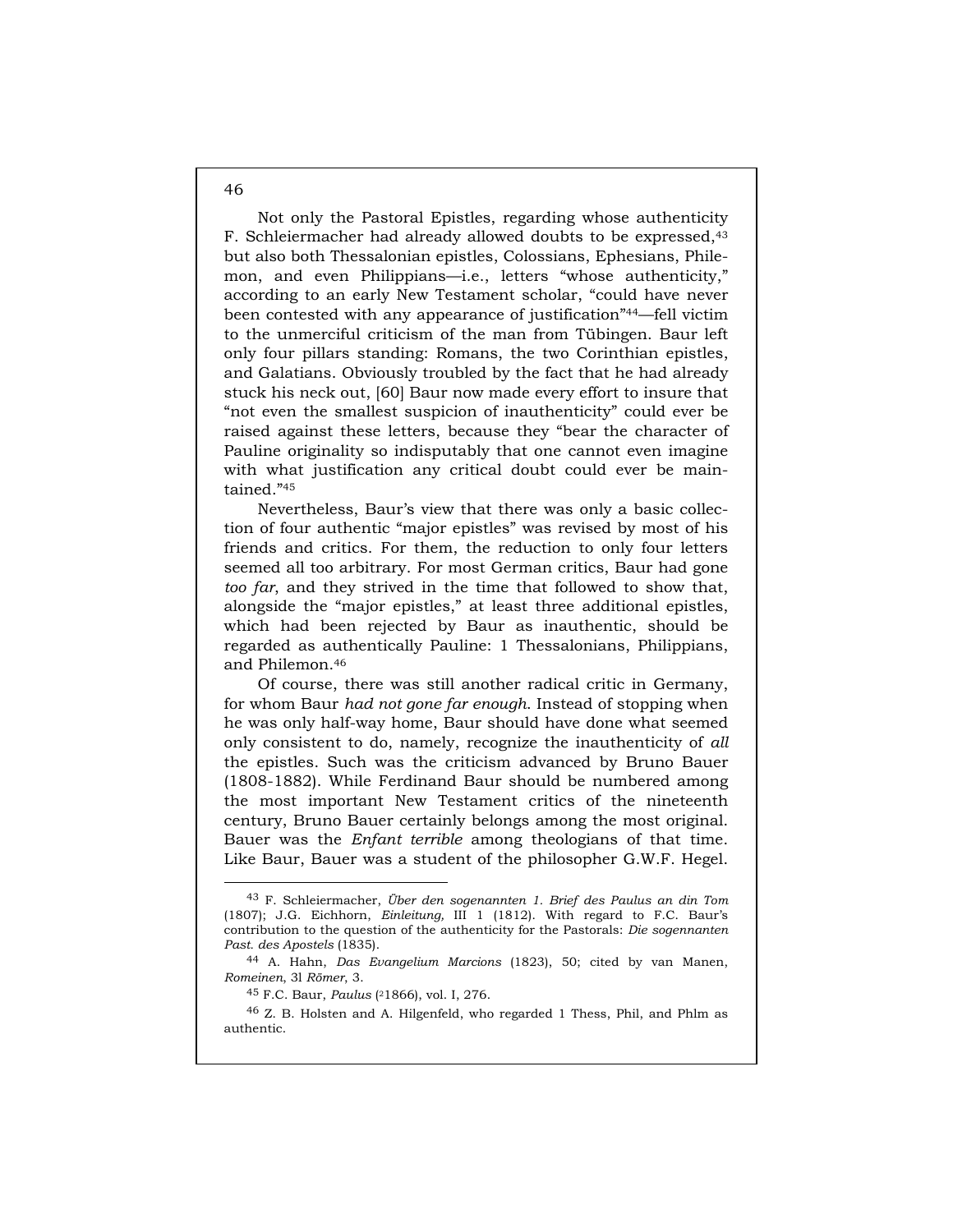As a youth he had been a personal friend of K. Marx and F. Engels. Later, having identified in the meantime with the political right wing, he turned against them.

As a teacher of theology, Bauer presented a severe provocation for his contemporaries. In view of the theses that the theology professor from Berlin presented in his books and at the rostrum, that should hardly be surprising. The normally upright and decent man, whom contemporaries portray as a likable and unassuming person, seems to have evolved here from a Dr. Jekyll to a Mr. Hyde. In a letter from 6 December 1841, he writes to his friend Ruge about his occupation as teacher and theologian: "At the university I lecture before a large audience. I do not recognize myself when I declare my blasphemies at the rostrum—they are so enormous that the students' hair stands on end, these children, whom no one should provoke—and think about how piously I work at home on the defense of holy scripture and revelation. In any case, it is a very evil demon who lays hold of me every time that I ascend the rostrum, and I am so weak that I submit to him unconditionally."[47](#page-46-0)

The "demon" to whom Bauer submitted had whispered to him that all the Pauline letters were inauthentic and that an historical person named Jesus very probably never existed. If he had existed, Bauer argued, this Christ would then be conceived "as a real historical appearance .... before which human beings must shudder, a figure who can only impart fear and horror."[48](#page-46-1) Bauer's reference here was primarily to the Christ portrayed in the Gospel of John, which he perceived as an unhistorical construction.

The provocation that Bauer represented for his scholarly colleagues was so great that in 1842 he was removed from office. However, Bauer was not thereby released from his demon — he continued to write as a vegetable merchant and anchorite of Rixdorf Bücher, in which he developed his view of early Christianity without Jesus and Paul—but at least Bauer's theses could no longer damage the minds of his students.

<span id="page-46-0"></span><sup>&</sup>lt;sup>47</sup> We have to do here, to be sure, with a piece of self-characterization. But the passage nevertheless discloses something about Bauer's psyche, which at this time seemed in some sense to be "ridden by the devil." In my opinion, the category of the "demonic," that Barnikol quite often employs as a scientific evaluation of the Bauer phenomenon, is not very helpful.

<span id="page-46-1"></span><sup>48</sup> Bauer, *Kritik der evangelischen Geschichte der Synoptiker*, Vol. 3 (1842), 314.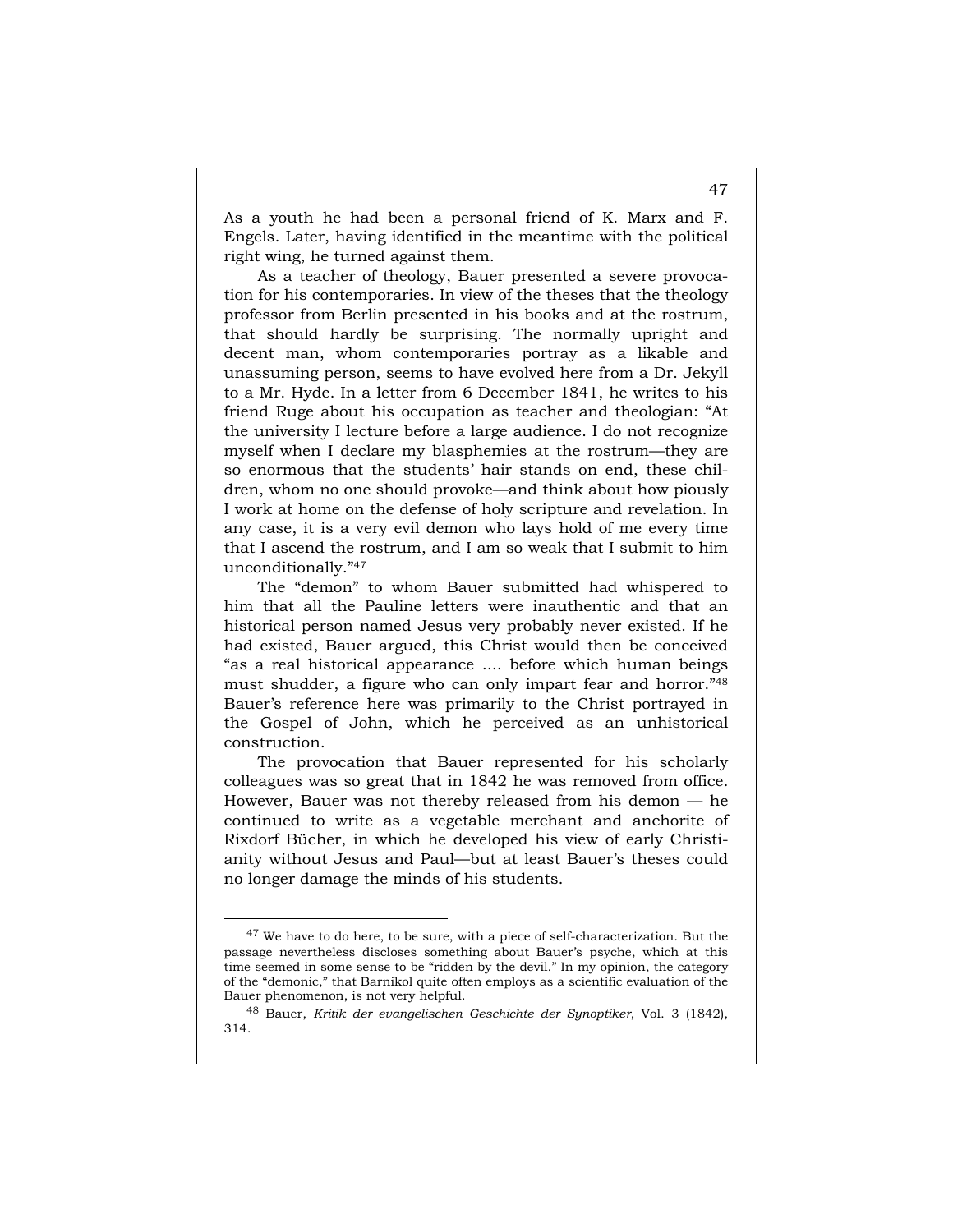Bauer was convinced not only that the Paul in Acts represents an imaginary historical figure, but also that the representation of the apostle in the letters "sprung from the same ground of deliberate reflection."[49](#page-47-0) Although Bauer impressively displayed the inconsistency and half-heartedness of other theologians, who, like Baur, [62] had more or less retreated to four major epistles, he was not able to plausibly carry out his own initiative.

Bauer offered no reasonable and systematic analysis of the literary character of the Pauline letters, but saw his task rather to "scold" the author like a schoolmaster, often in petty ways, and to finally convict him again and again of self-contradiction.[50](#page-47-1) Even the forward with which Bauer introduces the investigation of the origin of Galatians, which has as its goal the "exposure of the compiler,["51](#page-47-2) does not suggest anything good. From the very beginning, Bauer takes for granted the fictional character of Galatians. He is filled with unfathomable mistrust, which leads him to raise suspicion with every word and again and again to triumphantly tear the mask from the face of the "compiler," with whom, in addition, he seems to stand in a tense human relationship. As criteria for evaluation, Bauer usually calls attention to presumed or actual stylistic deficiencies, which he unmercifully exposes and rectifies.

Even though the entire process is often more arbitrary than systematic, here and there insights and perceptions appear that witness again and again to the brilliant, critical mind of the writer, and which constitute the real significance of this work. In a certain sense, the reader is drawn into a dramatic "unveiling struggle" in which one finally does not know what he should admire more: the cleverness of the "insidious hierarch,["52](#page-47-3) or the acuteness of the critic who exposes him step by step.

Bauer finally comes to the following conclusion: none of the letters circulated under the name of Paul, including the so-called major letters, stem from the pen of the apostle; on the contrary, they are written by various authors, and all are the product of Christian self-consciousness in the second century.

<span id="page-47-0"></span> <sup>49</sup> Bauer, *Kritik*, Vol. 1, V.

<span id="page-47-2"></span><span id="page-47-1"></span><sup>50</sup> So already Steck, *Galaterbrief*, 6f.

<sup>51</sup> Bauer, *Kritik*, I, VI: "If the compiler is unveiled, we will determine, first of all, the relationship between Romans and the Corinthian letters and their origin."

<span id="page-47-3"></span><sup>52</sup> Bauer, *Kritik*, III, 8.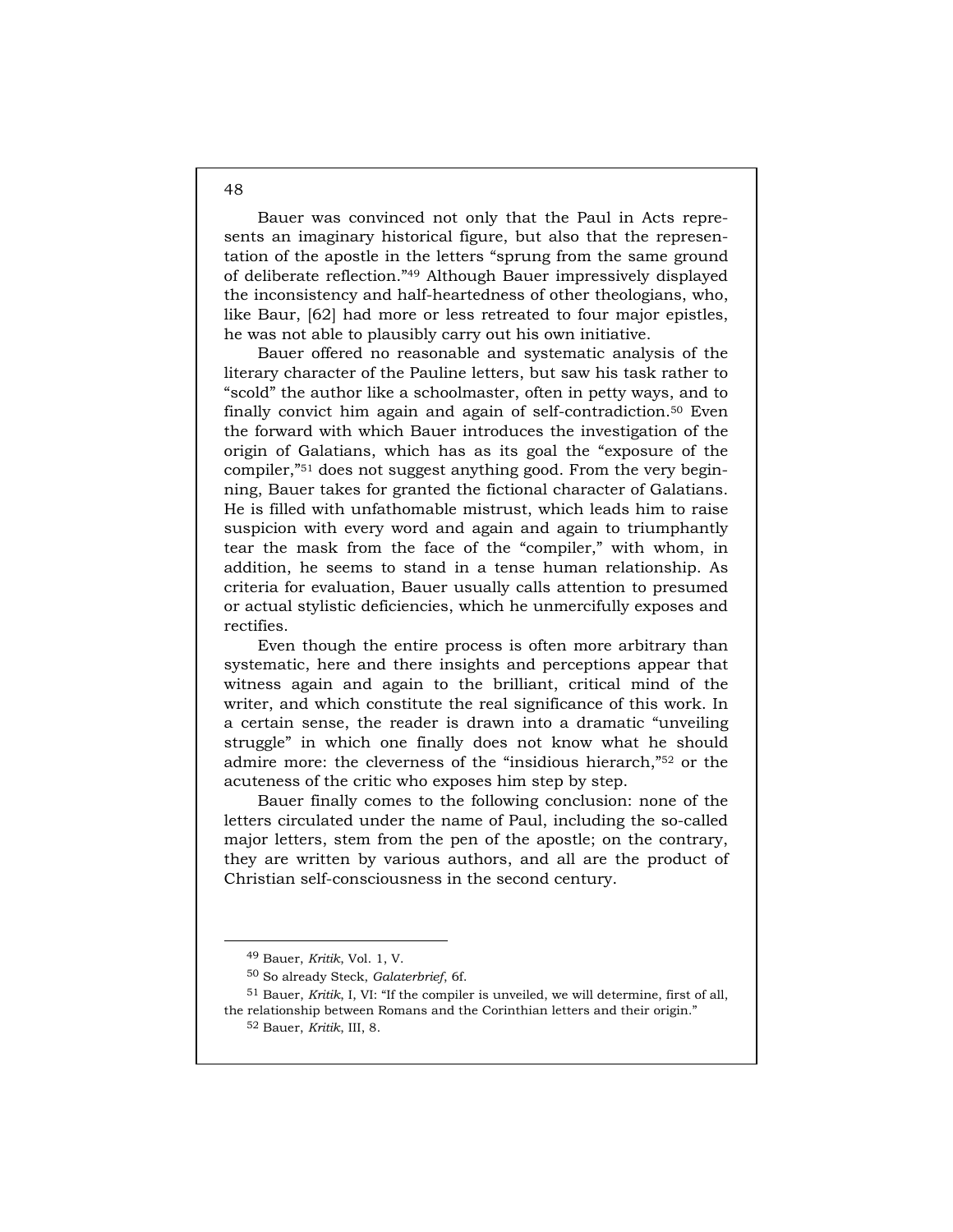The primary arguments for the spuriousness of the Pauline epistles are the influence of Gnosticism,[53](#page-48-0) most evident in the Corinthian letters, which for Bauer belonged to the second century, as well as the dependence of the writer of the letters [63] on the Gospel of Luke (which was traditionally regarded as supposedly later) and Acts, which Bauer attempted to demonstrate for individual letters.

According to Bauer, 1 Thessalonians presupposes Acts, 1 and 2 Corinthians, Romans, and Galatians; Philippians presupposes 2 Corinthians, the first and second sections of Romans, as well as 1 Thessalonians; and the writers of Ephesians and Colossians are supposed to have made use of 1 Corinthians and Galatians. The four major letters originated in the following order: Romans; 1 Corinthians; 2 Corinthians, Galatians[.54](#page-48-1) Their writers were strongly opposed to the views of Acts, which they presuppose and to some extent deal with polemically.

In his book *Christus und die Caesaren* (*Christ and the Caesars*), Bauer explains that "progress in the redaction of Acts as well as the production of the Pauline epistolary literature was carried out in the decades from the final years of Hadrian's reign to the first half of Marcus Aurelius's, and each circle had the other in view in its work. At the highpoint of this conflict, *Galatians* sketched a portrait of the apostle that was directed point for point against an edition of Acts very much like the one we have today.["55](#page-48-2) 

According to Bauer, the name of Paul could be connected with such epistolary literature because "the figure of this champion of a universal community and of freedom from the law through faith already existed.["56](#page-48-3) For Bauer, this figure was obviously not historical, but legendary—as the name already indicates, and whose symbolism (Paul = the small one) Bauer dealt with at length (see below: *The Doppelgänger: Paul and Simon*).

Bauer, who as we already noted also rejected the historical existence of Jesus, was dismissed by other scholars [64] as a "fantasizer." Until today, no real debate with him has taken place.

<span id="page-48-0"></span> <sup>53</sup>See also the chapter in *Christus und die Caesaren*: "Der Gnosticismus in den paulinischen Briefen," 371ff.

<span id="page-48-1"></span><sup>54</sup> Bauer, *Kritik*, III, 118ff.

<span id="page-48-2"></span><sup>55</sup> Bauer, *Christus und die Caesaren*, 327.

<span id="page-48-3"></span><sup>56</sup> Bauer, *Kritik* Vol. 3, 118ff.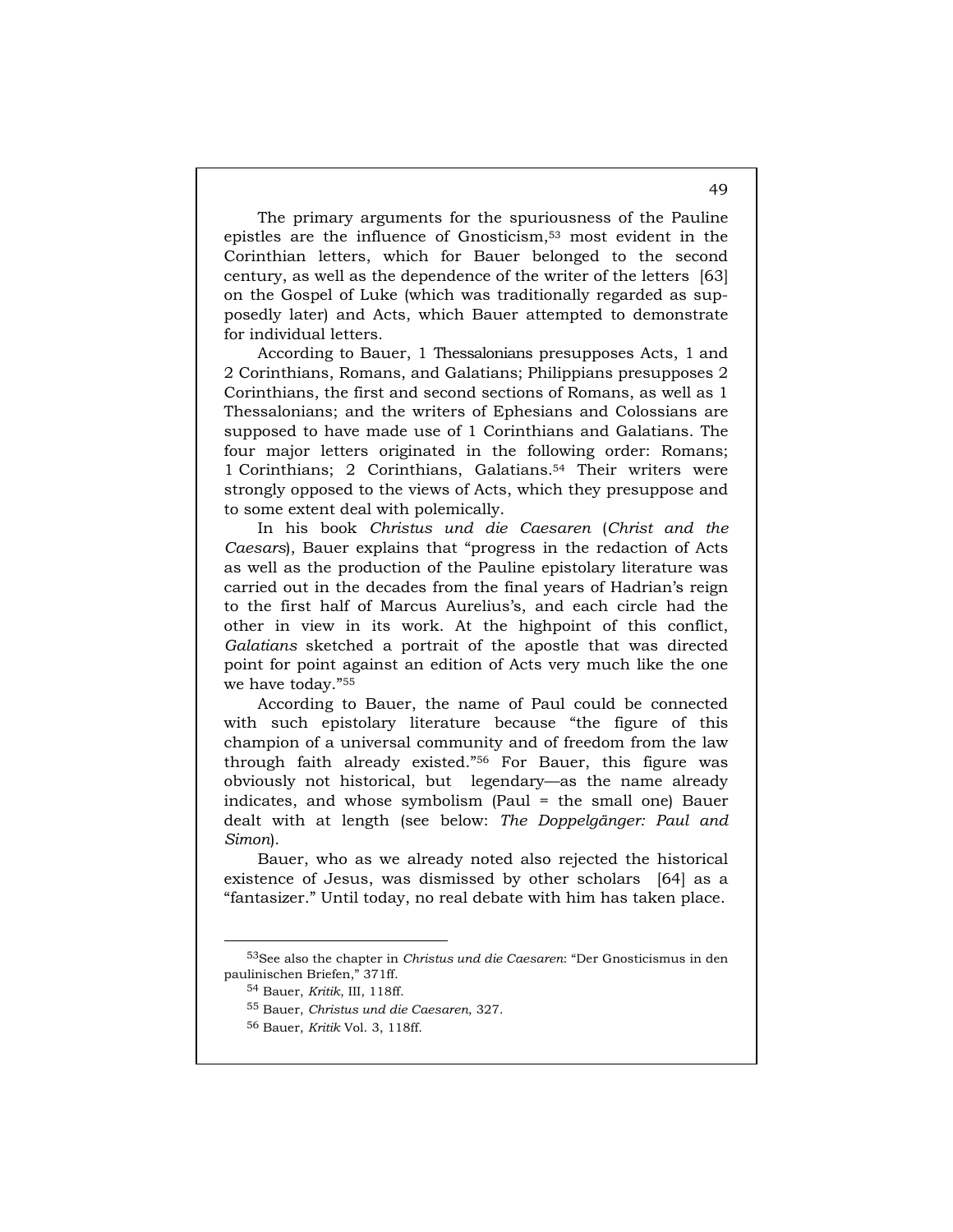## *The Radical Dutchmen*

Dutch radical criticism refers to a movement arising in the nine-<br>teenth century within New Testament scholarship in the Netherlands, some of whose representatives rejected the historical existence of Jesus. They were usually conceived of as a group: the Dutch Radical School. The representatives of this school include, among others, *Allard Pierson* (1831-1896), the well-known theologian and historian of art and literature, after whom the Allard Pierson Museum on Oude Turfmarkt in Amsterdam is named; his friend *Samuel Adrianus Naber* (1828-1913), a philologist; *Abraham Dirk Loman* (1823-1897), professor of theology in Amsterdam; *Willem Christiaan van Manen* (1842-1905), a scholar from Leiden; and the philosopher *G.J.P.J. Bolland* (1854-1922), also from Leiden. The last offshoot and representative of radical criticism in this century was the theologian, *Gustaaf Adolf van den Bergh van Eysinga* (1874-1957).

The designation "radical" was obviously ascribed to this movement with a certain amount of sarcasm, since in the eyes of many people they intended to destroy not only the wild branches of the Christian tradition but also its roots (*radix*, from which the word *radical* is derived, meaning "root"). The Dutch critics referred to in such a way, however, gladly used this concept for themselves and gave it a positive meaning.

With regard to time, the history of Dutch radical criticism can be very precisely defined. The beginning of Dutch radical criticism is usually perceived in the publication of Pierson's *Sermon on the Mount* in 1878, a work in which doubt was already expressed with regard to the authenticity of the so-called major letters as well as the historical existence of Jesus. The history of Dutch radical criticism closed with the death of Van den Bergh van Eysinga or at least since then is no longer represented in universities. [65] Only a small academic circle of "Van-der-Berghians" survives today, but this plays hardly any role in present day Dutch theology.

*Loman* was certainly one of the most outstanding personalities among the Dutch radical critics. His lecture *Über das älteste Christentum* (*On Earliest Christianity*), given on December 13, 1881, in the house of the Free Church of Amsterdam (today an avant-garde center in Weteringschans 6-8 in Amsterdam), ignited a storm of indignation in the audience. In his lecture, Loman claimed that Christianity in its origin was nothing else than a Jewish-Messianic movement and that the figure of Jesus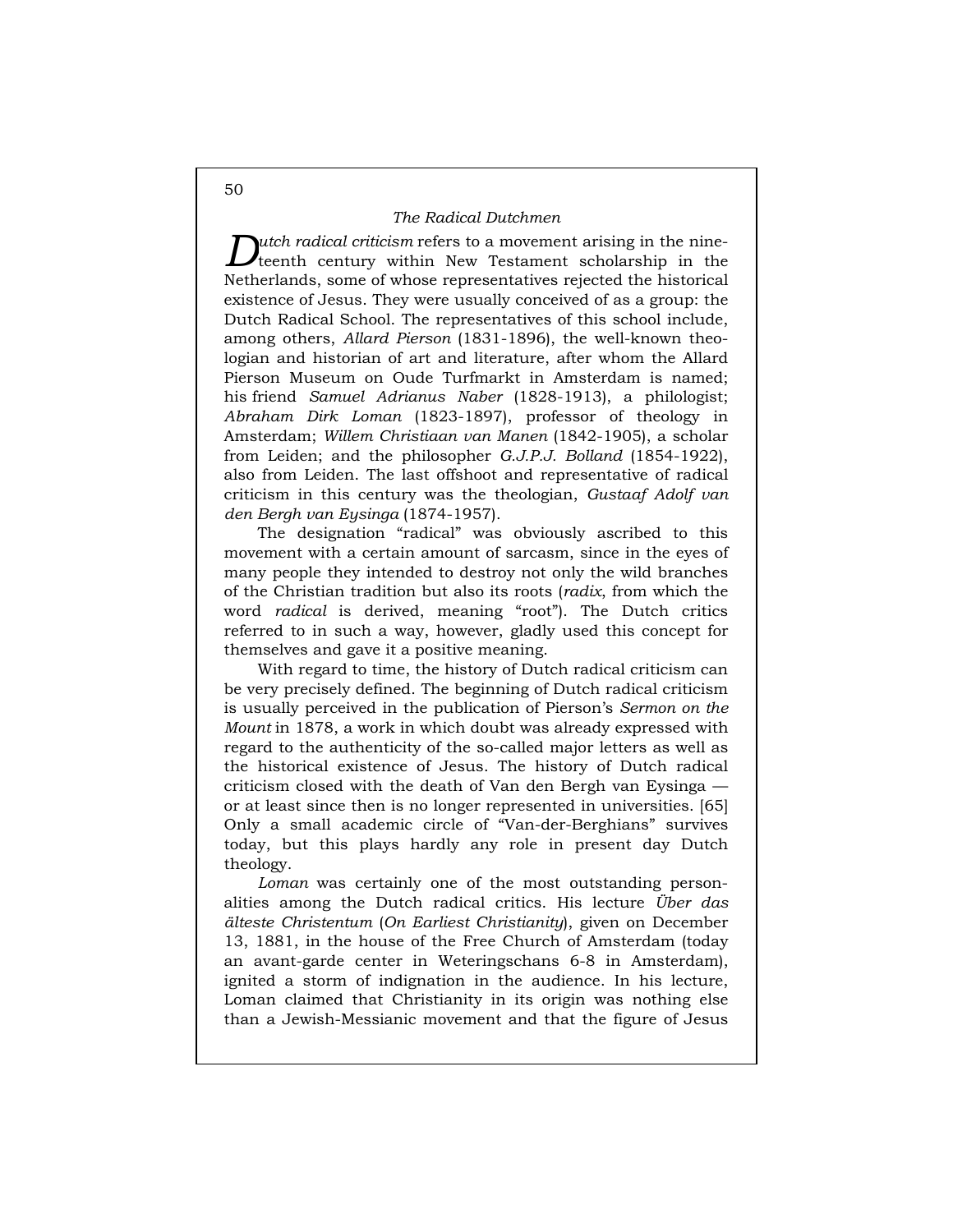had never existed, but represented a symbolization and personification of thoughts that could only make full headway in the second century. A gnostic messianic community later appeared alongside the Jewish-Christian messianic community. In the period between 70 and 135 CE the two groups opposed one another with bitter animosity. Only in the middle of the second century did they achieve a reconciliation, in which the gnostic community had Paul as its representative and the Jewish-Christian community had Peter. The result of this process of reconciliation was the formation of the Roman Catholic Church. According to Loman, the letters of Paul are all inauthentic and represent the product of the newly-believing, gnostic-messianic community.

Later radical critics regarded Loman's lecture as a kind of manifesto, in which the rough elements of the new paradigm—the radical-critical theory regarding early Christian history, Loman's hypothesis—were set forth. The significance still attributed to Loman's lecture in radical-critical circles at a later time is shown by the fact that in the house of the *Vrije Gemeente* Van den Bergh van Eysinga and his students celebrated December 13th as a special memorial.<sup>[57](#page-50-0)</sup>

In general, the agreement of representatives of the radical school was confined to the two basic theses: the denial of authenticity for all the Pauline letters and/or the historical existence of Jesus. So both theses were not always held simultaneously. Van den Bergh van Eysinga [66] remarks: "There are radicals who accept the historicity of Jesus while rejecting the epistles," although, to be sure, "the opposite case, that one rejects the historicity of Jesus but nevertheless maintains the authenticity of the Pauline letters... cannot be documented."[58](#page-50-1) The historical existence of Jesus was questioned by only a few radical critics, and even Loman, who originally questioned it, later withdrew this thesis. On the other hand, the thesis that all the Pauline letters are inauthentic was held by all radical Dutch critics.

My first "encounter" with so-called Dutch radical criticism took place when, as a theological student, I was curiously browsing the pages of a newly acquired Introduction to the New Testament and in a section dealing with the Pauline epistles

 <sup>57</sup> See Van den Bergh van Eysinga, "*Loman na zestig jaren*" (1942), 3ff.; "*Radikale critiek in het gedrang?*" (1954), 4ff.

<span id="page-50-1"></span><span id="page-50-0"></span><sup>58</sup> Van den Bergh van Eysinga, *Radikale Kritik*. 171.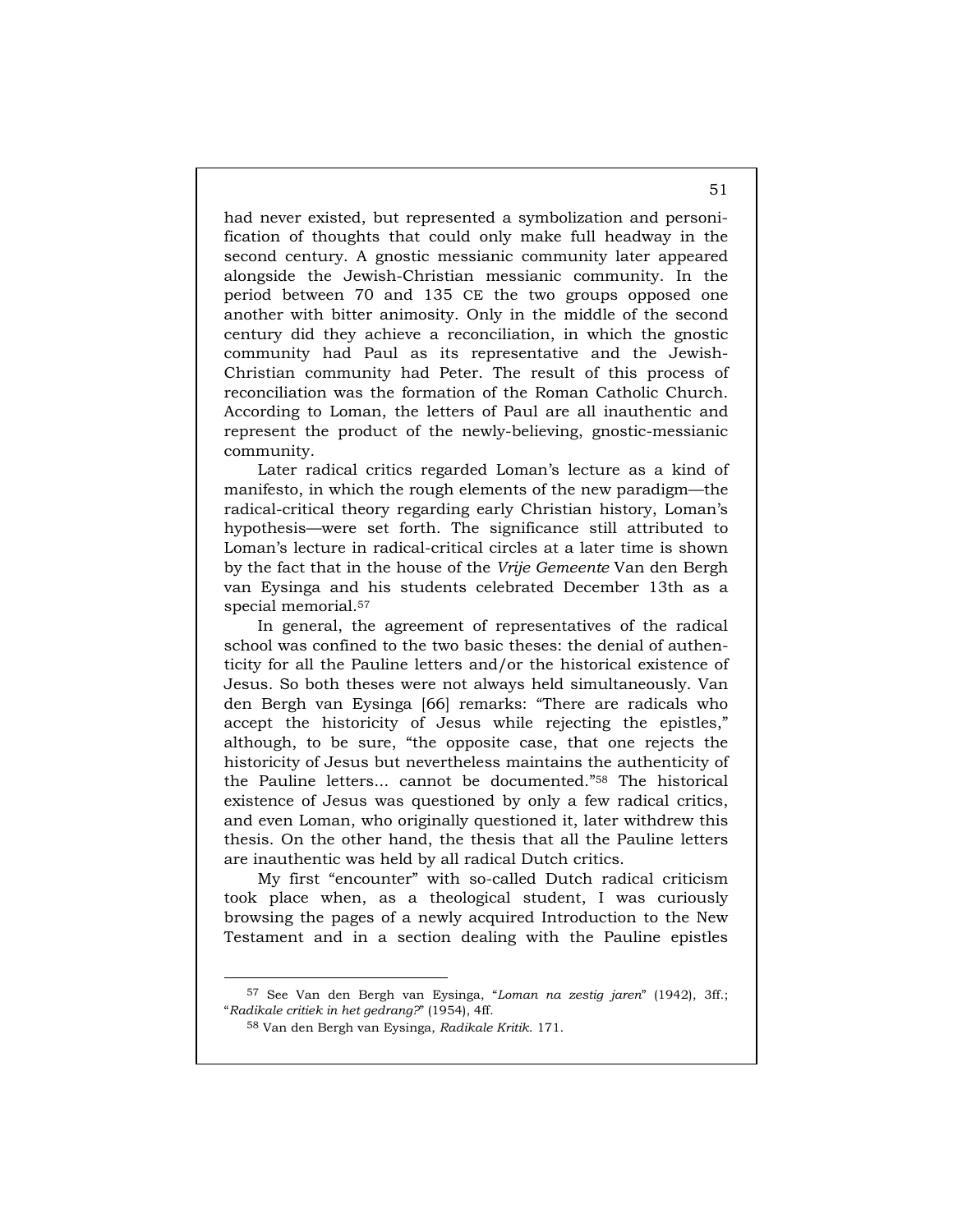stumbled upon the existence of something called "radical criticism," whose representatives had the audacity to deny the Pauline authenticity of the four major epistles and to explain them as "the fallout of anti-nomistic currents from the period around 140 CE."[59](#page-51-0)

I was skeptical, since the designation "radical criticism" itself could not portend anything good. In the same way as the English Bishop J.A.T. Robinson obviously did, at that time I imagined a radical to be "like a wild thrashing critic,["60](#page-51-1) half man and half wild animal. Moreover, I already knew about Bruno Bauer, who likewise had contested the authenticity of all the Pauline letters, and indeed with what I then regarded as very questionable methods and results. In the same way as the denial of authenticity for the Pauline letters, which seemed to be related with this, such attempts seemed to me to be determined by very transparent prejudices, lacking any scholarly seriousness. In any case, I could agree in the depths of my heart with the author of my Introduction to the New Testament, the famous New Testament scholar W.G. Kümmel, when he pays no further attention to such fantastic theories in what follows and only remarks in half a sentence that their representatives began with "untenable literary presuppositions and an atrocious historical construction." [67]

At that time, what I had read about these foolhardy scholars (all of them held teaching positions) was still sufficient to convince me that additional information would hardly be required for my further theological education and would probably also be unrewarding. Even though a knowledge of Dutch radical criticism in fact turned out to be unnecessary for completing my theological exam, however, it was certainly evident that such knowledge was absolutely indispensable for a more intense, scholarly engagement with the Pauline letters.

In reading the Pauline letters I later encountered more and more questions that, when I was a student, I had either never thought about at all or had regarded as having been already answered long ago. A series of these questions was already

<span id="page-51-0"></span> <sup>59</sup> In P. Fein and J. Behm, *Einleitung in das Neue Testament* (91950), p. 124, it reads: "Dutch theologians such as Pierson, Naber, Loman, Van Manen, Van den Bergh van Eysinga, and Steck in Switzerland, also reject the four major letters of the apostle and explain as the fallout of anti-nomistic currents from the time around 140 CE, but in doing so begin with untenable literary presuppositions and an atrocious historical construction." Cf. W.G. Kümmel, *Introduction to the New Testament* (Nashville/New York: Abingdon, 1975), 250f.

<span id="page-51-1"></span><sup>60</sup> J.A.T. Robinson, *Wann entstand das neue Testament?* (1986), 16.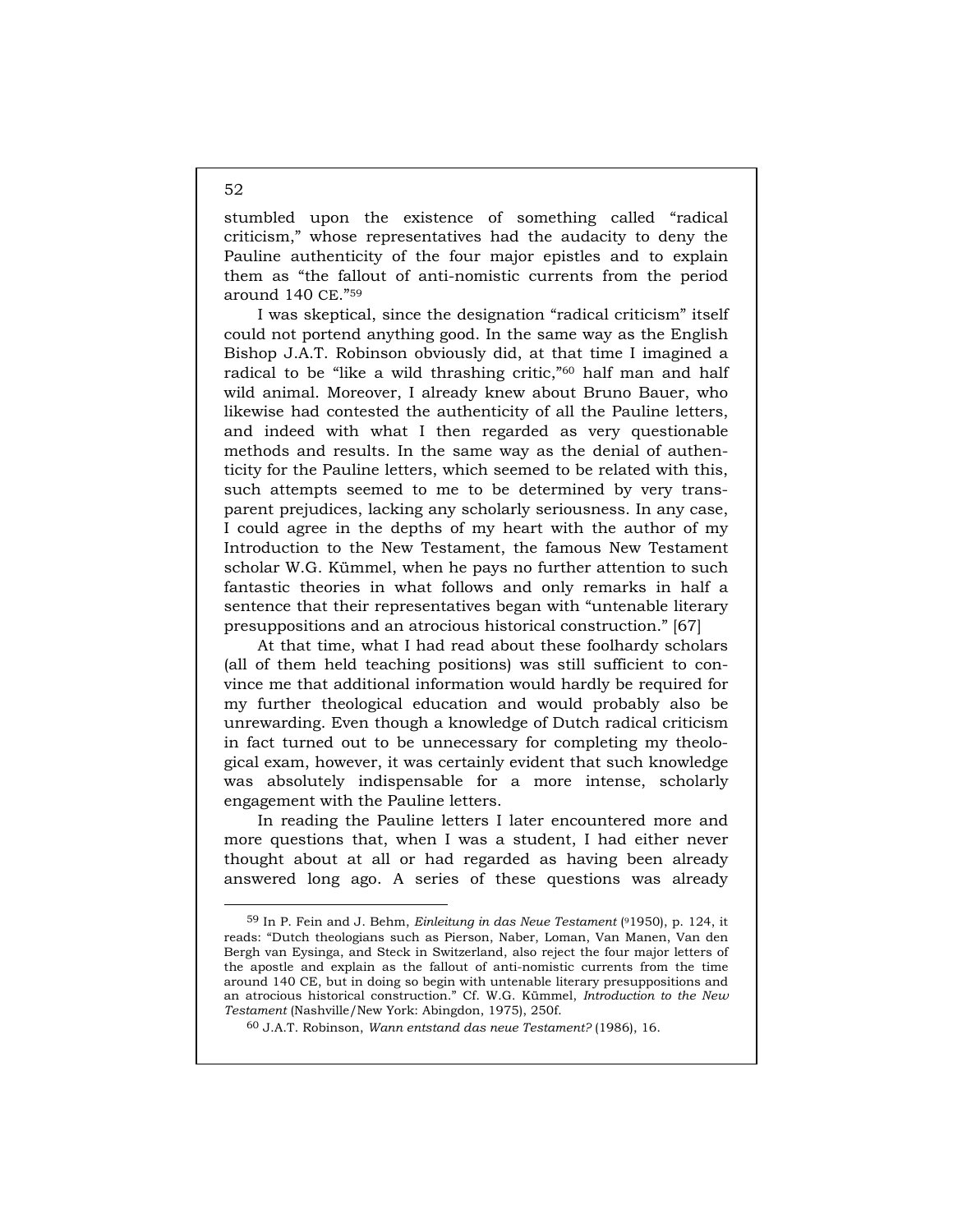discussed above. Since the common answers did not satisfy me, even when they were advanced with reference to the oftenentreated "critical consensus," and since the remarkable certainty suddenly radiated by theology teachers when one asks them about the historical bases of the Christian faith deeply disturbed me, I began more and more to seek refuge with persons who with regard to the church and theological history were outsiders and "skewed-thinkers," whom during the course of my studies I had heard something about in standard textbooks and introductions only in footnotes, parenthetical comments, and marginal remarks.

With regard to the radical theologians, I nevertheless knew at least that they obviously had undertaken a general assault on the traditional picture of early Christian history as it has been taught in universities, largely without change, from Baur until today. I did not know in detail for what reason and with what arguments this had been carried out and with what arguments it had been repelled by traditional theology.

The question about what kind of arguments these were—on the basis of my previous engagement with the Pauline letters, I thought I could surmise some—had to be put off for a long time because of my lack of knowledge of the Dutch language. In time, of course, this problem began to engage me in such a way, the curiosity became so unbearable, [68] that I could no longer resist the temptation. I went to the library and procured for myself all the literature available in Germany about and by the Dutch critics, purchased a Dutch-German dictionary, and began to read.

With the first, still somewhat stumbling reading of some classic radical-critical writings in the original Dutch, I already suspected that the key might lie here for the many questions and problems which had caused me so much trouble in my occupation with the history of early Christianity and especially with the Pauline letters.

I was more interested in the arguments with which Dutch theologians and philologists had contested the authenticity of all the letters than with the answers they had given for many difficult questions in Pauline research. Even if a single argument, considered for itself, would not always have decisive significance, in connection with many other arguments it nevertheless builds what one characterizes as "cumulative evidence." This is what one calls a scientific theory that is constructed from many different individual arguments, where each, considered for itself, need not be completely convincing.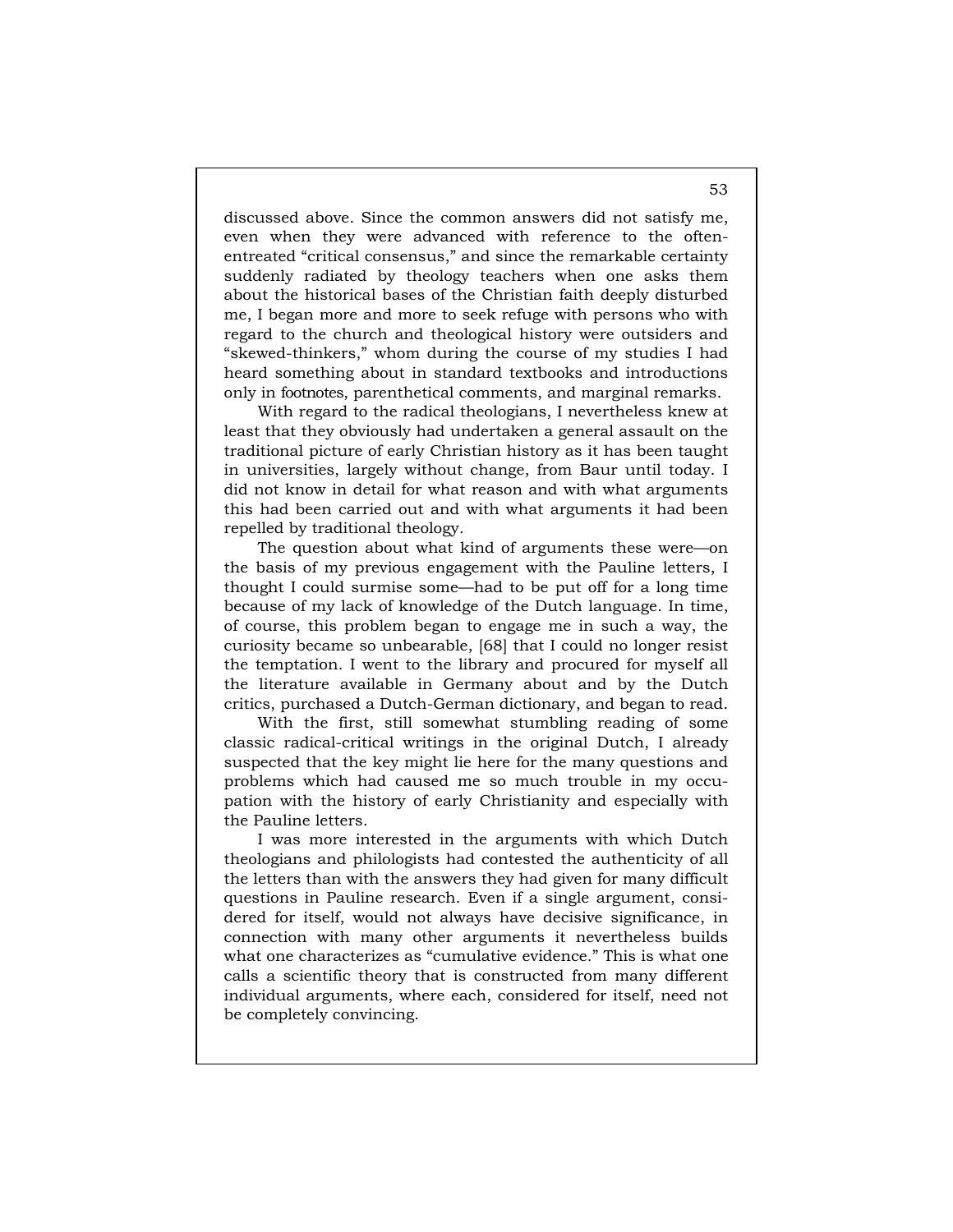In what follows, I obviously cannot not repeat all the arguments with which the authenticity of all the Pauline writings has been contested. (Whoever is interested in this should see my book *Paulusbriefe ohne Paulus?*.) In a series of brief points, however, I can note some questions and problems which could give a moment's pause even for those who until now have never doubted the authenticity of all the Pauline writings.

• "Paul, slave of Jesus Christ, called to be an apostle, set apart for the gospel of God..." "Paul, called to be an apostle of Jesus Christ by the will of God..." "Paul, an apostle, not from men nor through a man, but through Jesus Christ and God..." "Paul, a prisoner for the sake of Christ Jesus..."

Does someone write here about himself or about *someone else*? Do we have to do here with a statement about one's self or with a statement *about* the (revered) apostle (of a legendary past)? Consider this: The greetings employed by Greeks and

Romans were *very unpretentious*. Even the great Cicero could simply write: "Cicero greets Atticus" (*Cicero Attico salutum dicit*)

• Gal 1:1: "Paul... to *the churches* in Galatia."

1 Cor 1:1: "Paul, to the church of God which is in Corinth, to those sanctified in Christ Jesus, called to be saints, *together with all those who in every place call on the name of the Lord Jesus Christ, their Lord and ours.*

The poor letter carrier!

• Gal 1:11: "*I want you to know*, brethren, that the gospel preached by me was not of men."

Had Paul left the Galatians ignorant of this central point of his teaching until now?

• Gal 1:17: "Nor did I go up to Jerusalem to those who were apostles before me, but I went away into Arabia; and again I returned to Damascus."

Gal 2:6: "And from those who were reputed to be something—what they once *were* makes no difference to me."

Why *were*? "*Are*" the apostles then no longer present when the author of Galatians writes his letter? Have they already died?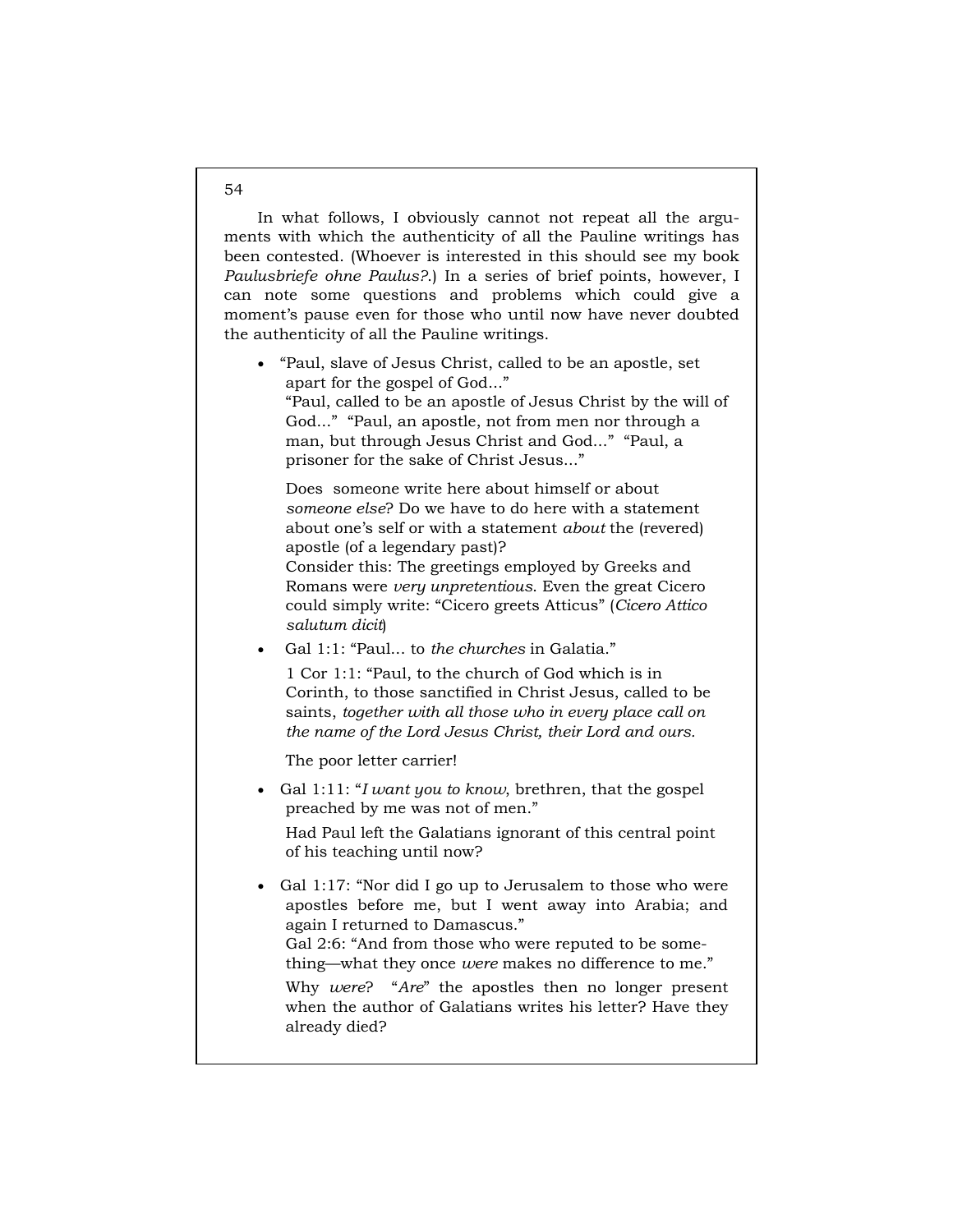Does the author of Galatians by this time look back on the apostolic age as closed?

• In Galatians 6:11 Paul calls attention to the large letters of his handwriting: "See with what large letters I am writing with my [own] hand."

Why? Obviously because he wants to provide his readers with an indication of the authenticity of the letter. Question: But why must the apostle already protect his letters from falsification? [70] Were forged letters already in circulation *in his lifetime*? Hardly!

If already in his own lifetime Paul represented such an authority that it was worthwhile to produce false letters in his name, why then do we hear nothing about the great apostle and his letters for another 100 years?

The writer's reference to his handwriting in 2 Thessalonians 3:17 —"I, Paul, write this greeting with my own hand. This is the mark in every letter of mine; it is the way I write"—is regarded by most exegetes as a sign of the letters inauthenticity. Why is the corresponding reference in Galatians not so regarded?

• 1 Cor 3:1f: "But I, brethren, could not address you as spiritual persons, but *as fleshly persons, as babes in Christ*. I gave you milk to drink, not solid food; for you were not ready for it; and even now you are not ready for it, for you are still fleshly."

1 Cor 2:6: "Yet among the *perfect ones* we impart wisdom."

Is the writer of 1 Corinthians himself really clear about *to whom* he is speaking?

Rom 1:1f: "Paul... set apart for the gospel of God... namely, the gospel concerning his Son, who was descended from David according to the flesh..."

2 Cor 5:16: "Even though we once regarded Christ according to the flesh, we regard him thus no longer."

Can the writer of Rom 1:1-2, who places so much value on the family tree of Jesus and his descent from David, be the same person who wrote 2 Cor 5:16?

• Is it conceivable that on the *very eve* of his sojourn in Rome he wrote one of the longest letters in ancient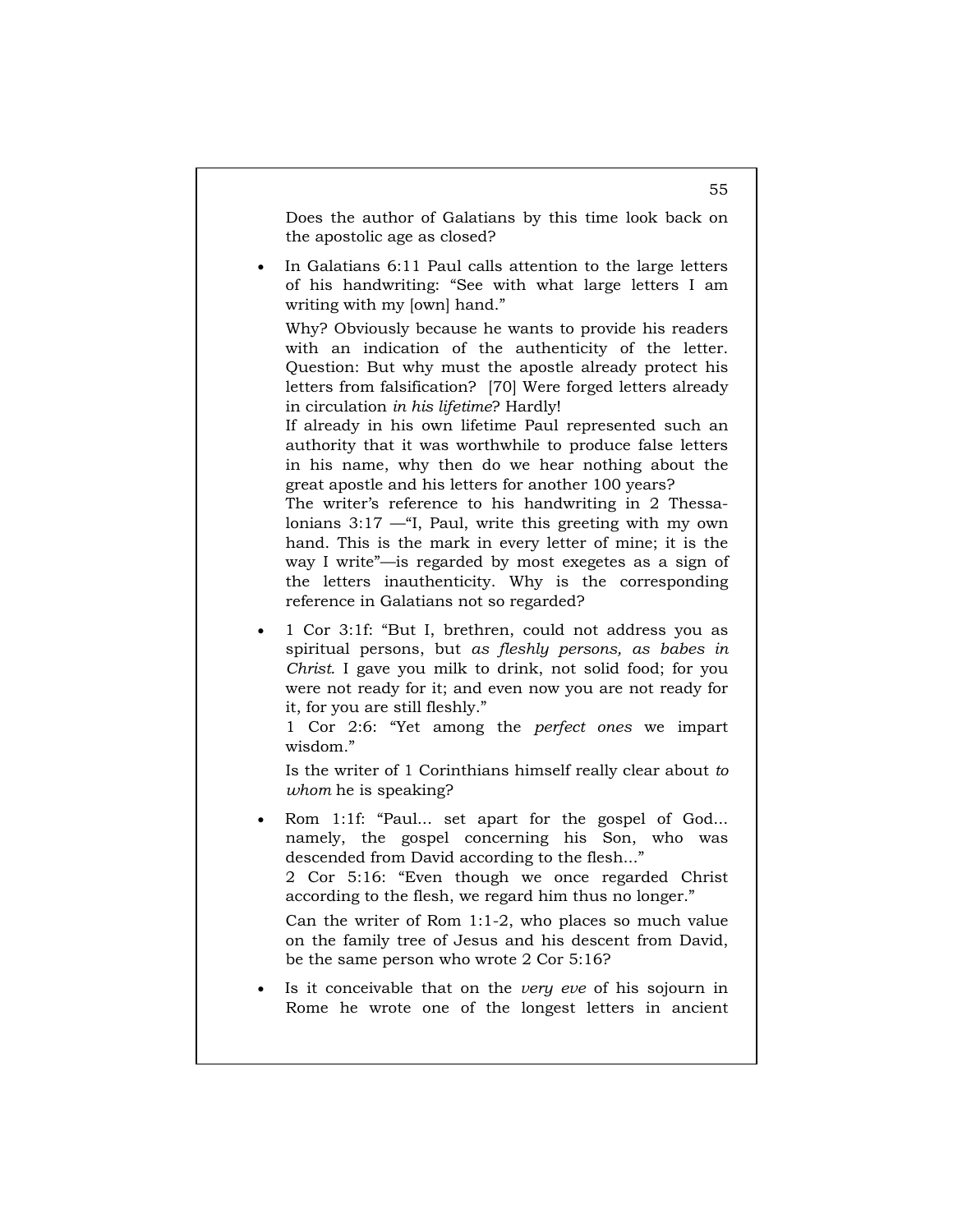literature to the church there? Why does he write a letter at all that goes beyond a brief announcement of his coming? Would he not be able in a short time to provide a much better and more lively testimony through his personal presence with the Roman community? [71]

- How could Paul be *understood* by those to whom he writes in Galatia? Can one imagine that the simple, warlike mountain people of the countryside, or the certainly not much better educated inhabitants of the province, would be able, even in the least way, to follow the theological ideas in the letter directed to them? From this perspective, does not Galatians represent, as the radical Dutch critic said, something like "Hegel lecturing to aborigines"[?61](#page-55-0)
- After Paul received his revelation, he goes *into the desert* (to Arabia, Gal 1:17)—and not to the Jerusalem church! Does that make psychological sense? Transfer that for a moment to a follower of Socrates in southern Italy, who has come upon one or another of Plato's dialogues and now feels called to become a disciple of Socrates:

He took pleasure in the fateful death of the philosopher, for he was a sophist with body and soul. But he became aware of something different. To think like Socrates, to feel, to teach, to live like Socrates, to fully identify with him, that—so he had understood, grasped by intuition is the one thing necessary. Would he now hurry to Athens? Plato was still alive. Alkibiades was still alive. From them and from so many others he will attempt to learn what Socrates thought, felt, taught—what spirit spoke from his environs.

No. He goes to Egypt, remains there for three years, and then writes and speaks about Socrates during his entire life and comes to be regarded by a credulous world as the most credible witness to the Greek philosopher, as the most reliable interpreter of his life and work. $62$ 

<span id="page-55-1"></span><span id="page-55-0"></span> 61 Loman, *Nalatenschap*, 74; cf. Detering, *Paulusbriefe ohne Paulus?*, 297; Van den Bergh van Eysinga, *Radical Views about the New Testament*, 81. 62 Pierson, *Bergrede*, 103.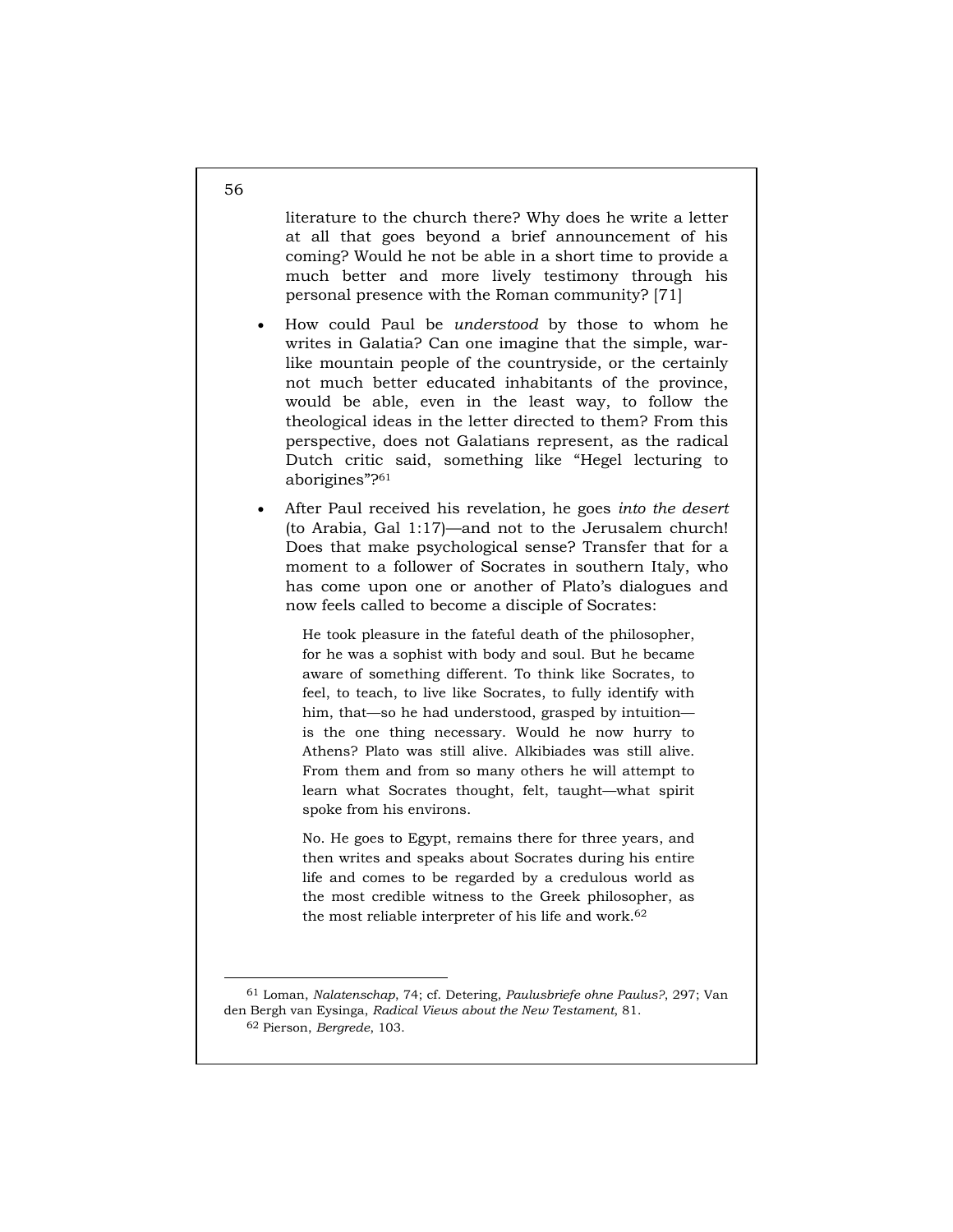- Why does *the Jew* Paul forbid men to cover their heads during the worship service (1 Cor 11:4)—when such a practice is common in Jewish worship? Why does *the Jew* Paul speak of the Greeks and *Barbarians* (Rom 1:14) [71] if according to Greek understanding of the concept the latter term can only refer to himself? Why must the Jew Paul first *become* a Jew (1 Cor 9:20)?
- Why does Paul undergo a battle with beasts in Ephesus (1 Cor 15:32) even though as supposedly a Roman citizen he could not be sentenced *ad bestias* at all? Even if he was not a citizen of Rome, how could he have survived such a thing?
- Why does the author who presumably wrote 1 Thessalonians between 50 and 60 look back upon the destruction of Jerusalem in 70 CE? 1 Thess 2:16: "God's judgment has come upon them [the Jews] at last!" (cf. also the "severity of God" in Rom 11:17-22).
- In the next section, I would like to deal with one of the most important questions:

Why are the letters of the great Christian apostle, who claims godly authority for his office, and whose literary and theological level was hardly reached again in early Christian literature, first attested only in the first half of the second century?

Why is the Catholic Justin in the middle of the second century silent with regard to the Pauline writings? Why do we first encounter a canon of letters with Marcion the heretic?

#### *Seeking Traces*

The Pauline letters are regarded as the most important documents of early Christian history in the first century, and Paul is its most important witness. It is expected of a reliable historical witness that his own historical identity can be credibly demonstrated. Tertullian, the church father, was not at all satisfied with the fact that the author of the Pauline letters represents himself in his letters as an apostle from early times (In this Tertullian was more critical than many New Testament critics today).[63](#page-56-0) [73] Such

<span id="page-56-0"></span> <sup>63</sup> Tertullian, *AM* 5.1.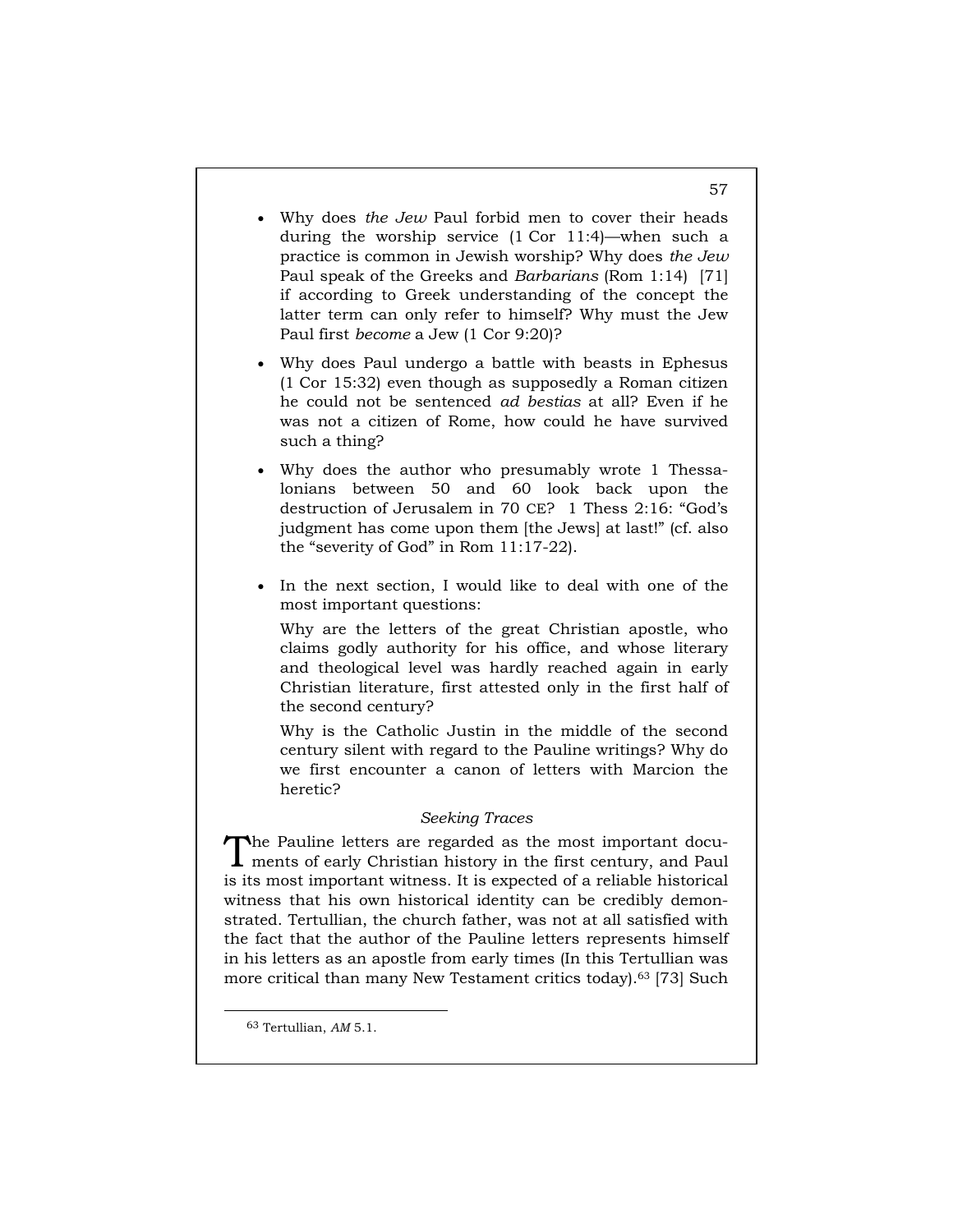a claim is not sufficient by itself to produce certainty on this point. What is the situation then with the other witnesses for the apostle and his letters?

With regard to the person of the apostle, in the search for non-Christian sources for Paul one finds oneself in a similar dilemma as in the attempt to document the historicity of Jesus with non-Christian source material: the ancient sources are silent.

The dilemma is even greater since the silence stands in flagrant contrast to the overwhelming significance that the apostle is supposed to have had according to the writer of Acts and the early Christian tradition. Should we not expect that the sensational, public appearance of the apostle, his preaching and his missionary work, must also have had at least a distant reflection outside the churches founded by him?

Even if we do not regard by far everything that Acts tells us about the work of Paul as historical—even if one ignores his appearance before king Agrippa (Acts 25:13) or the high council in Jerusalem (Acts 22:30ff.), his marvelous release from imprisonment in Philippi (Acts 16:24ff), the uprising he caused in Ephesus (Acts 19:23ff), and the excitement he stirred up in Athens (Acts 17:18ff)—when all these elements, largely banished to the realm of legendary stories by present day scholars, are set aside, there nevertheless remains the bright reflection of an extraordinary personality who could hardly have remained unknown to a Greek or Roman writer or historian of that time. Even if we limit ourselves to only the major letters of Paul, a person and events remain which the ancient world could not have ignored and which must also have attracted attention beyond the narrow circle of Christian churches. Where indeed do we encounter such a man, who like Paul in Ephesus was thrown to the wild beasts in the arena (1 Cor 15:23), who received "five times the forty stripes minus one" (2 Cor 11:24), who was ship-wrecked three times, adrift in the sea for a night and a day (2 Cor 11:25)—and survived all this!—who traveled from Jerusalem as far round as Illyricum [74] in order to preach the gospel and evangelize (Rom 15:122ff.), who was able to escape from Damascus in a dramatic way (2 Cor 11:32-33)...? The puzzling answer is "Nowhere"! Neither in Graeco-Roman nor in Jewish literature do we find a trace of all this.

The figure of the apostle of the people, who is elevated in Acts to transcendent, almost divine status (Acts 14:11), obviously attracted so little notice among the Greeks and Romans that they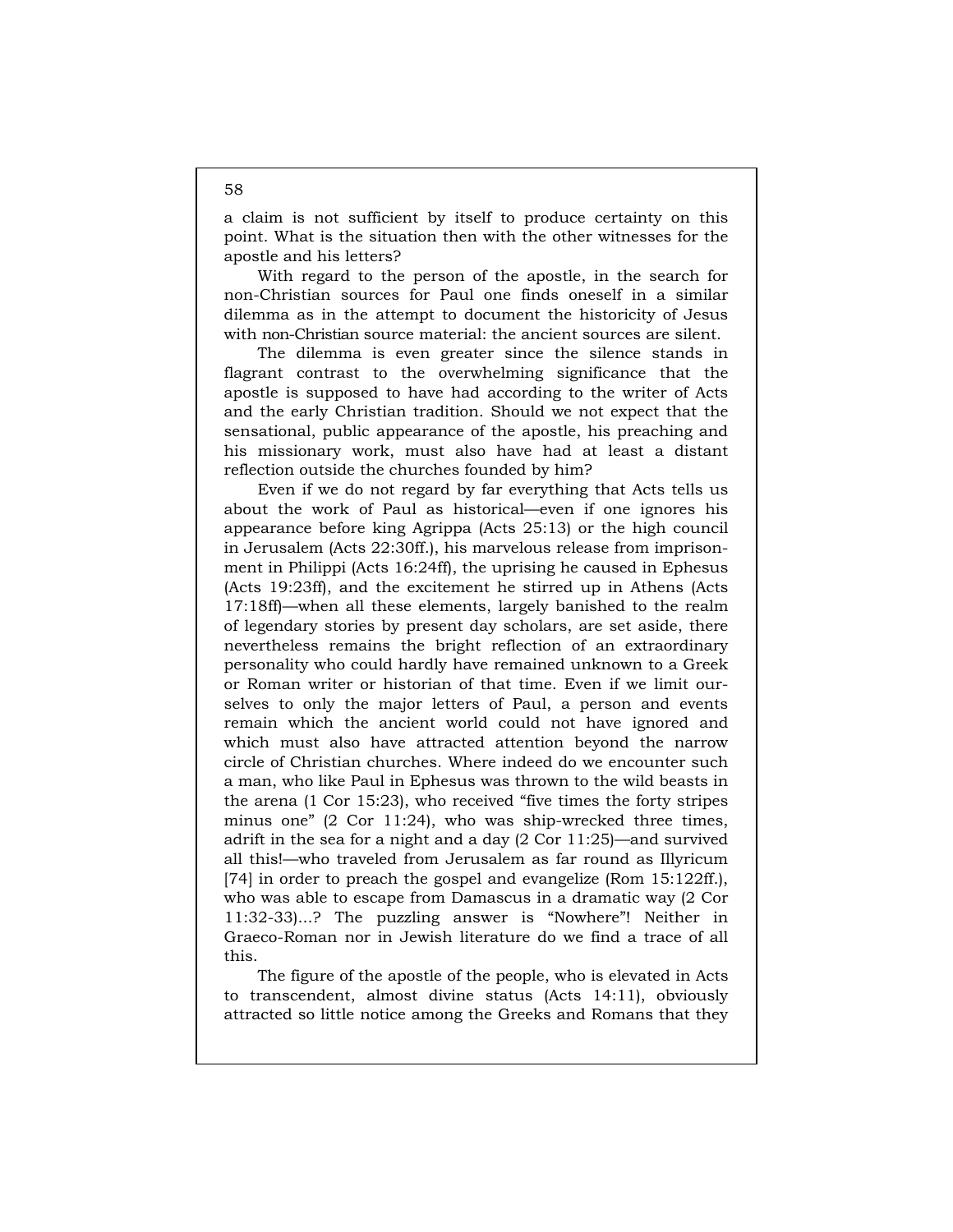do not mention him with one word. In this regard, there was a number of ancient writers who could have been and must have been interested in the figure of the apostle: for example, Josephus, the Jewish-Roman historian, who is already met in connection with the question concerning the historical Jesus, who in his work *The Jewish War* relates the history and prehistory of the Jewish wars up to the fall of Masada in 73 CE and in his *Jewish Antiquities*, which appeared around 94 CE, described the history of Jews from the creation of the world until 66 CE. As already in the case of Jesus, so also with regard to Paul, Josephus, who otherwise displays the history of the Jewish people in great detail, and even somewhat garrulously, remains remarkably silent. Josephus, the friend of Romans, knows nothing about Paul, the Roman citizen, and also nothing about Saul, the zealot for "the traditions of the fathers" (Gal 1:14). The Saul known to Josephus is a relative of king Agripp[a64](#page-58-0) and shares only the name in common with the Saul of the New Testament.

Josephus' silence might seem strange, but it is nevertheless honest. The regretful lack of historical reports about the apostle Paul would have been easy to remedy through some insertions and interpolations. That Christians, for their part, did not succumb to this temptation might have something to do with the fact that it was easier to tolerate the absence of any kind of historical reports about the apostle than the disturbing silence that surrounded the person of Jesus by Josephus.

In addition to Josephus, one could think of a number of other ancient writers who could have referred to the apostle in one way or another: [75] Plutarch (c. 45-120 CE), who was open to all religious movements of his time, Pausanias (c. 115 CE), Aulus Gellius (2 century), Lucian (120-180 CE), to name only a few. They were all familiar with the theaters of the apostle's activity and one or the other must have heard something about it—but they are all silent.

If what follows from all this is that the figure of the apostle to the nations, who was portrayed in such radiant and gleaming colors by Christians, was fully unknown to the "nations" of the first and second centuries, a look at the Jewish sources from the first and second centuries shows that here as well nothing seems to have been known either in a positive sense about the Jew who surpassed all his contemporaries in his zeal for the religion of the

<span id="page-58-0"></span> <sup>64</sup> Josephus, *Ant*. 20.9.4.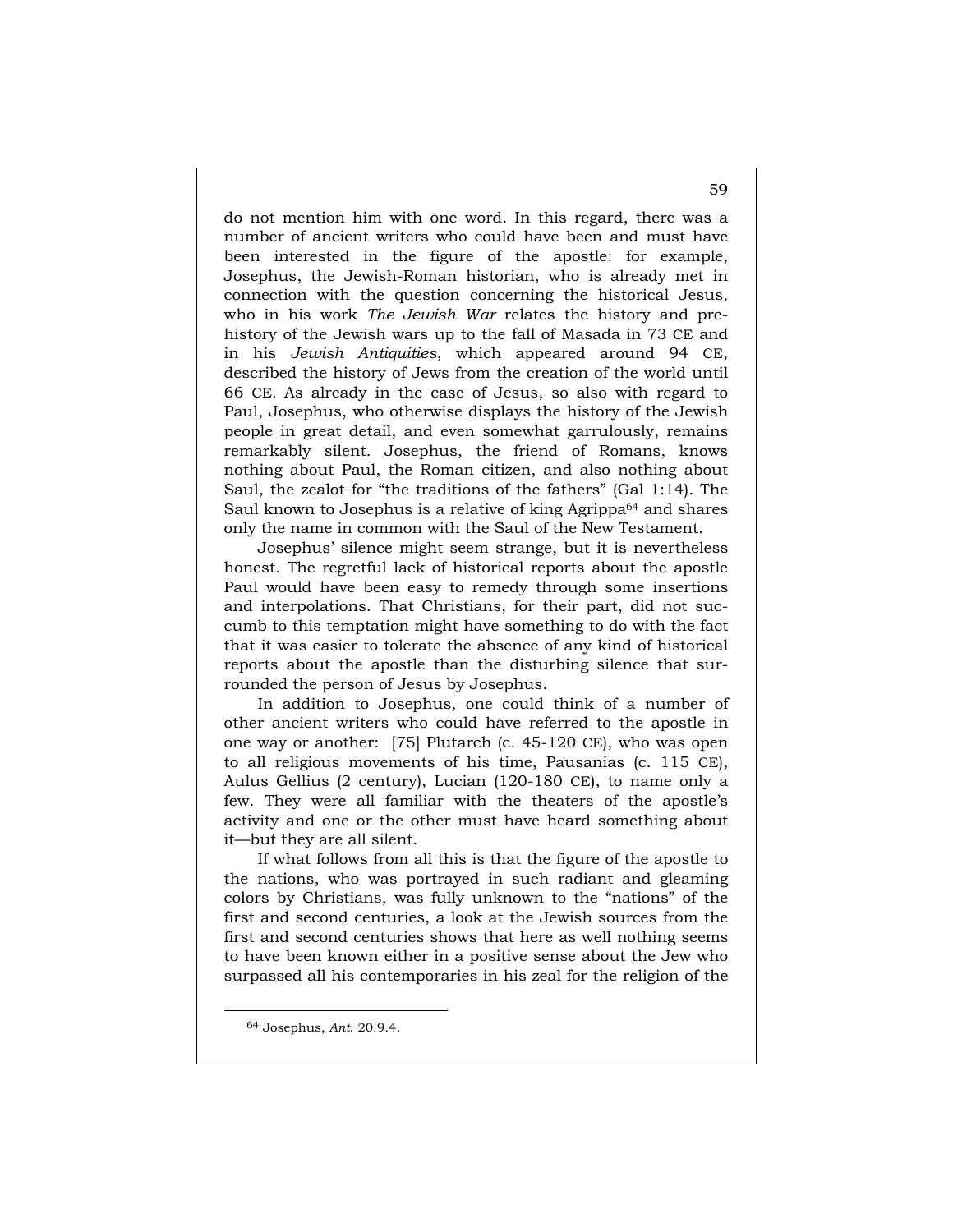fathers or in a negative sense about the despiser of the law and apostate.

However, not only the person, but also his work, namely, the letters written under the name of the apostle, are all obviously entirely unknown into the middle of the second century. As the majority of present day scholars recognize, the historical course of the Pauline letters in the first and second centuries is one of the most obscure and puzzling chapters of New Testament research.

The elevated claim with which Paul appears in his letters in his capacity as an apostle called by God (Gal 1:1f) stands in curious contrast with the fact that the apostle seems to have been completely forgotten in the theological discussion from directly following his death until the time of Marcion. Not only were the churches supposedly founded by Paul further developed on a different, Catholic foundation, particularly strange is that the letters, to which the apostle is indebted until today for the largest part of his fame, seem to have been forgotten for almost an entire century, until we encounter them in the middle of the second century in the hands of a heretic, of all places, the heresiarch Marcion, who was excommunicated by the Catholic church in 144 CE.

This view of the historical course of the Pauline letters in the first and second centuries is by no means an individual opinion, [76] but is a generally accepted understanding in recent research today[.65](#page-59-0) I would call attention, for example, to the New Testament scholar Ernst Käsemann, who in his essay "Paul and Early Catholicism" provides a brief sketch of the effects and after-effects the apostle had on the Christian church of his time. Even for Käsemann, the finding is by and large negative: in the churches founded by Paul the memory of the apostle disappeared in a very short time. For Käsemann, the Pauline churches are "after a single generation already entangled in Hellenistic enthusiasm" without being able to preserve the inheritance of the apostle. Even the Apocalypse of John "gives no indication that Asia Minor was indebted to the apostle." To be sure, apart from the insignificant witness of Ignatius, Käsemann knows a "great exception"—i.e., Marcion—which also makes clear "in what circles the theologian Paul continued to be esteemed." In view of these very meager results, Käsemann's formulation at the beginning of his article is

<span id="page-59-0"></span> <sup>65</sup> With the exception of A. Lindemann, *Paulus im ältesten Christentum.* For a criticism of Lindemann, see Detering, *Paulusbriefe ohne Paulus?*, 437ff.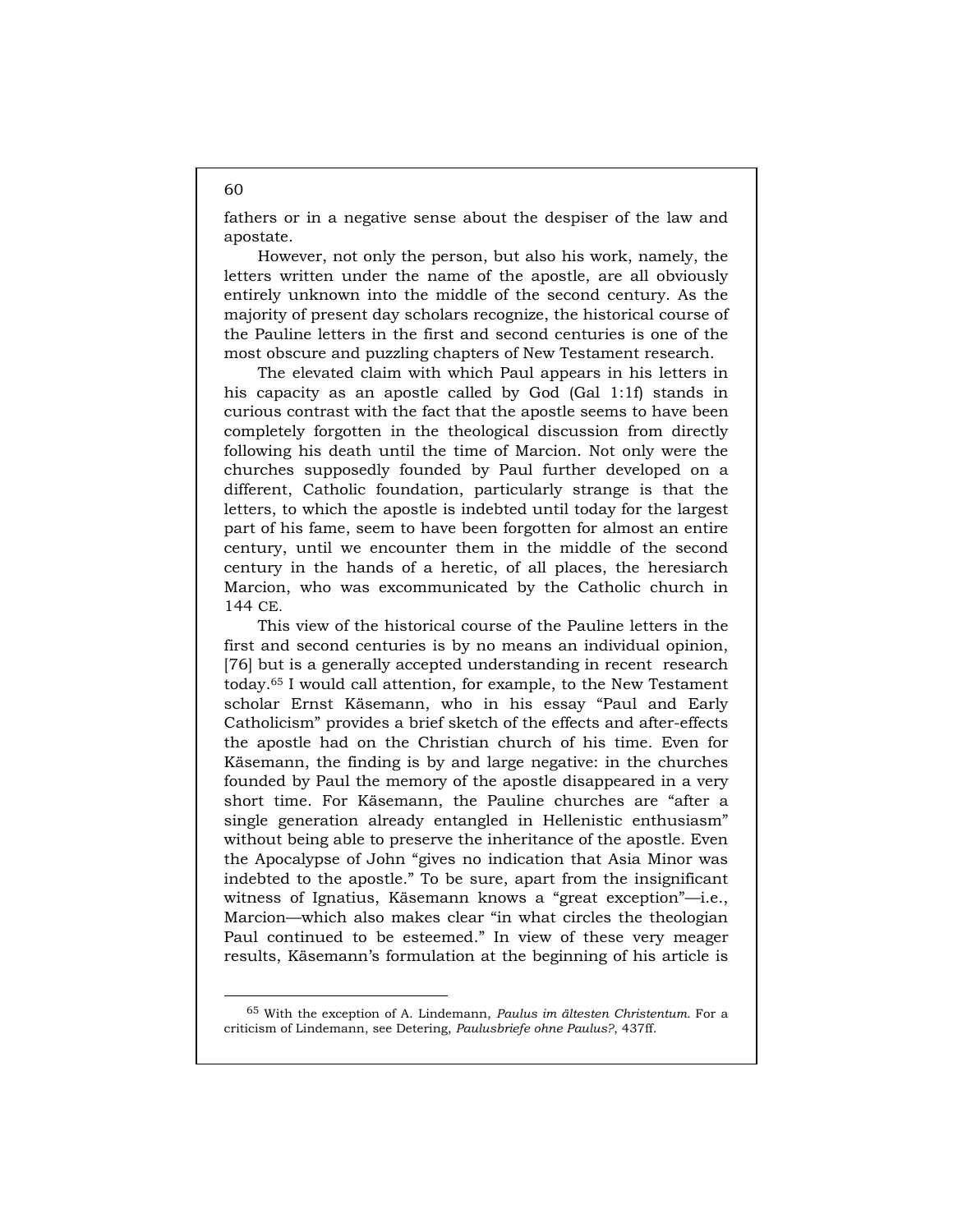entirely confirmed: "Historical research has perhaps its final and deepest value in the fact that it disillusions. How true this is even and especially of Paul has scarcely received sufficient recognition until now."[66](#page-60-0) To be sure!

### *Two Pauls*

Aproblem that has occupied Pauline research for a long time<br>is the fact that the picture of Paul in Acts differs essentially from that which we meet in the letters presumed to be authentic. In comparing Gal 1:17 with the relevant passage in Acts, for example, we observe a significant divergence. While according to the presentation in Gal 1:11-2:10, after his conversion Paul spent three years in Arabia, Acts knows nothing to report about this. In the presentation of Acts it is as if after his conversion Paul remained in Damascus for some time and preached Christ in the synagogues there (Acts 9:10-22), until he was finally driven out by Jews there and came to Jerusalem.

While in Galatians Paul's second visit in Jerusalem is occasioned by a "revelation" (Gal 1:12), in Acts he is commissioned to go to Jerusalem by the churches in Antioch.

While the fifteenth chapter of Acts (vv. 23-29) contains the so-called "apostolic decree," that prescribes that Gentiles abstain from "blood and what is strangled and unchastity" (Acts 15:20)—a requirement that was continuously followed by Catholic Christians of the second and third centuries and which had no efficacy except in Gnostic and Marcionite communities (see Justin, *Dial*, 35), the writer of Galatians knows nothing about this decree in the passage where he relates the meeting in Jerusalem.

The differences between the letters regarded as authentic and Acts, however, do not relate only to individual historical data, but are fundamental in character. Acts gives us an entirely different picture of Paul than the letters.

The following two characteristics are commonly raised up as the essential features of the Lukan picture of Paul[:67](#page-60-1)

1. Luke sketches the picture of the apostle in such a way that he appears as a *typical representative of Judaism*, as a Jew who is faithful to the law.

<span id="page-60-1"></span><span id="page-60-0"></span> <sup>66</sup> Käsemann, *New Testament Questions of Today*, 236-251: 239, 238.

<sup>67</sup> See G. Klein, who in his investigation of the origin of the Christian apostle concept, *Die zwölf Apostel*, deals in detail with the picture of Paul in Luke; also Schmithals, *Apostelamt,* 269ff.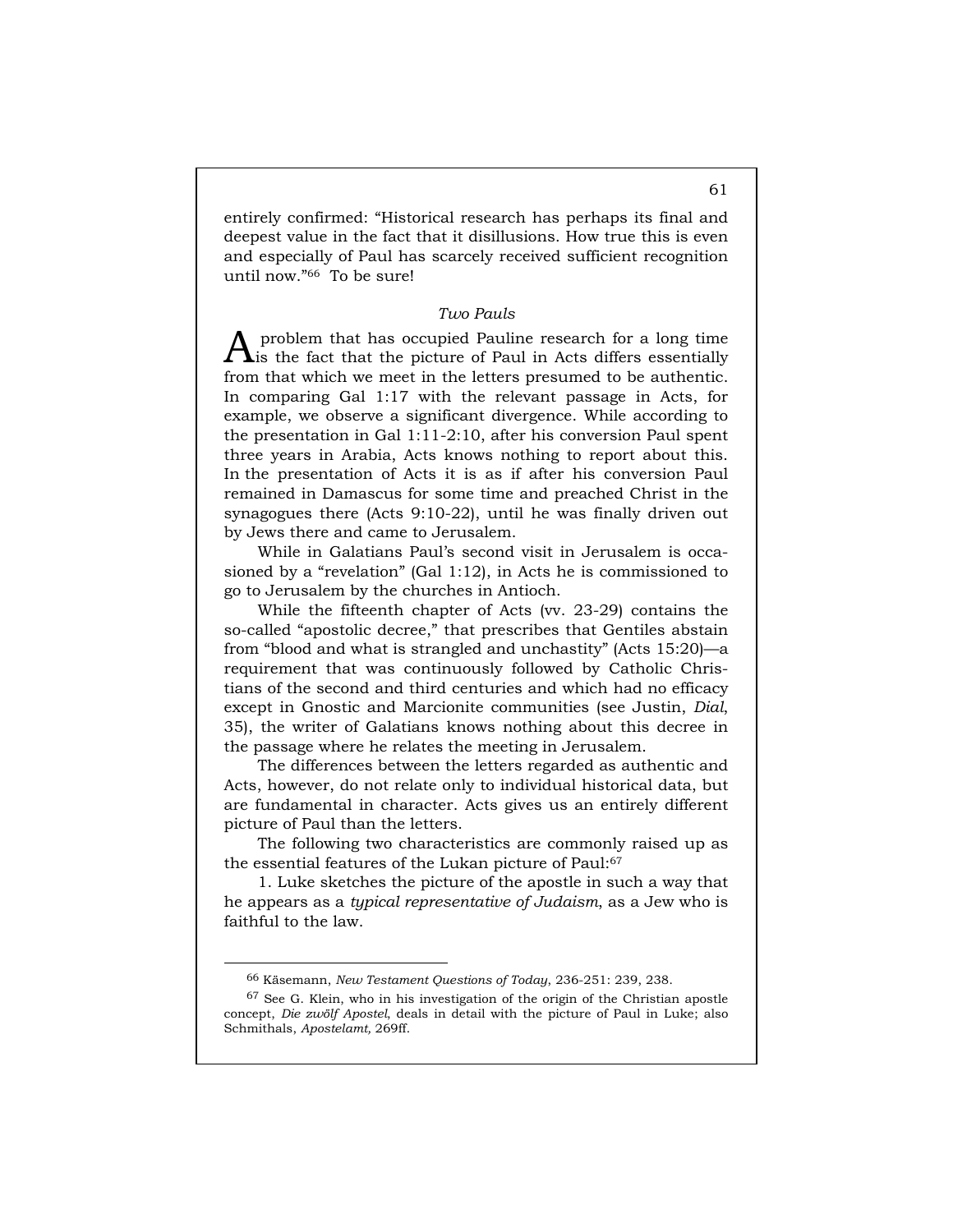In Acts, for example, Paul *not only approves of circumcision, but even practices it himself*! (Acts 16:3: the circumcision of Timothy).

This passage can be compared with Acts 21:21, where Luke mentions the concern of some Jewish-Christian zealots for the law who have heard a rumor about Paul that he teaches Jews to forsake Moses by telling them that they should not circumcise their children or observe Jewish customs. To provide the Jewish-Christian zealots for the law with a public demonstration of his faithfulness to the law, Paul is supposed to become a Nazarite for a while and pay the expenses of four men who would become Nazarites—which he promptly does (Acts 21:18ff; In ancient Israel a Nazarite—from the Hebrew *nazir =* to separate oneself, consecrate oneself—was a man who was set apart by a vow for special service to God and who distinguished himself from his religious brethren by an ascetic way of life. For example, a Nazarite had to abstain from wine for a specified time; for reasons of purity he could not touch a dead body; and he could not "let a razor travel over his head," that is, he must let his hair grow long like the Old Testament hero Samson. One could regard him as a Jewish "monk for a time"—often for a lifetime.)

**In contrast to this**, Paul of the letters (in the non-interpolated passages of the *corpus paulinum*) explicitly and vehemently rejects the law and circumcision. Paul's criticism of the law reaches its peak in Philippians where, in the course of a furious polemic, circumcision is characterized as nothing less than *castration* (Phil 3:2).

2. A further characteristic of the Lukan picture of Paul is the subordination of the apostle to the Jerusalem representatives of the church.

a) Luke emphasizes that, in contrast to the other apostles, Paul had not been an eyewitness to Christ. In all three presentations of Paul's conversion (Acts 9:1-31; 22:3-21; 26:9-20), it is important for Luke that Paul fell down on his face. This and the blinding of Paul have the same significance every time: afterward, Paul can no longer see! Consequently, he did not experience an appearance of the exalted Christ like the rest of the apostles, since all he saw was the great heavenly light.

According to the presentation of Luke, therefore, "Paul is dependent on *hearing*... That Paul first identifies the exalted Christ in dialogue emphasizes that he had not *seen* him. And that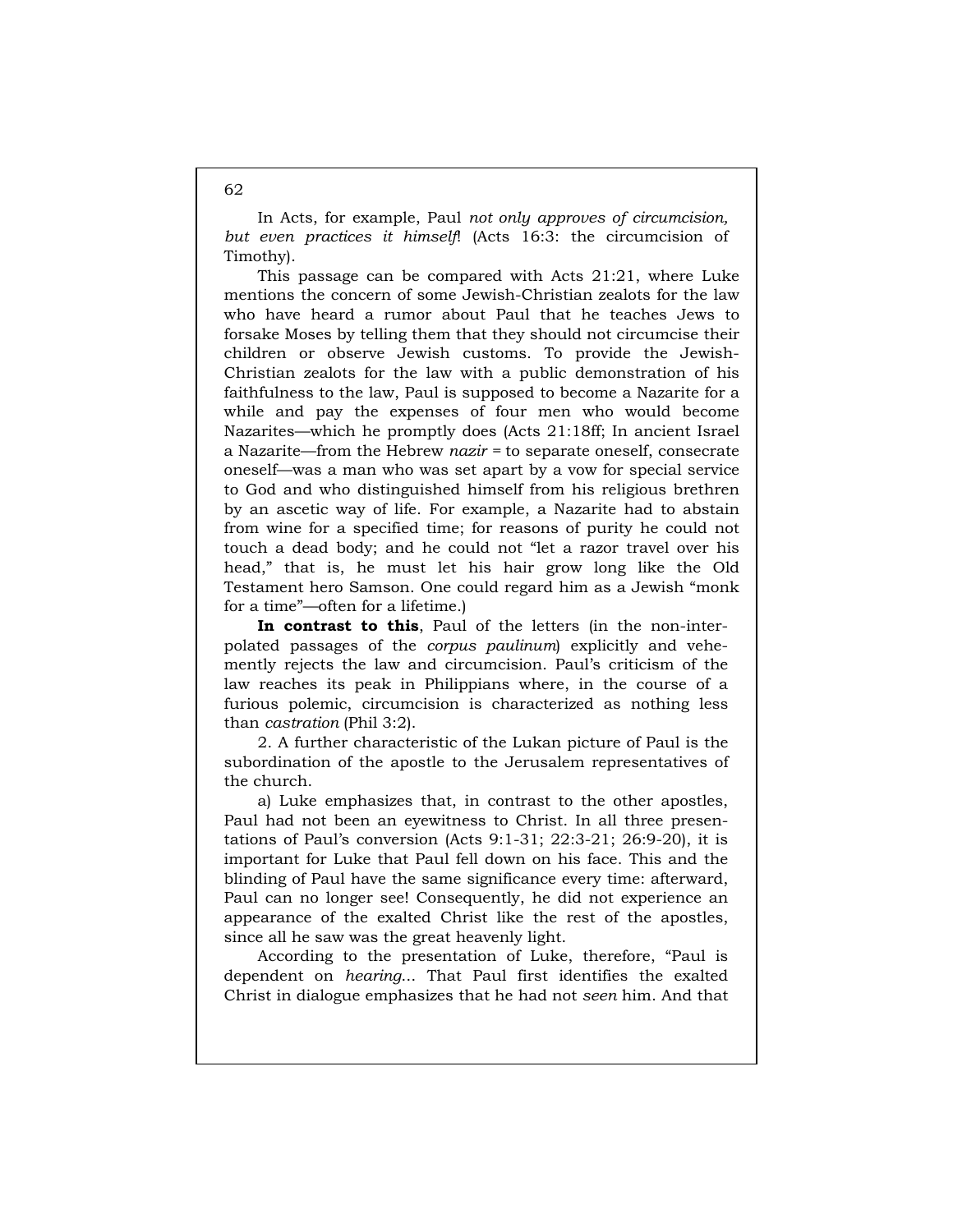he converses with the Lord *in heaven* shows that Jesus did not come to earth.["68](#page-62-0) 

The tendency that Luke pursues with this presentation of the conversion of Paul can be understood against the background of his picture of Paul and his concept of an apostle. According to Luke's understanding, only one who has *seen* Jesus Christ is an apostle. Against this background, the writer of Acts endeavors to fundamentally distinguish Paul's conversion and calling from the calling of the twelve. [79]

In this regard, the fact that Luke reports the calling of Paul *three times* shows how important this distinction between Paul and the twelve apostles was for him. In contrast to the twelve, Paul had never seen Jesus! The resurrected Christ had never left heaven at all, but had merely *called to him* from heaven and, in other respects, referred him to the church, which had long been built on the foundation of the twelve.

The New Testament scholar W. Schmithals can say: "The greatness of Paul for Luke consists precisely in his devoted dependence on the twelve apostles."

**In contrast to this**, the writer of the letters presents the matter in an entirely different way. In Gal 1:1f and 1 Cor 9:1ff Paul explicitly emphasizes that he is entirely equal to those who were apostles before him. He has "seen Jesus our Lord" (1 Cor 9:1). He claims for himself and his gospel the same direct relationship with the resurrected Jesus as the apostles.

b) The words that Jesus directs to the apostle in Acts 9:6, that he should go into the city in order to hear there what more he should do, make it entirely clear that the conversion of Paul is exclusively centered on *establishing contact with the Jerusalem church* and its representatives. The New Testament scholar G. Klein observes:

The direct contact with the heavenly world exhausts itself therefore in the goal of bringing Paul to the threshold of the meeting with Ananias and remains this side of any material instruction. This—and so also the conveyance of the disoriented Paul into the orientation of faith—remains the exclusive prerogative of the representative of the church.<sup>[69](#page-62-1)</sup>

<span id="page-62-0"></span> <sup>68</sup> Schmithals, *Apostelamt*, 151.

<span id="page-62-1"></span><sup>69</sup> Klein, *Die zwolf Apostel*, 146f.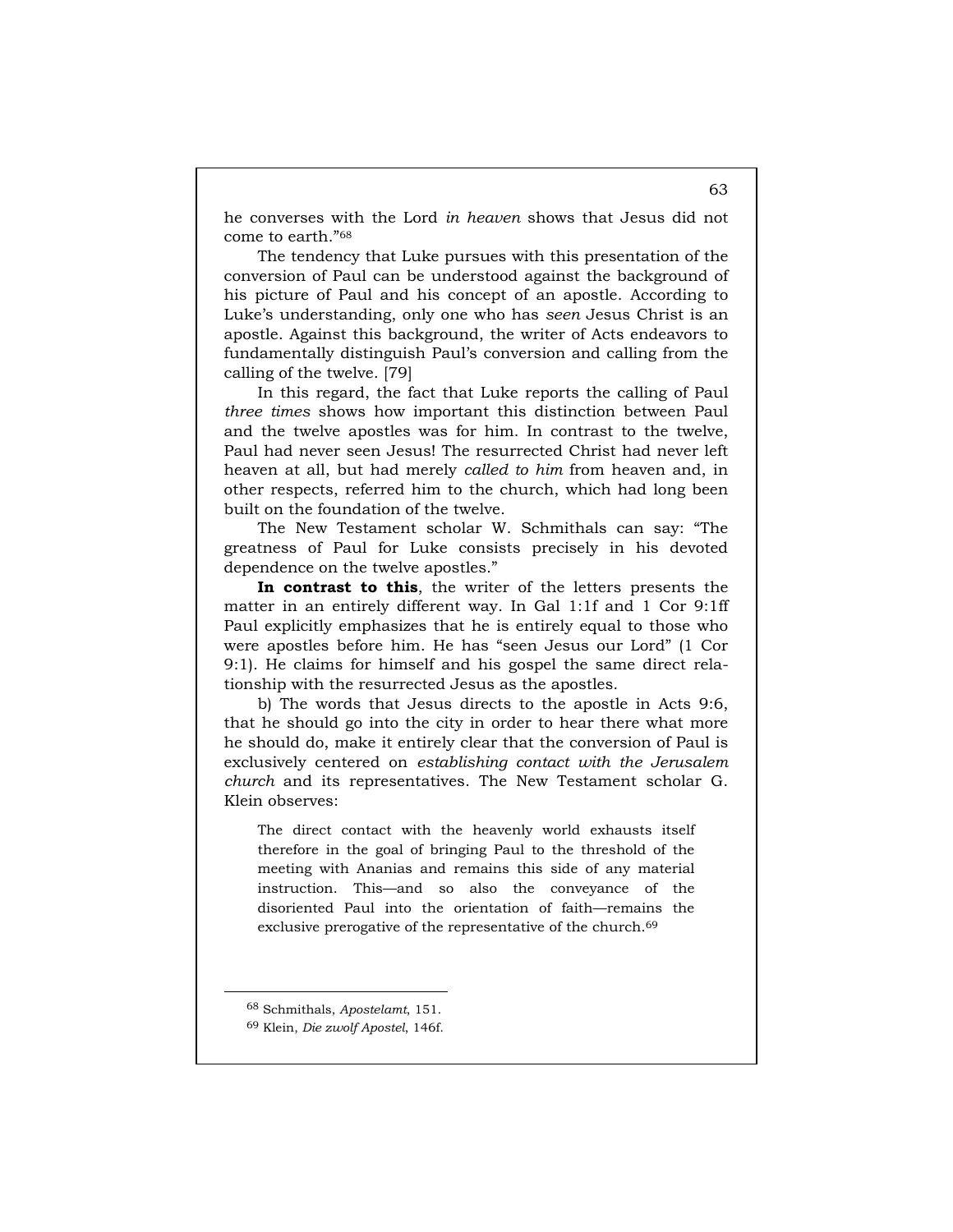In contrast to the presentation of Galatians, conversion and calling are therefore not identical with one another for Paul. In Acts, conversion only plays the role of a road sign by which Paul is directed to the representatives of the Jerusalem community: it is here that he first receives the decisive instruction and authorization for his further work.

c) Closely related with this is the further circumstance noted by Klein, namely, that the difference [80] between the presentation of Acts and that of Galatians "that first meets the eye" concerns "the absence of the figure of Ananias."[70](#page-63-0)

While Acts reports that directly following his conversion Paul turned to Ananias (Acts 9:10ff.), the representative of the church, in Galatians Paul denies "as sharply as possible that there was any kind of incident that might suggest the possibility to conceive his apostleship as being 'from men,' indeed, even as only 'through men.' Thereby it is expressed with complete clarity that not only a direct but also any kind of mediated human role in his conversion is excluded. The contrast with the Lukan scheme, for which the idea of mediation is constitutive, is total."[71](#page-63-1)

Klein remarks that the "highly polemical inclination" of the prescript of Galatians, which is primarily concerned with the rejection of opposing constructions, wants to address this issue in every conceivable expression, and in the formulation of positive circumstances is entirely dependent on the preceding negation."[72](#page-63-2)

d) The subordinate position attributed to Paul in relation to the other apostles is exemplified above all by the conduct of the apostles during the so-called apostolic council.

While the Paul of Galatians, for example, "in order to completely maintain his independence, so that the fact that he sets his gospel before the leaders in Jerusalem would not make him appear to be subordinate and dependent, declares that he went to Jerusalem as the consequence of a revelation (Gal 2:1),["73](#page-63-3) according to the Lukan presentation he follows a resolution of the church in Antioch (Acts 15:2f.). While according to the statements in Galatians the Jerusalem pillars imposed nothing on Paul,

<span id="page-63-1"></span><span id="page-63-0"></span> <sup>70</sup> Ibid., 159.

<sup>71</sup> Ibid., 160f. The interpolated passage Gal 1:18-24 is excluded from this framework; see the chapter "Entry visit with the Pope – an interpolated trip to Rome."

<span id="page-63-2"></span><sup>72</sup> Ibid., 161, n. 771, with reference to the commentaries by Lietzmann, Schleier, and Oepke.

<span id="page-63-3"></span><sup>73</sup> B. Bauer, *Kritik*, Vol. 1, 17.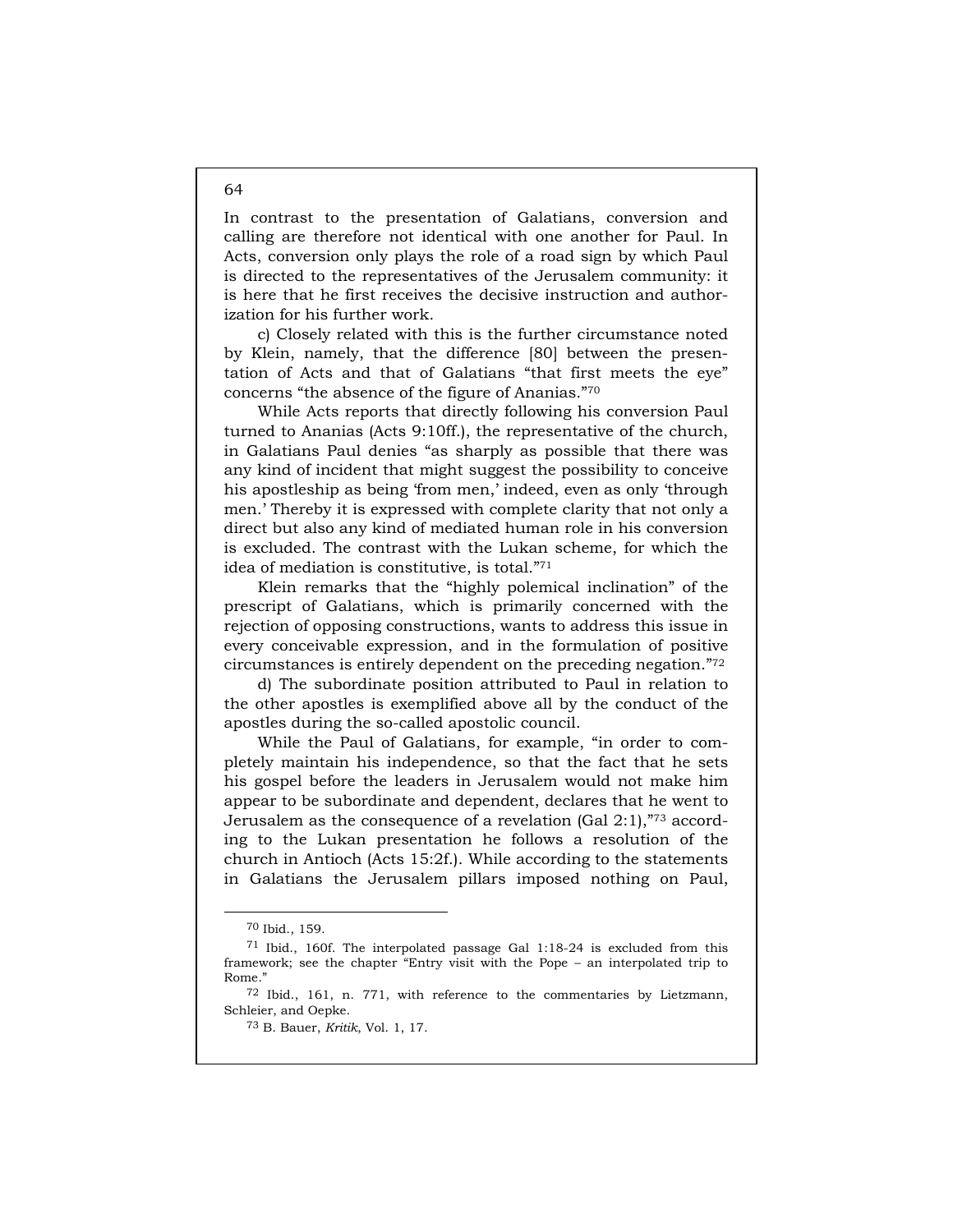according to the presentation of Acts the apostolic decrees are imposed on Paul and his churches.

**All this** (b-d) contradicts the picture mediated to us by Galatians. Here the apostle is represented as fully *sovereign*. He is an apostle "not from men nor through a man, but through Jesus Christ" (Gal 1:1). It was a *revelation* that caused him to go to Jerusalem to confer with the apostles there (Gal 2:2). He comes without having been sent by his own church or summoned by those in Jerusalem. [81]

Since, as we have seen, the differences between Acts and the presumably authentic letters of Paul are in many cases irreconcilably great and fundamental in character, they require a decision by the historian: one must give preference to either the presentation of Acts or that of Paul as more historically adequate.

It is very obvious that for the great majority of scholars the decision would be in favor of the Paul of the letters, and the presentation of Luke in Acts, as a rule, is characterized, more or less emphatically (sometimes even polemically), as a tendentious falsification. The English theologian A.J. Matill, who can be named here as representative of many others, declares that "in Acts and in the letters there are *two Pauls*, the historical Paul of the authentic letters and the legendary Paul of Acts."[74](#page-64-0)

One must ask whether the decision by Matill and the majority of present day scholars in favor of the Pauline letters, which seems so obvious and beyond question, is not somewhat rash. There is indeed a *third* possibility, usually left out of consideration, that can lead us beyond the narrow alternative that either the Pauline letters or Acts must be correct. How would it be if from a historical perspective *neither* Luke *nor* the author of the Pauline letters was "correct"? If the Paul of Acts as well as the Paul of the letters, as Bruno Bauer expressed it, "sprung up from the same ground of deliberate reflection"?

As we have seen, by closer observation it becomes clear that Acts and Galatians are "in conversation" with one another, that "in their work" the authors of both writings have each other "clearly in view.["75](#page-64-1) It follows from this, whatever one may think in particular about the relationship of mutual dependence, that both writings, whose respective statements, in spite of, or perhaps precisely because of their differences, [82] fit together like two

<span id="page-64-0"></span> <sup>74</sup> In C. H. Talbert, *Perspectives on Luke-Acts*, 88, 98.

<span id="page-64-1"></span><sup>75</sup> B. Bauer, *Christus und die Caesaren*, 372.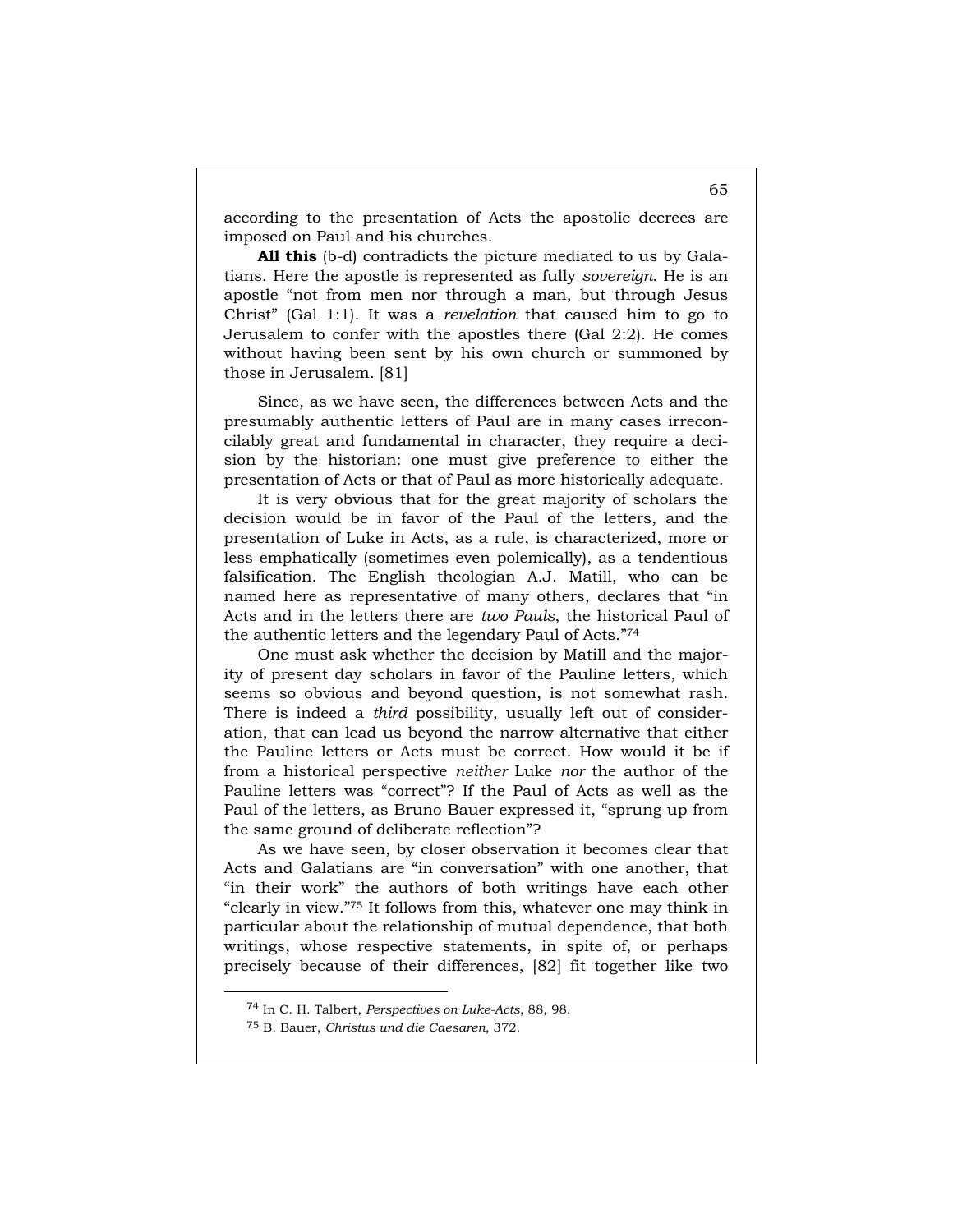pieces of a puzzle, must have originated at approximately *the same time*. It is unthinkable that one piece of the puzzle (Galatians) is many decades older than the other and that the (implicit) polemic of Acts was conserved over many decades in order to appear again in a time in which the debate about the apostleship of Paul (after his death) had long since become insignificant. On the other hand, it is difficult to imagine that the writer of Galatians did not know Acts, or one of its predecessors, which, last but not least, is indicated by the "highly polemical tendency" that present day scholars called attention to.

Even apart from this, the likewise fictional character of the picture of Paul we encounter in the letters is clear. The many improbabilities and inanities with which Acts burdens us from a historical perspective, and which cause many scholars to consider Acts as a historical source regarding the apostle Paul either not at all or only to a very limited extent, are also met in the Pauline letters! We would see this even more clearly, or course, if we first freed ourselves from the prejudice that in the letters we have to do with first-hand sources, and if we had the same critical distance with regard to the letters as we do with regard to Acts. Instead of this, the automatically presupposed and, in general, hardly further considered axiom of authenticity leads us either to not even notice the many discrepancies and problems in the letters regarded as authentic or to plaster over *those we do notice* with all kinds of possible and impossible explanations. Our *prior decision* that in the letters we have to do in every case with documents having great historical authenticity is so unshakable that, as improbable as they might be individually, all these explanations are legitimate. If we once began to doubt the possibility of such explanations (As a rule, hardly anyone believes the explanations as such except for the one from whom they originated), in the same breath we would have to ask the decisive, fundamental question about the authenticity of all the letters—and no one wants to do that.

[83] Our prior-decision has the effect that we have forgotten how to be amazed at things that we should really wonder about: for example, that the writer of the letters claims he went to Jerusalem *because of a revelation* (Gal 2:2), as the Dutchman Pierson already noticed, smells suspiciously of apologetic (the writer obviously counters the accusation that his apostle, if anything, is no sovereign apostle, but as Acts claims, had been *sent*) and gives rise to the suspicion that for the writer of this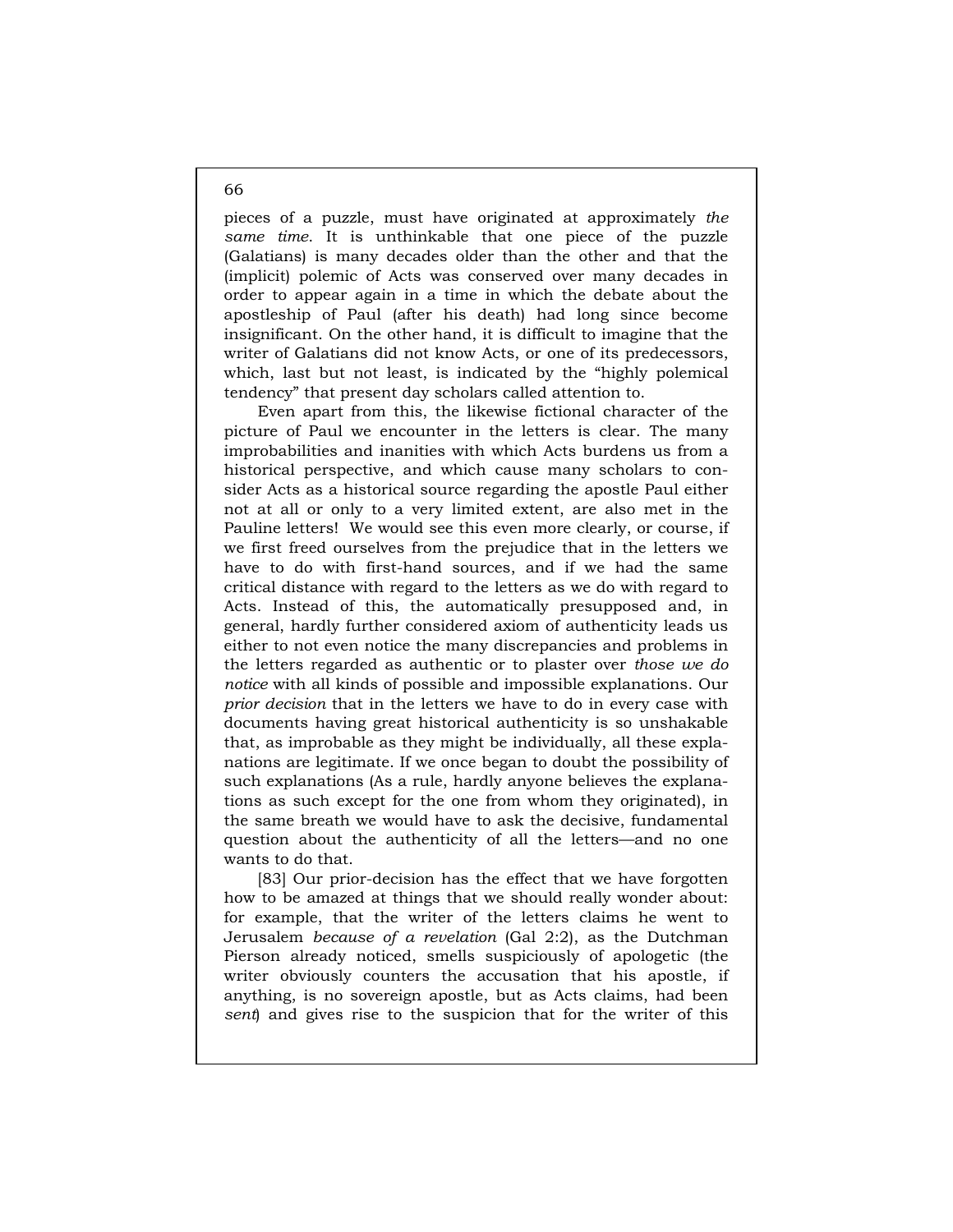passage the historical possibility (or impossibility) of a "revelation" that would cause him to go to Jerusalem at the appropriate time for the apostolic council had escaped his sight. Or for example the writer's incidental remarks that he had fought with wild animals in Ephesus (1 Cor 15:32), that after many other hardships ("five times I received from the Jews forty [lashes] minus one; three times I was beaten with rods; once I was stoned") he was "adrift on the deep sea for a day and a night" (2 Cor 11:24f.: literally *on the bottom of the sea*!); that he was received by the churches in Galatia "as an angel of God... as Christ Jesus" (Gal 4:14): Why? And how did the Galatians know Christ Jesus, whom the apostle had yet to preach to them for the first time?); and so forth. If we would read these passages and others in a different context, we would recognize without a moment's hesitation that we have before us either overblown exaggerations of someone's runaway imagination or—what is more probable—literary fiction. In addition to what has been said, we now come to a further important point, which we have not considered at all until now.

## *Why does Luke Remain Silent About the Letters of Paul?*

The list of *Christian* writers who must have known the Pauline writings but whose work nevertheless betrays nothing of the sort [84] is considerable. Surprisingly, the writer of Acts also belongs to this group. Even Luke knows nothing about the literary activity of the apostle! For Luke the activity of Paul (and Peter) is limited to that of a missionary and worker of miracles. He seems to know nothing about any correspondence of Paul with his churches; in any case, he says nothing about this.

How should one explain this peculiar situation that the first and only New Testament author who concerns himself with the life history of Paul does not waste one word regarding the apostle's letters to his churches, which seemed so important to Christians a few decades later that they found them worthy of inclusion in the New Testament canon. Can one imagine that a present day writer would write a biography of Schubert without mentioning his musical works? What is hidden behind Luke's remarkable silence?

According to the generally accepted conception, Luke writes after the death of Paul, and thus looks back on the life and work of the apostle. If he does not mention the letters of the apostle, the reason for this must be sought in following three explanations: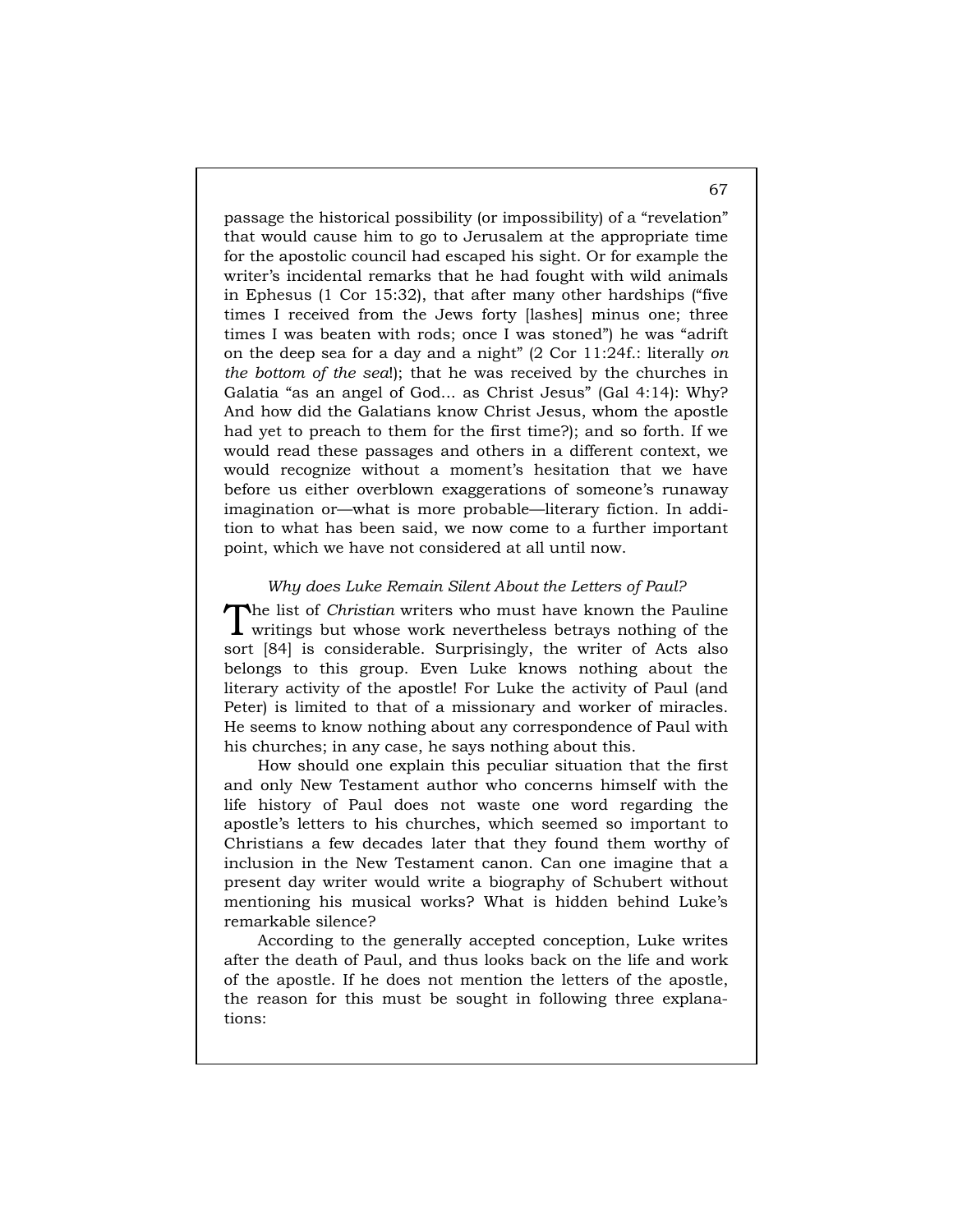1. Luke *knew* the Pauline writings, but for certain reasons would not, or could not mention them;

2. Luke *did not know* the Pauline writings, even though they already existed;

3. Luke did not know the Pauline writings because in his time no literature at all in the name of Paul yet existed.

It is self-evident that today Luke's remarkable silence with regard to the letters of Paul must be explained either with 1) alone, or perhaps with 2), since 3) would presuppose the inauthenticity of all the Pauline letters, which is an impossible possibility for research that continues to hold fast to the axiom of authenticity for all the Pauline writings, and that until now has not once considered this as even a temporary working hypothesis.

To be sure, the reasons given for the fact that Luke did not know the Pauline writings, although they already existed, strike one as entirely artificial. The assumption that in the course of his search for details about the life of the apostle Luke heard nothing about the letters that were supposedly so highly revered and highly valued in the churches is extremely improbable.

More probable, on the other hand, is G. Klein's assumption that by "suppressing the Pauline writings" Luke wanted to "neutralize the theology of Paul that was regarded as sinister by orthodox thinking.["76](#page-67-0) In other words, Klein's thesis means that Luke knowingly ignored the Pauline letters because in many ways these were disturbing for the church of his time.

This thesis, that proceeds from the correct observation that in their language and theology the Pauline letters come remarkably close to the Gnosticism perceived as heretical and for this reason must have seemed "sinister" to the orthodox church of the second century (I return to this below = *Marcionism and Gnosis*), must nevertheless collapse in the form represented by Klein because in the Pauline writings—in their present canonical form—alongside much that is Gnostic there are also some anti-Gnostic ideas, which are not only well in accord with the thinking of the orthodox church but also could be made excellent use of against the Gnostics.

<span id="page-67-0"></span> <sup>76</sup> Klein, *Die zwölf Apostel*, 215; cf. Lindemann, *Paulus*, 164.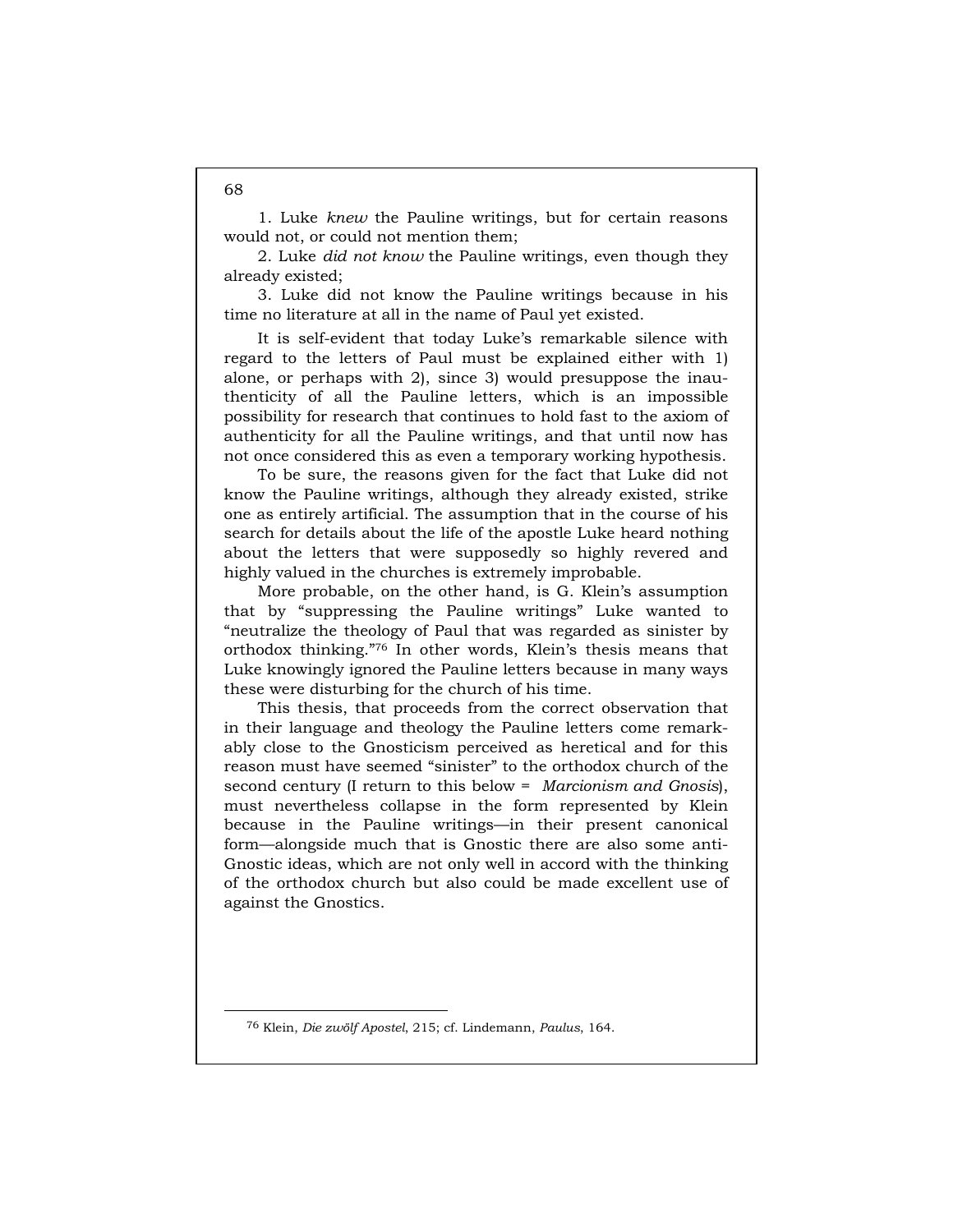#### *The Silence of the Apocalypse*

What is true for Acts also holds for the last book in the New Testament canon, *The Revelation to John*, which according to prevailing opinion was perhaps written in the time between 81 and 96 CE. One should also be able to presuppose a knowledge of Paul and the Pauline letters for the author of the Apocalypse, since the seven letters contained in the writing are addressed to churches that belong in the region of Paul's missionary work: Ephesus, Smyrna, Pergamum, Thyatira, Sardis, Philadelphia, and Laodicea.

Here also we are disappointed. The author of the Apocalypse, who according traditional opinion writes only a few decades after Paul[,77](#page-68-0) [86] seems to have heard nothing about Paul or his letters. At the same time, he had all kinds of reasons to talk about him. Above all, the apocalyptic writer, who was filled with passion for Christian martyrdom, could not have ignored Paul's own martyrdom in Rome.

Moreover, how should the serious differences between the Christianity presupposed by the Pauline letters and that which the apocalyptic writer addressed be understood? In comparison with the former, must not the latter seem to come from another world? While the writer of the Apocalypse still conceives Christianity as entirely a national-Jewish affair, the writer of the Pauline letters presupposes a Christianity that has emancipated itself from Judaism and the law long ago.

In addition, as Käsemann observes, the writer of the Apocalypse of John gives no indication "that Asia Minor is indebted to

<span id="page-68-0"></span> <sup>77</sup> With regard to the dating of the Apocalypse, I would refer to the discussion of W. Hadorn, *Die Offenbarung*, 1928; cf. also Weiss-Heitmüller, 278, with regard to Rev 11:1-2: "But not only the forecourt should be spared but also those 'who pray therein' ... Who are these? ... They must be those who not only come there now and then, but are constantly there. Now for a long time, during the Roman war, the Temple (apart from the forecourt of the Gentiles) was the primary residence of the Zealots. They used it primarily as a fortress, but like their predecessors ... at the same time they clung to the holiness of the house of God and regarded themselves as invulnerable there ... This faith in the invulnerability of the Temple and the remnant sheltered therein is shared by our author, and with this his time is determined. He knows that the rest of the city is lost, but hopes that the assault of the enemies will be broken on the ramparts of the Temple. That means he had already experienced the Romans' entrance into the city (since May, 70), but not yet their burning of the Temple (August, 70), i.e., he wrote in the summer of 70 CE." Cf. also Helgel, *Die Zeloten*, 249; Wellhausen, *Analyse der Offenbarung Johannis*, 15; Bousset, *Die Offenbarung*, 32f.; as well as Couchoud, "L'Apocalypse," in *Christianisme*, 1939, Introduction: "It (Rev) is the oldest Christian writing."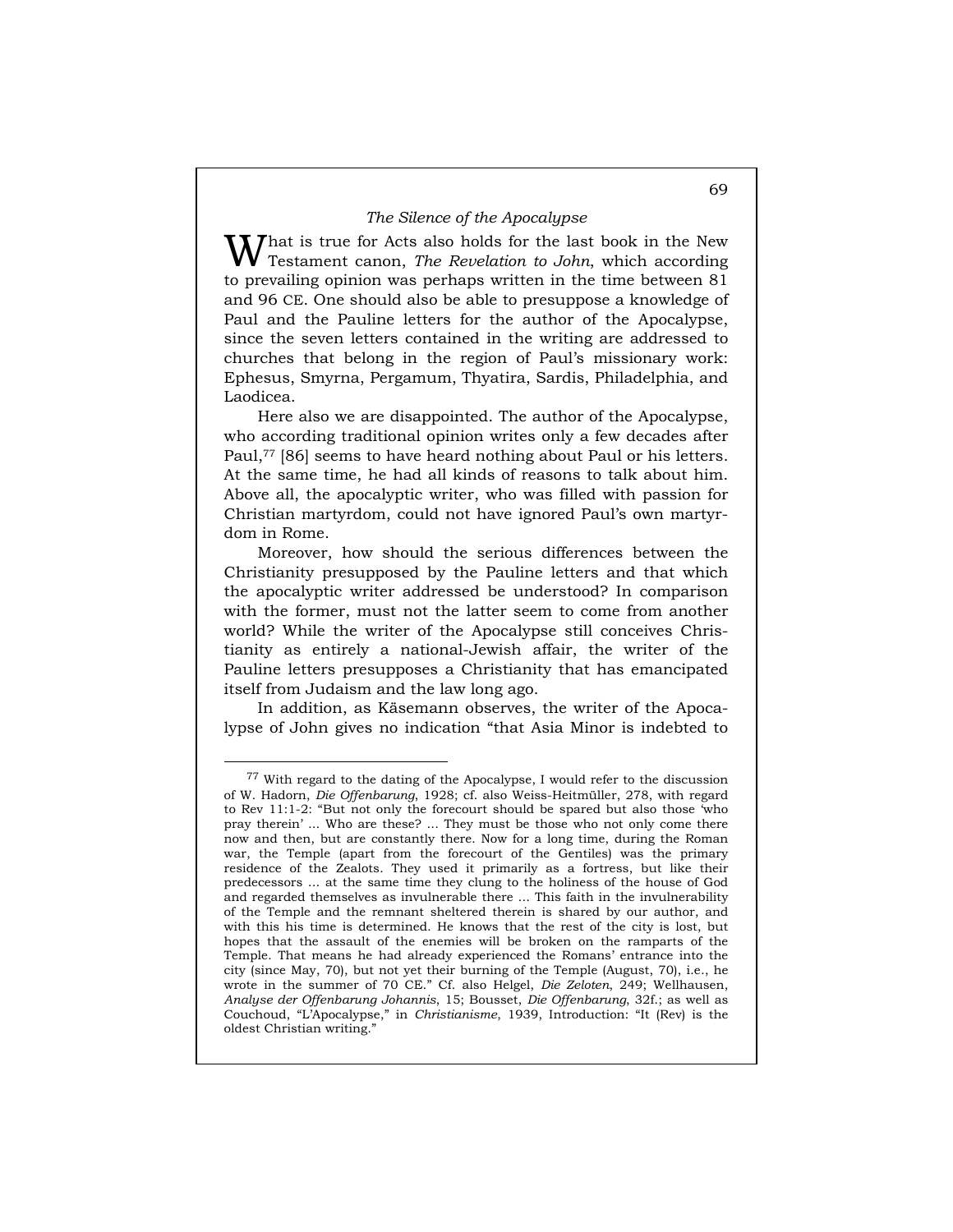the apostle." In light of the astonishingly negative historical findings, that is even saying a bit too much. The radical critic Loman did not leave it be with simple astonishment, but bravely drew the consequences: it seemed to him that defending the authenticity of the major epistles was something more difficult than opening all the seals and locks of the Apocalypse[.78](#page-69-0)

Not only important New Testament writings wrap themselves in silence with regard to the apostle Paul and his letters (Paul is mentioned for the first time in the New Testament in 2 Peter 3:15, which according to the prevailing view today is supposed to have originated in the middle of the second century), $79$  outside the New Testament as well in the period between 50 and 150 CE we encounter hardly any church writer who can definitively witness to the existence of letters stemming from the apostle Paul.

## *Justin and Aristides*

 ${\Large\bf J}$ ustin, the "philosopher and martyr," who lived in Rome (ca. 165 CE) and descended from Flavia Neapolis (today Nablus) in Palestine, is one of the most important church writers of the second century. According to his own statement, he had first been a teacher of Platonic philosophy before he was converted to Christianity.

Justin also seems to not yet have heard of Paul. In any case, his writings do not indicate that he knew an additional apostle alongside the twelve. Likewise, Justin seems not to have known letters that had been written under the name of Paul.

Of course, there is something that makes the whole affair somewhat more complicated, but also more puzzling, than the New Testament witnesses considered until now. It is the often noted fact that, in spite of his obvious ignorance of Paul, Justin's writings occasionally, in some places, sound "Pauline," i.e., their language and theology have a certain Pauline coloring. For example, in his *First Apology* (19) Justin attempts to derive the possibility of resurrection from the image of a man and human seed: just as in a wondrous way the man comes forth from human seed, so also the human body will be resurrected and take on immortality. That could directly connect with 1 Cor 15:38, where the author of the Pauline letters employs a corresponding image: "But God gives it a body as he has chosen, and to each seed its own body."

<span id="page-69-0"></span> <sup>78</sup> See Detering, *Paulusbriefe ohne Paulus?*, 264.

<span id="page-69-1"></span><sup>79</sup> Vielhauer, *Urchristliche Literatur*, 599.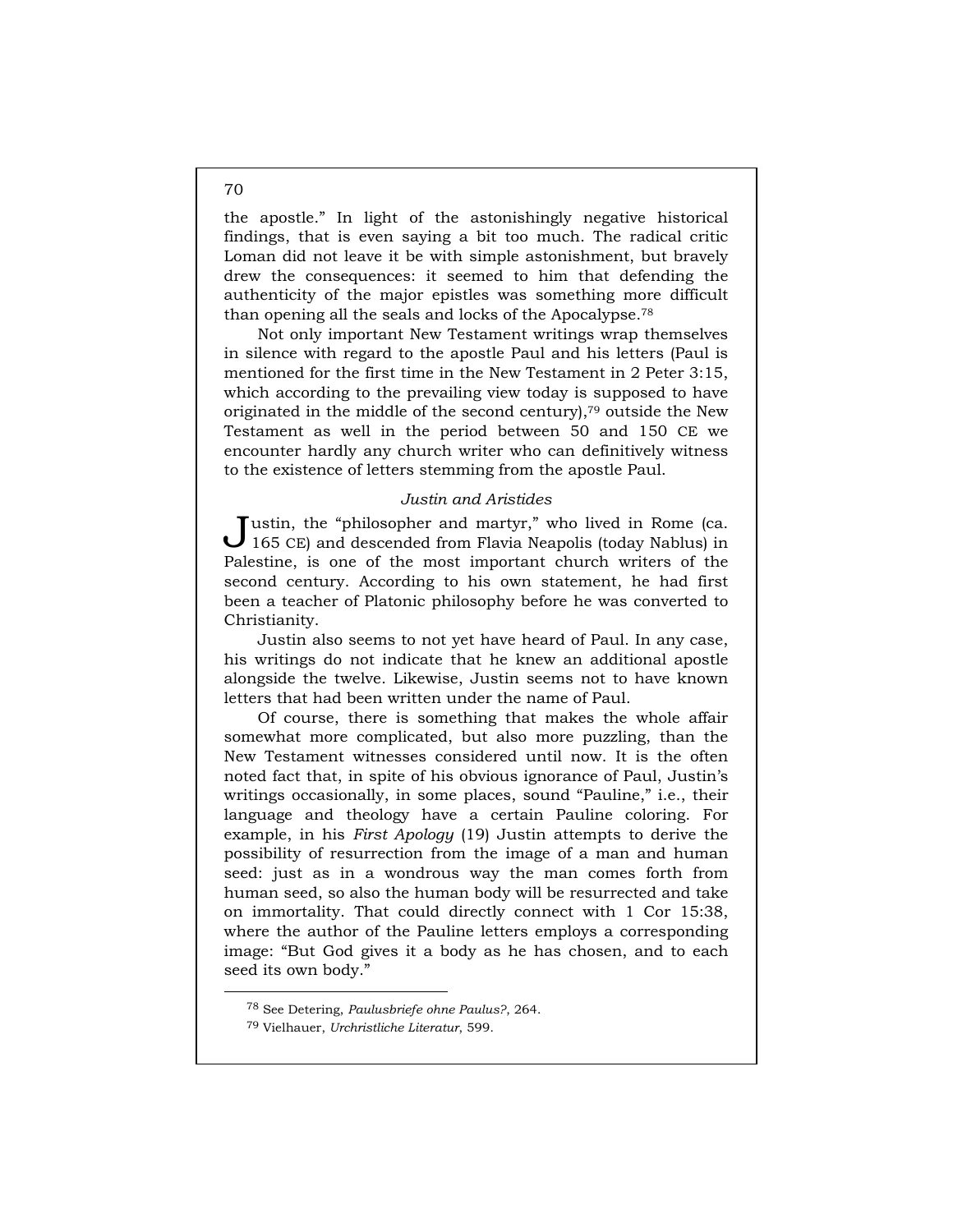This echo of Pauline theology and language, that can also be observed elsewher[e80](#page-70-0) and can hardly be accidental, is strange. If Justin knew the Pauline letters, why does he fail to mention him as a missionary and founder of churches, as a great Christian theologian, or as a martyr and hero of the faith? How can we explain the strange fact that Justin speaks in Pauline phrases without mentioning Paul or his letters?

Since we often encounter this phenomenon in our search for traces of the apostle in second century writings, the question will be pursued in somewhat more detail in what follows. It can finally be explained, however, only when we interrogate our last and decisive witness, Marcion, the "rediscoverer" of the [88] Pauline letters who was excommunicated from the Catholic church.

If we hold fast to the traditional understanding, namely, the view that all the (major) Pauline letters are authentic, the following possible explanations emerge:

1) One can deny that the passages that sound like Paul should be traced back to the Pauline writings and or that Justin knew of any Pauline tradition;

2) One can assume that Justin did indeed know Paul, but deliberately ignored him because he was the primary witness for Marcion, the heretic whom Justin fought;

3) One can presume that Justin refrained from mentioning Paul out of respect for his Jewish dialogue partner;

4) One can disregard what is found in the text and make Justin an ardent follower of Paul.

The first possibility, for example, is taken up by W. Schmithals, the Berlin New Testament scholar. Schmithals declares: "That the Oriental Justin must have devoted himself in Rome to the Pauline tradition is an unreasonable demand. Did Rudolf Bultmann in Marburg devote himself to the literature of Hans Bruns, or Billy Graham in Berlin to the writings of Ernst Fuchs? Hardly!"[81](#page-70-1)

The anachronistic comparison Schmithals makes between Justin, Bultmann and Billy Graham is hardly sufficient to provide a satisfactory explanation for those passages that contain echoes of Pauline writings. Apart from the fact that one cannot compare the situation on the theological "book market" in those days with

<span id="page-70-0"></span> <sup>80</sup> Cf. *Dial* 13 and Rom 4:9-11, Gal 3:9; *Dial* 111 and 1 Cor 5:7; *Dial* 14 and 1 Cor 5:8; *Dial* 42 and 1 Cor 12:12; *Dial* 47 and Rom 2:4.

<span id="page-70-1"></span><sup>81</sup> *The Office of the Apostle*, 250, n. 91.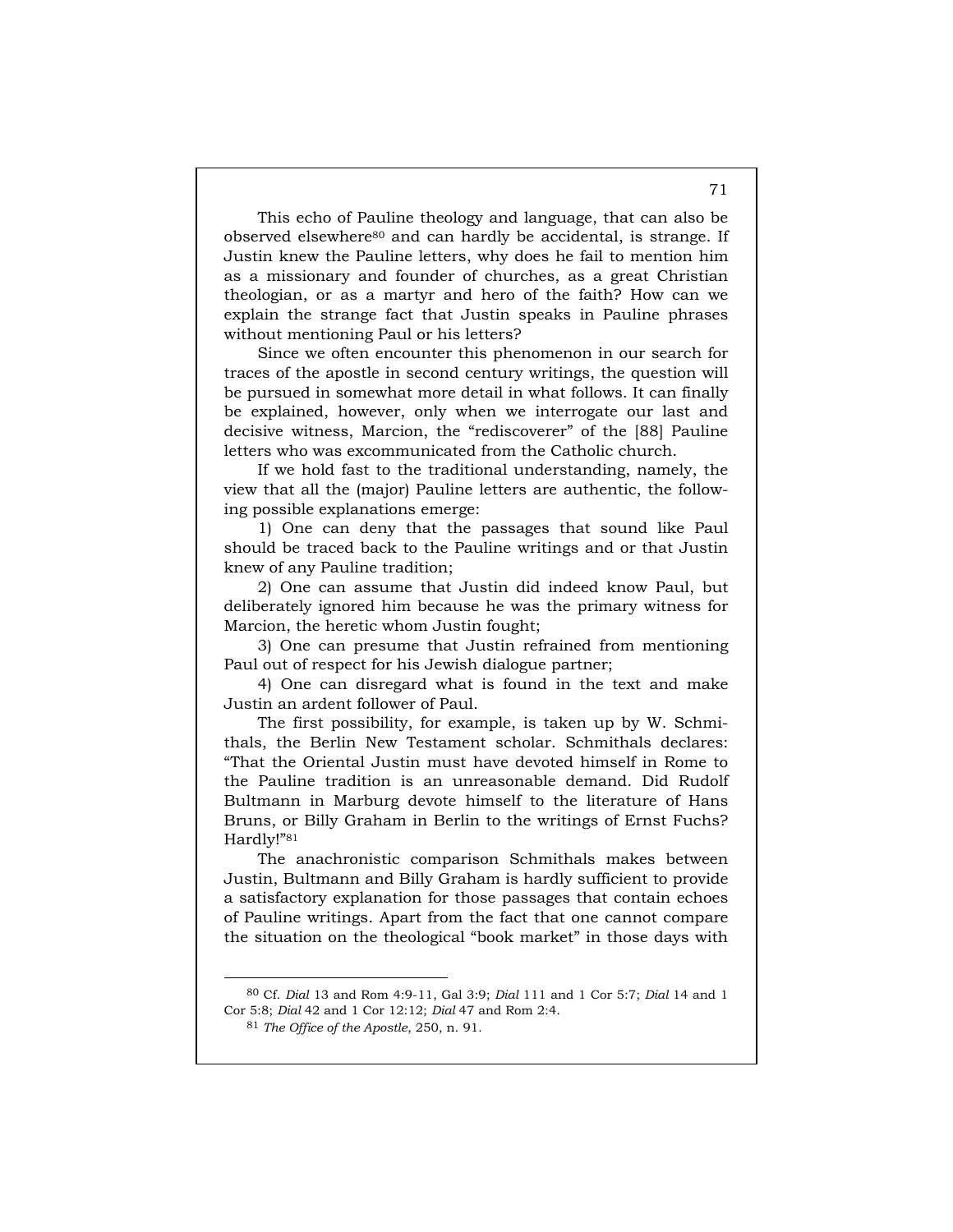that of today, one should also consider that writings that are about to be elevated to the rank of canonical dignity are not easily ignored.

That Justin does not mention Paul because he deliberately ignores him is forcefully maintained in our time by G. Klein.<sup>[82](#page-71-0)</sup> Klein rightly refers to it as a "very strange affair":

An orthodox writer, who is nevertheless a witness for how things were in Rome around 150, leaves behind in his work not one trace of that apostle to the Gentiles who decades earlier had enjoyed the highest respect in this very same church, as 1 Clement indicates, and Ignatius as well indirectly. Did he know nothing about him, and none of his writings? That would have been fully impossible at this time and in this place. [89] The only possible conclusion is that he wanted to ignore him.

Klein provides the same kind of explanation here as in the case of Luke, who in his view was "embarrassed" by Paul and in this way attempted to limit the popularity of his writings. With regard to this explanation, therefore, the same thing must be said as there.

That the third possible explanation is correct is highly questionable[,83](#page-71-1) since one can find many starting points in the Pauline letters for conversation with a Jewish dialogue partner. And the fourth explanation is even less probable, since the fact that Justin nowhere mentions Paul by name seems to be completely ignored.

Two possibile explanations for solving Justin's enigma still remain. But both of these explanations, of course, would presuppose what is obviously unthinkable for most theologians, namely, that the (major) Pauline letters do not derive from the apostle and are therefore inauthentic.[84](#page-71-2)

Explanation 5: In view of the fact that Justin does not explicitly mention the Pauline letters, one could surmise that they did not yet exist, or

Explanation 6: that they were not yet circulating as letters of Paul. To begin with, there could have been only general theological tracts, which—having originated in heretical (Marcionite) circles—were already by and large identical with the later Pauline letters, but did not yet sail under the flag of the apostle. This

<span id="page-71-0"></span> <sup>82</sup> *Die zwölf Apostel* (1961), 200.

<span id="page-71-2"></span><span id="page-71-1"></span><sup>83</sup> It would be represented, for example, by Goodspeed and Grant.

<sup>84</sup> The Dutch radical critic Loman already made this fundamental argument in an investigation in 1882, to be sure, without finding great response.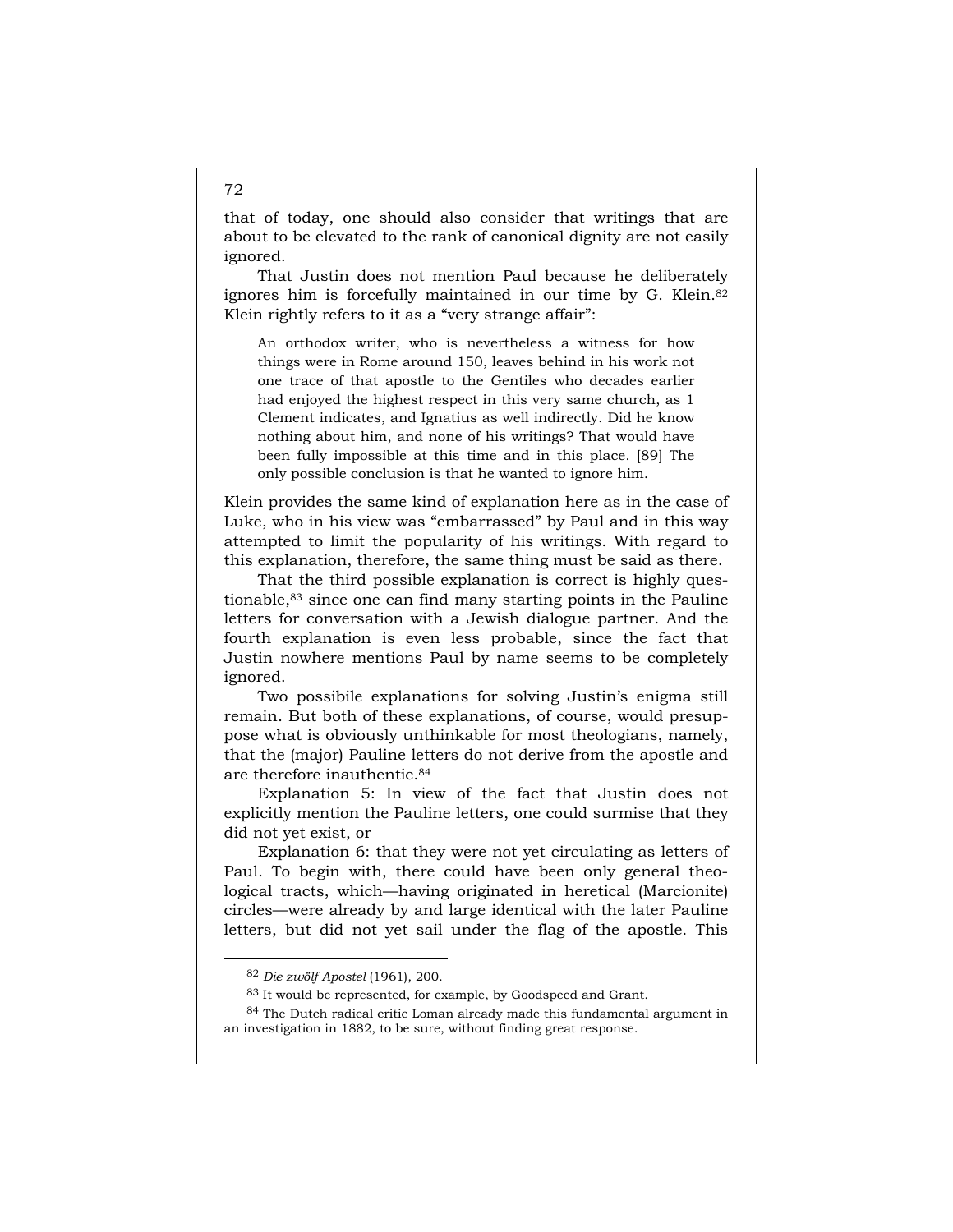would explain the fact that Justin's language now and then exhibits Pauline echoes, but that at the same time he nowhere speaks of the apostle. He does not do this because he obviously did not know him, either as an apostle or as the writer of the literature he sometimes used and in which various questions about Christian life were addressed. This literature could later have been brought into the form of letters and attributed to the apostle. This presumption offers a possible explanation for why Justin nowhere mentions Paul, even though he makes use of Pauline phrases. That theological writings that had originally not at all been conceived as letters could circulate as theological treatises for a long time [90] before they were reworked into "apostolic letters" is indeed a phenomenon known elsewhere. In the view of many scholars, for example, the letter of James could have been such a treatise, which through the introductory address and greeting with the name of James, the "brother of the Lord" and apostle, became a letter from early, apostolic times. And Hebrews as well, as one can see at a glance, has hardly anything to do with a real "letter," but is basically nothing else than a theological "essay," which was first transformed into our "letter" to the Hebrews through the addition of some epistolary formalities.

The name alone divulges that it can hardly be a real letter: for example, who would perceive a letter *to the Germans* as an authentic letter—with postmark and stamp? In any case, the possibility can not be excluded that the Pauline letters also originally circulated in the Christian bookstores of the ancient world only as "interesting literary publications," as the Swiss radical critic R. Steck expressed it. The Pauline letters as well contain many passages that give a strong impression of theological-dogmatic or ethical treatises. It would be entirely possible that individual "building blocks" of this kind were later furnished with an epistolary frame and published as testimony from apostolic times.

But even if Justin already possessed the Pauline writings as letters—not in their present canonical form, but in an earlier version, there could have been a serious reason why he would have remained silent about it. Justin could have been aware that the Pauline letters represented forgeries (by Christian heretics). Because of their theological content, he did not want to deny them respect; but he obviously also could not recognize them as documents from apostolic times, just as little as he could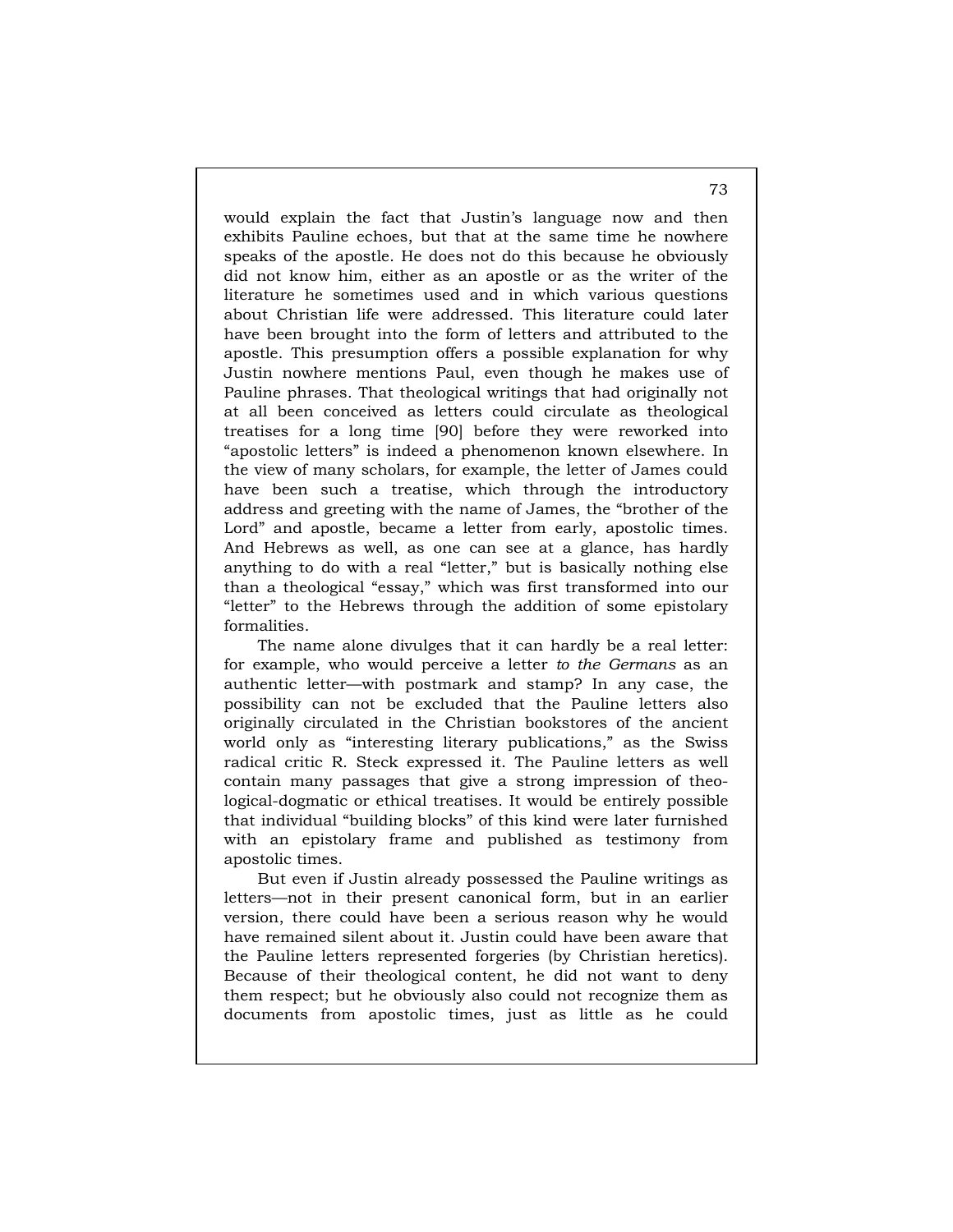recognize Paul as an apostle, whom he either did not know at all, or knew only as the patron saint of the heretics. [91]

This conjecture, which leads us into the middle of the entire question concerning the authenticity of the Pauline writings and which will engage us later in connection with the interrogation of our chief witness, Marcion, cannot be pursued further here. At this point, it is sufficient to observe that Justin knows nothing about the existence of an apostle Paul nor anything about letters written under his name, which in the middle of the second century for a representative of the Roman church, to which Paul had once written the letter to the Romans, must seem very strange.

It is also strange then that the Christian philosopher Aristides, who at about the same time was writing in Athens, in his writing addressed to the Caesar Hadrian, in which he defends Christianity against accusations by the pagan world, speaks not a single word about the supposed founder of the first Christian churches in Greece, even though—here we encounter a phenomenon similar to Justin—he sometimes uses Pauline formulations. As with Justin, the Christianity of Aristides had already largely separated from Judaism—but any reference to the person who with his theology supposedly created the presupposition for this is missing. As with Justin, the preaching of the gospel is exclusively the work of the Twelve (whether he silently includes Paul among them or does not know him at all is unclear).

## *1 Clement and Ignatius:*

## *Two Will-o'-the-wisps of New Testament Criticism*

In our investigation of witnesses to the Pauline letters in the literature of the first and second centuries we have until now n our investigation of witnesses to the Pauline letters in the (along with some writings less important for our work) left two writers out of consideration: the writer of *1 Clement* and the martyr-bishop Ignatius of Antioch. Both writers are perceived by most scholars today as the earliest witnesses to the (major) Pauline letters.

According to widespread opinion today, in *1 Clement* we have a writing from the church in Rome to the church in Corinth, that supposedly originated in 81-96 or 96-98 [92] and whose author was a certain Clement of Rome, who presumably was "a leading person in the Roman church, one of their bishops or presbyters."[85](#page-73-0)

<span id="page-73-0"></span> <sup>85</sup> Vielhauer, *Urchristliche Literatur*, 540.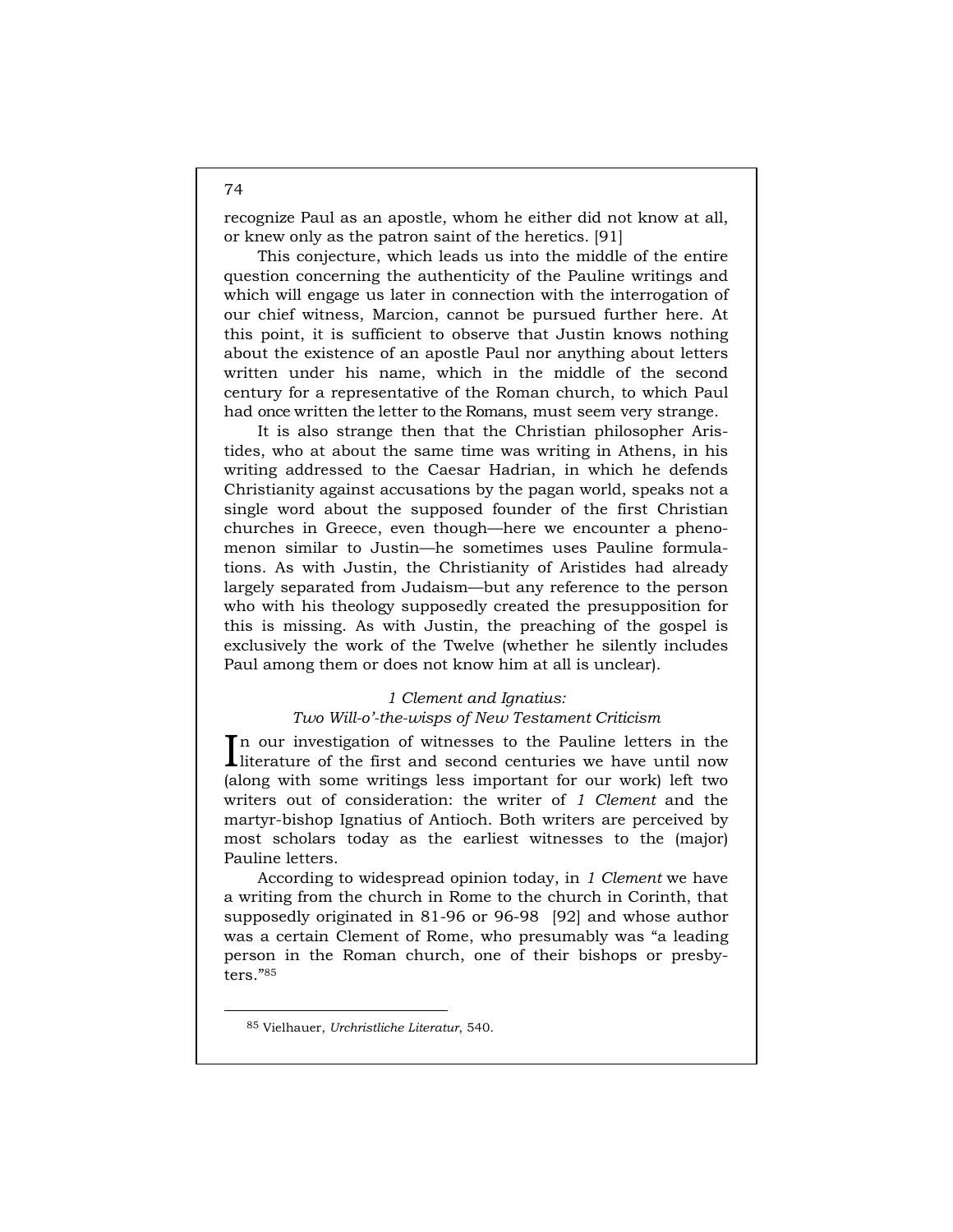In this writing, whose purpose is seen to be the restoration of peace and order in the quarreling Corinthian community, Paul is spoken of several times—5:5-7, where the persecution and suffering of the apostle is alluded to; Paul is characterized as a "herald in the East and the West," who "received the true fame for his faith," and is portrayed to the Corinthians as "the greatest example of patience"; then 47:1, where the community is reminded of the "letter of the blessed Paul," in which the quarrelsome Corinthians were once already admonished to unity, and indeed by highest apostolic authority. If it is already clear from the second passage that the writer of *1 Clement* knew 1 Corinthians, on the basis of other passages it also cannot be denied that he knew some of the other Pauline letters.

The martyr-bishop Ignatius of Antioch, who around 110 was supposedly brought from his home in Antioch to Rome in order to suffer martyrdom there, is a remarkable figure. In his seven letters that he writes on the way to different churches in Asia Minor and to the church in Rome, he also shows that he knows the apostle Paul and his letters. In his letter to the Ephesians (12.2) he refers to the Ephesians as "common-initiates with Paul," who mentions the church in Ephesus "in all of his letters." Peculiar here is only that the "common initiation" of the supposed founder of their community has been so quickly forgotten that later they could make the disciple John, who had supposedly already been executed in Jerusalem in 44 CE, the founder of the church[.86](#page-74-0) 

In his letter to the Romans (4.3), Ignatius mentions "Peter and Paul" in one breath, and in other passages also it is clear that the author of the Ignatian letters knew not only Paul but also his letters, which he sometimes cites or alludes to.

Even if knowledge of the apostle Paul and some of the letters written in his name can not be disputed for either the writer of *1 Clement* or Ignatius, [93] it is nevertheless very doubtful that the two apostolic fathers fulfill another essential presupposition for their reputation as witnesses for the authenticity of the Pauline epistles. What is the situation with regard to the authenticity of *their* "letters" and the question of their dating? — If one can believe the majority of today's theologians, the authenticity of the letters and their origin around the turn of the first to the second century is beyond doubt.

<span id="page-74-0"></span> <sup>86</sup> J. Haller, *Papstgeschichte*, Vol. 1, 347.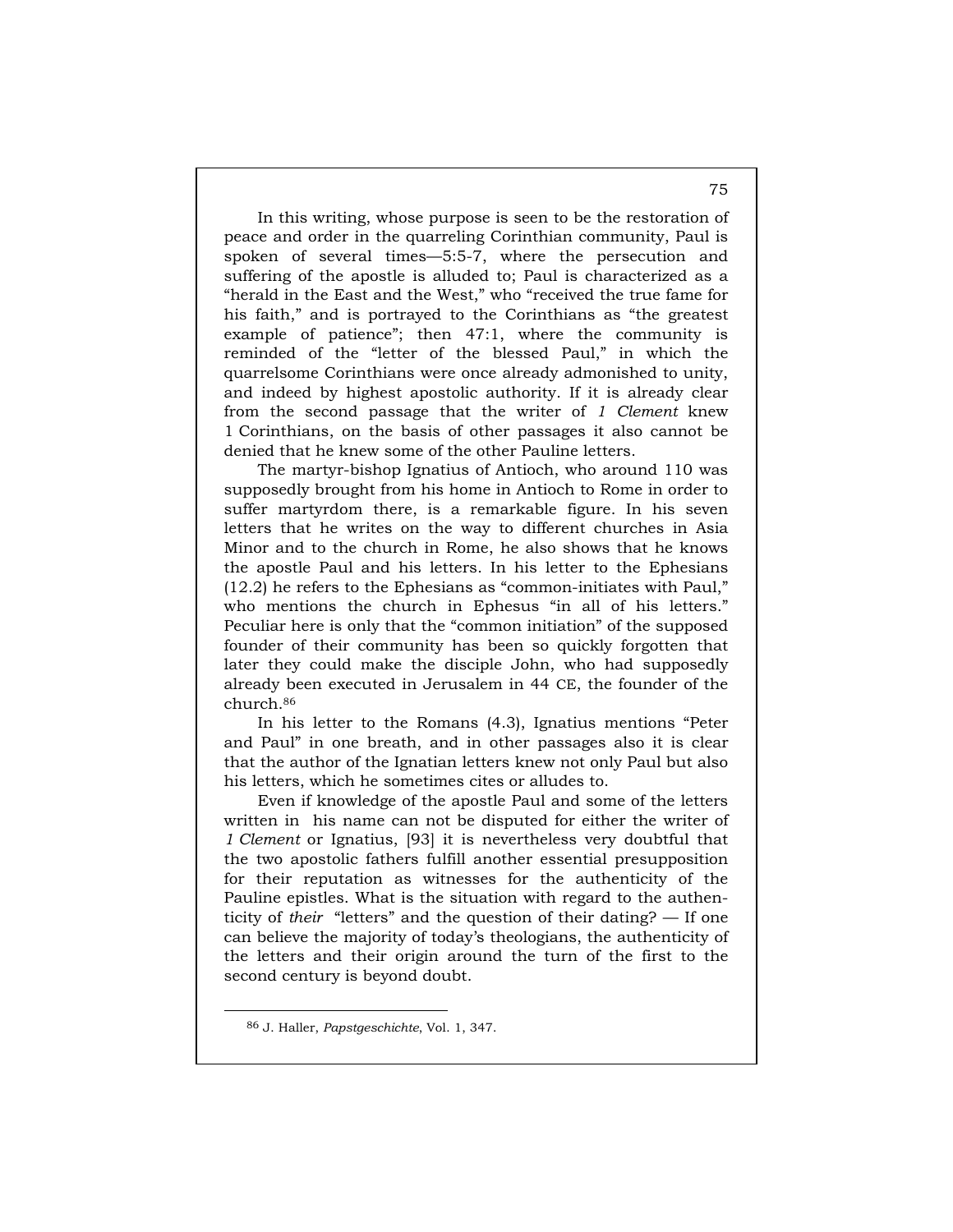To be sure, thoroughgoing skepticism is appropriate when scholars appeal to the "critical consensus" or "generally recognized results." Apart from the fact that until now in this scholarly field the majority decision has seldom led to reliable results, it has also often been seen in the past that opinions having been supported for a long while by a broad "critical consensus" at some point end up in the scholarly waste basket as entirely out of date.

The case with regard to *1 Clement* and the Ignatian letters is somewhat different because the authenticity of these "letters' was very contested for a long time in the past! In his *Papstgeschichte*  (*History of Bishops)*, J. Haller rightly calls attention to the fact that for a long time these letters were "regarded as unauthentic... Today one regards them as authentic, but how long can one do that? The price of such documents tends to rise and fall with the scholarly market..."[87](#page-75-0)

In fact, to confirm this one must only glance briefly at the fluctuating *history of research* for these letters. Surprisingly, the theologians of our grandfathers' and great-grandfathers' generations often show themselves to be far more critical than their descendents today. Not only *1 Clement*, which because of its enormous length, that for a real letter was highly unusual, stirred up doubt among old-time scholars, the Ignatian letters also took on the smell of forgery very early. Until the seventeenth century, the Ignatian letters were known only in the so-called "longer recension," which contained not only seven letters like the collection today, but six additional letters. The Catholic character of these letters (among which was a letter from Ignatius to Mary!) was so obvious that it required no great scholarly effort to recognize that [94] they represented pseudepigraphic products from a later time. The Protestants of the Reformation were among the first to suspect that the letters of the martyr-bishop, who carried out energetic propaganda for the office of the monarchial bishop on his way from Syria to Rome, were forgeries. They were joined later by most of the theologians of the Tübingen School although in the meantime the situation had changed somewhat (in favor of the authenticity of the letters) and since the seventeenth century there had existed not only the thirteen letters of the longer recension but also the seven letters of the "middle recension," whose Catholic elements were not so striking to the eye.

<span id="page-75-0"></span>87 Ibid.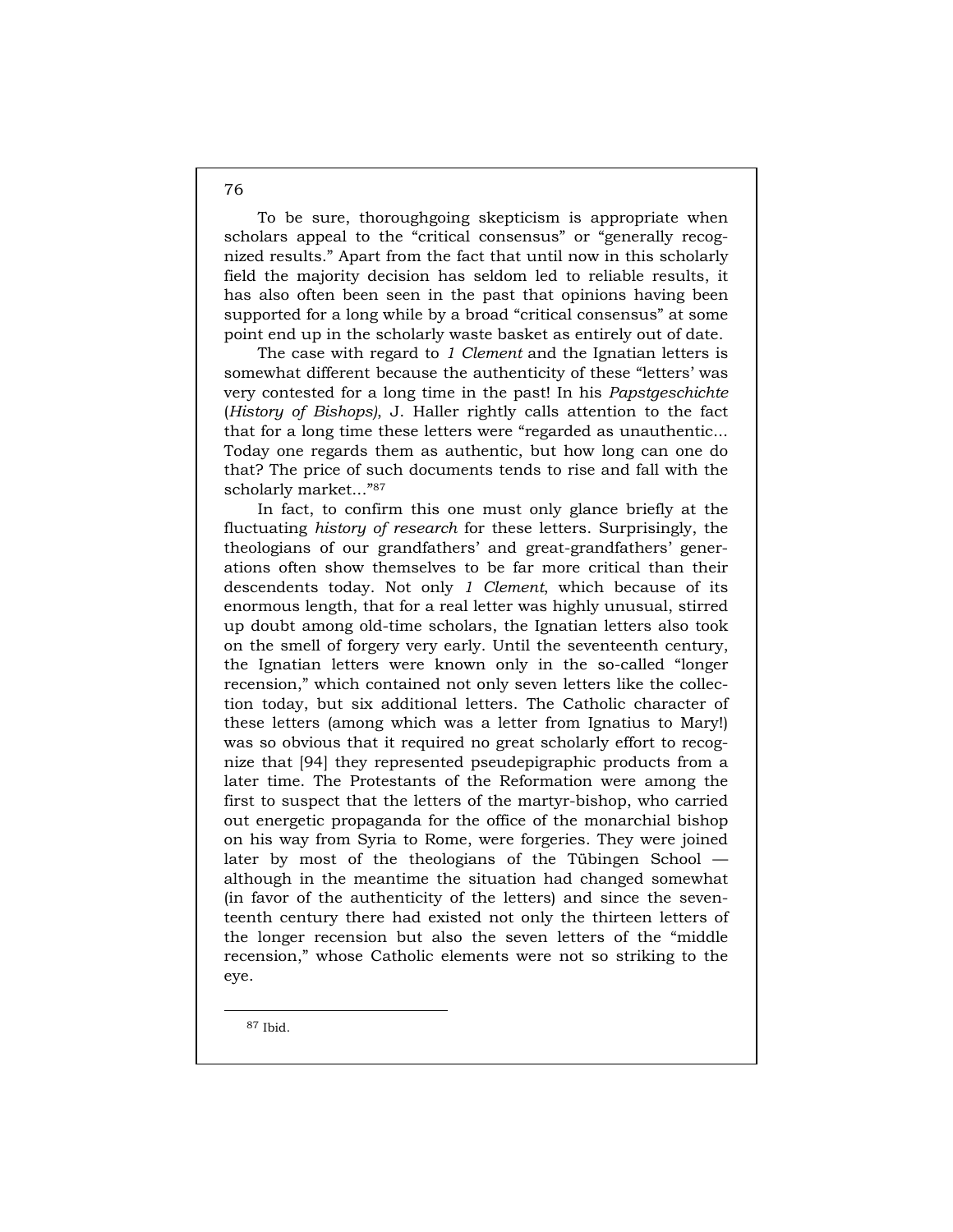In any case, towards the end of the last century there was a "conservative" turn, introduced by the investigations of the German scholar Th. Zahn<sup>88</sup> and the Englishman J.B. Lightfoot, 89 both of whom, with a great display of erudition, attempted to demonstrate the authenticity of the seven letters of the middle recension, without providing satisfactory answers, to be sure, for the decisive questions raised previously by those who contested their authenticity. After their judgment received in 1878 the blessing of A. Harnack, who at that time was the greatest German authority in the area of early Christian history, the authenticity of the seven Ignatian letters was established in Germany as a generally recognized scholarly result. After Harnack's harsh dictum— "Whoever regards the Ignatian letters as inauthentic has not studied them intensely enough"—only a few still had the courage to again place the question of authenticity on the day's agenda.

As in the case of the Ignatian letters, so also for *1 Clement* a quick look at the history of research suffices to relativize the opinion expressed with great self-confidence by many theologians today that we have to do here with an authentic writing from the close of the first century. The leading scholars of the Tübingen School did not perceive this writing as an authentic letter. Here also it was again the German scholar Harnack who authoritatively supported the authenticity of the writings still disputed at that time and thereby determined the course of future research until today. After Harnack, at least in Germany there were few researchers who dared contest *1 Clement*. [95] In view of the numerous questions and problems that *1 Clement* and the Ignatian letters had earlier posed for scholars—and which were not really solved by Zahn, Lightfoot, or Harnack—this is more than curious and perhaps only understandable against the background of these scholars' great authority. What may also have played a role for some theologians was the view that the letters were quite important not only for dating the Pauline letters but also for dating some other New Testament writings (e.g., the Gospel of Matthew) and that calling their authenticity into question could produce further consequences, which made it seem advisable not to ask this question to begin with.

Whatever the case may be, whoever picks up *1 Clement*, for example, and reads it without prejudice will encounter so much

<span id="page-76-0"></span> <sup>88</sup> Th. Zahn, *Ignatius von Antiochien*, 1873.

<span id="page-76-1"></span><sup>89</sup> J.B. Lightfoot, *The Apostolic Fathers*, Vol. 1, 1890.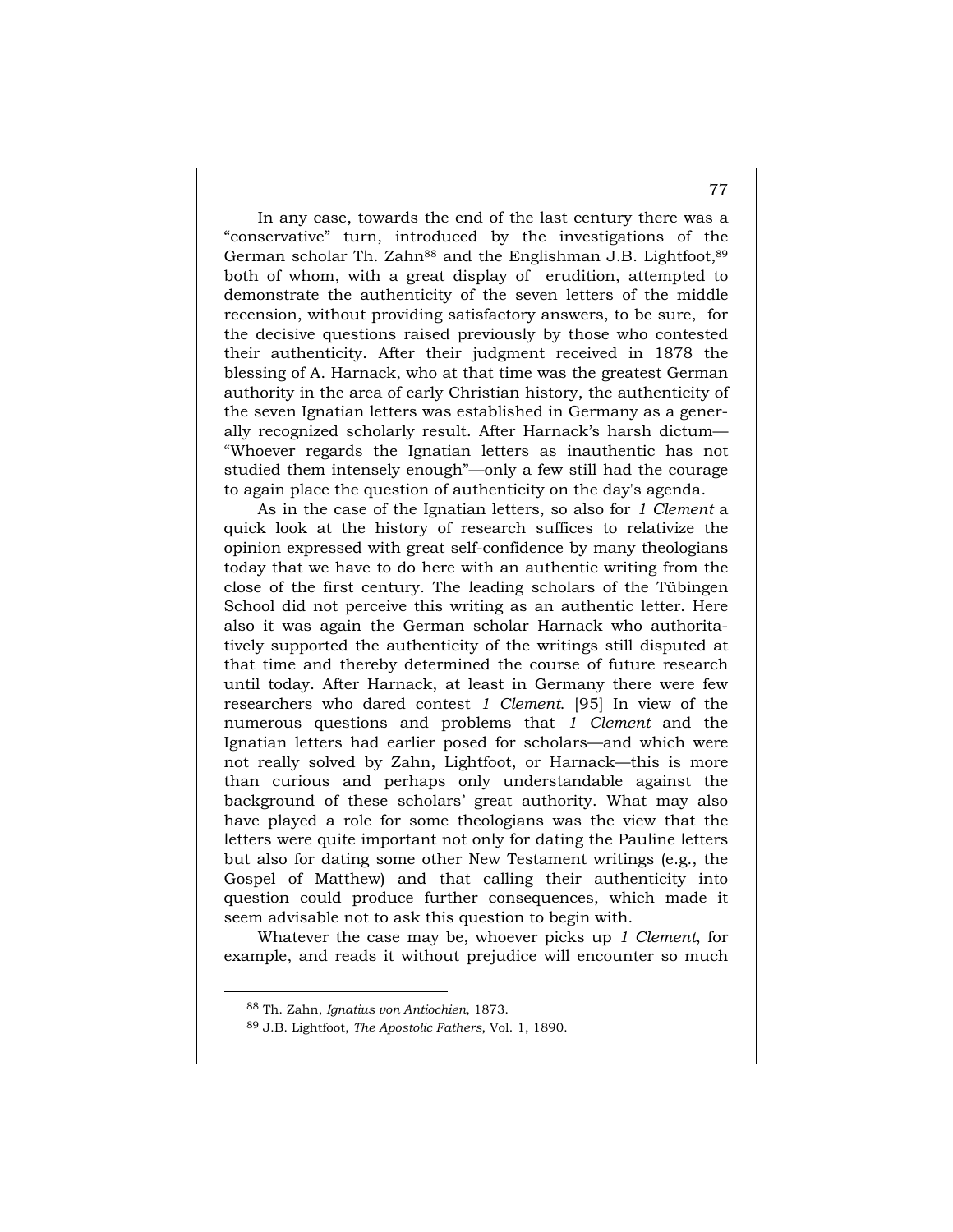nonsense and so many contradictions that they will not be able to suppress the question. In spite of the introductory address to "the church of God that sojourns in Corinth," and in spite of the obligatory mentioning of some names as well as other epistolary formalities, do we have to do here with a *real letter*?

Can a document consisting of some 32-35 papyrus pages be accepted without further ado as a writing that was sent from Rome to Corinth with the intention of actual correspondence? Apart from the fact that the size of an average letter in antiquity, as one can determine from collections of ancient papyrus letters we possess,<sup>90</sup> was not substantially different from our letters today and consisted of one to two pages (rather less than more, since writing was such an arduous affair in antiquity), $91$  the situation in which the author intervenes with the pen, the party conflict in Corinth, required great haste! If he wanted to accomplish something with his writing, he could hardly sit there and spend weeks or months drafting a writing whose size surpasses that of many ancient books, especially since in view of conditions of conveyance in the ancient world he would have had to reckon with considerable delay in delivery. With the passing of one or two months, [96] the situation which the writer presupposes in his writing could be entirely different, and his writing hopelessly out of date.

If the party conflict in Corinth and the replacement of the presbyters with younger members of the church was in fact the real incentive for the letter from the church in Rome to the church in Corinth, it is furthermore completely impossible to understand why the writer only comes to speak of this in chapter 44 (!) and in the first two-thirds of the writing exhausts the patience of the Corinthians with discussions of the resurrection, the omniscience and omnipresence of God, and such things, which although edifying, have no importance for the matter at hand.

In addition, there is the consideration that the entire controversy addressed by the writer of *1 Clement* remains strangely unclear and vague and that the information about it is very contradictory, as even supporters of its authenticity today must concede:

He [Clement] emphasizes that the uproar can be traced to "a few rash and self-willed persons" (1.1; in 47.6 it is only "one or

<span id="page-77-0"></span> <sup>90</sup> A look at Deissmann's *Licht vom Osten* is also well worthwhile.

<span id="page-77-1"></span><sup>91</sup> See K.H. Schelkle, *Paulus*, 6.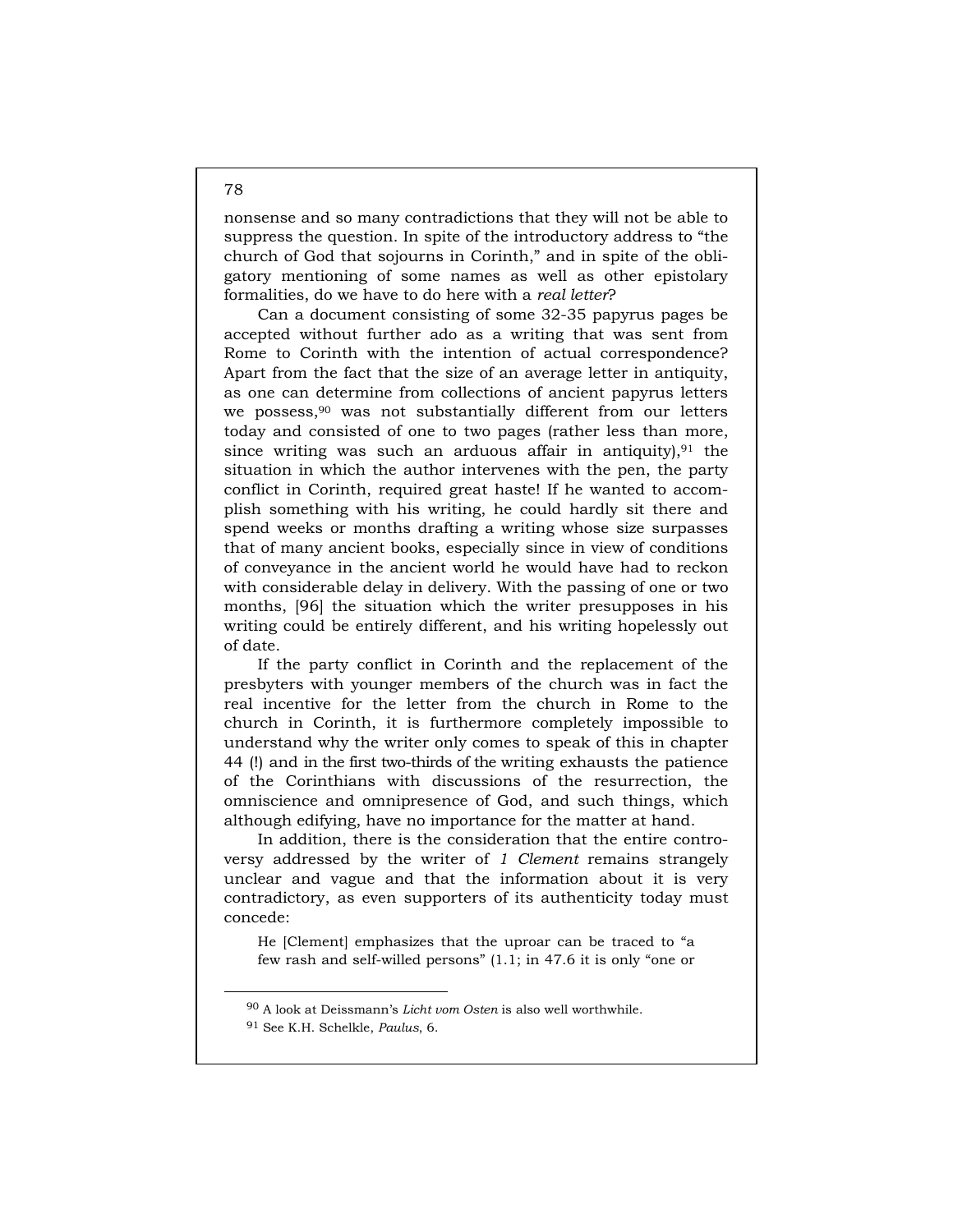two persons"), but then accuses the entire congregation (46.9 = "your uproar"). As motives he identifies jealousy; envy and contentiousness; lack of love, humility and discernment. But he does not identify the actual background of the Corinthian conflict (!), just as little as he identifies the actual motives for the—certainly uninvited—intervention by Rome in the inner affairs of the Corinthian church (!). Without doubt, these are closely related, but there is nothing else to learn about either. The opponents in *1 Clement* left behind no witnesses; nor can their views be reconstructed from the writing, since it does not debate their arguments, but simply condemns them morally. With regard to the circumstances in Corinth as well as Rome's motives, if one is not willing to give up, one is dependent on hypotheses.["92](#page-78-0) 

If one begins with the presumption that we have to do here with a real letter, all the peculiarities cited here should give one cause for thought!

Finally, the conflict as such lacks any inner probability: how can the Corinthian church, founded so long ago, [97] rise up against their presbyters on account of only a few ringleaders? The "attempt at mediation" that the writer undertakes (from Rome!), in which he one-sidedly condemns the "troublemakers" in Corinth, as if they acted from base motives, is also entirely unrealistic and shows the fictional character of the whole thing. Already in the last century, G. Volkmar raised the consideration that the letter could hardly be intended for the *entire* community in Corinth, as the address would have us believe, but only for that part of the community to which the displaced presbyters and their followers belonged[.93](#page-78-1) 

The tensions and obscurities revealed here are due to the contradiction between the situation presupposed in the writing and the author's real intention. The real intention of the author, of course, is not the resolution of an actual conflict in a diplomatic way, but something quite different: his writing, which is directed not to *one* church, and also not to the church in Corinth, but to *all* the churches in the Catholic universe, is intended not to mediate, but to instruct and—here a typical Catholic tendency of

<span id="page-78-1"></span><span id="page-78-0"></span> <sup>92</sup> Ph. Vielhauer, *Geschichte der urchristlichen Literatur*, 536.

<sup>93</sup> G. Volkmar, "Über Clemens von Rom und die nächste Folgezeit mit besonderer Beziehung auf den Philipper- und Barnabasbriefe sowie auf das Buch Judit," in *ThJb(T)* 15, 1856, 287-369; with regard to Volkmar, see Wildemann, *Evangelium als Lehrpoesie*, 1983.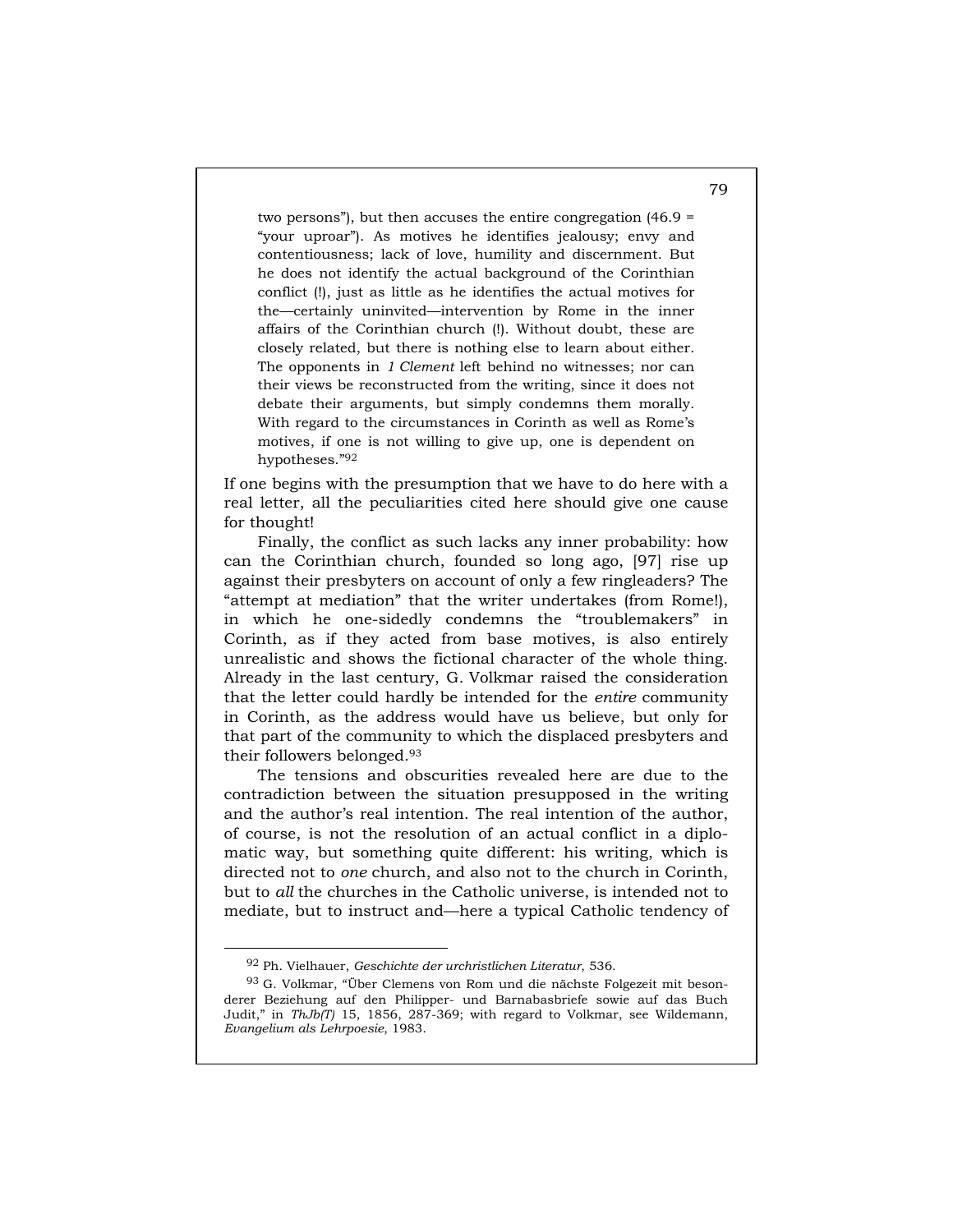the letter becomes visible—to warn against uprisings and disorder in the churches! The writings leads us into a time, most probably the middle of the second century, in which the distinction between priests and laity (40.5: there are much different rules for laity than for ecclesiastical officer-holders) already announces the Roman clericalism. Over against all inclinations to opposition, the authority of the church is enjoined in an impressive example.

For this purpose the writer employs the motif of party conflict already known to him from 1 Corinthians and uses this as a pretense, cloaked in the form of a letter, for an edifying, exhortative discourse on the theme "Peace and Harmony in the Church." For the writer of *1 Clement*, the church in Corinth is an exemplary church, in which he would like to see his ideal church realized, in essential agreement with that of the self-aggrandizing official Roman church: consider the harmonious picture of the church he sketches, in which the young submit in humble subordination to the old, [98] the laity to the priests, the wife to the husband (chs. 1-2)—the Roman Catholic ideal of the church in its purist form!

Once one has recognized the writer's real intention, it will no longer seem strange if there are other peculiarities as well that would look odd in a real letter. Who would expect, for example, in a real letter, which moreover is written by the church in Rome to the church in Corinth, to find the exhortation (34.7), "Let us therefore come together *in the same place* with harmony of conscience and earnestly call upon the Lord as from one mouth, that we may share in his great and glorious promises"? In view of the geographical distance between Rome and Corinth, one can only wonder how the writer imagined the *common* visit of a holy place. In this passage it becomes clear: for a moment the writer has forgotten the situation presupposed by the letter and falls from the role of writer of letters into the role of a preacher, which he also gladly takes over in other passages as well: see the passages with strong liturgical characteristics (20.1-12; 38.1-4 and the concluding prayer, 64), which make one think of a sermon rather than a letter.

In other places, the author succeeds very well in imagining himself in the role of a letter writer: for example, in the introduction to the letter, where it reads:

On account of the sudden and repeated misfortunes and calamities that have befallen us, we have been somewhat delayed in turning to the questions disputed among you,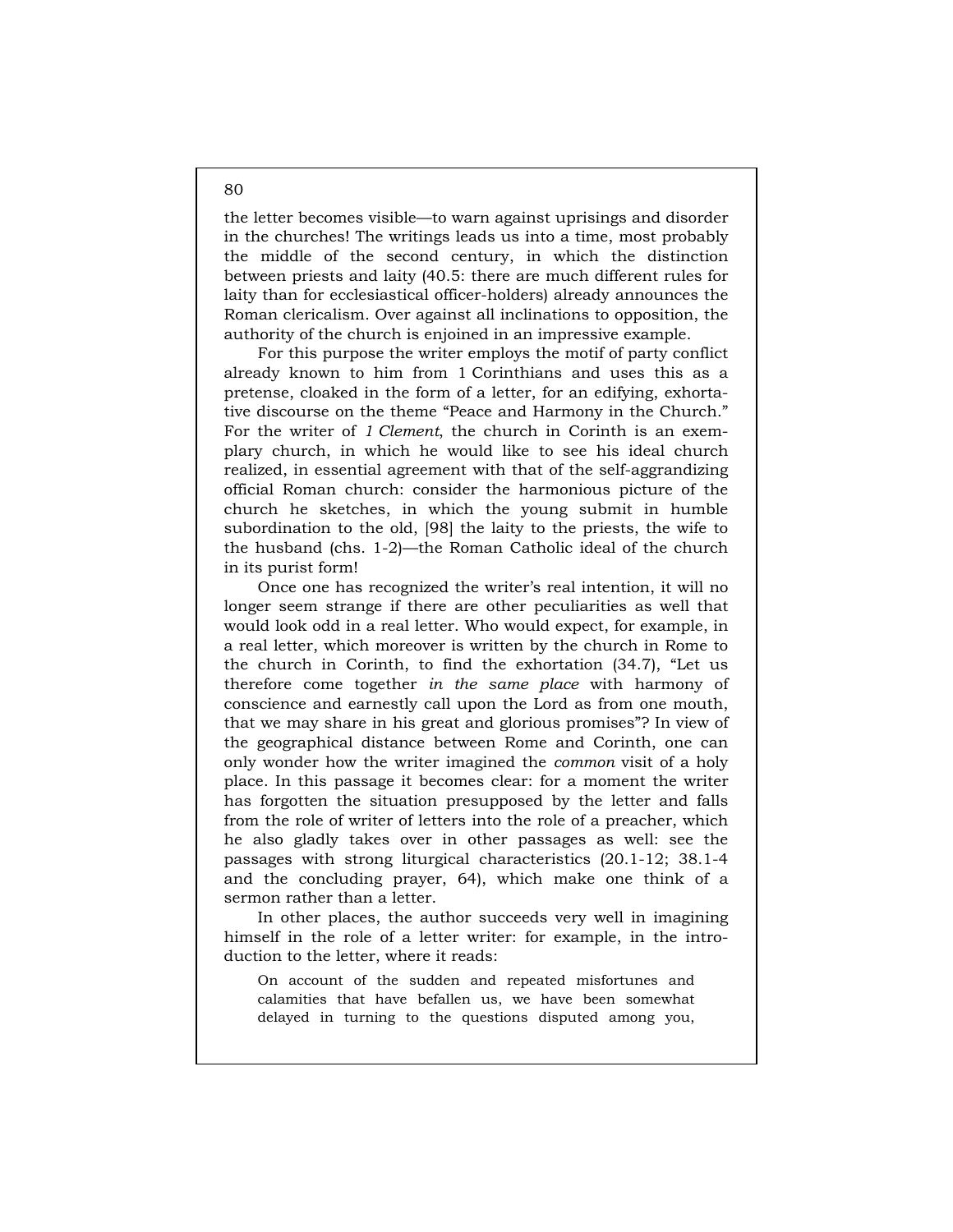beloved, and especially the abominable and unholy sedition, so inappropriate for the elect of God.

In these lines, many people have wanted to see a reference to an actual situation of persecution (under Nero or Domitian). As the Dutch theologian Van den Bergh van Eysinga already recognized, however, what we have here is only a conventional apology, which the author of *1 Clement* readily employs to give his writing the appearance of an authentic letter.[94](#page-80-0) According to the operative Roman law, persecutions did not usually arrive overnight. [99]

In the same way as *1 Clement*, the seven so-called letters of Ignatius also are all pseudonymous works.

The situation presupposed in the letters must already raise suspicion. The bishop of Antioch has become a victim of persecution of Christians in his own city, and the punishment is not to be carried *here*, as would usually be the case, but, accompanied by a small body of Roman soldiers, he has been sent on a journey through half of the Mediterranean world, from Syria to Rome, to be thrown to wild animals in the arena there!

Although Ignatius is a prisoner, he nevertheless has the remarkable opportunity during his trip through the city of Smyrna in Asia Minor to make contact with the local bishops of the churches in Ephesus, Magnesia, and Tralles, and to hand over to them a letter to each of their churches. In a similar way, the churches in Philadelphia and Smyrna, as well as Polycarp, the bishop of Smyrna, receive letters from Troas. Since in spite of his sentence Ignatius is obviously still uncertain whether he will be put to death in Rome, he also writes a letter to the church in Rome, in which, delirious in the face of death and craving martyrdom, the bishop entreats them not to prevent his martyrdom by intervening with the authorities.

I beseech you, do not be an untimely kindness to me. Let me be food for the beasts, through which I can attain to God! I am God's wheat, and I am ground by the teeth of wild beasts that I may be found pure bread of Christ. Rather entice the wild beasts, that they may become my tomb and leave no trace of my body, so that when I fall asleep I will not be burdensome to anyone... I long for the beasts that are prepared for me, and I pray that they will be quick with me. I will even entice them to devour me quickly... Fire and cross and struggles with wild

<span id="page-80-0"></span> <sup>94</sup> Van den Bergh van Eysinga, *Oudste christelijke Geschriften*, 172; cf. Detering, *Paulusbriefe ohne Paulus?*, 156.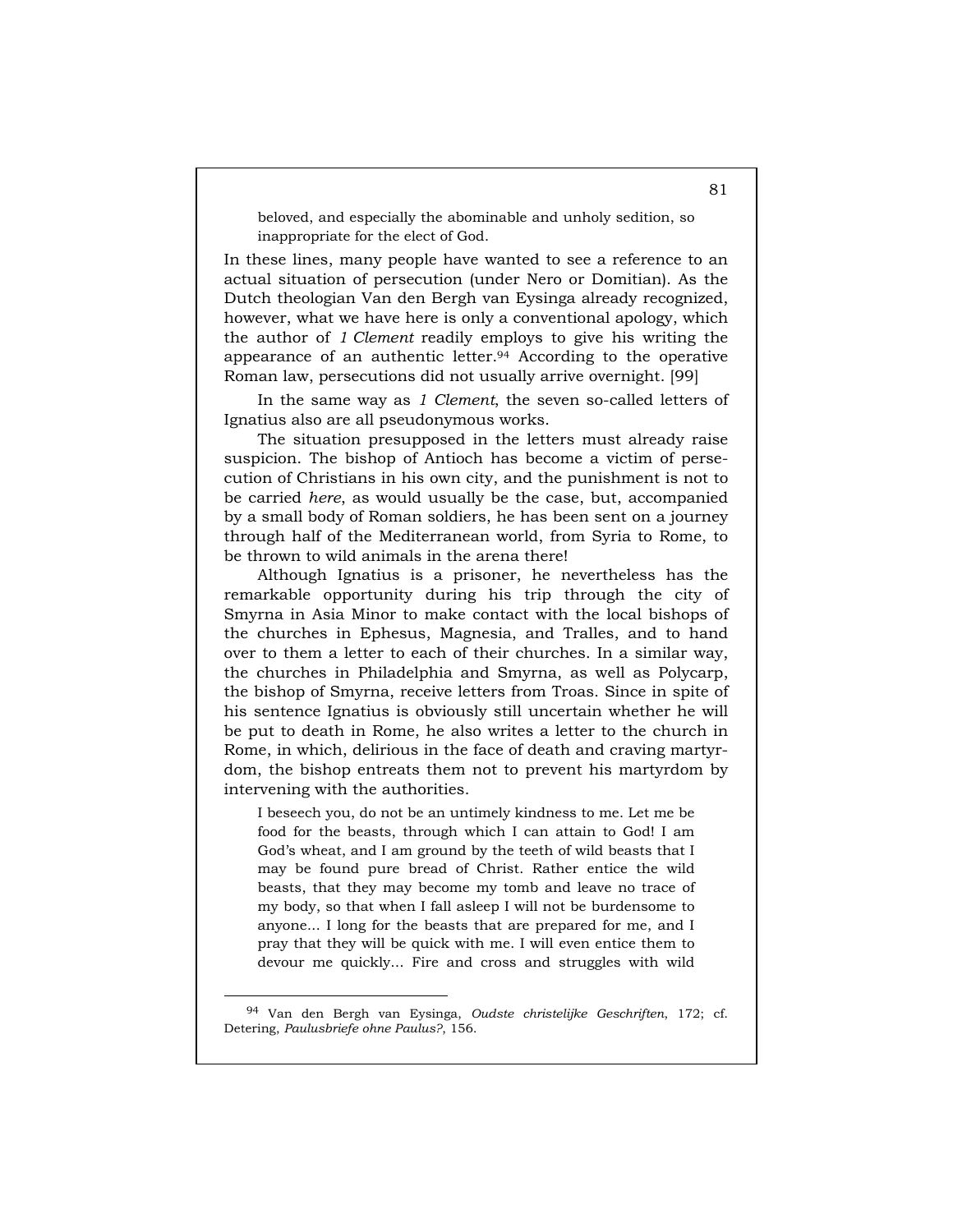beasts, cutting and tearing asunder, rackings of bones, mangling of limbs, crushing my whole body, cruel tortures of the devil, let these come over me that I may attain to Jesus Christ! (*IgnRom*, 4-5) [100]

This has been perceived as the product of a pathological longing for martyrdom.<sup>95</sup> But the matter is likely to be much simpler. In the case of this citation as for the Ignatian writings in their entirety, we have to do not with real letters, but with something entirely composed at a writing table. Their author is not the martyr-bishop Ignatius, but someone later, perhaps a pseudonymous writer around the middle of the second century, who puts himself in the role of the legendary martyr-bishop and was able thereby to give free flight to his fantasy since at that time he hardly needed to fear that the hysterical, overblown death in the arena he conjured up would ever become a reality. The empty and hollow pathos of the declamation, the entire surrealistic scenario that we meet in the Ignatian letters, including the artificial background situation, obviously modeled on the journey of Paul as a prisoner, all this shows that we have to do with the product of a typical "writing table author."

Given the artificiality of the basic situation, a series of remarkable contradictions and improbabilities we observe becomes understandable. Ignatius writes that he has been condemned (*IgnEph* 12.1f; *IgnRom* 3.1), but in another passage is nevertheless still uncertain whether (and how) he will die. He is in chains, but nevertheless able to visit the churches of Asia Minor and write letters! A passage in the letter to the Romans throws light on how grandly the author handles the geographical and historical details. In *IgnRom* 5.1 Ignatius writes to the Romans from Smyrna that "from Syria to Rome, by land and by sea" he has been fighting wild beasts (meaning his Roman guards), which is a peculiar remark if one considers that the bishop's journey by sea is still before him.

Like the writer of *1 Clement*, the author of the seven Ignatian letters also drops out of his role as bishop and martyr again and again. In *IgnEph* 5.3, for example, he seems to have entirely forgotten that he writes as a bishop, and exhorts the church like someone who has never been invested with the office of bishop: "Let *us* then be careful not to oppose the bishop" (cf. *IgnEph* 11.1;

<span id="page-81-0"></span> <sup>95</sup> U. Ranke-Heinemann, *Nein und Amen*, 252: "So speaks this unfortunate saint shortly before he was thrown to the wild animals. It may be that the impending horror deranges a person..."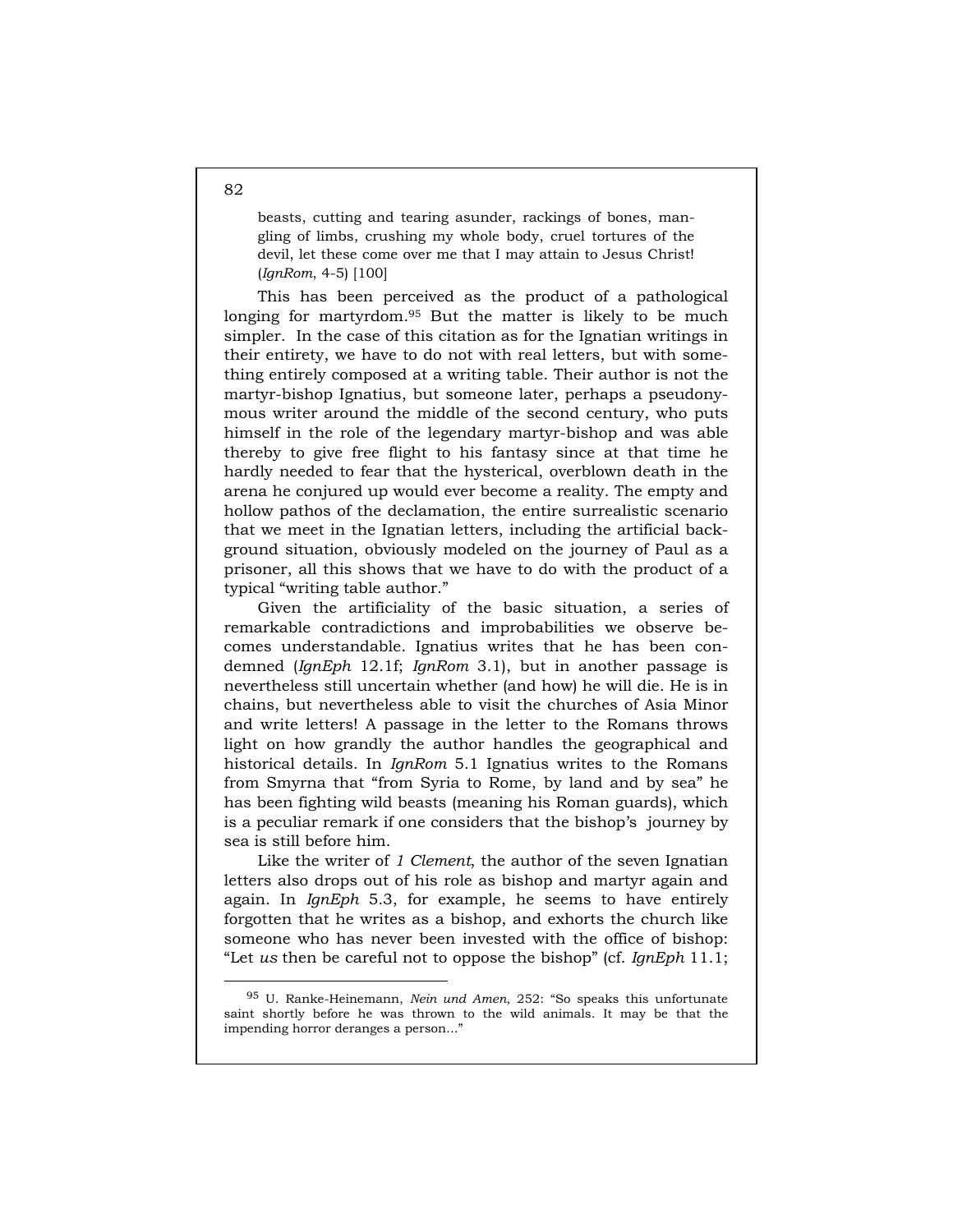15.2; 17.2; *IgnMagn* 10.1). It is also strange that Ignatius, who is still uncertain whether he will experience the martyr's death in Rome, [101] can self-consciously anticipate the result of martyrdom and characterize himself in the introduction to the letter as *Theophoros* ("God-bearer") and *Christophoros* ("Bearer of Christ") (*IgnEph* 9.2), which according to practice at that time characterized the martyr only *after the death*.[96](#page-82-0) Here also it is evident that the letters stem from a later writer, who already looks back on the martyrdom of the legendary bishop.

The historical existence of a bishop in Antioch named Ignatius need not necessarily be doubted. As the theologian D. Völter showed, there existed a tradition according to which Ignatius was martyred in winter 115-116 *in Antioch* by order of the Caesar Trajan[.97](#page-82-1) Presumably, this tradition was known to the author of the letters. He enlarged on this in his own way by adding the journey to Rome, and then used it as background for his literary production, in which he let the last weeks and days of the heroic, death-disdaining martyr come alive once again.

That the seven Ignatian letters are not authentic letters is shown by the fact that in general they are stylistically very carefully constructed, which one would hardly expect for letters having originated under the arduous conditions of an imprisonment journey. In addition to this, in the only letter addressed not to a church, but to a person, bishop Polycarp, the absence of any personal relationship with the addressee is particularly remarkable:

Ignatius, who is also called Theophorus, to Polycarp, who is bishop of the church of the Smyrnaeans, or rather has God the Father and the Lord Jesus Christ as bishop over him, abundant greeting. Welcoming your godly mind, which is grounded as if on an unmovable rock, I glory exceedingly that it was granted to me to see your blameless face, for which I remain glad in God. I exhort you in the grace with which you are endued to quicken your course and to exhort all men so that they might be saved. Live up to your office with all diligence, both fleshly and spiritual...<sup>98</sup>

Nothing could be more general and non-committal! It must be clear to every reader that in the letter to Polycarp we have to do

<sup>&</sup>lt;sup>96</sup> F.J. Dögler, "Christophoros als Ehrentitel für Märtyrer und Heilige im christlichen Altertum," *AuC* 4 (1933), 73-90.

<span id="page-82-1"></span><span id="page-82-0"></span><sup>97</sup> See Detering, *Paulusbriefe ohne Paulus?*, 162f.

<span id="page-82-2"></span><sup>98</sup> *IgnPoly* 1.